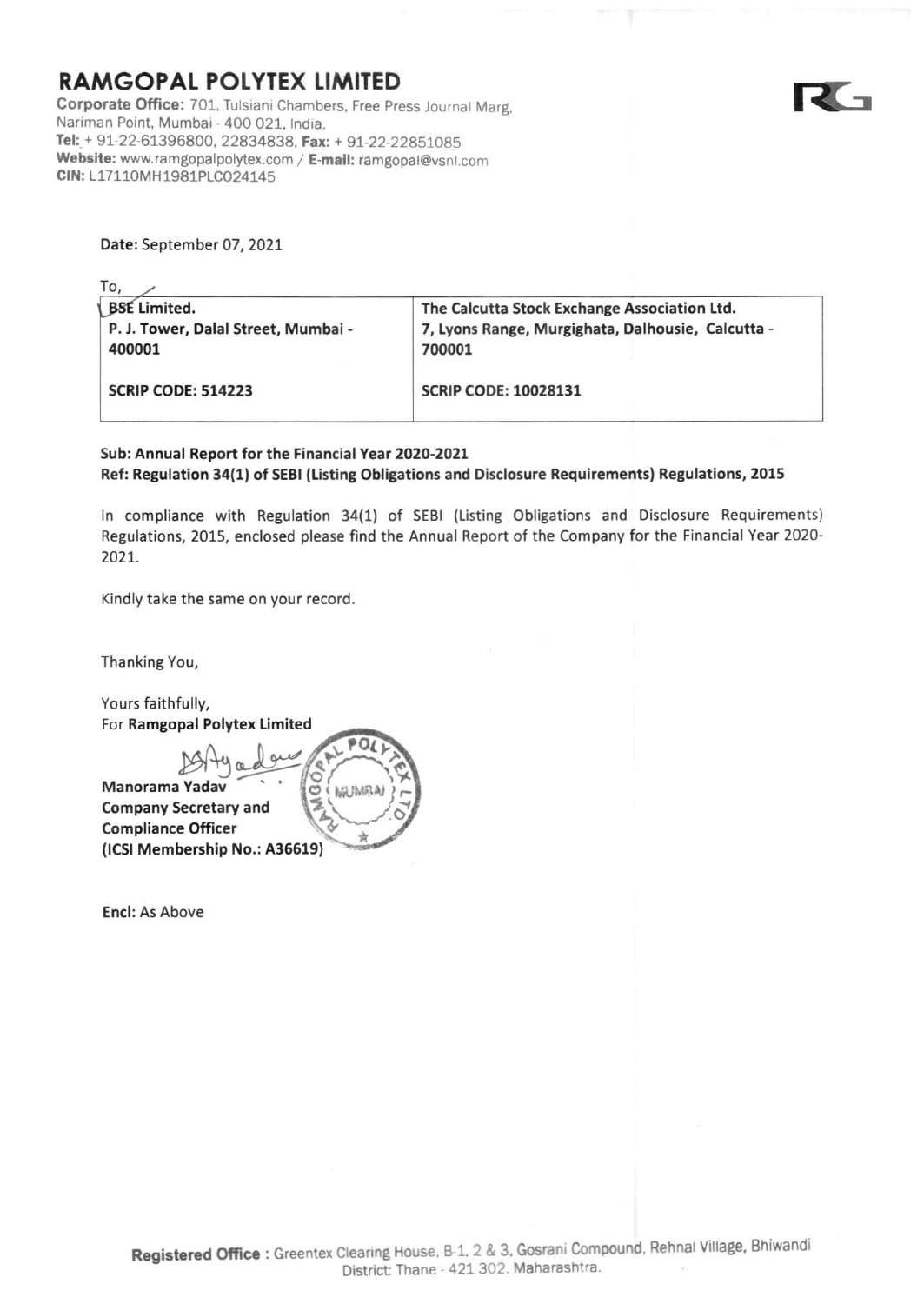# **RAMGOPAL POLYTEX LIMITED**

40th Annual Report 2020 - 21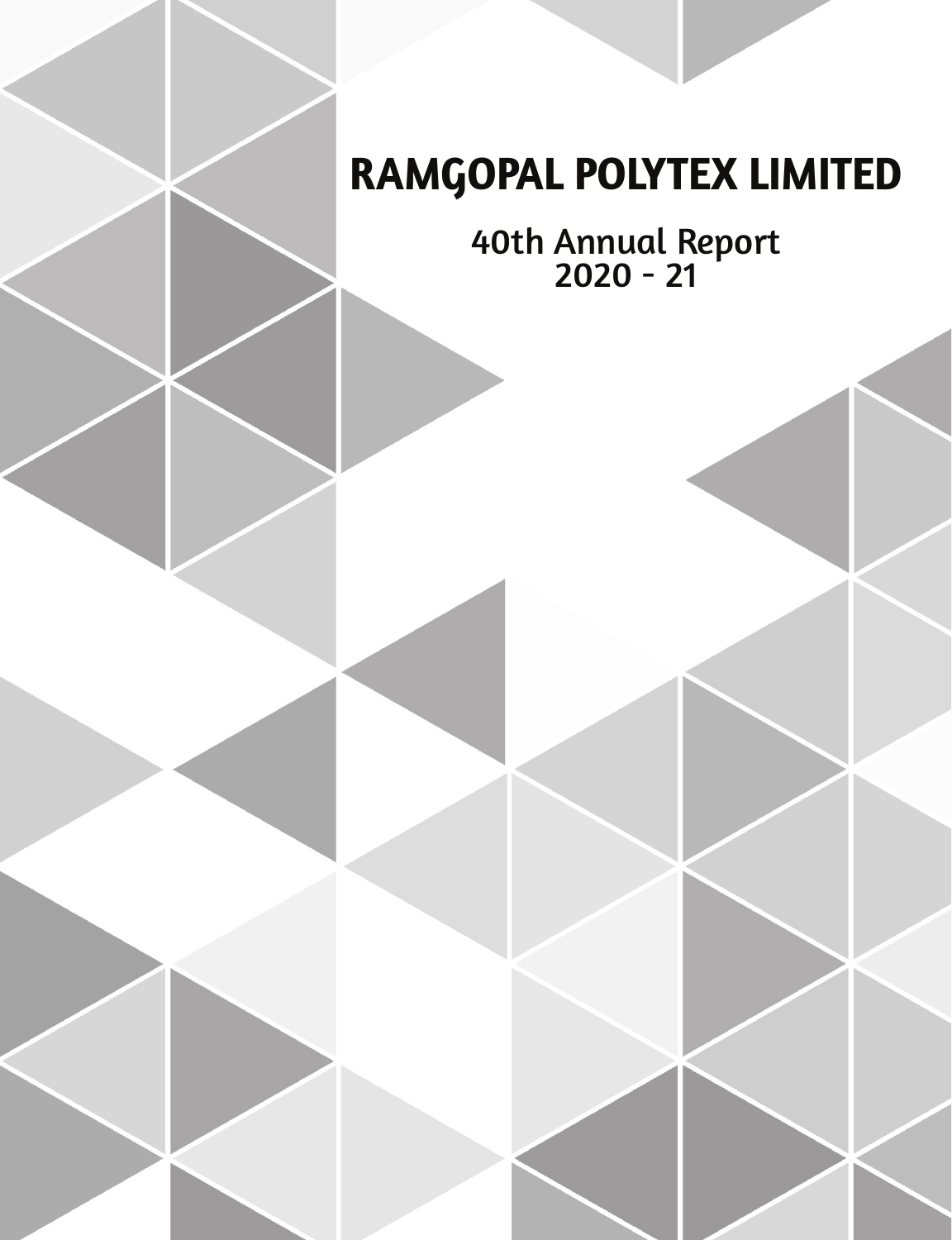#### **BOARD OF DIRECTORS:**

Mr. Sanjay Jatia Chairman & Managing Director (DIN: 00913405) Mrs. Divya Modi Non-Executive Director (DIN: 07158212) Mr. Panna Lal Jyotshi Independent Director (DIN: 07248640) Mr. Arun Kumar Modi Independent Director (DIN: 07513121)

#### **CHIEF FINANCIAL OFFICER:**

Mr. Navalkishor Gadia

#### **COMPANY SECRETARY & COMPLIANCE OFFICER:**

Ms. Manorama Yadav (M. No.: A36619)

#### **CIN:**

L17110MH1981PLC024145

**ISIN:** 

INE410D01017

#### **LISTED AT**:

BSE **CSE** 

#### **STATUTORY AUDITORS:**

N. K. Jalan & Co., Chartered Accountants, (Mumbai)

#### **OFFICE:**

#### **Regd. Office:**

Greentex Clearing House, B-1, 2 & 3, Gosrani Compound, Rehnal Village, Bhiwandi, Thane – 421302 **Tel No.** 022-22834838 **Fax No.** 022-22851085 **E mail id:** rplcompliance@ramgopalpolytex.com **Website:** www.ramgopalpolytex.com

#### **Corp. Office:**

701, Tulsiani Chambers, Fres Press Journal Marg, Nariman Point, Mumbai - 400021

#### **REGISTRAR AND SHARE TRANSFER AGENT:**

Bigshare Services Private Limited Bharat Tin Works Building, 1st Floor, Opp. Vasant Oasis, Next to Keys Hotel, Makwana Road, Andheri (E), Mumbai – 59 **Tel No.** 022-62638200 **Fax No.** 022-62638299 **E mail:** investor@bigshareonline.com **Website:** www.bigshareonline.com

| <b>Contents</b>                           | Page No. |
|-------------------------------------------|----------|
| Notice                                    | 1        |
| Directors' Report                         | 14       |
| Management Discussion and Analysis Report | 26       |
| Corporate Governance Report               | 29       |
| Independent Auditors Report               | 47       |
| <b>Balance Sheet</b>                      | 54       |
| Statement of Profit and Loss              | 55       |
| Statement of Changes in Equity            | 56       |
| Cash Flow Statement                       | 57       |
| Notes on Financial Statements             | 58       |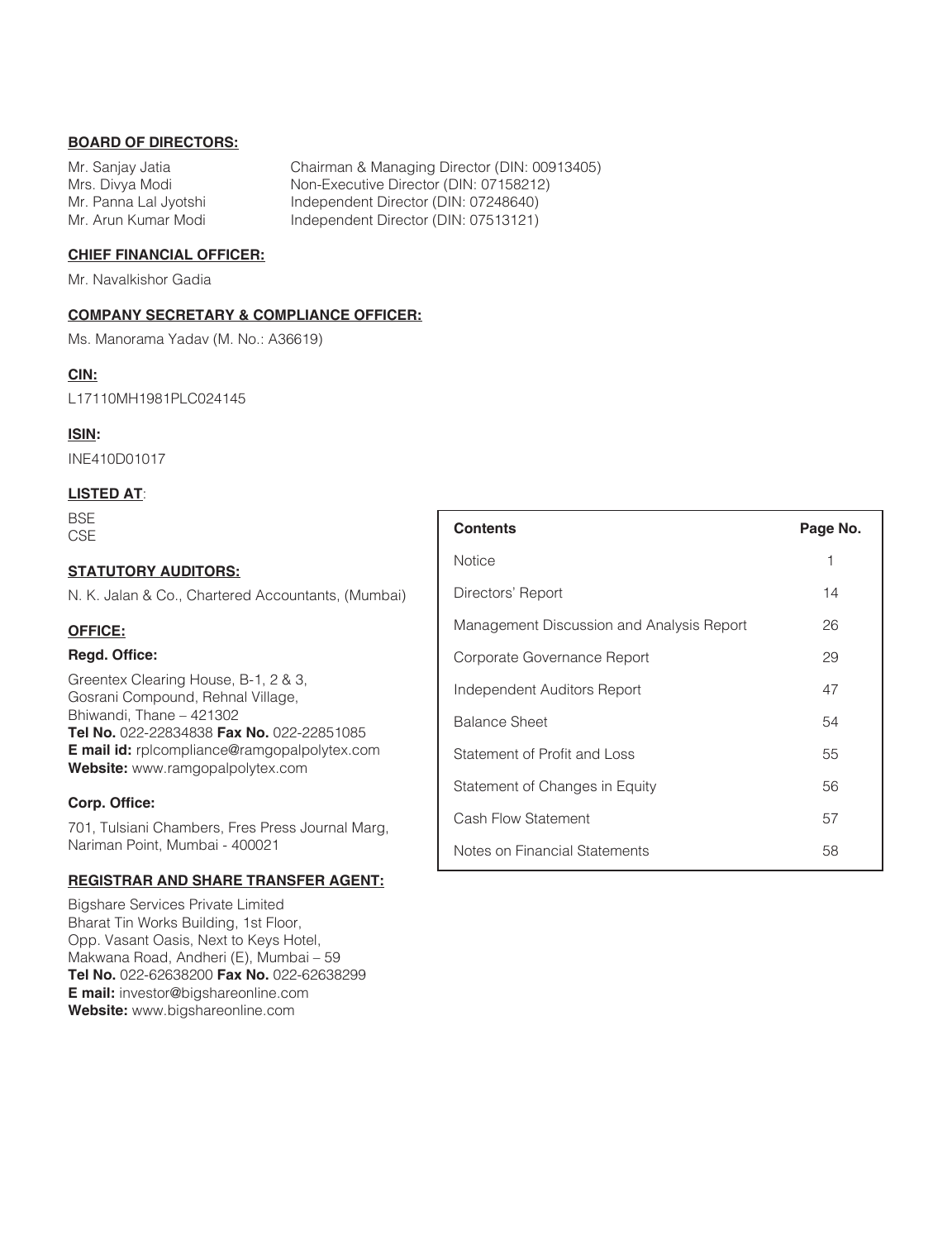#### **NOTICE**

**NOTICE** is hereby given that the 40th (fortieth) Annual General Meeting of the Members of **RAMGOPAL POLYTEX LIMITED** will be held on Thursday, September 30, 2021 at 2:00 p.m. IST through video conferencing ('VC') / other audio visual means ('OAVM') to transact the following business:

#### **ORDINARY BUSINESS:**

#### **1. To receive, consider and adopt Financial Statements and Reports:**

To receive, consider and adopt the Audited Financial Statements of the Company for the year ended March 31, 2021 together with the Reports of the Board of Directors and the Auditors thereon.

#### **2. To appoint Mrs. Divya Modi (DIN: 07158212) as a Director liable to retire by rotation:**

To appoint a Director in place Mrs. Divya Modi (DIN: 07158212), who retires by rotation in terms of Section 152(6) of the Companies Act, 2013 and being eligible, offers herself for re-appointment.

#### **SPECIAL BUSINESS:**

#### **3. Re-appointment of Mr. Arun Kumar Modi (DIN: 07513121) as an Independent Director of the Company for second term:**

To consider and, if thought fit, to pass the following resolution as a **Special Resolution:** 

**"RESOLVED THAT** pursuant to the provisions of Sections 149 and 152 read with Schedule IV and other applicable provision, if any of the Companies Act, 2013 ('the Act') and Rules made thereunder and the applicable provisions of SEBI (Listing Obligations and Disclosure Requirements) Regulations, 2015 [including any statutory modification(s) or reenactment(s) thereof, for the time being in force], Mr. Arun Kumar Modi (DIN: 07513121), being eligible for Re-appointment, has submitted a declaration that he meets the criteria of independence as provided in section 149(6) of the Act and regulation 16 of SEBI (Listing Obligations and Disclosure Requirements) Regulations, 2015, as amended from time to time, and in respect of whom the Company has received a notice in writing under Section 160 of the Act from a member proposing his candidature for the office of Director and who is eligible for appointment, be and is hereby re-appointed as an Independent Director of the Company, not liable to retire by rotation and to hold office for a second term of 5 (five) consecutive years commencing from September 30, 2021, as per the recommendation of Nomination and Remuneration Committee of the board and on the basis of performance evaluation done by the Board of Directors of the Company.

**RESOLVED FURTHER THAT** any Director and/or the Company Secretary of the Company, be and is hereby authorized severally to do all such acts, deeds, matters and things as may be considered necessary or desirable to give effect to this resolution and matters incidental thereto."

#### **4. Approval of Related Party Transaction for granting of loans to group Companies:**

To consider and if thought fit, to pass, with or without modification(s), the following resolution as an **Ordinary Resolution:**

**"RESOLVED THAT** in continuation of the resolution passed earlier by the Members of the Company dated September 29, 2018 under Section 185 of the Companies Act, 2013 and pursuant to the provisions of Regulation 23 of the SEBI (Listing Obligations and Disclosure Requirements) Regulations, 2015 (hereinafter referred to as "the SEBI (LODR) Regulations, 2015"), including any statutory modification(s) or re-enactment thereof for the time being in force, approval/ratification of the shareholders be and is hereby accorded to the Board of Directors for transactions entered into and to be entered with J M Commodities Limited, Ramgopal Textiles Limited and Aristocrat Marketing Limited a Promoter Group Company a 'Related Parties' as defined under the provisions of the SEBI (LODR) Regulations, 2015, on such terms and conditions as approved by the Board from time to time, for an amount not exceeding Rs.20 crores (Rupees Twenty crores only) for each entity at any point of time, for the purposes as set out in the explanatory statement annexed hereto.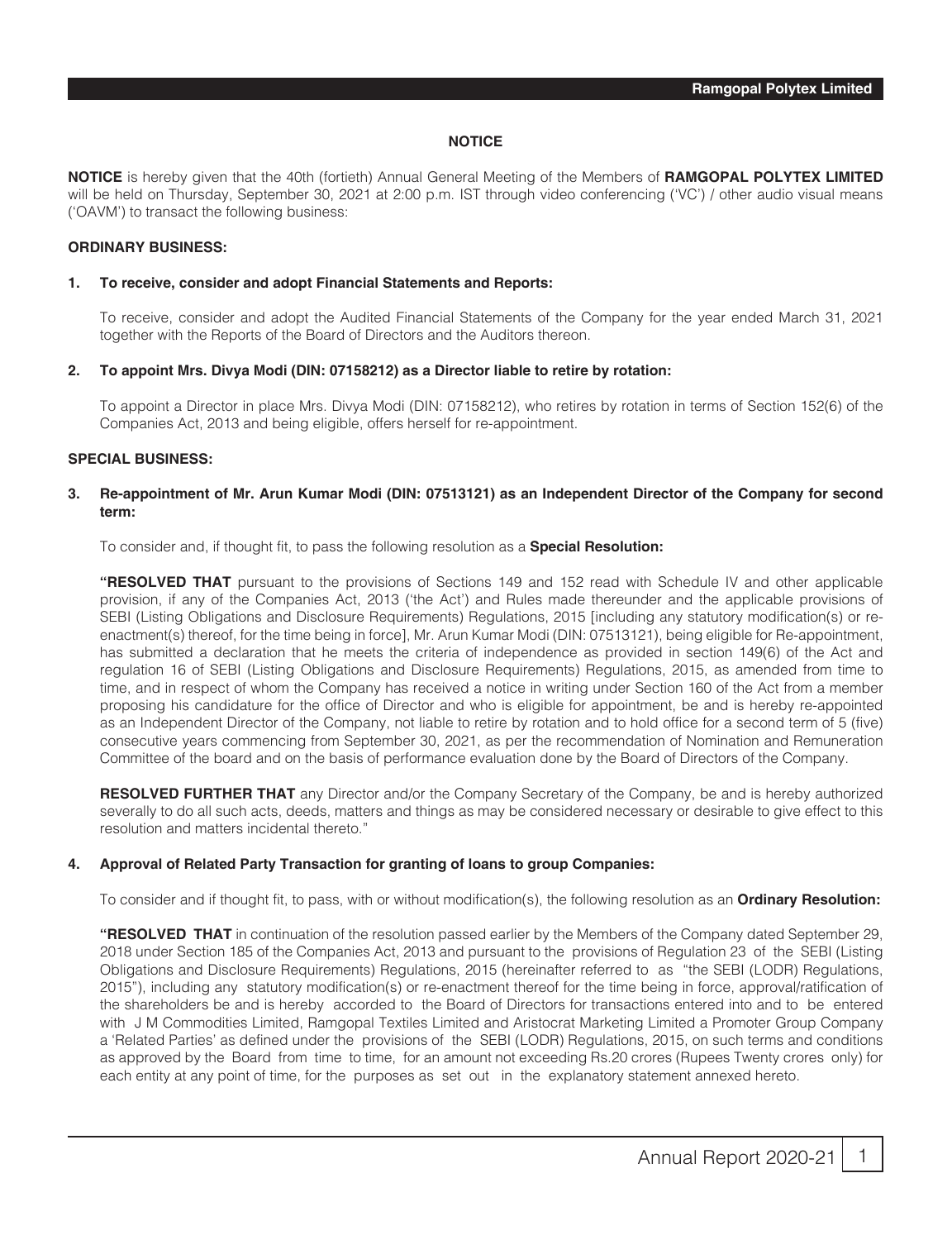**RESOLVED FURTHER THAT** for the purpose of giving effect to the above, the Board / Committee be and is hereby authorized to agree, make, accept and finalize all such terms, condition(s), modification(s) and alteration(s) as it may deem fit within the aforesaid limits and the Board/ Committee is also hereby authorized to resolve and settle all questions, difficulties or doubts that may arise with regard to such payment and to finalize and execute all agreements, documents and writings and to do all acts, deeds and things in this connection and incidental as the Board/ Committee in its absolute discretion may deem fit without being required to seek any further consent or approval of the members or otherwise to the end and intent that they shall be deemed to have been given approval thereto expressly by the authority of this resolution."

**Place:** Mumbai By Order of the Board of Directors<br> **Date:** August 12, 2021 **Date:** August 12, 2021 **For Ramgopal Polytex Limited** 

Greentex Clearing House, B-1, 2 & 3, Gosrani Compound, Chairman & Managing Director Rehnal Village, Bhiwandi, Thane – 421302. (DIN: 00913405) **CIN:** L17110MH1981PLC024145 **Tel:** 22-22834838 **Fax:** 22-22851085 **E-mail Id:** rplcompliance@ramgopalpolytex.com **Website:** www.ramgopalpolytex.com

**Regd. Office: Sanjay Jatia**

#### **NOTES:-**

- a. In view of the continuing COVID -19 pandemic, the Ministry of Corporate Affairs ("MCA") has vide its Circular No.20/2020 dated 5th May 2020 and Circular No. 02/2021 dated 12th January 2021 (collectively referred to as 'MCA Circulars') and SEBI Circular No. SEBI/ HO/ CFD/CMD1/CIR/P/2020/79 dated 12th May 2020 read with SEBI/HO/CFD/CMD2/CIR/P/2021/11 dated 15th January 2021("SEBI Circulars") permitted the holding of an Annual General Meeting ("AGM") through VC / OAVM, without the physical presence of the Members at a common venue. In compliance with the provisions of the Companies Act, 2013 ("Act"), SEBI (Listing Obligations and Disclosure Requirements) Regulations, 2015 ("Listing Regulations"), MCA Circulars and SEBI Circulars, the AGM of the Company is proposed to be held through VC/ OAVM.
- b. The Statement, pursuant to Section 102 of the Companies Act, 2013 with respect to Item No. 3 & 4 forms part of this Notice. Additional information, pursuant to Regulations 26(4) and 36(3) of the SEBI (Listing Obligations and Disclosure Requirements) Regulations, 2015 and Secretarial Standard on General Meetings in respect of Directors seeking appointment/re-appointment at the Annual General Meeting is furnished as annexure to the Notice.
- c. Messrs N. K. Jalan & Co, Chartered Accountants, was appointed as Statutory Auditors of the Company at the 36th Annual General Meeting held on September 29, 2017. Pursuant to Notification issued by the Ministry of Corporate Affairs on 7th May, 2018 amending section 139 of the Companies Act, 2013 and the Rules framed there under, the mandatory requirement for ratification of appointment of Auditors by the Members at every Annual General Meeting (AGM) has been omitted, and hence, the Company is not proposing an item on ratification of appointment of Auditors at this AGM.
- d. Pursuant to the provisions of the Act, a Member entitled to attend and vote at the AGM is entitled to appoint a proxy to attend and vote on his/her behalf and the proxy need not be a Member of the Company. Since this AGM is being held pursuant to the MCA Circulars through VC/OAVM, physical attendance of Members has been dispensed with. Accordingly, the facility for appointment of proxies by the Members will not be available for the AGM and hence the Proxy Form and Attendance Slip are not annexed to this Notice.
- e. Participation of members through VC will be reckoned for the purpose of quorum for the AGM as per section 103 of the Companies Act, 2013 ("the Act").
- f. Institutional / Corporate Members are requested to send a scanned copy (PDF / JPEG format) of the Board Resolution authorizing its representatives to attend and vote at the AGM, pursuant to Section 113 of the Act, at investor@ramgopalpolytex. com.
- g. Pursuant to Section 91 of the Companies Act, 2013, the Register of Members and Share Transfer Books of the Company will remain closed from **Friday, September 24, 2021, to Thursday, September 30, 2021** (both days inclusive) for the purpose of Annual General Meeting.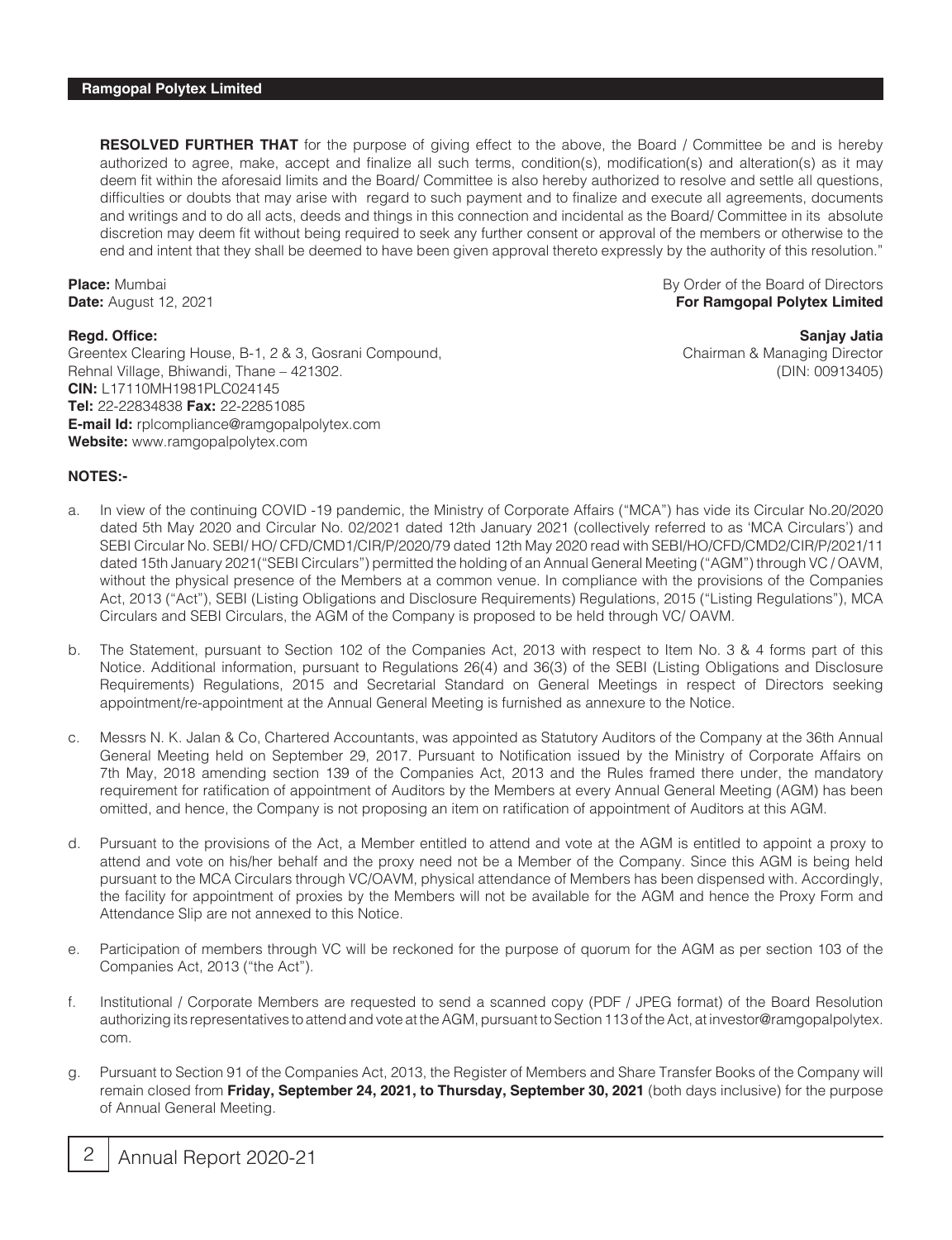- h. The Directors' Report, Auditors' Report and Audited Financial Statement as at March 31, 2021 are enclosed.
- i. SEBI has vide its Notifications dated 8th June, 2018 and 30th November, 2018 mandated that securities of listed companies can be transferred only in dematerialized form from April 01, 2019. In view of the above and to avail various benefits of dematerialization, Members are advised to dematerialize the shares held by them in physical form.
- j. The Securities and Exchange Board of India (SEBI) has mandated the submission of the Permanent Account Number (PAN) by every participant in the securities market. Members holding shares in electronic form are, therefore, requested to submit their PAN to their Depository Participant(s). Members holding shares in physical form are required to submit their PAN details to the Bigshare Services Pvt. Ltd., Registrar and Share Transfer Agents, office at Bharat Tin Works Building, 1st Floor, Opp. Vasant Oasis, Next to Keys Hotel, Makwana Road, Andheri – East, Mumbai – 400059.
- k. In compliance with the aforesaid MCA Circulars and SEBI Circular dated May 12, 2020, Notice of the AGM along with the Annual Report 2020-21 is being sent only through electronic mode to those Members whose email addresses are registered with the Company/Depositories. Members may note that the Notice and Annual Report 2020-21 will also be available on the Company's website www.ramgopalpolytex.com, websites of the Bombay Stock Exchange at www.bseindia.com.
- **l. Members holding shares in physical mode and who have not updated their email addresses with the Company are requested to update their email addresses by writing to the Company at investor@ramgopalpolytex.com / rplcompliance@ramgopalpolytex.com along with the copy of the signed request letter mentioning the name and address of the Member, self-attested copy of the PAN card, and self-attested copy of any document (eg.: Driving License, Election Identity Card, Passport etc.) in support of the address of the Member. Members holding shares in dematerialized mode are requested to register / update their email addresses with the relevant Depository Participants. In case of any queries difficulties in registering the e-mail address, Members may write to investor@ ramgopalpolytex.com / rplcompliance@ramgopalpolytex.com.**
- m. Members are requested to:
	- a) intimate to Bigshare, changes, if any, in their registered/corporate addresses at an early date, in case of Shares held in physical form;
	- b) intimate to the respective Depository Participant, changes, if any, in their registered addresses at an early date, in case of Shares held in dematerialized form;
	- c) quote their folio numbers/Client ID/DP ID in all correspondence;
	- d) consolidate their holdings into one folio in case they hold Shares under multiple folios in the identical order of names; and
	- e) register their Permanent Account Number (PAN) with their Depository Participants, in case of shares held in dematerialized form and Bigshare/Company, in case of Shares held in physical form, as directed by SEBI.
- n. The Company's equity shares are listed at Bombay Stock Exchange Limited (BSE) and The Calcutta Stock Exchange Association Limited (CSE) and the Company has paid the Annual Listing Fees to BSE for the Financial Year 2021-2022.
- o. In terms of Section 72 of the Companies Act, 2013, and Rule 19 of the Companies (Share Capital and Debentures) Rules, 2014, every share holder of the Company may, at any time, nominate, in the prescribed manner, a person to whom his/ her shares in the Company shall vest in the event of his/her death. Members, who wish to avail this facility, may fill the prescribed Form No. SH-13 (which will be made available on request) and submit these details to their DP in case the shares are held by them in electronic form, and to the Registrar and Transfer Agent, M/s. Bigshare Services Pvt. Ltd, in case the shares are held in physical form.
- p. Members seeking any information with regards to the Accounts are requested to write to the Company at an early date, so as to enable the Management to keep the information ready at the meeting.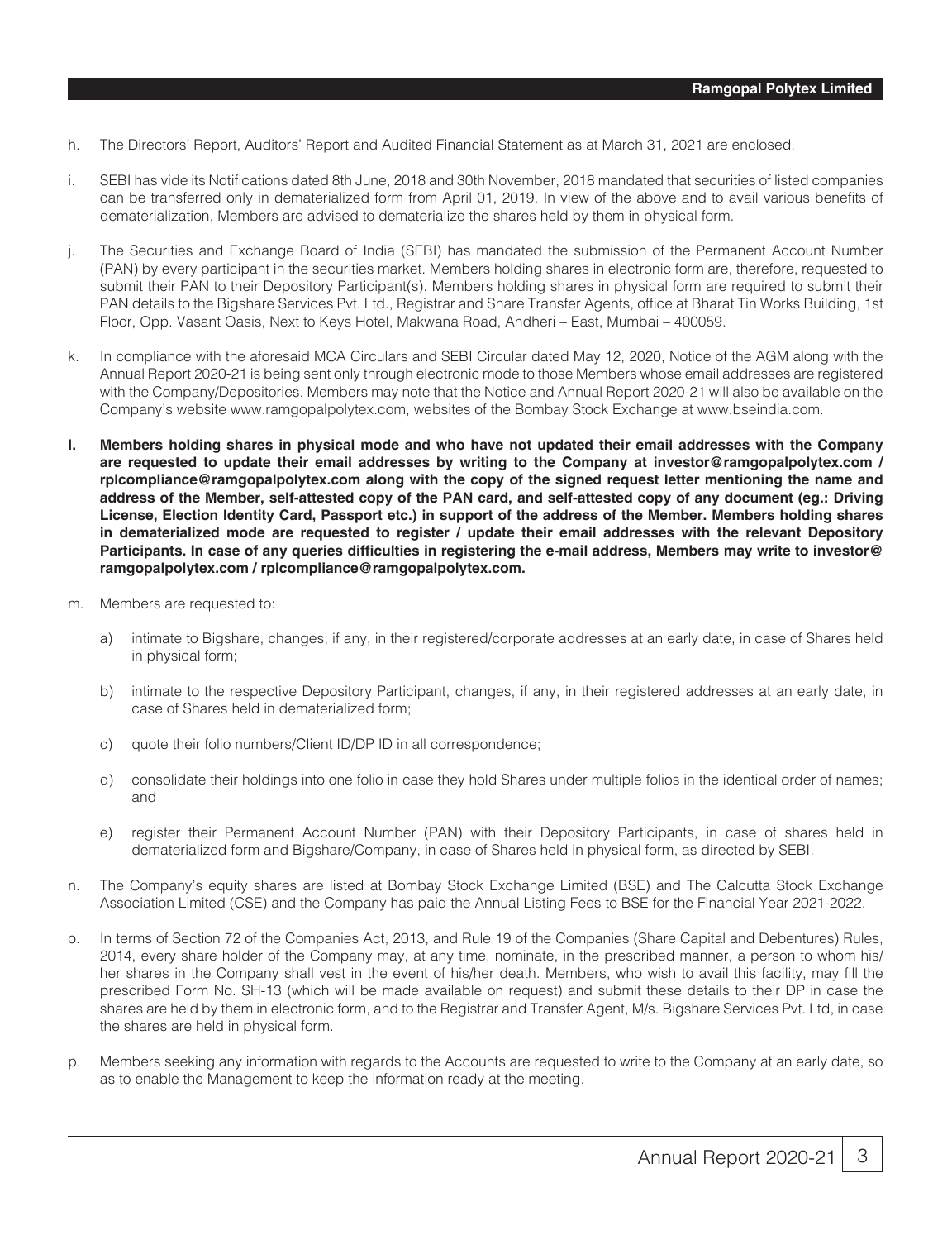- q. Members, who are holding shares in identical order of names in more than one folio, are requested to write to the Company/ Share transfer agent enclosing their certificates to enable the Company to consolidate their holdings in one folio.
- **r. Members who would like to express their views or ask questions during the AGM may register themselves as a speaker by sending their request/ questions in advance from their registered email address mentioning their name, DP ID and Client ID/folio number, PAN, mobile number at investor@ramgopalpolytex.com / rplcompliance@ ramgopalpolytex.com Seven days prior to the AGM. Those Members who have registered themselves as a speaker will only be allowed to express their views/ask questions during the AGM on first in-first out basis. The Company reserves the right to restrict the number of speakers depending on the availability of time for the AGM.**
- s. Since the AGM will be held through VC, the Route Map is not annexed in this Notice.
- t. The members are requested to intimate any change in their address with PIN Code, immediately and quote Folio Number in all correspondence.
- u. In case of joint holders attending the meeting, the joint holder who is higher in the order of name will be entitled to vote at the meeting.
- v. Voting rights shall be reckoned on the paid up value of shares registered in the name of the Member/Beneficial Owner as on the cutoff date i.e. **Thursday, September 23, 2021.**
- w. The Notice of the 40th AGM & the Annual Report for the financial year 2020-21 are also available on the Company's website www.ramgopalpolytex.com. Relevant documents referred to in the accompanying Notice and the Statement under Section 102 of the Companies Act 2013, are open for inspection by the Members at the Registered Office of the Company during normal business hours (10.00 a.m. to 4.00 p.m.) on all working days except (Saturdays).
- x. To support the 'Green Initiative', the Members who have not registered their e-mail addresses are requested to register the same with M/s. Bigshare Services Private Limited /Depositories or send a request to the Company for the same.

#### **y. Voting through electronic means**

#### **CDSL e-Voting System – For Remote e-voting and e-voting during AGM**

- 1. As you are aware, in view of the situation arising due to COVID-19 global pandemic, the general meetings of the companies shall be conducted as per the guidelines issued by the Ministry of Corporate Affairs (MCA) vide Circular No. 02/2021 Dated January 13, 2021, 14/2020 dated April 8, 2020, Circular No.17/2020 dated April 13, 2020 and Circular No. 20/2020 dated May 05, 2020. The forthcoming AGM will thus be held through through video conferencing (VC) or other audio visual means (OAVM). Hence, Members can attend and participate in the ensuing AGM through VC/OAVM.
- 2. Pursuant to the provisions of Section 108 of the Companies Act, 2013 read with Rule 20 of the Companies (Management and Administration) Rules, 2014 (as amended) and Regulation 44 of SEBI (Listing Obligations & Disclosure Requirements) Regulations 2015 (as amended), and MCA Circulars dated April 08, 2020, April 13, 2020 and May 05, 2020 the Company is providing facility of remote e-voting to its Members in respect of the business to be transacted at the AGM. For this purpose, the Company has entered into an agreement with Central Depository Services (India) Limited (CDSL) for facilitating voting through electronic means, as the authorized e-Voting's agency. The facility of casting votes by a member using remote e-voting as well as the e-voting system on the date of the AGM will be provided by CDSL.
- 3. The Members can join the AGM in the VC/OAVM mode 15 minutes before and after the scheduled time of the commencement of the Meeting by following the procedure mentioned in the Notice. The facility of participation at the AGM through VC/OAVM will be made available to atleast 1000 members on first come first served basis. This will not include large Shareholders (Shareholders holding 2% or more shareholding), Promoters, Institutional Investors, Directors, Key Managerial Personnel, the Chairpersons of the Audit Committee, Nomination and Remuneration Committee and Stakeholders Relationship Committee, Auditors etc. who are allowed to attend the AGM without restriction on account of first come first served basis.
- 4. The attendance of the Members attending the AGM through VC/OAVM will be counted for the purpose of ascertaining the quorum under Section 103 of the Companies Act, 2013.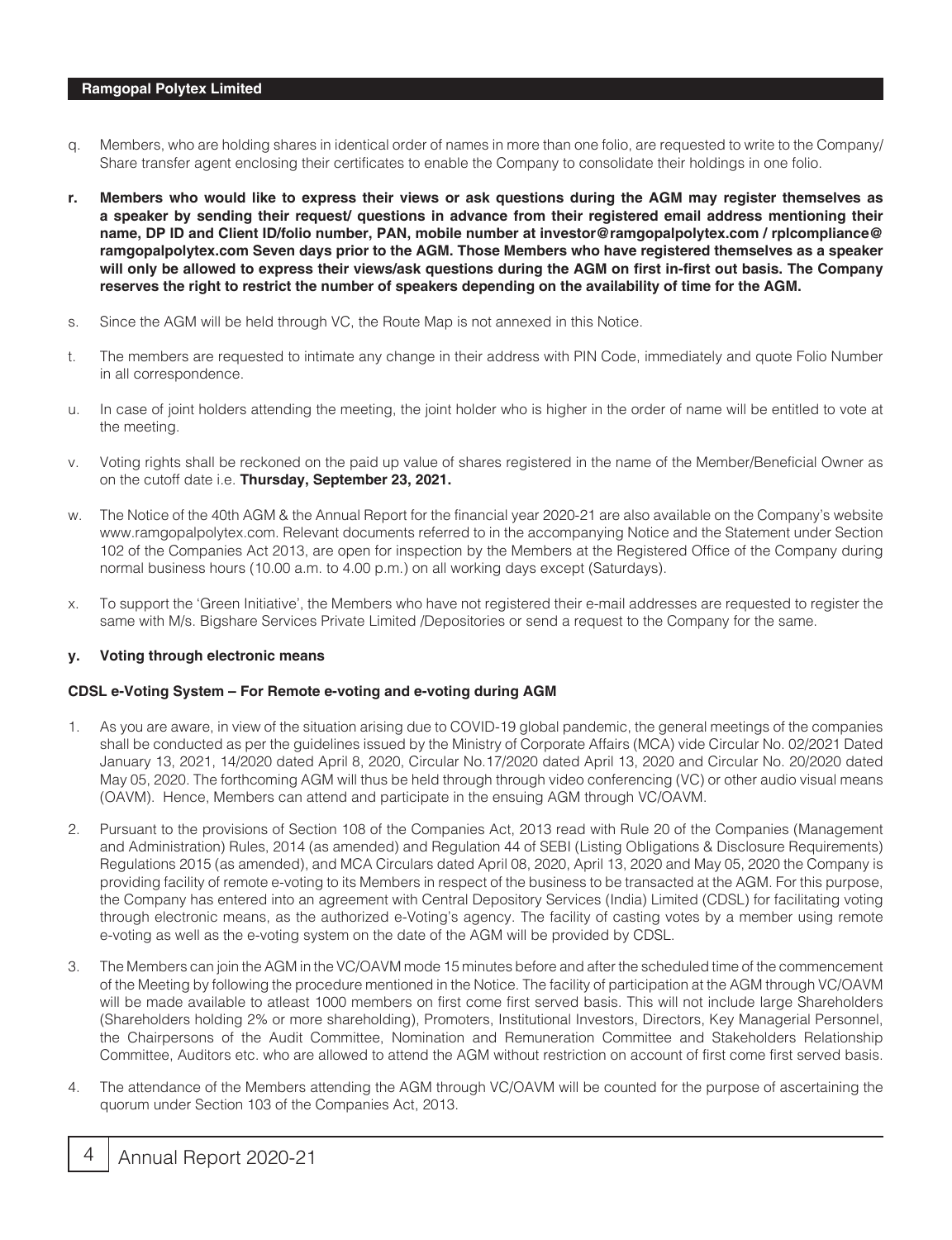- 5. Pursuant to MCA Circular No. 14/2020 dated April 08, 2020, the facility to appoint proxy to attend and cast vote for the members is not available for this AGM and hence the Proxy Form and Attendance Slip are not annexed to this Annual Report. However, in pursuance of Section 112 and Section 113 of the Companies Act, 2013, representatives of the members such as the President of India or the Governor of a State or body corporate can attend the AGM through VC/OAVM and cast their votes through e-voting.
- 6. In line with the Ministry of Corporate Affairs (MCA) Circular No. 17/2020 dated April 13, 2020, the Notice calling the AGM has been uploaded on the website of the Company at www.ramgopalpolytex.com. The Notice can also be accessed from the websites of the Stock Exchanges i.e. BSE Limited at www.bseindia.com. The AGM Notice is also disseminated on the website of CDSL (agency for providing the Remote e-Voting facility and e-voting system during the AGM) i.e. www. evotingindia.com.
- 7. The AGM has been convened through VC/OAVM in compliance with applicable provisions of the Companies Act, 2013 read with MCA Circular No. 14/2020 dated April 8, 2020 and MCA Circular No. 17/2020 dated April 13, 2020 and MCA Circular No. 20/2020 dated May 05, 2020.
- 8. In continuation of this Ministry's General Circular No. 20/2020, dated 05th May, 2020 and after due examination, it has been decided to allow companies whose AGMs were due to be held in the year 2020, or become due in the year 2021, to conduct their AGMs on or before 31.12.2021, in accordance with the requirements provided in paragraphs 3 and 4 of the General Circular No. 20/2020 as per MCA circular no. 02/2021 dated January 13,2021.

#### **A. THE INTRUCTIONS OF SHAREHOLDERS FOR REMOTE E-VOTING AND E-VOTING DURING AGM AND JOINING MEETING THROUGH VC/OAVM ARE AS UNDER:**

- (i) The voting period begins on **Monday, September 27, 2021 (9:00 a.m. IST)** and ends on **Wednesday, September 29, 2021 (5:00 p.m. IST).** During this period shareholders' of the Company, holding shares either in physical form or in dematerialized form, as on the cut-off date (record date) of **Thursday, September 23, 2021** may cast their vote electronically. The e-voting module shall be disabled by CDSL for voting thereafter.
- (ii) Shareholders who have already voted prior to the meeting date would not be entitled to vote at the meeting.
- (iii) Pursuant to SEBI Circular No. SEBI/HO/CFD/CMD/CIR/P/2020/242 dated 09.12.2020, under Regulation 44 of Securities and Exchange Board of India (Listing Obligations and Disclosure Requirements) Regulations, 2015, listed entities are required to provide remote e-voting facility to its shareholders, in respect of all shareholders' resolutions. However, it has been observed that the participation by the public non-institutional shareholders/retail shareholders is at a negligible level.

Currently, there are multiple e-voting service providers (ESPs) providing e-voting facility to listed entities in India. This necessitates registration on various ESPs and maintenance of multiple user IDs and passwords by the shareholders.

In order to increase the efficiency of the voting process, pursuant to a public consultation, it has been decided to enable e-voting to all the demat account holders, by way of a single login credential, through their demat accounts/ websites of Depositories/ Depository Participants. Demat account holders would be able to cast their vote without having to register again with the ESPs, thereby, not only facilitating seamless authentication but also enhancing ease and convenience of participating in e-voting process.

(iv) In terms of SEBI circular no. SEBI/HO/CFD/CMD/CIR/P/2020/242 dated December 9, 2020 on e-Voting facility provided by Listed Companies, Individual shareholders holding securities in demat mode are allowed to vote through their demat account maintained with Depositories and Depository Participants. Shareholders are advised to update their mobile number and email Id in their demat accounts in order to access e-Voting facility.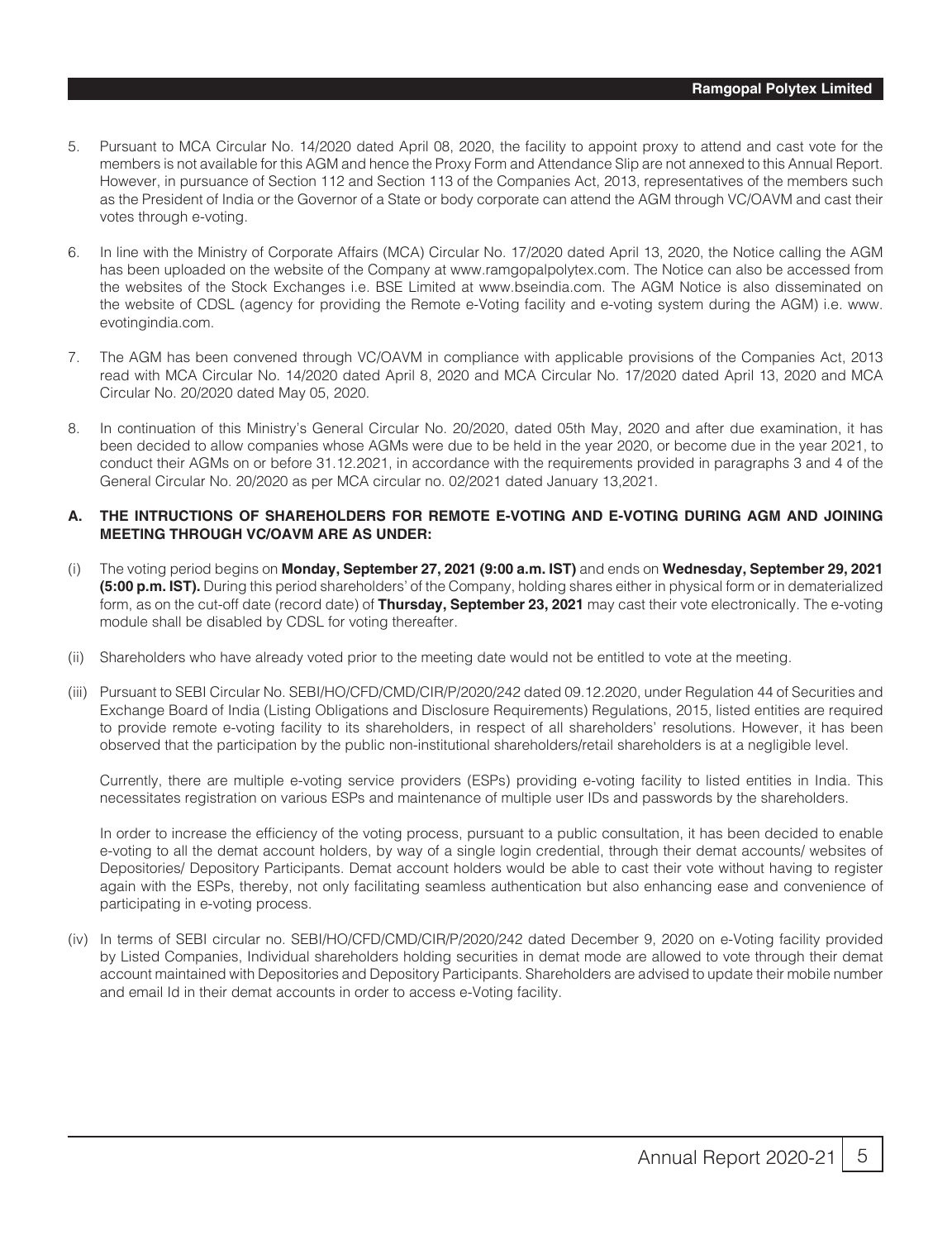**Pursuant to abovesaid SEBI Circular, Login method for e-Voting and joining virtual meetings for Individual shareholders holding securities in Demat mode is given below:**

| <b>Type of shareholders</b>                                                                                        | <b>Login Method</b>                                                                                                                                                                                                                                                                                                                                                                                                                                                                                                                                                                                                                                                                                                                                                                                                                                                                                 |
|--------------------------------------------------------------------------------------------------------------------|-----------------------------------------------------------------------------------------------------------------------------------------------------------------------------------------------------------------------------------------------------------------------------------------------------------------------------------------------------------------------------------------------------------------------------------------------------------------------------------------------------------------------------------------------------------------------------------------------------------------------------------------------------------------------------------------------------------------------------------------------------------------------------------------------------------------------------------------------------------------------------------------------------|
| Individual Shareholders<br>holding securities in<br>Demat mode with CDSL                                           | 1) Users of who have opted for CDSL's Easi / Easiest facility, can login through their existing<br>user id and password. Option will be made available to reach e-Voting page without<br>any further authentication. The URLs for users to login to Easi / Easiest are https://web.<br>cdslindia.com/myeasi/home/login or www.cdslindia.com and click on Login icon and<br>select New System Myeasi.                                                                                                                                                                                                                                                                                                                                                                                                                                                                                                |
|                                                                                                                    | 2) After successful login the Easi / Easiest user will be able to see the e-voting option for<br>eligible companies where the e-voting is in progress as per the information provided by<br>company. On clicking the e-voting option, the user will be able to see e-voting page of the<br>e-voting service provider for casting your vote during the remote e-voting period or joining<br>virtual meeting & voting during the meeting. Additionally, there is also links provided to<br>access the system of all e-voting Service Providers i.e. CDSL/NSDL/KARVY/LINKINTIME,<br>so that the user can visit the e-voting service providers' website directly.                                                                                                                                                                                                                                       |
|                                                                                                                    | 3) If the user is not registered for Easi/Easiest, option to register is available at https://web.<br>cdslindia.com/myeasi./Registration/ EasiRegistration                                                                                                                                                                                                                                                                                                                                                                                                                                                                                                                                                                                                                                                                                                                                          |
|                                                                                                                    | 4) Alternatively, the user can directly access e-voting page by providing Demat Account<br>Number and PAN No. from a e-voting link available on www.cdslindia.com home page.<br>The system will authenticate the user by sending OTP on registered Mobile & Email as<br>recorded in the Demat Account. After successful authentication, user will be able to see<br>the e-voting option where the e-voting is in progress and also able to directly access the<br>system of all e-voting Service Providers.                                                                                                                                                                                                                                                                                                                                                                                         |
| Individual Shareholders<br>holding securities in<br>demat mode with NSDL                                           | 1) If you are already registered for NSDL IDeAS facility, please visit the e-Services website<br>of NSDL. Open web browser by typing the following URL: https://eservices.nsdl.com<br>either on a Personal Computer or on a mobile. Once the home page of e-Services is<br>launched, click on the "Beneficial Owner" icon under "Login" which is available under<br>'IDeAS' section. A new screen will open. You will have to enter your User ID and Password.<br>After successful authentication, you will be able to see e-Voting services. Click on "Access<br>to e-Voting" under e-Voting services and you will be able to see e-Voting page. Click on<br>company name or e-Voting service provider name and you will be re-directed to e-Voting<br>service provider website for casting your vote during the remote e-Voting period or joining<br>virtual meeting & voting during the meeting. |
|                                                                                                                    | 2) If the user is not registered for IDeAS e-Services, option to register is available at https://<br>eservices.nsdl.com. Select "Register Online for IDeAS "Portal or click at https://eservices.<br>nsdl.com/SecureWeb/IdeasDirectReg.jsp                                                                                                                                                                                                                                                                                                                                                                                                                                                                                                                                                                                                                                                         |
|                                                                                                                    | 3) Visit the e-Voting website of NSDL. Open web browser by typing the following URL: https://<br>www.evoting.nsdl.com/ either on a Personal Computer or on a mobile. Once the home<br>page of e-Voting system is launched, click on the icon "Login" which is available under<br>'Shareholder/Member' section. A new screen will open. You will have to enter your User<br>ID (i.e. your sixteen digit demat account number hold with NSDL), Password/OTP and a<br>Verification Code as shown on the screen. After successful authentication, you will be<br>redirected to NSDL Depository site wherein you can see e-Voting page. Click on company<br>name or e-Voting service provider name and you will be redirected to e-Voting service<br>provider website for casting your vote during the remote e-Voting period or joining virtual<br>meeting & voting during the meeting                  |
| Individual Shareholders<br>(holding securities in<br>demat mode) login<br>through their Depository<br>Participants | You can also login using the login credentials of your demat account through your Depository<br>Participant registered with NSDL/CDSL for e-Voting facility. After successful login, you will<br>be able to see e-Voting option. Once you click on e-Voting option, you will be redirected to<br>NSDL/CDSL Depository site after successful authentication, wherein you can see e-Voting<br>feature. Click on company name or e-Voting service provider name and you will be redirected<br>to e-Voting service provider's website for casting your vote during the remote e-Voting period<br>or joining virtual meeting & voting during the meeting.                                                                                                                                                                                                                                                |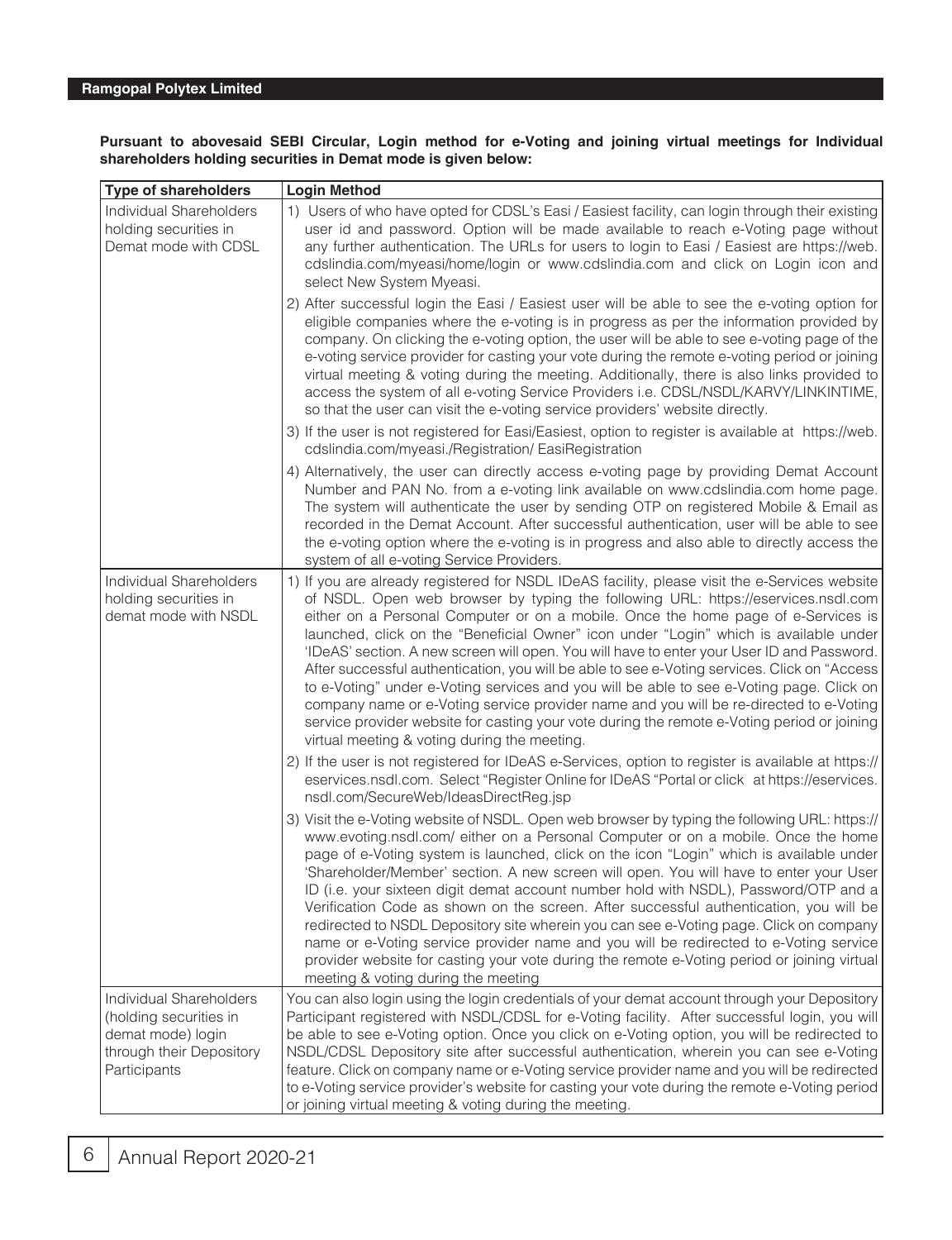**Important note:** Members who are unable to retrieve User ID/ Password are advised to use Forget User ID and Forget Password option available at abovementioned website.

**Helpdesk for Individual Shareholders holding securities in demat mode for any technical issues related to login through Depository i.e. CDSL and NSDL**

| Login type                                                                      | <b>Helpdesk details</b>                                                                                                                                                           |
|---------------------------------------------------------------------------------|-----------------------------------------------------------------------------------------------------------------------------------------------------------------------------------|
| Individual Shareholders holding<br>securities in Demat mode with<br><b>CDSL</b> | Members facing any technical issue in login can contact CDSL helpdesk by sending<br>a request at helpdesk.evoting@cdslindia.comor contact at 022- 23058738 and<br>22-23058542-43. |
| Individual Shareholders holding<br>securities in Demat mode with<br><b>NSDL</b> | Members facing any technical issue in login can contact NSDL helpdesk by sending a<br>request at evoting@nsdl.co.in or call at toll free no.: 1800 1020 990 and 1800 22 44 30     |

- (v) Login method for e-Voting and joining virtual meeting for shareholders other than individual shareholders holding in demat form & physical shareholders
	- 1) The shareholders should log on to the e-voting website www.evotingindia.com.
	- 2) Click on "Shareholders" module.
	- 3) Now enter your User ID
		- a. For CDSL: 16 digits beneficiary ID,
		- b. For NSDL: 8 Character DP ID followed by 8 Digits Client ID,
		- c. Shareholders holding shares in Physical Form should enter Folio Number registered with the Company.
	- 4) Next enter the Image Verification as displayed and Click on Login.
	- 5) If you are holding shares in demat form and had logged on to www.evotingindia.com and voted on an earlier e-voting of any company, then your existing password is to be used.
	- 6) If you are a first-time user follow the steps given below:

| <b>Particulars</b>    | For Shareholders holding shares in Demat Form other than individual and Physical<br>Form                                                                                                                                                                                                                                                                                          |
|-----------------------|-----------------------------------------------------------------------------------------------------------------------------------------------------------------------------------------------------------------------------------------------------------------------------------------------------------------------------------------------------------------------------------|
| <b>PAN</b>            | Enter your 10 digit alpha-numeric *PAN issued by Income Tax Department (Applicable for<br>both demat shareholders as well as physical shareholders)<br>• Shareholders who have not updated their PAN with the Company/Depository Participant<br>are requested to use the sequence number sent by Company/RTA or contact Company/<br>RTA.                                          |
| Dividend Bank Details | Enter the Dividend Bank Details or Date of Birth (in dd/mm/yyyy format) as recorded in your<br>OR Date of Birth (DOB) demat account or in the company records in order to login.<br>• If both the details are not recorded with the depository or company, please enter the<br>member id / folio number in the Dividend Bank details field as mentioned in instruction<br>$(V)$ . |

- (vi) After entering these details appropriately, click on "SUBMIT" tab.
- (vii) Shareholders holding shares in physical form will then directly reach the Company selection screen. However, shareholders holding shares in demat form will now reach 'Password Creation' menu wherein they are required to mandatorily enter their login password in the new password field. Kindly note that this password is to be also used by the demat holders for voting for resolutions of any other company on which they are eligible to vote, provided that company opts for e-voting through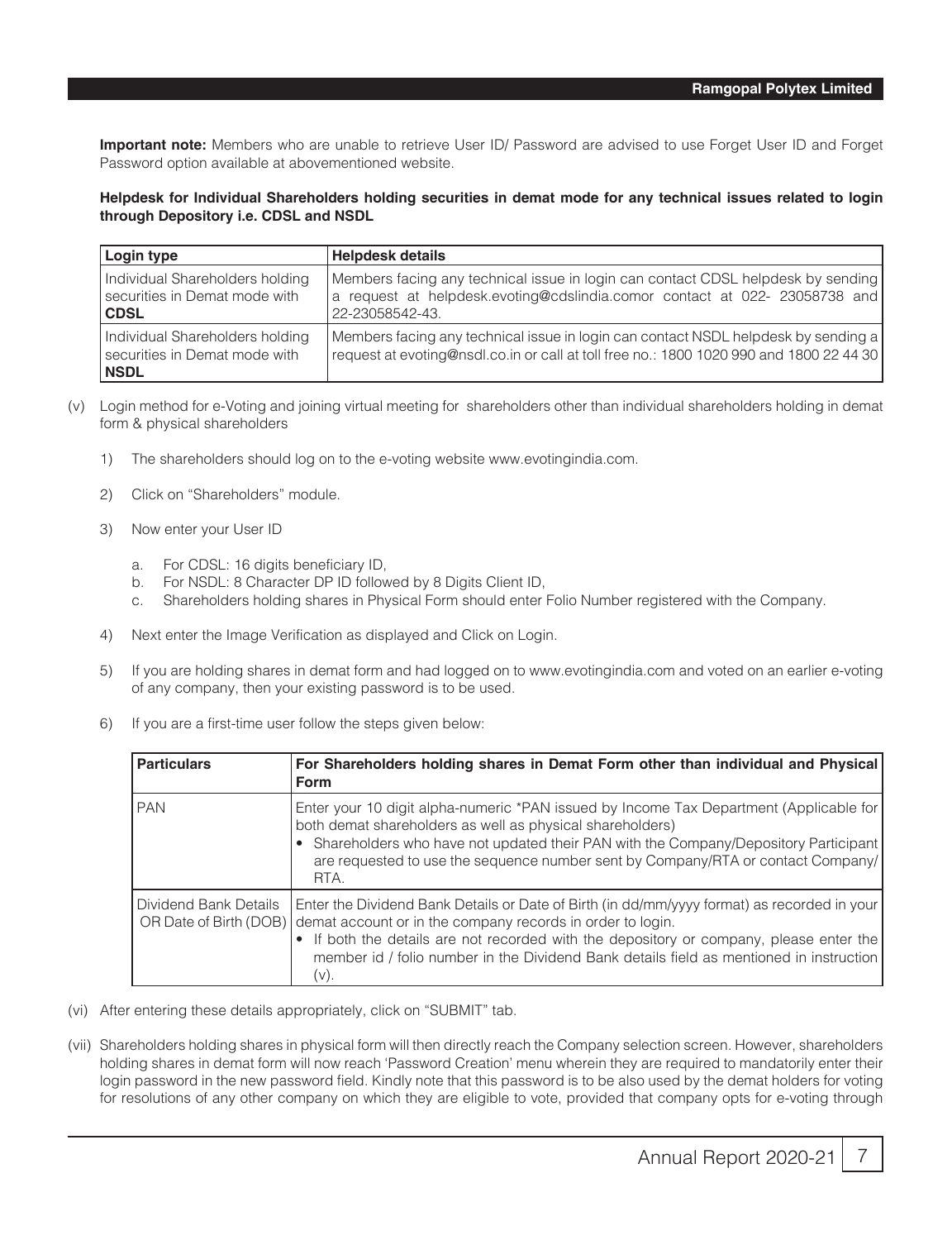CDSL platform. It is strongly recommended not to share your password with any other person and take utmost care to keep your password confidential.

- (viii) For shareholders holding shares in physical form, the details can be used only for e-voting on the resolutions contained in this Notice.
- (ix) Click on the EVSN of "Ramgopal Polytex Limited" on which you choose to vote.
- (x) On the voting page, you will see "RESOLUTION DESCRIPTION" and against the same the option "YES/NO" for voting. Select the option YES or NO as desired. The option YES implies that you assent to the Resolution and option NO implies that you dissent to the Resolution.
- (xi) Click on the "RESOLUTIONS FILE LINK" if you wish to view the entire Resolution details.
- (xii) After selecting the resolution, you have decided to vote on, click on "SUBMIT". A confirmation box will be displayed. If you wish to confirm your vote, click on "OK", else to change your vote, click on "CANCEL" and accordingly modify your vote.
- (xiii) Once you "CONFIRM" your vote on the resolution, you will not be allowed to modify your vote.
- (xiv) You can also take a print of the votes cast by clicking on "Click here to print" option on the Voting page.
- (xv) If a demat account holder has forgotten the login password then Enter the User ID and the image verification code and click on Forgot Password & enter the details as prompted by the system.

#### (xvi) **Facility for Non – Individual Shareholders and Custodians – Remote Voting**

- Non-Individual shareholders (i.e. other than Individuals, HUF, NRI etc.) and Custodians are required to log on to www. evotingindia.com and register themselves in the "Corporates" module.
- A scanned copy of the Registration Form bearing the stamp and sign of the entity should be emailed to helpdesk. evoting@cdslindia.com.
- After receiving the login details a Compliance User should be created using the admin login and password. The Compliance User would be able to link the account(s) for which they wish to vote on.
- The list of accounts linked in the login should be mailed to helpdesk.evoting@cdslindia.com and on approval of the accounts they would be able to cast their vote.
- A scanned copy of the Board Resolution and Power of Attorney (POA) which they have issued in favour of the Custodian, if any, should be uploaded in PDF format in the system for the scrutinizer to verify the same.
- Alternatively Non Individual shareholders are required to send the relevant Board Resolution/ Authority letter etc. together with attested specimen signature of the duly authorized signatory who are authorized to vote, to the Scrutinizer and to the Company at the email address viz; investor@ramgopalpolytex.com (designated email address by company), if they have voted from individual tab & not uploaded same in the CDSL e-voting system for the scrutinizer to verify the same.

#### **INSTRUCTIONS FOR SHAREHOLDERS ATTENDING THE AGM THROUGH VC/OAVM & E-VOTING DURING MEETING ARE AS UNDER:**

- 1. The procedure for attending meeting  $&$  e-voting on the day of the AGM is same as the instructions mentioned above for Remote e-voting.
- 2. The link for VC/OAVM to attend meeting will be available where the EVSN of Company will be displayed after successful login as per the instructions mentioned above for Remote e-voting.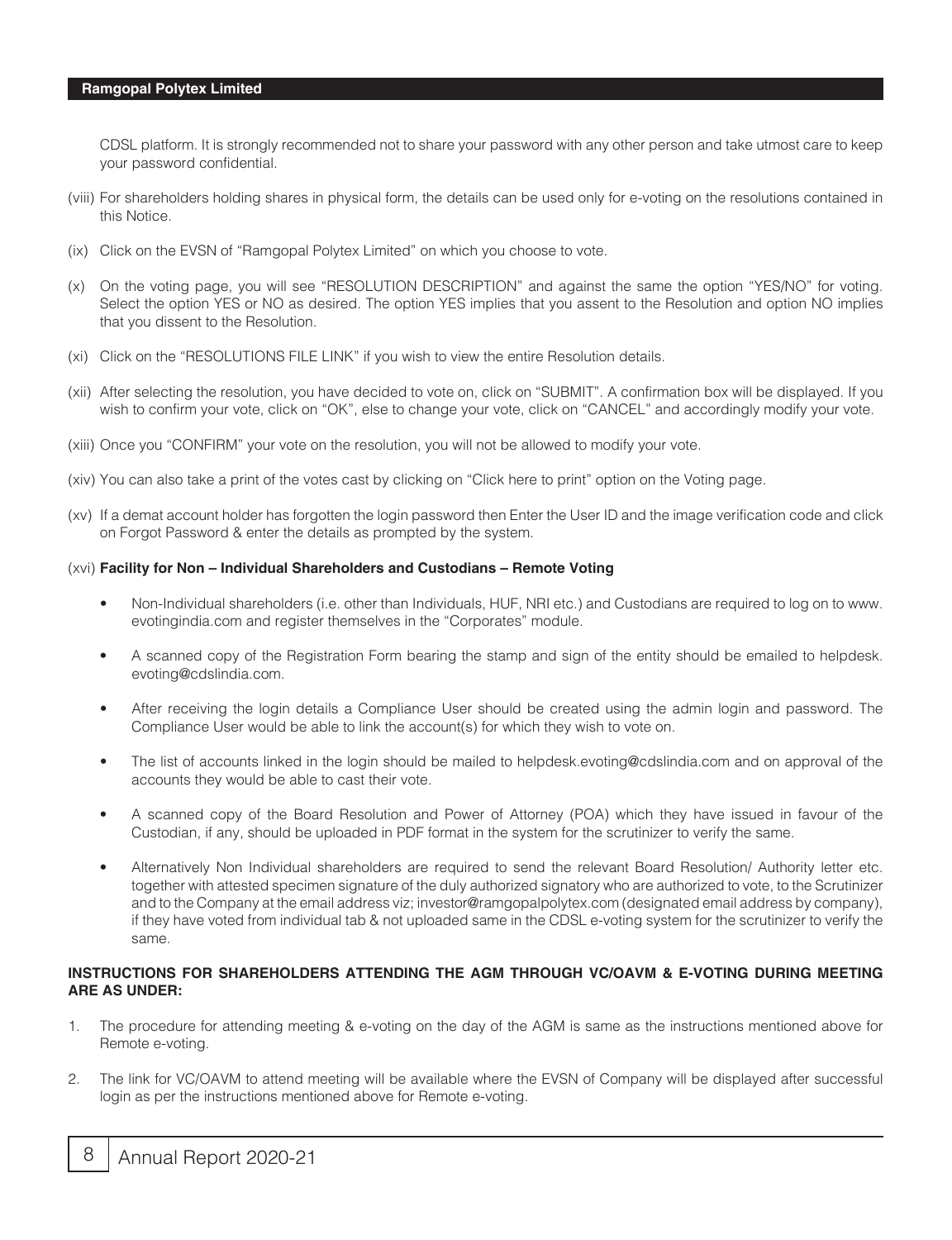- 3. Shareholders who have voted through Remote e-voting will be eligible to attend the meeting. However, they will not be eligible to vote at the AGM.
- 4. Shareholders are encouraged to join the Meeting through Laptops / IPads for better experience.
- 5. Further shareholders will be required to allow Camera and use Internet with a good speed to avoid any disturbance during the meeting.
- 6. Please note that Participants Connecting from Mobile Devices or Tablets or through Laptop connecting via Mobile Hotspot may experience Audio/Video loss due to Fluctuation in their respective network. It is therefore recommended to use Stable Wi-Fi or LAN Connection to mitigate any kind of aforesaid glitches.
- 7. Shareholders who would like to express their views/ask questions during the meeting may register themselves as a speaker by sending their request in advance at least 10 (ten) days prior to meeting mentioning their name, demat account number/ folio number, email id, mobile number at investor@ramgopalpolytex.com. The shareholders who do not wish to speak during the AGM but have queries may send their queries in advance10 (ten) days prior to meeting mentioning their name, demat account number/folio number, email id, mobile number at investor@ramgopalpolytex.com. These queries will be replied to by the company suitably by email.
- 8. Those shareholders who have registered themselves as a speaker will only be allowed to express their views/ask questions during the meeting.
- 9. Only those shareholders, who are present in the AGM through VC/OAVM facility and have not casted their vote on the Resolutions through remote e-Voting and are otherwise not barred from doing so, shall be eligible to vote through e-Voting system available during the AGM.
- 10. If any Votes are cast by the shareholders through the e-voting available during the AGM and if the same shareholders have not participated in the meeting through VC/OAVM facility, then the votes cast by such shareholders shall be considered invalid as the facility of e-voting during the meeting is available only to the shareholders attending the meeting.

#### **PROCESS FOR THOSE SHAREHOLDERS WHOSE EMAIL ADDRESSES ARE NOT REGISTERED WITH THE DEPOSITORIES FOR OBTAINING LOGIN CREDENTIALS FOR E-VOTING FOR THE RESOLUTIONS PROPOSED IN THIS NOTICE:**

- 1. For Physical shareholders- please provide necessary details like Folio No., Name of shareholder, scanned copy of the share certificate (front and back), PAN (self attested scanned copy of PAN card), AADHAR (self attested scanned copy of Aadhar Card) by email to RTA email id at investor@bigshareonline.com.
- 2. For Demat shareholders Please update your email id & mobile no. with your respective Depository Participant (DP).
- 3. For Individual Demat shareholders Please update your email id & mobile no. with your respective Depository Participant (DP) which is mandatory while e-voting & joining virtual meetings through Depository.

If you have any queries or issues regarding attending AGM & e-voting from the CDSL e-voting system, write an email to helpdesk.evoting@cdslindia.com or contact at 022-23058738 and 022-23058542/43. All grievances connected with the facility for voting by electronic means may be addressed to Mr. Rakesh Dalvi, Sr. Manager, Central Depository Services (India) Limited, A Wing, 25th Floor, Marathon Futurex, Mafatlal Mill Compounds, N M Joshi Marg, Lower Parel (East), Mumbai - 400013 or send an email to helpdesk.evoting@cdslindia.com or call on 022-23058542/43.

- B. The voting rights of the members shall be in proportion to their shares of the paid up equity share capital of the Company as on the cut-off date of **Thursday, September 23, 2021.**
- C. Ms. Uma Lodha, Proprietor of M/s. Uma Lodha & Co., Practicing Company Secretary (Membership No. 5363, COP No. 2593), has been appointed as Scrutinizer for scrutinizing the remote e-voting procedure in a fair and transparent manner.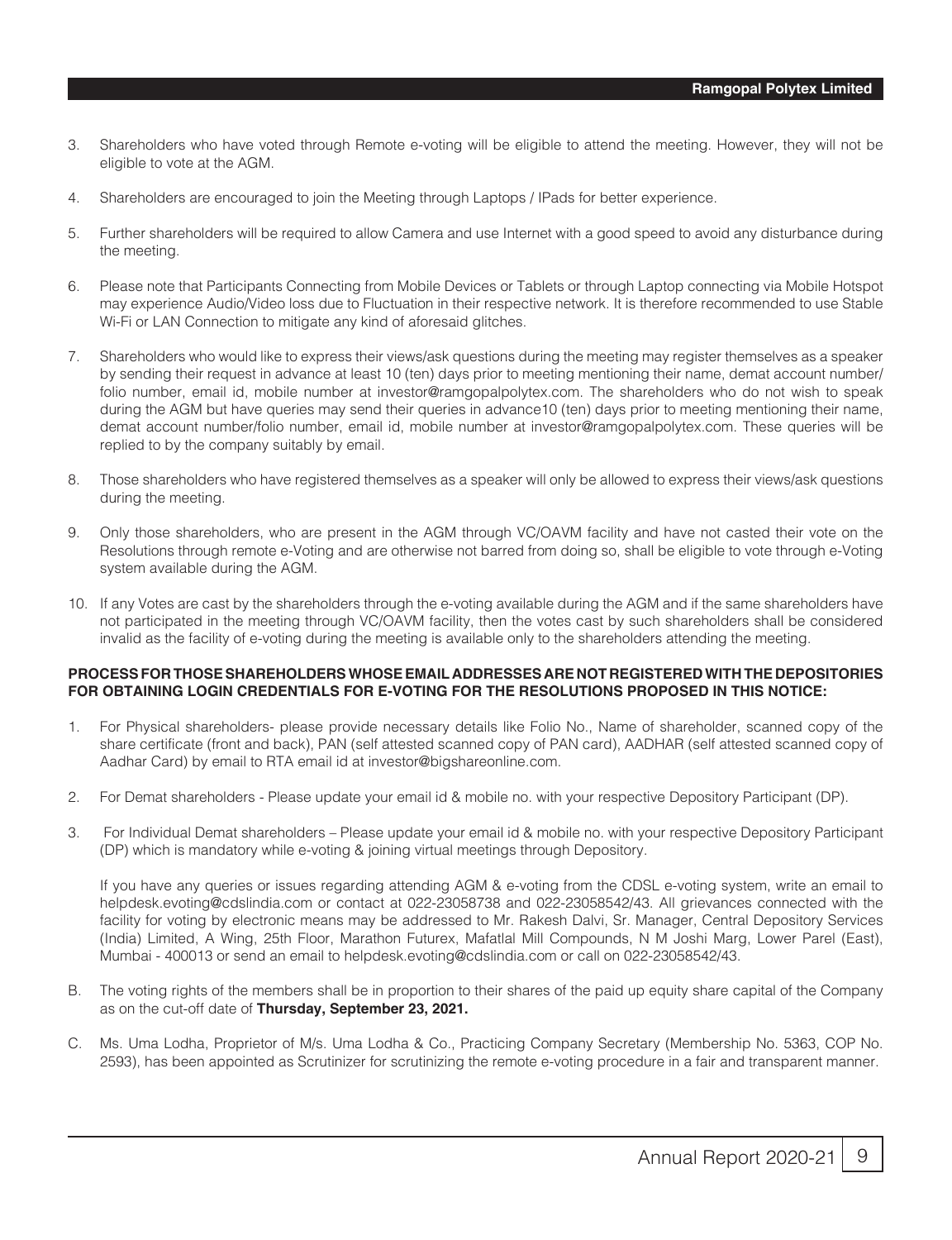- D. The scrutinizer after scrutinizing the votes cast at the meeting held through VC/OAVM facility and through remote e-voting will, not later than 2 working days of conclusion of the meeting make a consolidated Scrutinizer's Report and submit the same to the Chairman or any other person authorised by him in writing, who shall countersign the same.
- E. The result declared along with the scrutinizer's report shall be placed on the Company's website and on the website of CDSL within 48 hours of passing of the resolutions at the Annual General Meeting of the Company and communicated to the Stock Exchanges, where the shares of the Company are listed.

By Order of the Board of Directors **For Ramgopal Polytex Limited**

**Place:** Mumbai **Sanjay Jatia Date:** August 12, 2021 **Date:** August 12, 2021 (DIN: 00913405)

**Regd. Office:** Greentex Clearing House, B-1, 2 & 3,Gosrani Compound, Rehnal Village, Bhiwandi, Thane – 421302. **CIN:** L17110MH1981PLC024145 **Tel:** 22-22834838 **Fax:** 22-22851085 **E-mail Id:** rplcompliance@ramgopalpolytex.com **Website:** www.ramgopalpolytex.com

#### **STATEMENT PURSUANT TO SECTION 102 OF THE COMPANIES ACT, 2013 IN RESPECT OF THE SPECIAL BUSINESS TO BE TRANSACTED AT THE MEETING**

#### **Item No. 03**

Mr. Arun Kumar Modi (DIN: 07513121) was appointed as Independent Director of the Company for a period of five years with effect from September 30, 2016 to September 29, 2021 pursuant to the provisions of Section 149 of the Act read with the Companies (Appointment and Qualification of Directors) Rules, 2014 and SEBI (Listing Obligations and Disclosure Requirements) Regulations, 2015. The Nomination and Remuneration Committee of the Board, on the basis of the report of performance evaluation of Independent Directors, has recommended re-appointment of Mr. Arun Kumar Modi (DIN: 07513121) as an Independent Director. The Board, based on the above recommendation of the Nomination and Remuneration Committee, considered that his continued association would be of immense benefit to the Company and it is desirable to continue to avail his services. In this connection, it is proposed in the meeting of board of directors held on May 05, 2021 w.e.f. May 09, 2021 to re-appoint Mr. Arun Kumar Modi (DIN: 07513121) as an Independent Director of the Company, not liable to retire by rotation and to hold office for a second term of 5 (five) consecutive years commencing from September 30, 2021."

The Company has received notice under Section 160 of the Act from a member proposing the candidature of Mr. Arun Kumar Modi (DIN: 07513121) for the office of Independent Director of the Company. The Company has also received declaration that he meets the criteria of independence as provided under Section 149(6) of the Companies Act, 2013 and regulation 16 of the SEBI (Listing Obligations and Disclosure Requirements) Regulations, 2015, as amended from time to time. In the opinion of the Board, Mr. Arun Kumar Modi (DIN: 07513121) fulfills the conditions specified in the Companies Act, 2013 and Rules made thereunder read with schedule IV of the Companies Act, 2013 for his re-appointment as Independent Director of the Company.

Copy of the draft letter of re-appointment of Mr. Arun Kumar Modi (DIN: 07513121) as Independent Director setting out the terms and conditions are available for inspection by the Members on the website of the Company at www.ramgopalpolytex.com from the date of dispatch of this Notice till the date of the ensuing Annual General Meeting.

The terms and conditions of appointment of Independent Director are also posted on the website of the Company at www. ramgopalpolytex.com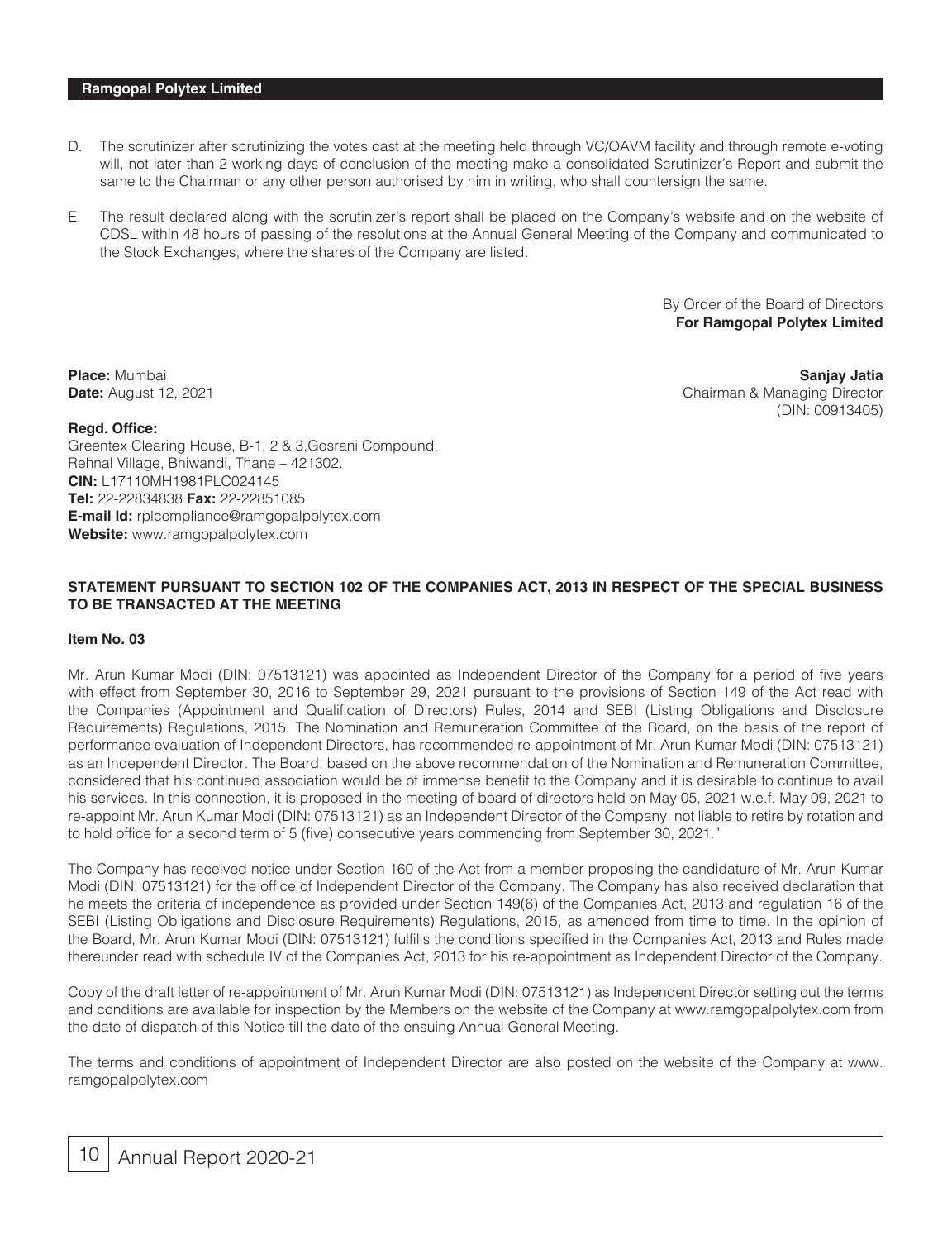The brief profile of Mr. Arun Kumar Modi (DIN: 07513121) is attached to this notice.

Your Directors recommend the resolutions set out at item no.03 to be passed as special resolution by the members.

None of the Directors and other Key Managerial Personnel of the Company including their relatives, except Mr. Arun Kumar Modi (DIN: 07513121) are concerned or interested, financially or otherwise in the said Resolution.

#### **Item No. 04**

The Company, in the ordinary course of its business, during the current financial year i.e. 2020-21 has transacted and would be transacting with a 'Related Party' within the meaning of Regulation 2(zb) of the SEBI (Listing Obligations and Disclosure Requirements) Regulations, 2015 ("SEBI (LODR) Regulations, 2015") as it is a related party as per Accounting Standard 24 and which would be 'material' in nature as per the provisions of Regulation 23 of SEBI (LODR) Regulations, 2015, although the same are not related party within the meaning of Section 2(76) of the Companies Act, 2013 Details of the same as under:

| Name of the Related Party(ies)                                                                            | J M Commodities Limited<br>1)<br>Ramgopal Textiles Limited<br>(2)<br>3)<br>Aristocrat Marketing Limited                                                                                                                                                                                               |  |
|-----------------------------------------------------------------------------------------------------------|-------------------------------------------------------------------------------------------------------------------------------------------------------------------------------------------------------------------------------------------------------------------------------------------------------|--|
| Name of Director or Key Managerial Personnel who is<br>related                                            | Mr. Sanjay Jatia (Director)<br>1)<br>Navalkishor Gadia (Chief Financial Officer)<br>2)                                                                                                                                                                                                                |  |
| Nature of relationship                                                                                    | Director and shareholder of the Company<br>1)<br>Chief Financial Officer of the Company<br>2)                                                                                                                                                                                                         |  |
| Nature of transactions                                                                                    | Loans/Inter corporate Deposits                                                                                                                                                                                                                                                                        |  |
| Material Terms<br>of contracts/arrangements/<br>transactions                                              | The transactions are in the ordinary course of business of the<br>Company. The loan given/to be given is at the rate of 12%.                                                                                                                                                                          |  |
| Monetary value                                                                                            | Not exceeding Rs.20 crores (Rupees Twenty crores only) for each<br>entity at any point of time, in aggregate for the financial year 2021-22<br>and for every financial year thereafter for all the transactions entered<br>or to be entered by the Company.                                           |  |
| Whether the transactions have been approved by<br>Audit Committee and the Board of Directors              | Yes                                                                                                                                                                                                                                                                                                   |  |
| Any other information relevant or important for the<br>members to make a decision on proposed transaction | The Company has given Inter corporate loan in the ordinary course<br>of business, at the rate of 12% and is in the best interests of the<br>Company (as per the resolution passed earlier by the Members of<br>the Company dated September 29, 2018 under Section 185 of the<br>Companies Act, 2013). |  |

Pursuant to SEBI (LODR) Regulations, 2015, all material related party transactions shall require approval of the shareholders through Ordinary Resolution. Accordingly, on the recommendation of the Audit Committee, the Board of Directors of the Company has in its meeting held on August 12, 2021, approved and ratified aforementioned related party transactions, and now seek approval of the shareholders by way of Ordinary Resolution under SEBI (LODR) Regulations, 2015.

Members may please note that based on the criteria laid down by SEBI (LODR) Regulations, 2015, transactions entered into/ to be entered into for the financial year 2021-22 and for every financial year thereafter, are "Material" and therefore requires approval of the shareholders by an Ordinary Resolution. The members are further informed that no member(s) of the Company being a related party or having any interest in the resolution as set out under this item shall not be entitled to vote to approve this Ordinary Resolution whether the entity is a related party to the transaction or not.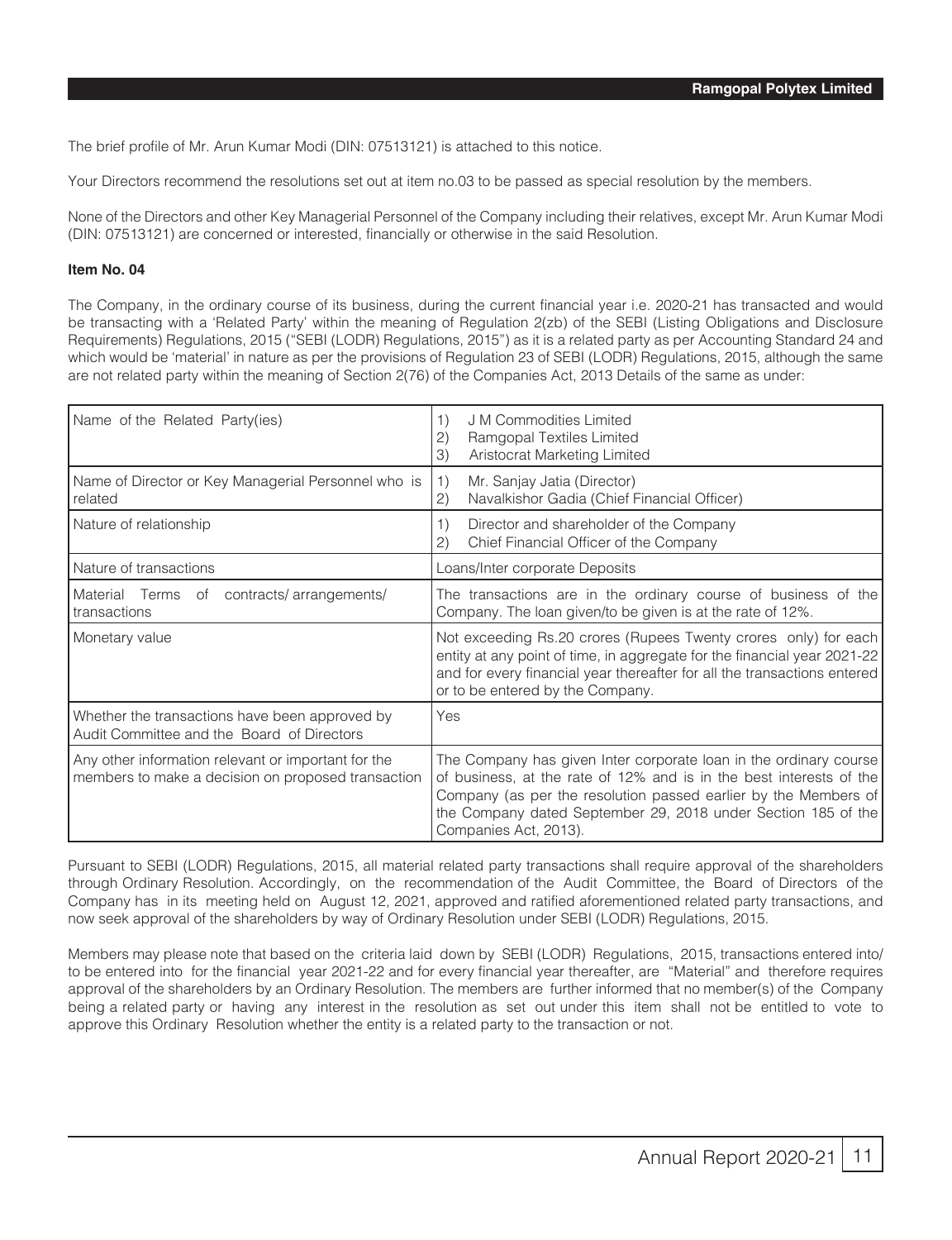Relevant documents in respect of the said items are open for inspection by the members at the Registered Office of the Company on all working days (except Saturday and Sunday) during August 12, 2021 till September 29, 2021.

The Board is of the opinion that the aforesaid related party transaction is in the best interests of the Company and therefore, recommends the Resolution set out at Item No. 04 of the Notice for the approval of the Members in terms of Regulation 23(4) of the SEBI (LODR) Regulations, 2015.

Except Mr. Sanjay Jatia and Mr. Navalkishor Gadia, none of the other directors and the Key Managerial Persons of the Company or their relatives are concerned or interested financially or otherwise in the resolution as set out at Item No.04 of the Notice. No related party will vote to approve the transaction, whether the entity is a related party to the transaction or not.

> By Order of the Board of Directors **For Ramgopal Polytex Limited**

**Place:** Mumbai **Sanjay Jatia Date:** August 12, 2021 **Date:** August 12, 2021 (DIN: 00913405)

#### **Regd. Office:**

Greentex Clearing House, B-1, 2 & 3,Gosrani Compound, Rehnal Village, Bhiwandi, Thane – 421302. **CIN:** L17110MH1981PLC024145 **Tel:** 22-22834838 **Fax:** 22-22851085 **E-mail Id:** rplcompliance@ramgopalpolytex.com **Website:** www.ramgopalpolytex.com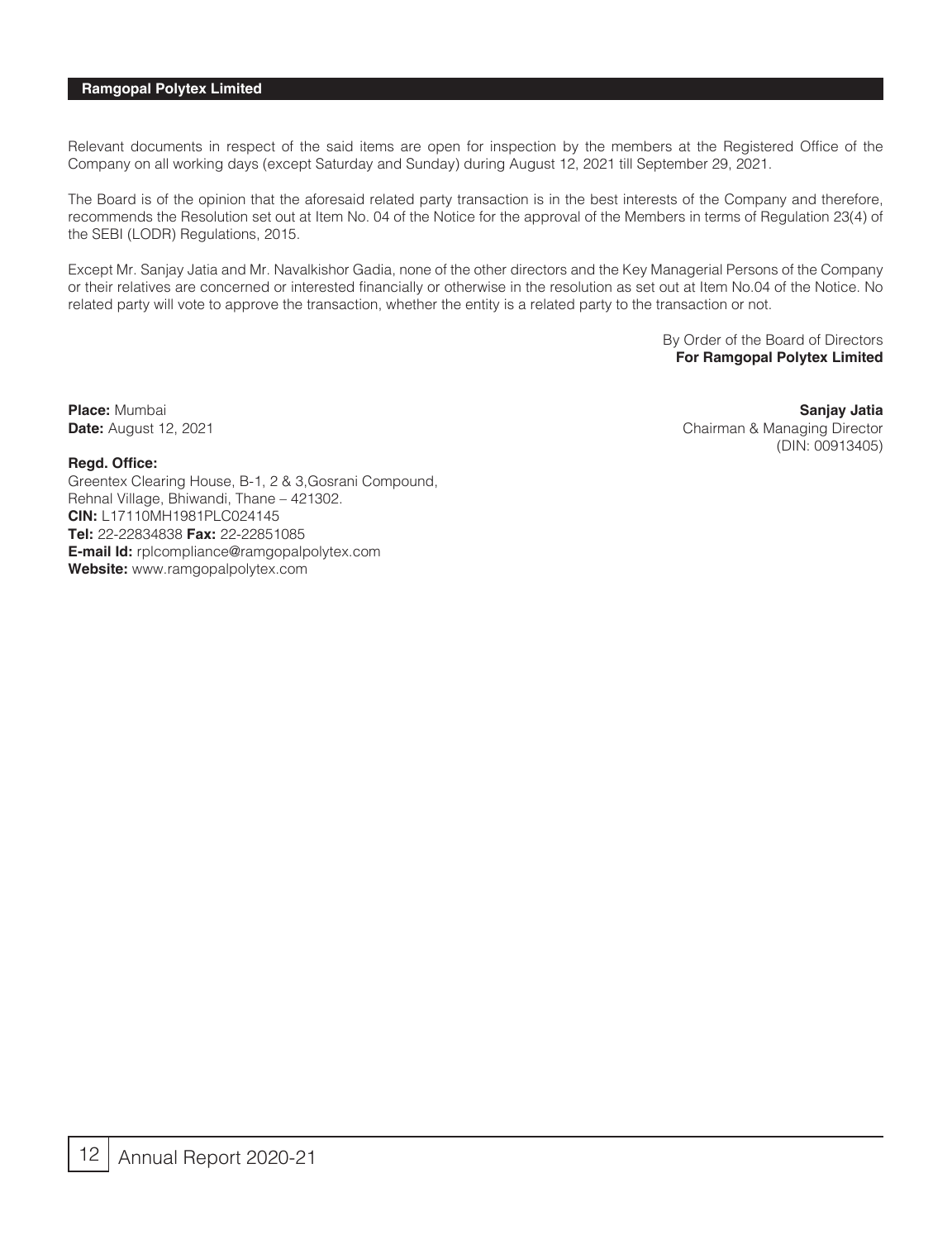#### **ANNEXURE TO NOTICE**

#### **Details of Directors seeking appointment and re-appointment at the Annual General Meeting Pursuant to SEBI Listing Regulations and Secretarial Standard - 2 on General Meetings**

| <b>Name of Director</b>                                           | Mrs. Divya Modi                                                                                                                                                                                                                                                                                                      | Mr. Arun Kumar Modi                                                                                                                                                                                                                                                                                                                            |  |
|-------------------------------------------------------------------|----------------------------------------------------------------------------------------------------------------------------------------------------------------------------------------------------------------------------------------------------------------------------------------------------------------------|------------------------------------------------------------------------------------------------------------------------------------------------------------------------------------------------------------------------------------------------------------------------------------------------------------------------------------------------|--|
| <b>DIN Number</b>                                                 | 07158212                                                                                                                                                                                                                                                                                                             | 07513121                                                                                                                                                                                                                                                                                                                                       |  |
| Date of Birth / Age                                               | 17/01/1984 (37 Years)                                                                                                                                                                                                                                                                                                | 01/12/1968 (52 Years)                                                                                                                                                                                                                                                                                                                          |  |
| <b>Nationality</b>                                                | Indian                                                                                                                                                                                                                                                                                                               | Indian                                                                                                                                                                                                                                                                                                                                         |  |
| Date of Appointment as<br><b>Director</b>                         | Original date of appointment: 15/04/2015<br>Date of appointment at current designation:<br>15/04/2015                                                                                                                                                                                                                | Original date of appointment:<br>10/05/2016<br>Date of appointment at current designation:<br>30/09/2016                                                                                                                                                                                                                                       |  |
| Appointment / Re-<br>appointment                                  | Re-appointment                                                                                                                                                                                                                                                                                                       | Re-appointment                                                                                                                                                                                                                                                                                                                                 |  |
| Qualification                                                     | M.Com                                                                                                                                                                                                                                                                                                                | <b>B.Com</b>                                                                                                                                                                                                                                                                                                                                   |  |
| <b>Brief Resume and Expertise</b><br>in specific functional areas | Mrs. Divya Modi holds a Master of Commerce<br>degree and has experience in Business<br>Administration.<br>Her<br>expertise<br>lies<br>in<br>operations, Administration & execution.                                                                                                                                  | Mr. Arun Kumar Modi has wide experience<br>and knowledge in the field of Accounts and<br>Marketing. Keeping in view his expertise<br>and knowledge, his association would be<br>of immense benefit to the Company and it is<br>desirable to continue to avail services of Mr.<br>Arun Kumar Modi as an Independent Director<br>of the Company. |  |
| <b>Board Meeting Attendance</b><br>and Remuneration               | During the year, Mrs. Divya Modi attended Four<br>(4) out of Five (5) Board Meetings held. Mrs.<br>Divya Modi being a Non-Executive Director<br>is paid only Sitting Fees. Details regarding<br>payment of Sitting Fees are provided in the<br>Corporate Governance Report forming part of<br>the Directors' Report. | During the year, Mr. Arun Kumar Modi attended<br>Four (4) out of Five (5) Board Meetings held.<br>Mr. Arun Kumar Modi being Non-Executive and<br>Independent Director is paid only Sitting Fees.<br>Details regarding payment of Sitting Fees are<br>provided in the Corporate Governance Report<br>forming part of the Directors' Report.     |  |
| Chairman / Director of other<br><b>Companies</b>                  | Nil                                                                                                                                                                                                                                                                                                                  | J M Commodities Limited (Independent<br>Director)                                                                                                                                                                                                                                                                                              |  |
| Chairman / Member of<br>committees of other<br><b>Companies</b>   | Nil                                                                                                                                                                                                                                                                                                                  | J M Commodities Limited (Independent<br>Director)<br><b>Audit Committee: Chairperson</b><br>-Nomination & Remuneration Committee -<br>Chairperson                                                                                                                                                                                              |  |
| No. of shares held in the<br>Company                              | Nil                                                                                                                                                                                                                                                                                                                  | Nil                                                                                                                                                                                                                                                                                                                                            |  |
| <b>Disclosure of relationship</b><br>between directors inter-se   | Not related to any Director / Key Managerial<br>Personnel of the Company.                                                                                                                                                                                                                                            | Not related to any Director / Key Managerial<br>Personnel of the Company.                                                                                                                                                                                                                                                                      |  |
| <b>Terms and Conditions of</b><br>re-appointment                  | N.A.                                                                                                                                                                                                                                                                                                                 | As per the appointment letter                                                                                                                                                                                                                                                                                                                  |  |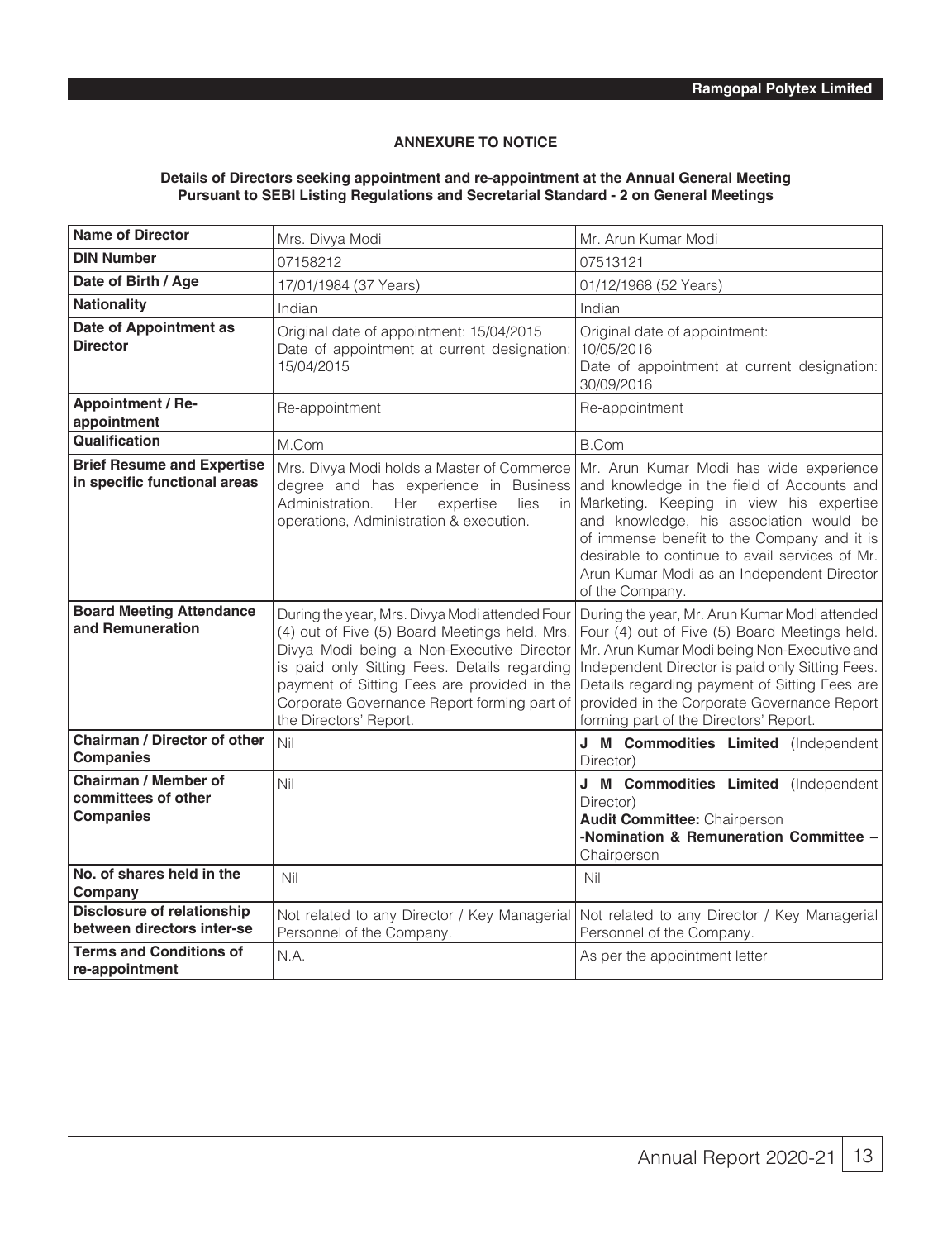### **DIRECTORS' REPORT**

Dear Members,

Your Directors have pleasure in presenting their 40th (fortieth) Annual Report together with the Audited Statements of Accounts of the Company for the Financial Year ended March 31, 2021.

#### **1. FINANCIAL RESULTS:**

The Company's financial performance for the year ended March 31, 2021 is summarized below:

|                                                             |         | (RS. III Lakiis) |
|-------------------------------------------------------------|---------|------------------|
| <b>FINANCIAL RESULTS:</b>                                   | 2020-21 | 2019-20          |
| Revenue from Operations & Other Income                      | 413.72  | 488.54           |
| Profit/(Loss) before Depreciation, Exceptional Item and Tax | 24.04   | (11.45)          |
| Less: Depreciation                                          | 7.92    | 7.90             |
| Profit/(Loss) before Exceptional Item and Tax               | 31.96   | (19.35)          |
| Less: Exceptional Item                                      |         |                  |
| Profit/(Loss) Before Tax                                    | 31.96   | (19.35)          |
| Less: Tax Expenses                                          | (1.03)  |                  |
| Profit/(Loss) for the Year                                  | 30.93   | (19.35)          |
| Add/(Less): Other Comprehensive Income (Net of Taxes)       | 116.50  | 16.03            |
| Total Comprehensive Income/(Loss) for the year              | 147.43  | (3.32)           |

 $(D<sub>n</sub>$  in Lakhs)

#### **2. DIVIDEND:**

In order to conserve resources, your directors do not recommend any dividend for the year under review.

#### **3. RESERVES:**

The Board of Directors of your company has decided not to transfer any amount to the Reserves for the year under review

#### **4. SHARE CAPITAL:**

During the year, the Company has not issued any shares with differential voting rights nor has granted any stock options or sweat equity. There was no provision made of the money by the Company for purchase of its own shares by employee or by trustee. As on March 31, 2021, none of the Directors of the Company hold instruments convertible into equity shares of the Company.

During the year, there was no change in the Share Capital of the Company.

As on March 31, 2021, the issued, subscribed and paid up share capital of your Company stood at Rs. 1,450/- Lakhs comprising of 145/- Lakhs Equity shares of Rs. 10/- each. However, out of Rs. 1,450/- Lakhs, a sum of Rs.10.37/- Lakhs is in calls in Arrears which is due from shareholders (other than the Directors and Officers of the Company).

#### **5. OPERATIONS AND FUTURE OUTLOOK:**

During the financial year ended March 31, 2021, your Company was mainly engaged into the wholesale trading of commodities such as Yarn, Polymers etc. The Company has mainly imported the commodities and sold them on wholesale basis in India. During the financial year 2020-21, the turnover of the Company has decreased from Rs. 382.59/- Lakhs in the previous year to Rs. 317.27/- Lakhs in the current year. Also, the Company has made a profit (including other Comprehensive Income) of Rs. 147.43/- Lakhs during the year as compared to loss of Rs. 3.32/- Lakhs in the previous year.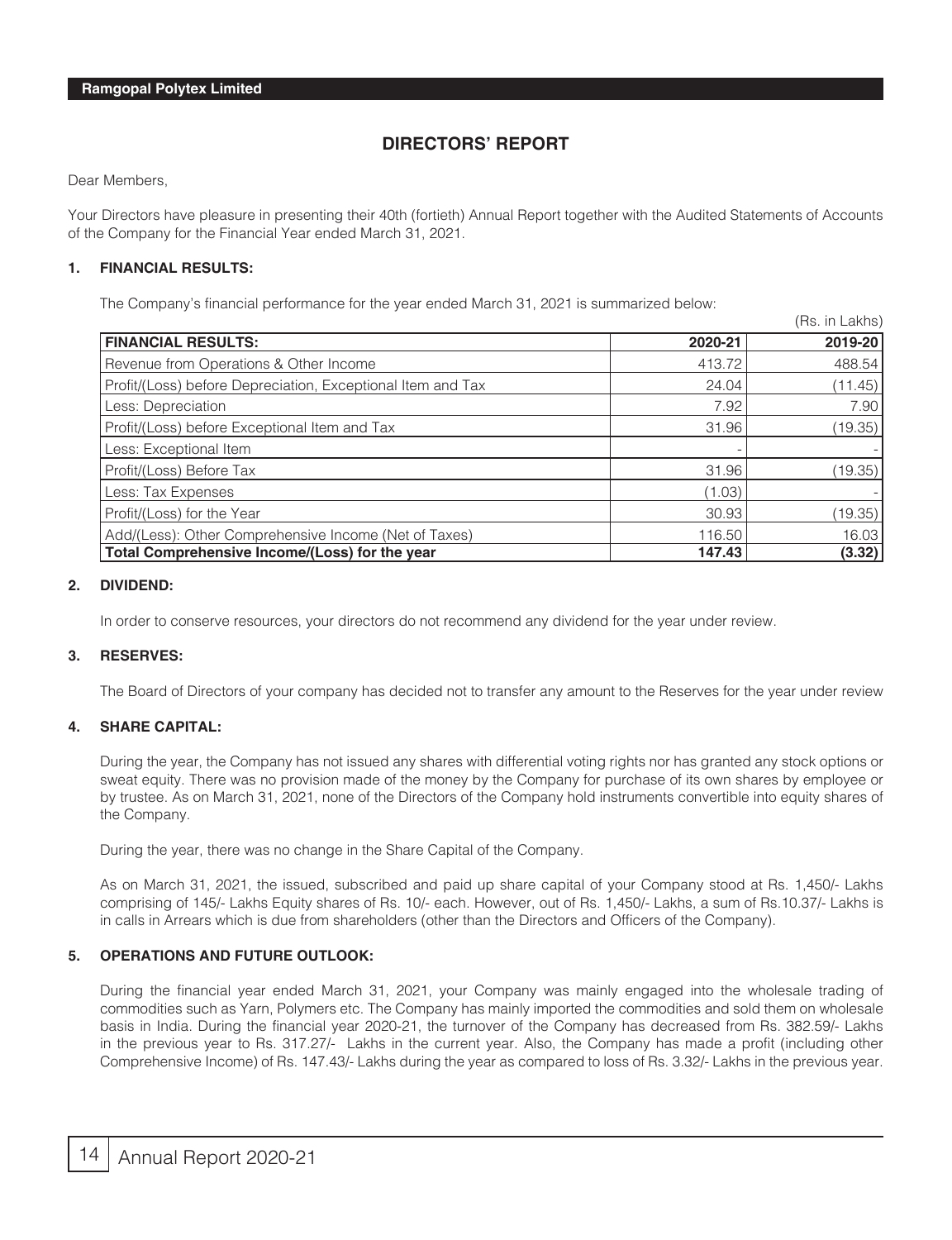The markets your Company serves are undergoing a massive disruption due to the outbreak of COVID-19. The situation caused by the COVID-19 pandemic continues to evolve and the effects on such markets remain uncertain. The outlook going forward will depend, in addition to other factors, on how COVID-19 continues to affect the global economy.

#### **6. CHANGE IN NATURE OF COMPANY'S BUSINESS:**

During the year under review, there has not been any change in the nature of the business of the Company.

#### **7. MATERIAL CHANGES AND COMMITMENTS, IF ANY, AFFECTING THE FINANCIAL POSITION OF THE COMPANY:**

No Material changes and Commitments affecting the financial position of the Company have occurred between the end of financial year to which this financial statement relates and the date of this report and hence, not reported.

#### **8. TRANSFER OF AMOUNT TO INVESTOR EDUCATION AND PROTECTION FUND:**

Since, there was no unpaid/unclaimed dividend; the Company was not required to transfer any amount to Investor Education & Protection Fund during the year under review.

#### **9. SIGNIFICANT AND MATERIAL ORDERS PASSED BY THE REGULATORS OR COURTS OR TRIBUNALS:**

There are no significant and material orders passed by the regulators or courts or tribunals impacting the going concern status and Company's operations in future.

#### **10. INTERNAL FINANCIAL CONTROLS:**

The Board of Directors has laid down the process and policies to ensure effective conduct of the business of the Company, to achieve its objects and to comply with the laws and regulations. During the year, the internal financial controls were tested and no major weaknesses were observed in the controls.

#### **11. SUBSIDIARY/ JOINT VENTURES/ ASSOCIATE COMPANIES:**

The Company does not have any Subsidiary/Joint Ventures/Associate Companies. Further, there was no Company which became or ceased as a subsidiary company or a joint venture company or associated company during the year.

#### **12. PUBLIC DEPOSITS:**

During the year, your Company has not accepted any deposits under the provisions of Chapter V of the Companies Act, 2013 and the rules made there under.

#### **13. CONSERVATION OF ENERGY, TECHNOLOGY ABSORPTION, FOREIGN EXCHANGE EARNINGS AND OUTGO:**

The information pertaining to conservation of energy, technology absorption, foreign exchange earnings and outgo as required under Section 134(3)(m) of the Companies Act, 2013 read with Rule 8(3) of the Companies (Accounts) Rules, 2014 is furnished in Annexure-I to this Report.

#### **14. AUDITORS**:

#### **Statutory Auditors**

N.K. Jalan & Co., Chartered Accountants (Firm Registration No. 104019W) were appointed as the Statutory Auditors of the Company as per provisions of Section 139 of the Companies Act, 2013 to hold office from the conclusion of the 36th Annual General Meeting (AGM) held on September 29, 2017 until the conclusion of the Fifth consecutive AGM of the Company to be held in the year 2022 (subject to ratification of their appointment at every AGM).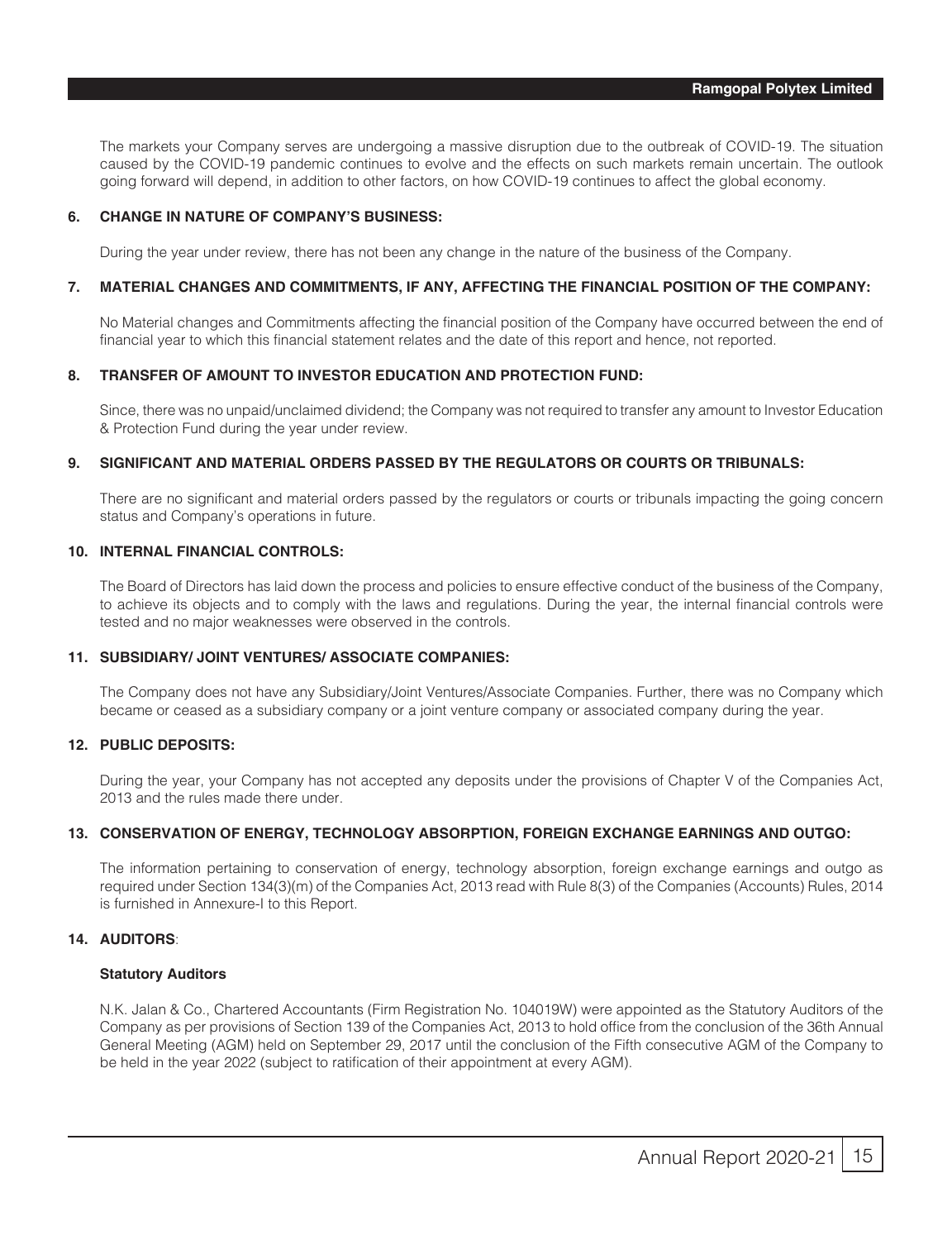In accordance with the Companies Amendment Act, 2017, (enforced on May 07, 2018 by the Ministry of Corporate Affairs), the appointment of Statutory Auditors is not required to be ratified at every Annual General Meeting. Therefore, it is not proposed to ratify the appointment of auditors at the ensuing Annual General Meeting.

The Notes on financial statement referred to in the Auditors' Report are self-explanatory and do not call for any further comments. The Auditors' Report does not contain any qualification, reservation or adverse remark.

#### **Details in respect of Frauds Reported by Auditors**

During the year under review, the Statutory Auditors has not reported any instances of frauds committed against the Company by its Officer(s) or Employee(s) to the Board under section 143(12) of the Companies Act, 2013.

#### **Internal Auditors**

In terms of Section 138 of the Companies Act, 2013 and the rules made there under, M/s. Ravi Seth & Co., Chartered Accountants (ICAI Registration No. 108757W) are Internal Auditors of the Company. The audit committee of the Board of Directors in consultation with the Internal Auditors', formulate the scope, functioning, periodicity and methodology for conducting the internal audit.

#### **Secretarial Auditors**

Pursuant to the provisions of Section 204 of the Companies Act, 2013

The Board appointed Uma Lodha & Co., practicing Company Secretaries (Membership No. 5363 & COP No. 2593) as Secretarial Auditor to conduct Secretarial Audit of the Company for the Financial Year 2020-21 and their report is annexed to this report as Annexure-II. The report is self explanatory and do not call for any further comments.

The Board has also appointed Uma Lodha & Co., as Secretarial Auditor to conduct Secretarial Audit of the Company for Financial Year 2021-22.

#### **Secretarial Standards**

The Company is in compliance with the applicable Secretarial Standards.

#### **15. EXTRACT OF ANNUAL RETURN:**

As required under Section 92(3) and 134(3) (a) of the Act and Rule 12(1) of the Companies (Management and Administration) Rules, 2014 (as amended), Annual Return in Form MGT - 7 is available on Company's website at www.ramgopalpolytex.com

#### **16. DIRECTORS AND KEY MANAGERIAL PERSONNEL:**

#### **Retirement by Rotation and subsequent re-appointment**

In accordance with the provisions of Section 152 of the Companies Act, 2013 and the Company's Article of Association, Mrs. Divya Modi (DIN: 07158212), retires by rotation at the ensuing Annual General Meeting and being eligible, offer herself for re-appointment.

The aforesaid re-appointment with a brief profile and other related information of Mrs. Divya Modi (DIN: 07158212) forms part of the Notice convening the ensuing AGM and the Directors recommend the same for your approval.

#### **Independent Directors**

The current term of Mr. Arun Kumar Modi (DIN: 07513121), Independent Director of the Company expires on September 29, 2021. On the recommendation of the Nomination Remuneration Committee, the Board of Directors of the Company have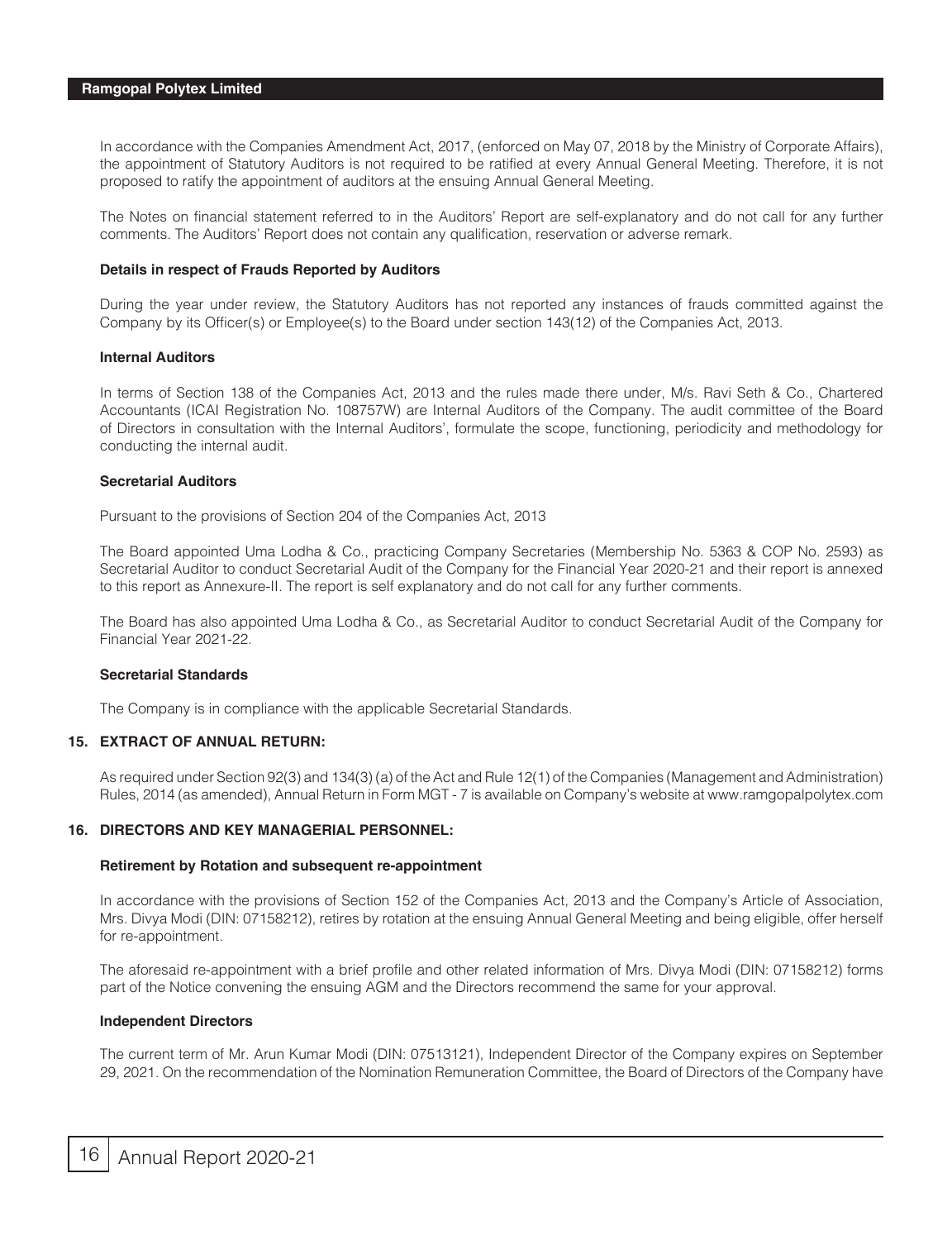re-appointed Mr. Arun Kumar Modi (DIN: 07513121) as an Independent Director of the Company in their Meeting held on May 05, 2021 for a period of 5 years subject to approval of the Members at the ensuing Annual General Meeting (AGM).

A brief profile and other related information of Mr. Arun Kumar Modi (DIN: 07513121) has been given in the Notice convening the ensuing AGM.

During the year under review, pursuant to Section 134(3)(d) of the Act declarations were received from all Independent Directors of the Company confirming that they fulfill the "criteria of independence" specified in Section 149(6) of the Act and Regulation 16(b) of the under the SEBI (Listing Obligations and Disclosure Requirements) Regulations, 2015.

Terms and conditions of appointment of Independent Directors are placed on the website of the Company at www. ramgopalpolytex.com.

#### **Declaration of independence from Independent Directors:**

Definition of 'Independence' of Directors is derived from Regulation 16 of the Listing Regulations and Section 149(6) read with Schedule IV of the Companies Act, 2013. The Company has received the following declarations from all the Independent Directors confirming that:

- 1) They meet the criteria of independence as prescribed under the provisions of the Act, read with the Schedules and Rules issued thereunder, as well as of Regulation 16 of the Listing Regulations.
- 2) In terms of Rule 6(3) of the Companies (Appointment and Qualification of Directors) Rules, 2014, they have registered themselves with the Independent Director's database maintained by the Indian Institute of Corporate Affairs (IICA).
- 3) In terms of Regulation 25(8) of the Listing Regulations, they are not aware of any circumstance or situation, which exist or may be reasonably anticipated, that could impair or impact their ability to discharge their duties.

In terms of Regulation 25(9) of the Listing Regulations, the Board of Directors has ensured the veracity of the disclosures made under Regulation 25(8) of the Listing Regulations by the Independent Directors of the Company.

None of the Directors of the Company are disqualified for being appointed as Directors as specified in Section 164(2) of the Act and Rule 14(1) of the Companies (Appointment and Qualification of Directors) Rules, 2014.

#### **Key Managerial Personnel**

In accordance with the provisions of Section 203 of the Act the following are the Key Managerial Personnel of the Company.

The Company has following persons as Key Managerial personnel (KMP):

| Sr.<br>No. | Name of the person    | <b>Designation</b>             |                  |
|------------|-----------------------|--------------------------------|------------------|
|            | Mr. Sanjay Jatia      | Chairman and Managing Director | August 11, 2014  |
|            | Mr. Navalkishor Gadia | <b>Chief Financial Officer</b> | August 11, 2014  |
|            | Ms. Manorama Yadav    | Company Secretary              | October 27, 2015 |

#### **17. NUMBER OF MEETINGS OF THE BOARD AND ITS COMMITTEES:**

During the financial year 2020-21, 5 (five) meetings of the Board of Directors were held. The details of the meetings of the Board of Directors of the Company convened during the financial year 2020-21 are given in the Corporate Governance Report which forms part of this Annual Report.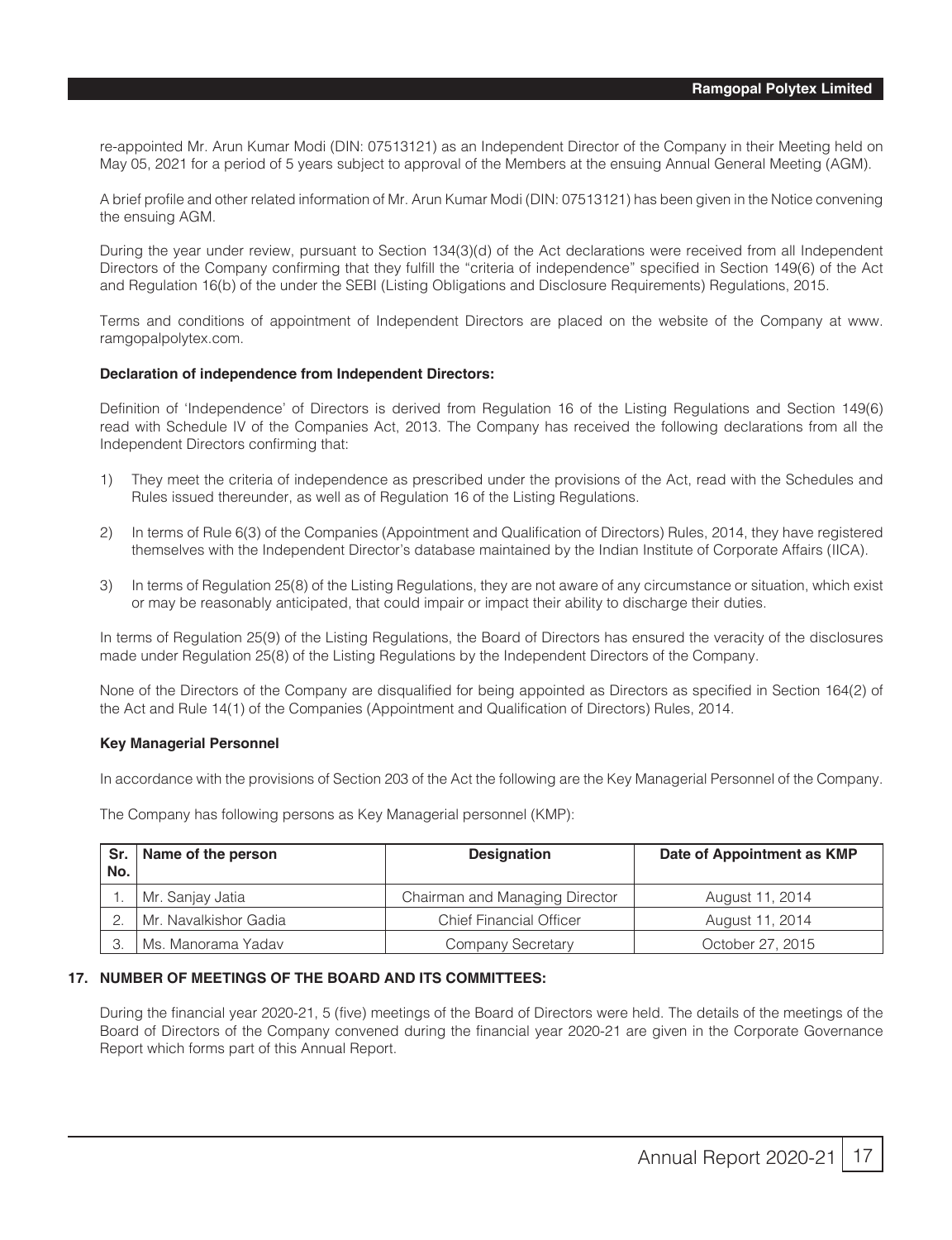#### **Committees of the Board**

The details of the various committees of the board and their composition as on March 31, 2021 are as under:

| <b>Name of Director(s)</b> | <b>Audit Committee</b> | <b>Stakeholders Relationship</b><br><b>Committee</b> | <b>Nomination &amp;</b><br><b>Remuneration Committee</b> |
|----------------------------|------------------------|------------------------------------------------------|----------------------------------------------------------|
| Mr. Panna Lal Jyotshi      | Chairperson            | Member                                               | Chairperson                                              |
| Mr. Sanjay Jatia<br>Member |                        | Member                                               |                                                          |
| Mrs. Divya Modi            | -                      | Chairperson                                          | Member                                                   |
| Mr. Arun Kumar Modi        | Member                 |                                                      | Member                                                   |

#### **18. BOARD EVALUATION**:

Pursuant to the provisions of the Companies Act, 2013 and applicable provision of SEBI (Listing Obligations and Disclosure Requirements) Regulations, 2015, a structured questionnaire was prepared as per the requirement of the act which included various aspects of Boards and Committees functioning, Composition of the Board and its Committees, functioning of the Individual directors. The aspects covered in the evaluation included the contribution to and monitoring of corporate governance practices and the fulfillment of Directors' obligations and fiduciary responsibilities, including but not limited to, active participation at the Board and Committee meetings.

Further, the Independent Directors at their meeting, reviewed the performance of Board, Chairman of the Board and of Non - Executive Directors.

The Board expressed their satisfaction with the evaluation process.

#### **19. NOMINATION & REMUNERATION POLICY:**

The policy of the Company on directors' appointment and remuneration, including criteria for determining qualifications, positive attributes and independence of a director and other matters provided under sub-section (3) of Section 178 of the Companies Act, 2013 is adopted by the Board and may be accessed on the Company's website at www.ramgopalpolytex. com. We affirm that the remuneration paid to the directors is as per the terms laid out in the nomination and remuneration policy of the Company.

#### **20. CORPORATE GOVERNANCE REPORT:**

As per the SEBI (Listing Obligations and Disclosure Requirements) Regulations, 2015, a Corporate Governance Report together with a Certificate from N.K. Jalan & Co., Chartered Accountants (Having firm registration No.: 104019W) confirming compliance thereto is enclosed with the Corporate Governance Report which is annexed as Annexure - III.

In compliance with the requirements of Regulation 17(8) of the SEBI (Listing Obligations and Disclosure Requirements) Regulations 2015, a certificate from the Managing Director and Chief Financial Officer of the Company was placed before the Board. The same is enclosed as a part of the Corporate Governance Report.

All the Board Members and Senior Management Personnel of the Company had affirmed compliance with the Code of Conduct for Board and Senior Management Personnel. A declaration to this effect duly signed by the Chairman and Managing Director is enclosed as a part of the Corporate Governance Report.

#### **21. MANAGEMENT DISCUSSION AND ANALYSIS REPORT:**

Management Discussion and Analysis Report for the year under review, as stipulated under SEBI (Listing Obligations and Disclosure Requirements) Regulations, 2015 is annexed to this Annual Report.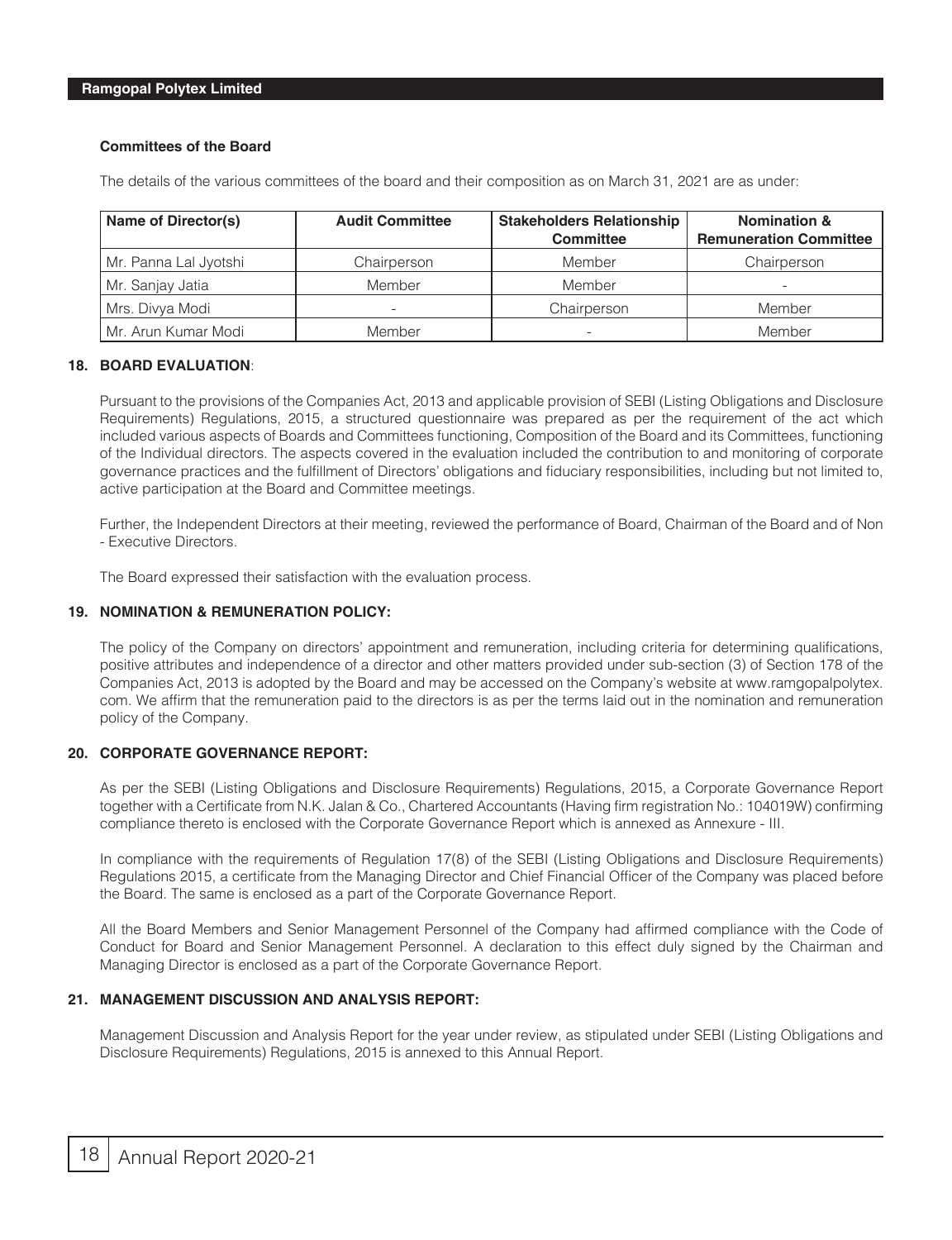#### **22. VIGIL MECHANISM-WHISTLE BLOWERS POLICY:**

The Company has adopted a Vigil Mechanism and Whistle Blower Policy to provide a secure environment to the employees and to encourage them to report unethical, unlawful or improper practices, acts or activities in the Company and to prohibit managerial personnel from taking any adverse action against those employees who report such practices in good faith. The Audit Committee oversees the vigil mechanism. The provisions of this policy are in line with the provisions of Section 177(9) of the Companies Act, 2013. The Policy on the same is posted on the website of the Company www.ramgopalpolytex.com.

#### **23. PARTICULARS OF LOANS GIVEN, GUARANTEES GIVEN & INVESTMENTS MADE UNDER SECTION 186 OF THE COMPANIES ACT, 2013:**

Details of Loans given, Guarantees given, and Investments made under the provisions of Section 186 of the Companies Act, 2013 are given in the Note No. 40 to the Financial Statements.

#### **24. PARTICULARS OF CONTRACTS OR ARRANGEMENT MADE WITH RELATED PARTIES:**

During the year, the Company had not entered into any contract/ arrangement/ transaction with related parties, which could be considered as material in accordance with the policy of the Company. Accordingly, particulars of contracts or arrangements with related parties referred to in Section 188(1) along with the justification for entering into such contract or arrangement in Form AOC-2, have not been given. The Policy on Related Party Transactions and dealing with related party transactions as approved by the Board is posted on the website of the Company www.ramgopalpolytex.com.

#### **25. CORPORATE SOCIAL RESPONSIBILITY (CSR):**

The provisions of Section 135 of the Companies Act, 2013 read with Schedule VII thereto, are not applicable to your Company for the year under review.

#### **26. COST RECORD:**

Maintenance of cost records as specified under Section 148(1) of the Act is not applicable to your Company.

#### **27. DISCLOSURE RELATING TO REMUNERATION OF DIRECTORS, KEY MANAGERIAL PERSONNEL AND PARTICULARS OF EMPLOYEES:**

Information required under Section 197 of the Companies Act, 2013 read with Companies (Appointment and Remuneration of Managerial Personnel) Rules, 2014 is as under:

**A. Ratio of remuneration of each Director to the median remuneration of all the employees of your company for the financial year 2020-21 is as follows:** 

(Rs. in Lakhs)

| Sr.<br>No. | <b>Name of Directors</b>                                        | <b>Total</b><br><b>Remuneration</b> | Ratio of remuneration of director to<br>the Median remuneration |
|------------|-----------------------------------------------------------------|-------------------------------------|-----------------------------------------------------------------|
|            | Mr. Sanjay Jatia<br>(Chairman & Managing Director)              | 12.00                               | 3.48:1                                                          |
| 2.         | Mrs. Divya Modi<br>(Non-Executive & Non-Independent Director)   | 0.05<br>(Sitting Fees)              | Not Applicable                                                  |
| З.         | Mr. Panna Lal Jyotshi<br>(Non-Executive & Independent Director) | 0.07<br>(Sitting Fees)              | Not Applicable                                                  |
| 4.         | Mr. Arun Kumar Modi<br>(Non-Executive & Independent Director)   | 0.06<br>(Sitting Fees)              | Not Applicable                                                  |

Median Remuneration of the Company for all its employees is Rs.3.45 Lakhs for the financial year 2020-21.

#for calculation of Median Remuneration, only those employees have been considered who were there in the Company for whole year and excluded those employees who had resigned or joined the Company during the year 2020-21.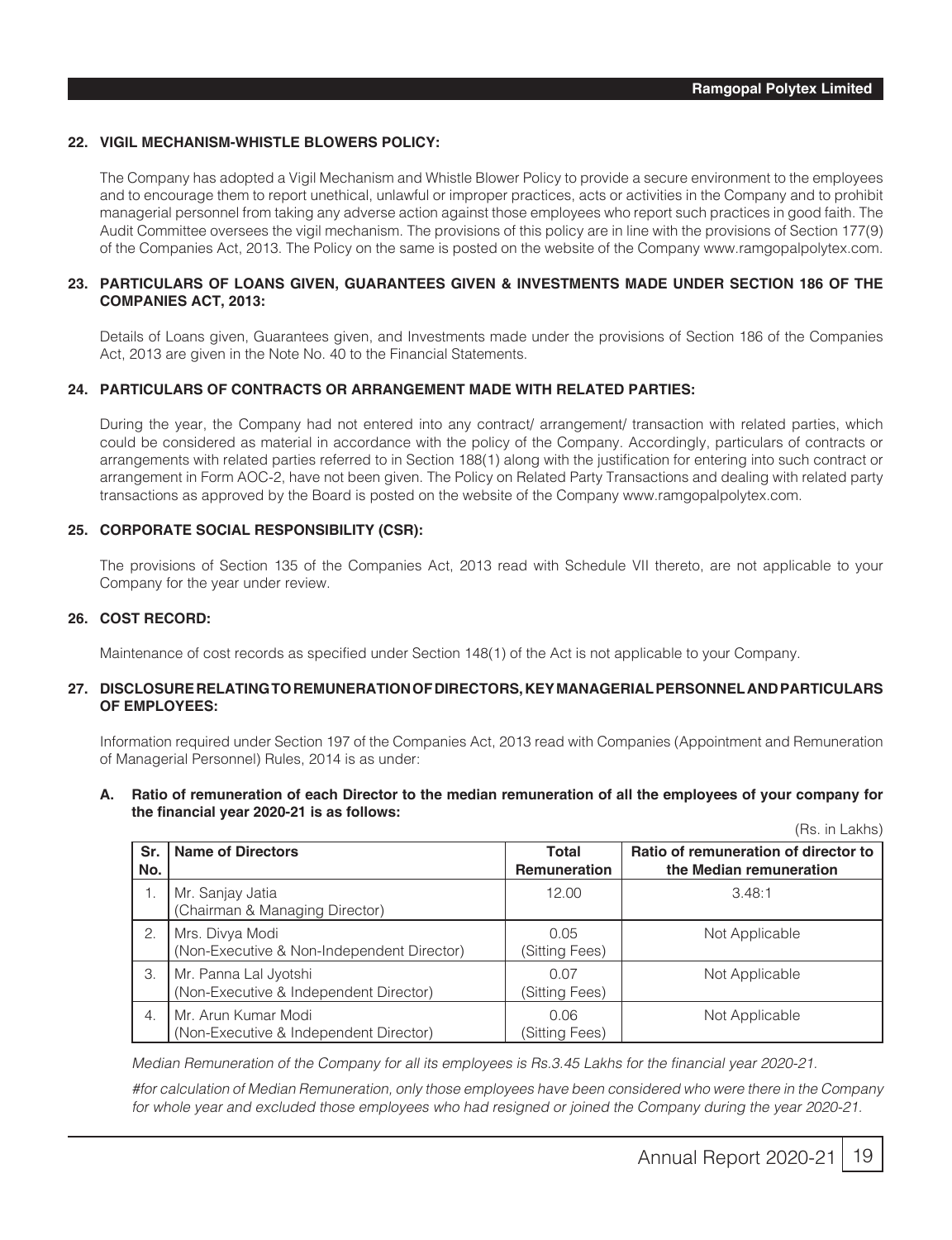**B. Details of percentage increase in the remuneration of each Director and CFO & Company Secretary in the financial year 2020-21 are as follows:**

 $(n + 1)$ 

|     | (RS. III Lakhs)                                                  |                        |                        |                |  |
|-----|------------------------------------------------------------------|------------------------|------------------------|----------------|--|
| Sr. | <b>Name of Directors</b>                                         | <b>Remuneration</b>    | Increase/(Decrease)    |                |  |
| No. |                                                                  | 2020-21                | 2019-20                | (in %)         |  |
|     | Mr. Sanjay Jatia<br>(Chairman & Managing Director)               | 12.00                  | 12.00                  | $0.00\%$       |  |
| 2.  | Mrs. Divya Modi<br>(Non-Executive & Non-Independent Director)    | 0.05<br>(Sitting Fees) | 0.06<br>(Sitting Fees) | Not Applicable |  |
| 3.  | Mr. Panna Lal Jyotshi<br>(Non-Executive & Independent Director)  | 0.07<br>(Sitting Fees) | 0.08<br>(Sitting Fees) | Not Applicable |  |
| 4.  | Mr. Arun Kumar Modi<br>(Non-Executive & Independent Director)    | 0.06<br>(Sitting Fees) | 0.07<br>(Sitting Fees) | Not Applicable |  |
| 5.  | Mr. Navalkishor Gadia<br>(Chief Financial Officer)               | 7.84                   | 12.04                  | (34.88%)       |  |
| 6.  | Ms. Manorama Yadav<br>(Company Secretary and Compliance Officer) | 6.91                   | 8.59                   | $(20.00\%)$    |  |

- **C. the percentage is decreased in the median remuneration of employees for the financial year 2020-21 is 40.72%.**
- **D. the number of permanent/confirmed employees on the rolls of the Company is 6 (Six) as on March 31, 2021.**
- **E. Comparison of average percentage increase in salary of employees other than key managerial personnel and the percentage increase in the key managerial remuneration:**

| (Rs. in Lakhs)                                                           |                |                |                               |
|--------------------------------------------------------------------------|----------------|----------------|-------------------------------|
| <b>Particulars</b>                                                       | 2020-21        | 2019-20        | Increase/(Decrease)<br>(in %) |
| Average salary of all employees (other than Key<br>Managerial Personnel) | 2.81           | 4.64           | $(39.44\%)$                   |
| Key Managerial Personnel                                                 |                |                |                               |
| - Salary of MD<br>- Salary of CFO & CS                                   | 12.00<br>14.75 | 12.00<br>20.63 | $0.00\%$<br>$(28.50\%)$       |

There is no increase in MD's remuneration and in other managerial personnel there is decrease by 28.50% for the same financial year.

#### **F. Affirmation that the remuneration is as per the remuneration policy of the Company:**

The Board of Directors of the Company affirms that the remuneration is as per the remuneration policy of the Company.

#### **G. Particulars of employee's remuneration, as required under section 197(12) of the Companies Act, 2013, read with Rule 5(2) and 5(3) of the Companies (Appointment and Remuneration of Managerial Personnel) Amendment Rules, 2016:**

During the year under consideration, none of the employees of the Company were in receipt of remuneration in excess of limits prescribed section 197(12) of the Companies Act, 2013, read with rule 5(2) and 5(3) of the Companies (Appointment and Remuneration of Managerial Personnel) Amendment Rules, 2016. Hence, particulars as required under Section 197(12) of the Companies Act, 2013 read with Rule 5(2) and Rule 5(3) of the Companies (Appointment and Remuneration of Managerial Personnel) Amendment Rules, 2016 are not given.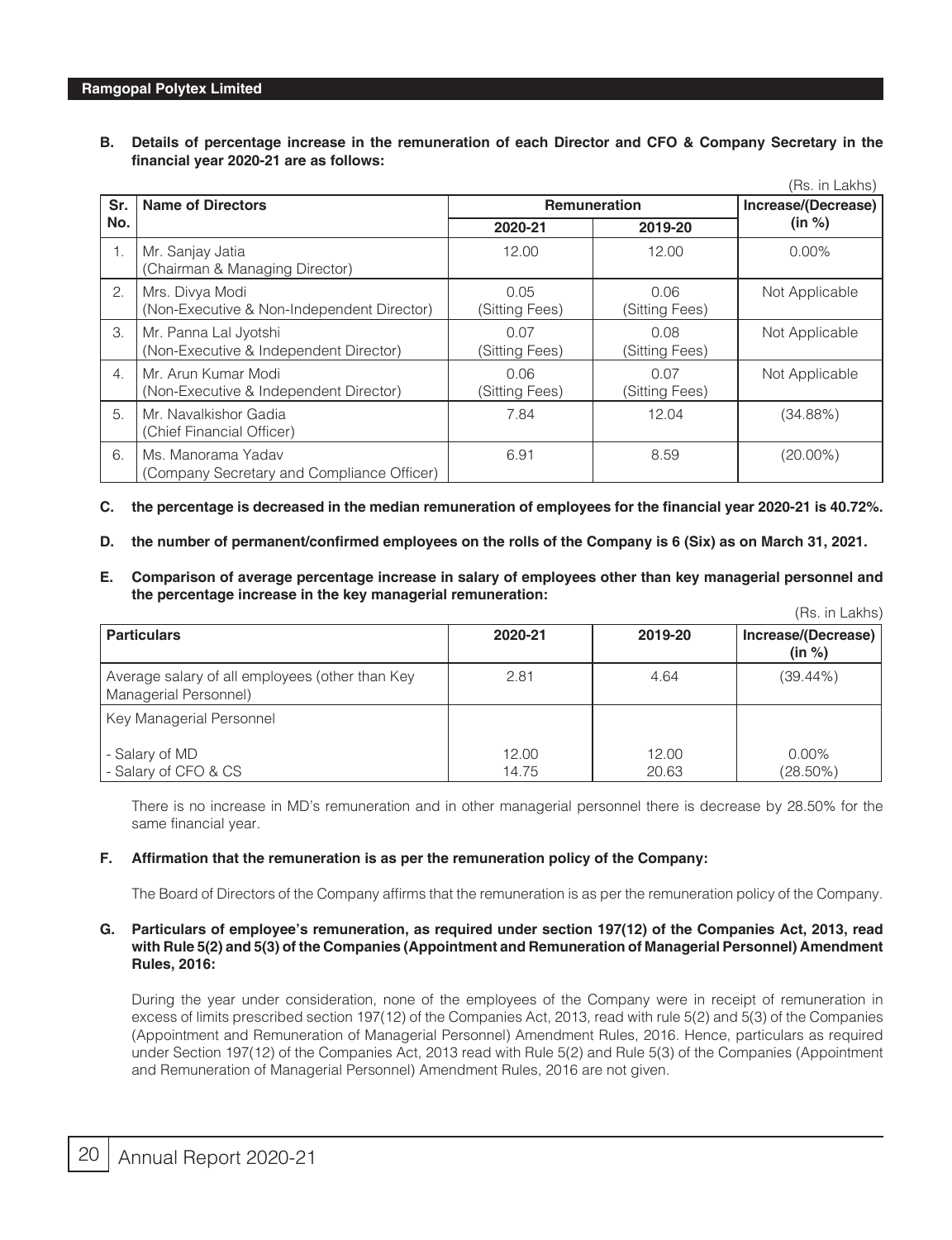#### **28. DIRECTORS' RESPONSIBILITY STATEMENT:**

Your Directors state that:

- a. in the preparation of the annual accounts for the year ended March 31, 2021, the applicable accounting standards had been followed and there are no material departures from the same;
- b. the Directors have selected such accounting policies and applied them consistently and made judgements and estimates that are reasonable and prudent so as to give a true and fair view of the state of affairs of the Company as at March 31, 2021 and of the Profit of the Company for the year ended on that date;
- c. the Directors have taken proper and sufficient care for the maintenance of adequate accounting records in accordance with the provisions of the Companies Act, 2013 for safeguarding the assets of the Company and for preventing and detecting fraud and other irregularities;
- d. the Directors have prepared the annual accounts on a 'going concern' basis;
- e. the Directors have laid down internal financial controls to be followed by the Company and that such internal financial controls are adequate and are operating effectively; and
- f. The Directors have devised proper systems to ensure compliance with the provisions of all applicable laws and that such systems are adequate and operating effectively.

#### **29. RISK MANAGEMENT POLICY:**

Your Company has devised and implemented a mechanism for Risk management and has developed a Risk Management Policy. The Policy provides for identification of internal and external risks and implementing risk mitigation steps. The said Policy is available on the website of the Company www.ramgopalpolytex.com.

#### **30. INFORMATION UNDER THE SEXUAL HARASSMENT OF WOMEN AT WORKPLACE (PREVENTION, PROHIBITION AND REDRESSAL) ACT, 2013:**

The Company has in place a Policy on Prevention, Prohibition and Redressal of Sexual Harassment at the Workplace in line with the requirements of the Sexual Harassment of Women at Workplace (Prevention, Prohibition and Redressal) Act, 2013.

The Company has formed a Committee to redress complaints received regarding sexual harassment. During the year under review, following are the details of the complaints:

- No. of complaints filed **Way : Nill**
- No. of complaints disposed of : NA
- No. of complaints pending  $\cdot$  : NA

#### **31. COVID-19 PANDEMIC:**

The outbreak of COVID-19 pandemic across the globe and in India has contributed to a significant decline and volatility in the global and Indian financial markets and slowdown in the economic activities. The Company has been monitoring the situation closely and has taken proactive measures to comply with various directions/regulations/ guidelines issued by the Government and local bodies to ensure safety of workforce in its offices. The Company has made initial assessment of the likely adverse impact on economic environment in general and operational and financial risks on account of COVID-19. The extent to which the COVID-19 pandemic will impact the Company's future results will depend on future developments, which are highly uncertain, including, among other things, any new information concerning the severity of the COVID-19 pandemic. Given the uncertainty over the potential macro-economic condition, the impact of the global health pandemic may be different from that estimated as at the date of approval of these financial statements and the Company will continue to closely monitor any material changes to future economic conditions, which will be given effect to in the respective future period. In developing the assumptions relating to future uncertainties in the economic conditions due to COVID-19, it has, at the date of approval of this report, used relevant internal and external sources of information including economic forecasts and expects that the carrying amounts of these assets are recoverable.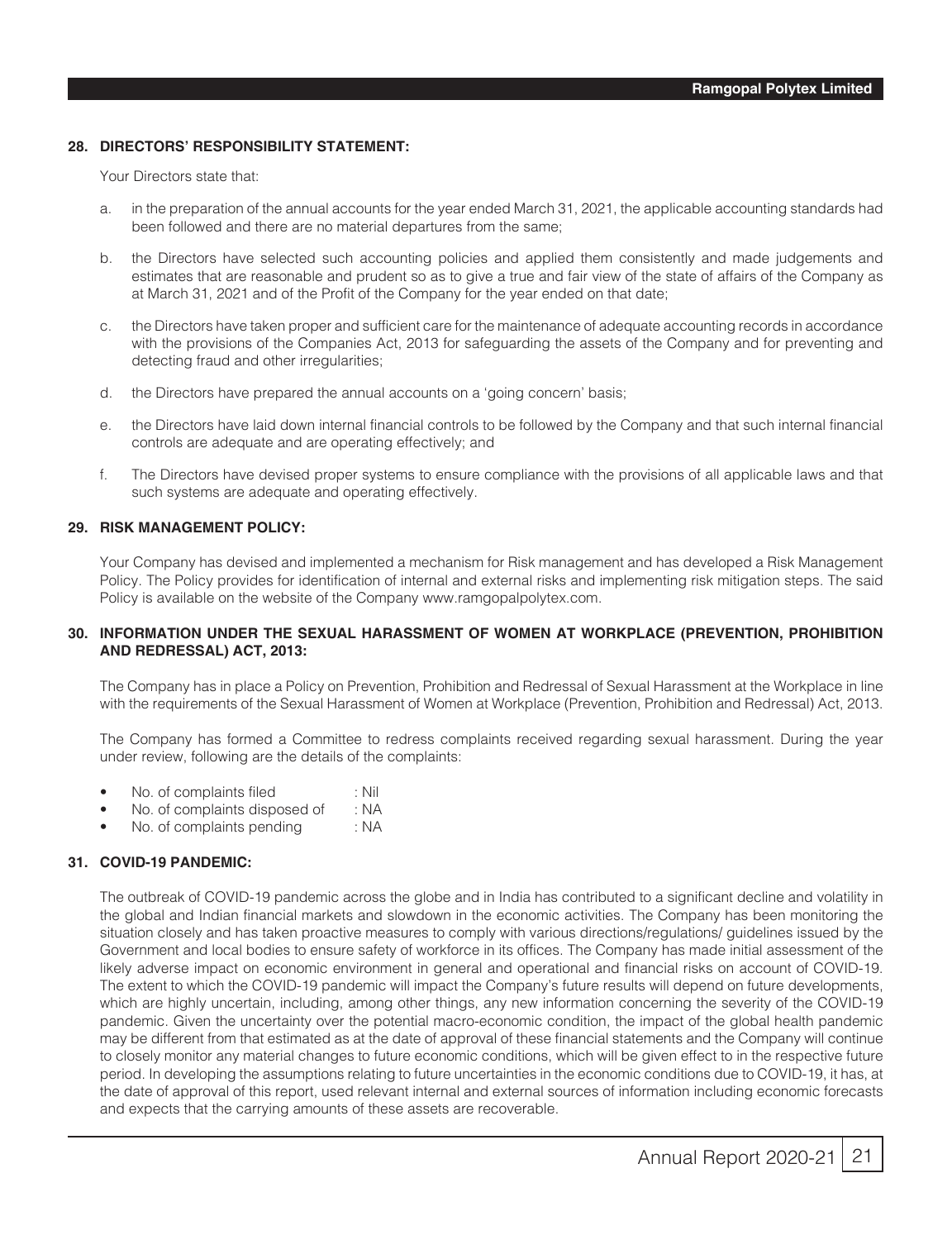#### **32. ACKNOWLEDGEMENT:**

Your Directors wish to place on record their sincere thanks to all the employees of the Company for their continuing commitment and dedication. Further, the Directors would also like to express their gratitude for the continued support of all the stakeholders such as banks, financial institutions, various State and Central Government authorities, customers, vendors, stock exchanges and last but not the least our valued shareholders, for all their support and trust reposed in the Company.

> By Order of the Board of Directors **For Ramgopal Polytex Limited**

**Place:** Mumbai **Sanjay Jatia Date:** August 12, 2021 **Date:** August 12, 2021 (DIN: 00913405)

#### **Regd. Office:**

Greentex Clearing House, B-1, 2 & 3,Gosrani Compound, Rehnal Village, Bhiwandi, Thane – 421302. **CIN:** L17110MH1981PLC024145 **Tel:** 22-22834838 **Fax:** 22-22851085 **E-mail Id:** rplcompliance@ramgopalpolytex.com **Website:** www.ramgopalpolytex.com

#### **"ANNEXURE - I" TO THE DIRECTORS' REPORT**

Disclosure of particulars with respect to Conservation of Energy, Technology Absorption and Foreign Exchange Earnings and Outgo as required under the Companies (Accounts) Rules, 2014.

#### **(A) CONSERVATION OF ENERGY**

During the year under review, your Company has not carried out any manufacturing activities. Therefore, this clause is not applicable to your Company.

#### **(B) TECHNOLOGY ABSORPTION**

Since, there is no manufacturing activity; the clause is not applicable to your Company.

#### **(C) FOREIGN EXCHANGE EARNINGS AND OUTGO**

Foreign exchange outgo - Rs.126.40/- Lakhs Foreign exchange inflow – NIL

By Order of the Board of Directors **For Ramgopal Polytex Limited**

**Regd. Office:**

Greentex Clearing House, B-1, 2 & 3,Gosrani Compound, Rehnal Village, Bhiwandi, Thane – 421302. **CIN:** L17110MH1981PLC024145 **Tel:** 22-22834838 **Fax:** 22-22851085 **E-mail Id:** rplcompliance@ramgopalpolytex.com **Website:** www.ramgopalpolytex.com

**Place:** Mumbai **Sanjay Jatia Date:** August 12, 2021 **Date:** August 12, 2021 (DIN: 00913405)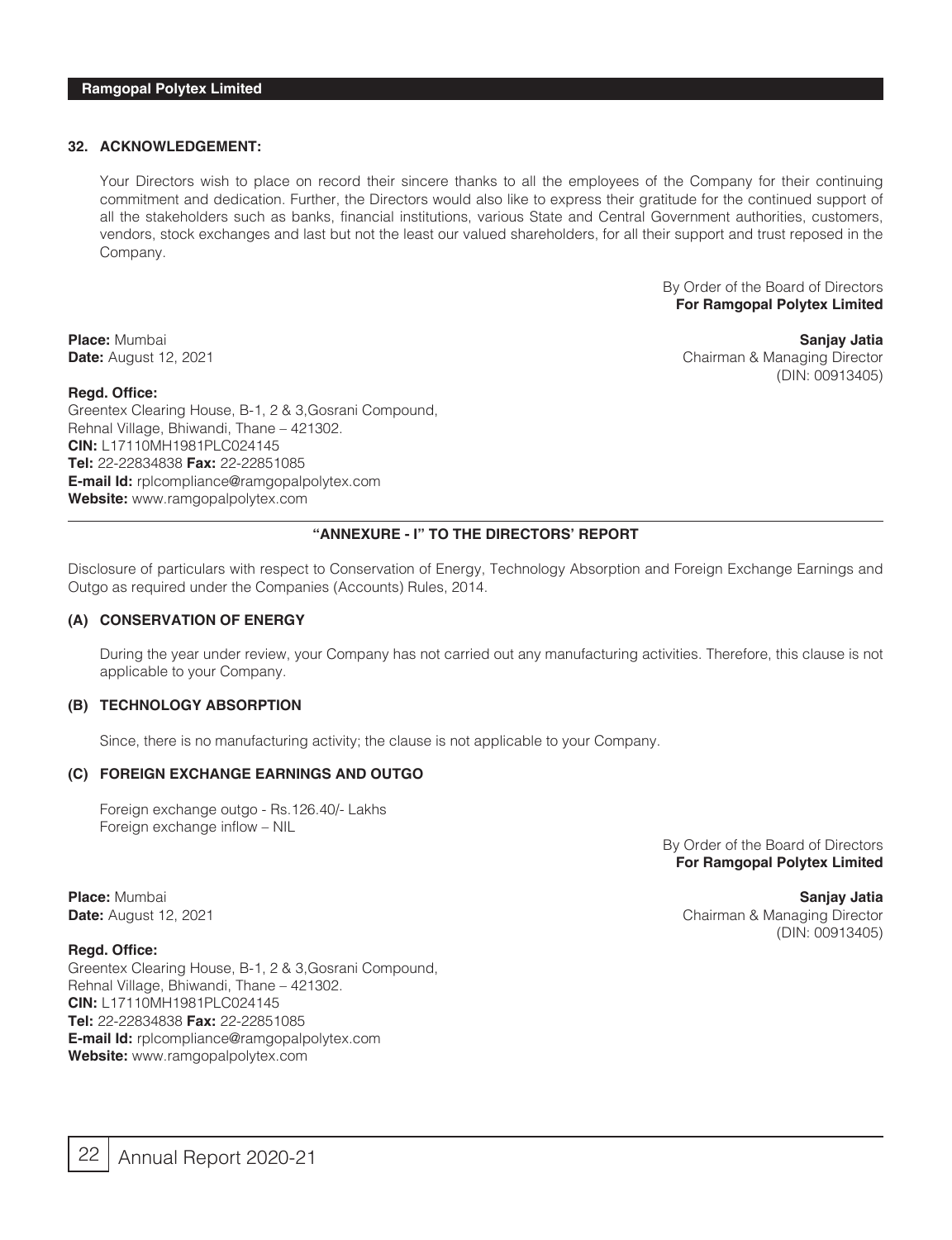#### **"ANNEXURE - II" TO THE DIRECTORS' REPORT**

#### **Form MR-3 SECRETARIAL AUDIT REPORT [Pursuant to Section 204 (1) of the Companies Act, 2013 and Rule 9 of the Companies (Appointment and Remuneration Personnel) Rules, 2014]**

#### **FOR THE FINANCIAL YEAR ENDED 31ST MARCH 2021**

#### To The Members of **RAMGOPAL POLYTEX LIMITED**

We have conducted the Secretarial Audit of the compliance of applicable statutory provision and the adherence to good corporate practices by **M/s. RAMGOPAL POLYTEX LIMITED** (hereinafter called "the Company"). Secretarial Audit was conducted in a manner that provided me a reasonable basis for evaluating the corporate conducts/statutory compliances and expressing our opinion thereon.

Based on our verification of books, papers, minute books, forms and returns filed and other records maintained by the Company and also the information provided by the Company, its officers, agents and authorized representatives during the conduct of secretarial audit, we hereby report that in our opinion, the Company has, during the audit period covering the financial year ended 31st March, 2021 complied with the statutory provisions listed hereunder and also that the Company has proper Boardprocesses and compliance-mechanism in place to the extent, in the manner and subject to the reporting made hereinafter:

We have examined the books, papers, minutes' books, forms and returns filed and other records maintained by **M/s. RAMGOPAL POLYTEX LIMITED** for the financial year ended 31st March, 2021 according to the provisions of:

- (i) The Companies Act, 2013 ('the Act') and the rules made thereunder;
- (ii) The Securities Contracts (Regulation) Act, 1956 ('SCRA') and the rules made thereunder;
- (iii) The Depositories Act, 1996 and the Regulations any Bye-laws framed thereunder;
- (iv) Foreign Exchange Management Act, 1999 and the rules and regulations made thereunder to the extent of Foreign Direct Investment, Overseas Direct Investment and External Commercial Borrowings;
- (v) The following Regulations and Guidelines prescribed under the Securities and Exchange Board of India Act, 1992 ('SEBI Act')
	- (a) The Securities and Exchange Board of India (Substantial Acquisition of Shares and Takeovers) Regulations, 2011;
	- (b) The Securities and Exchange Board of India (Prohibition of Insider Trading) Regulations, 2015.
	- (c) The Securities and Exchange Board of India (Issue of Capital and Disclosure Requirements) Regulations, 2018 **[Not Applicable as the Company has not issued any further share capital during the period under review];**
	- (d) The Securities and Exchange Board of India (Share Based Employee Benefits) Regulations, 2014 **[Not applicable during the period under review];**
	- (e) The Securities and Exchange Board of India (Issue and Listing of Debt Securities) Regulations, 2008; **[Not Applicable as the Company has not issued and listed any debt securities during the financial year under review];**
	- (f) The Securities and Exchange Board of India (Registrars to issue and Share Transfer Agents) Regulations, 1993 regarding the Companies Act and dealing with client;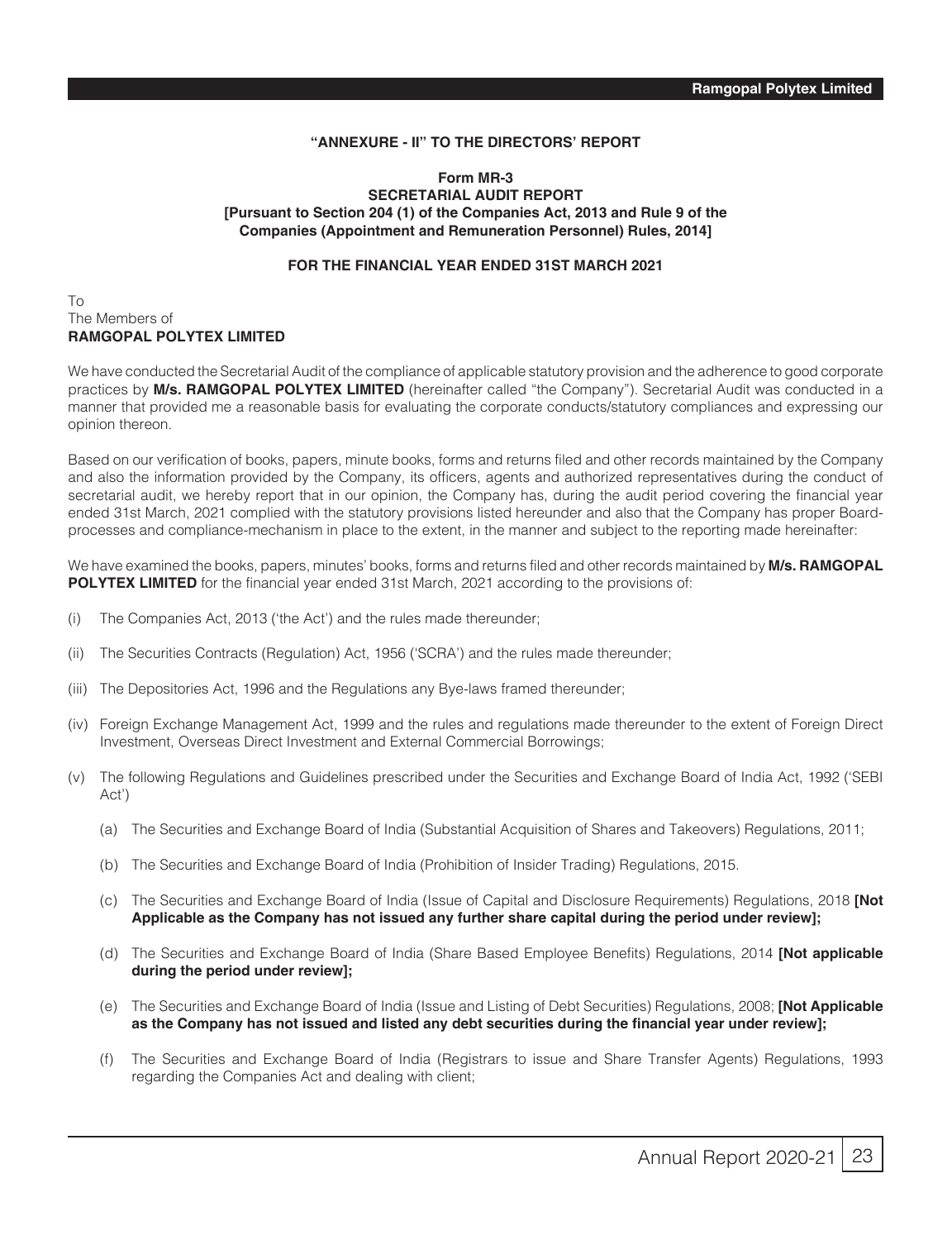- (g) The Securities and Exchange Board of India (Delisting of Equity Shares) Regulations, 2009; **[Not applicable during the period under review]**; and
- (h) The Securities and Exchange Board of India (Buyback of Securities) Regulations, 2018; **[Not applicable during the period under review]**
- (vi) There are no sector specific laws specifically applicable to the Company except the following:
	- The Employees' State Insurance Act, 1948 and rules made there under;
	- The Employees Provident Fund and Miscellaneous Provisions Act, 1952;
	- The Payment of Bonus Act, 1965 and rules made there under;
	- The Payment of Gratuity Act, 1972 and rules made there under;
	- Acts as prescribed under Direct tax and indirect tax;
	- The Maternity Benefit Act, 1961;
	- Acts as prescribed under Shops and Establishment Act of various local authorities.

We have also examined the compliance with the applicable clauses of the following:

- (i) Secretarial Standards issued by the Institute of Company Secretaries of India.
- (ii) The Listing Agreement entered into by the Company with Bombay Stock Exchange Limited, National Stock Exchange of India Limited and The Calcutta Stock Exchange Limited.
- (iii) Securities and Exchange Board of India (Listing Obligations and Disclosure Requirements) Regulations, 2015.

During the period under review, the Company has complied with the provisions of the Act, Rules, Regulations, Guidelines, Standards, etc. mentioned above.

#### **We further report that,**

The Board of Directors of the Company is duly constituted with proper balance of Executive Directors, Non-Executive Directors, Woman Director and Independent Directors. There was no change in the composition of the Board of Directors during the period under review.

Adequate notice is given to all Directors to schedule the Board Meetings, agenda and detailed notes on agenda were sent at least seven days in advance, and a system exists for seeking and obtaining further information and clarification on the agenda items before the meeting and for meaningful participation at the meeting.

Majority decision is carried and recorded in the minutes. During the year under review as there were no dissenting views of members, recording of the same in the in the minute(s) is not applicable.

**We further report that** there are adequate systems and processes in the Company commensurate with the size and operations of the Company to monitor and ensure compliance with applicable laws, rules, regulations and guidelines.

**We further report that** during the audit period, there were no major events which had bearing on the Company's affairs in pursuance of the above referred laws, rules, regulations, guidelines etc.

**Date:12/08/2021**

#### **Place: Mumbai For Uma Lodha & Co.**

**Uma Lodha Proprietor FCS No.: 5363 C.P. No.: 2593 UDIN: F005363C000771117** 

Note: This report is to be read with our letter of even date which is annexed as 'ANNEXURE A(i)' and forms an integral part of this report.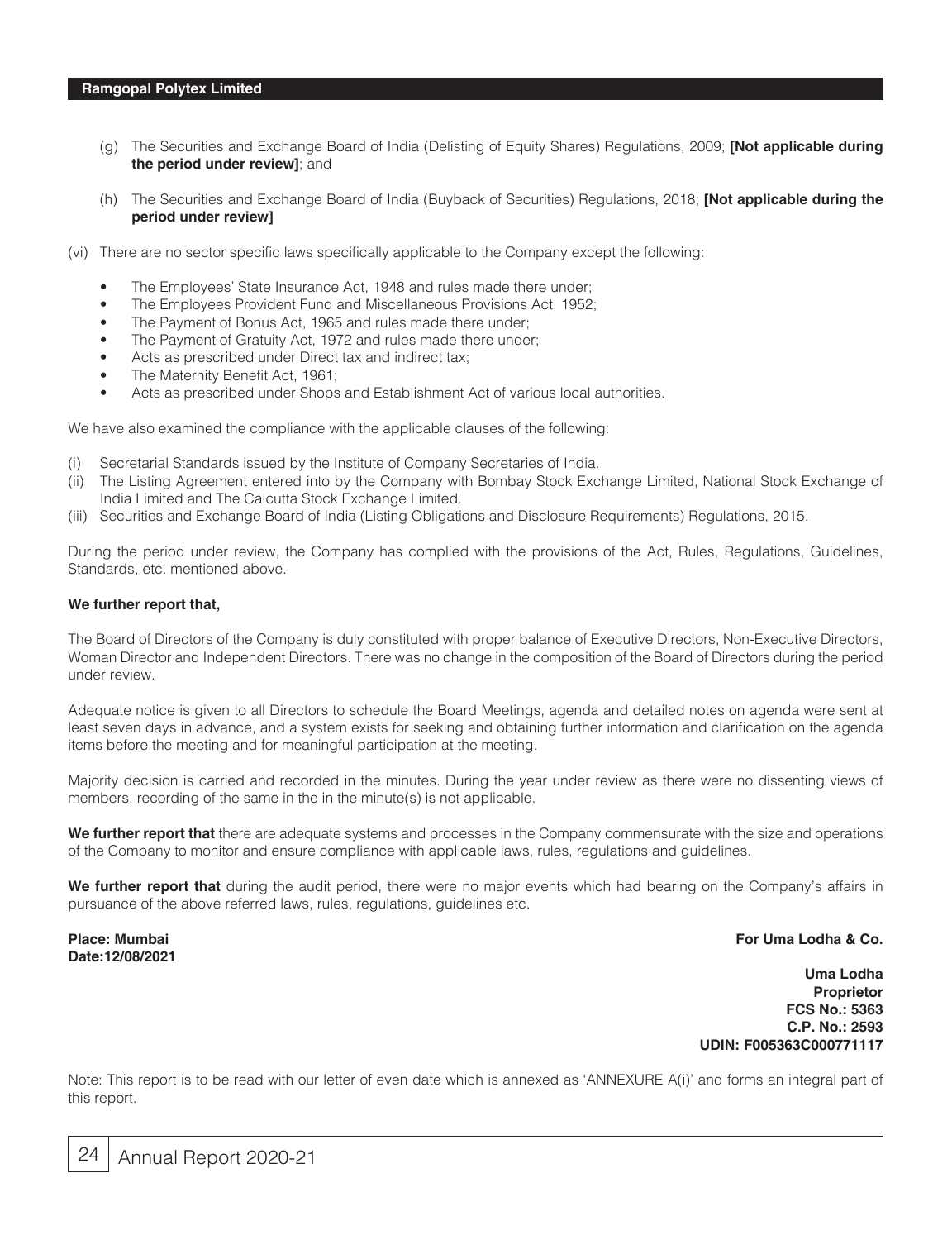#### **ANNEXURE A(i)**

#### To The Members of **RAMGOPAL POLYTEX LIMITED**

- Maintenance of secretarial record is the responsibility of the management of the Company. Our responsibility is to express an opinion on these secretarial records based on our audit.
- We have followed the audit practices and processes as were appropriate to obtain reasonable assurance about the correctness of the contents of the Secretarial records. The verification was done on test basis to ensure that correct facts are reflected in secretarial records. We believe that the processes and practices, we followed provide a reasonable basis for our opinion.
- We have not verified the correctness and appropriateness of financial records and Books of Accounts of the Company.
- Due to restricted movement amid COVID-19 pandemic, my basis of examination for issuing Secretarial Audit Report for the financial year 2020-21 was only restricted to the information/documents/Confirmations/Records provided by the Company in the electronic mode and could not be verified from the original records. The management has confirmed that the records submitted to me are the true and correct.
- Wherever required, we have obtained the Management representation about the compliance of laws, rules and regulations and happening of events etc.
- The compliance of the provisions of Corporate and other applicable laws, rules, regulations, standards is the responsibility of management. Our examination was limited to the verification of procedures on test basis.
- The Secretarial Audit report is neither an assurance as to the future viability of the Company nor of the efficacy or effectiveness with which the management has conducted the affairs of the Company.

**Date:12/08/2021**

#### **Place: Mumbai For Uma Lodha & Co.**

**Uma Lodha Proprietor FCS No.: 5363 C.P. No.: 2593 UDIN: F005363C000771117**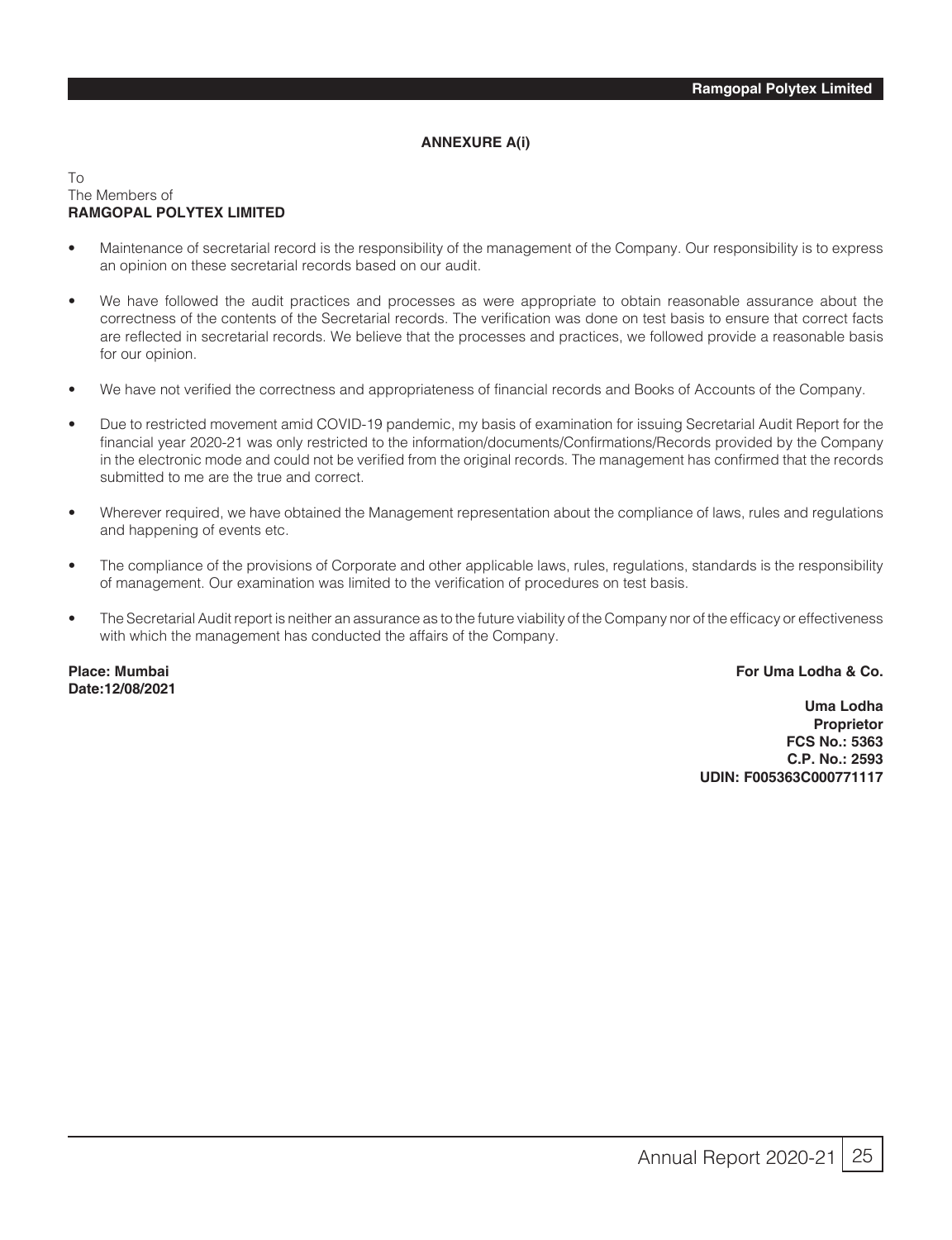### **MANAGEMENT DISCUSSION AND ANALYSIS REPORT**

Management Discussion and Analysis Report on the business of the Company as applicable and to the extent relevant is given below:

The statements in the "Management Discussion and Analysis Report" describe the Company's objectives, projections, expectations, estimates or forecasts which may be "forward-looking statements" within the meaning of the applicable laws and regulations. Actual results may differ substantially or materially from those expressed or implied therein due to risks and uncertainties. Important factors that could influence the Company's operations, inter alia, include global and domestic demand and supply conditions affecting selling prices of goods, availability and prices, changes in government regulations, tax laws, economic, political developments within the country and other factors such as litigations and industrial relations.

#### **INDUSTRY STRUCTURE AND DEVELOPMENT:**

During the financial year ended March 31, 2021, your Company was mainly engaged into the wholesale trading of commodities such as yarn and polymer etc.

The unprecedented COVID-19 outbreak has significantly impacted economies across the globe and India is no exception. With the strict lockdown imposed at the beginning of the Financial Year 2020-21, demand and supply were disrupted in India. However, the impact of the lockdown and economic disruption was different in different sectors, the sector in which your Company operates, was not classified under essential goods and services and operations were not allowed during the lockdown. Therefore, the employees were working from home.

One year into the COVID-19 pandemic, the accumulating human toll continues to raise concerns, even as growing vaccine coverage lifts sentiment. High uncertainty surrounds the global economic outlook, primarily related to the path of the pandemic. The contraction of activity in 2020 was unprecedented in living memory in its speed and synchronized nature.

In spite of Covid-19 second wave, the Company is optimistic about further growth prospects. The country's war against Covid-19 was strengthened with successful developments of vaccines by two local producers and more producers / suppliers may offer from India and abroad to implement massive vaccination programme undertaken by the country.

#### **STRENGTH, WEAKNESS, OPPORTUNITIES AND THREATS:**

The Company is in the business of trading in commodities for last three decades, which has made it a well known business house in the market in which the Company trades.

The business of the Company is affected mainly because of intense competition in the Global Markets.

The major threat would be slow down in the Indian as well as Global Economy or change in Economic Policies of the Indian Government.

#### **SEGMENT/PRODUCT-WISE PERFORMANCE:**

The Company's current business activity has only one primary reportable segment, namely trading in Commodities.

#### **OUTLOOK:**

We are one of the oldest Companies in the field of Yarn & Polymers. Your Directors are confident and optimistic of generating additional revenues. The demand for this product will never be in slump due to the sheer size of the Domestic Market.

The Company hopes that once volatility in the prices of the commodities becomes stable, the Company will be able to get good business.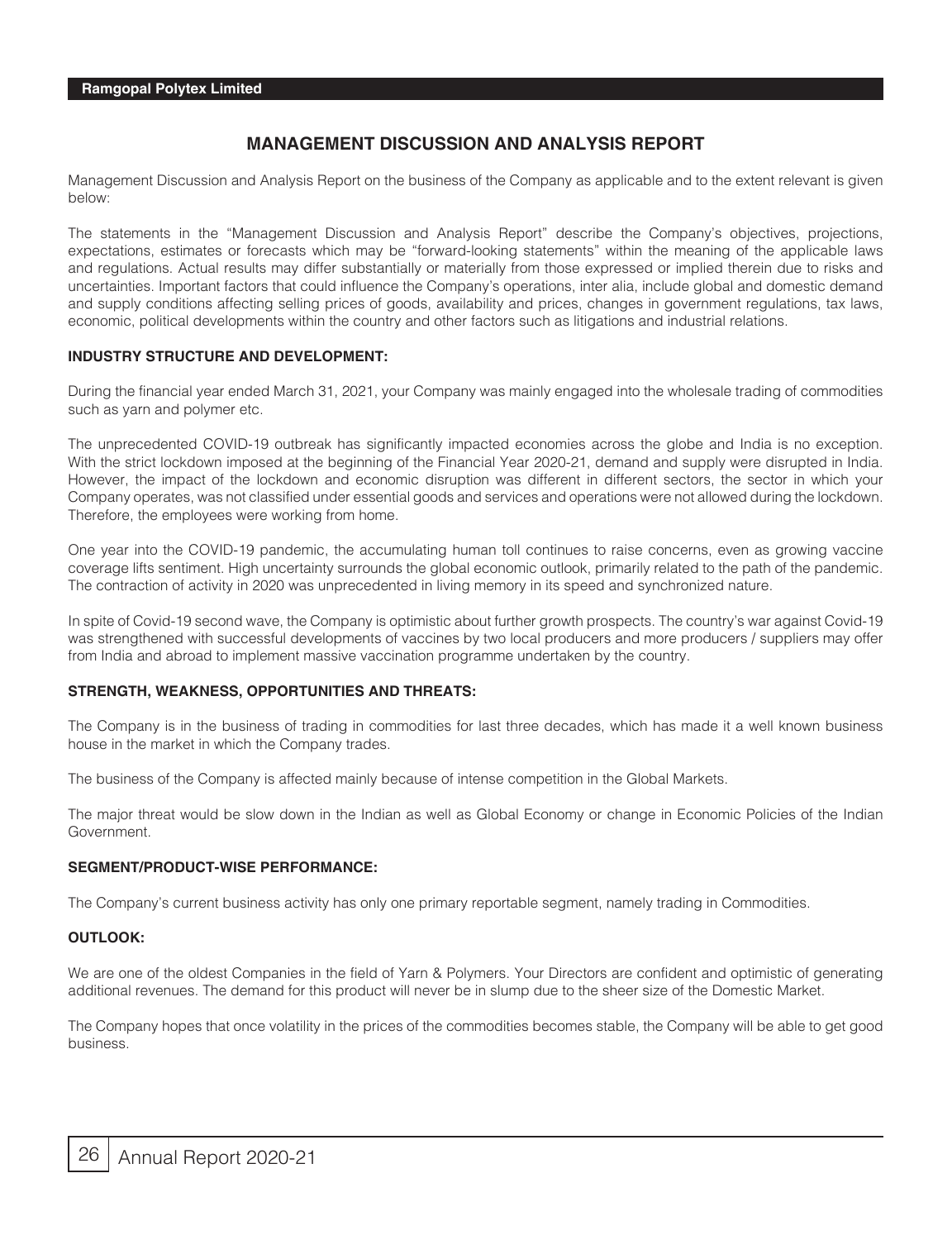#### **RISK AND CONCERNS:**

Business risk evaluation is an ongoing process within the Company. The assessment is periodically examined by the Board. Your Company has devised and implemented a mechanism for Risk management and has developed a Risk Management Policy. The Policy provides for identification of internal and external risks and implementing risk mitigation steps. The said Policy is available on the website of the Company www.ramgopalpolytex.com.

Yarn and Polymer Industry has certain specific set of risk characteristics, which needs to be carefully evaluated and mitigated. In order to effectively manage the same, the Company has evolved proactive Risk Management System, which is adhered to. The risk management covers the entire process from competitors' activities, new entrants etc.

#### **Disruption and Uncertainty in Business due to Covid-19 pandemic:**

Due to the global outbreak of COVID 19 pandemic and following a nationwide lockdown by the Government of India, the Company's business has been affected adversely. The Management has considered the possible effects that may impact the carrying value of inventories and trade receivables. in making the assumptions and estimates relating to the uncertainties as at the balance sheet date in relation to the recoverable amounts, the management has inter alia considered subsequent events, internal and external information prevailing as at the date of approval of these financial results. The Management expects no significant impairment to the carrying of these amounts.

This section lists forward-looking statements that involve risks and uncertainties.

- 1. Our revenues and expenses are difficult to predict and can vary significantly from period to period.
- 2. We may not be able to sustain our profit margins or levels of profitability.
- 3. The economic environment, pricing pressures etc. can negatively impact our revenues and operating results.
- 4. Currency fluctuations may affect the results or our operations.
- 5. Intense competition in the market can affect our pricing.
- 6. Changes in the policies of Government or political instability could impede liberalization of the Indian Economy and adversely affect economic conditions in India generally, which could impact our business and prospects.
- 7. Pandemic disruption.

#### **INTERNAL CONTROL SYSTEMS AND THEIR ADEQUACY:**

The Company has an ideal internal control system in every area of its operations. The internal control system is commensurate with the size and nature of its business. Further, the Company has appointed M/s. Ravi Seth & Co. as "Internal Auditors" to ensure effectiveness of internal control system. The Company mitigate the lapses in internal control system, if the same are observed by the Internal Auditors.

#### **FINANCIAL AND OPERATIONAL PERFORMANCE:**

Financial Results and performance for the year are elaborated in the Director's Report.

#### **HUMAN RESOURCES AND INDUSTRIAL RELATION:**

The Company's philosophy is to establish and build a high performing organization, where each individual is motivated to perform to the fullest capacity: to contribute to developing and achieving individual excellence and departmental objectives and continuously improve performance to realize the full potential of our personnel. Industrial relations are cordial and satisfactory.

The employee strength as on March 31, 2021 was 6 (Six).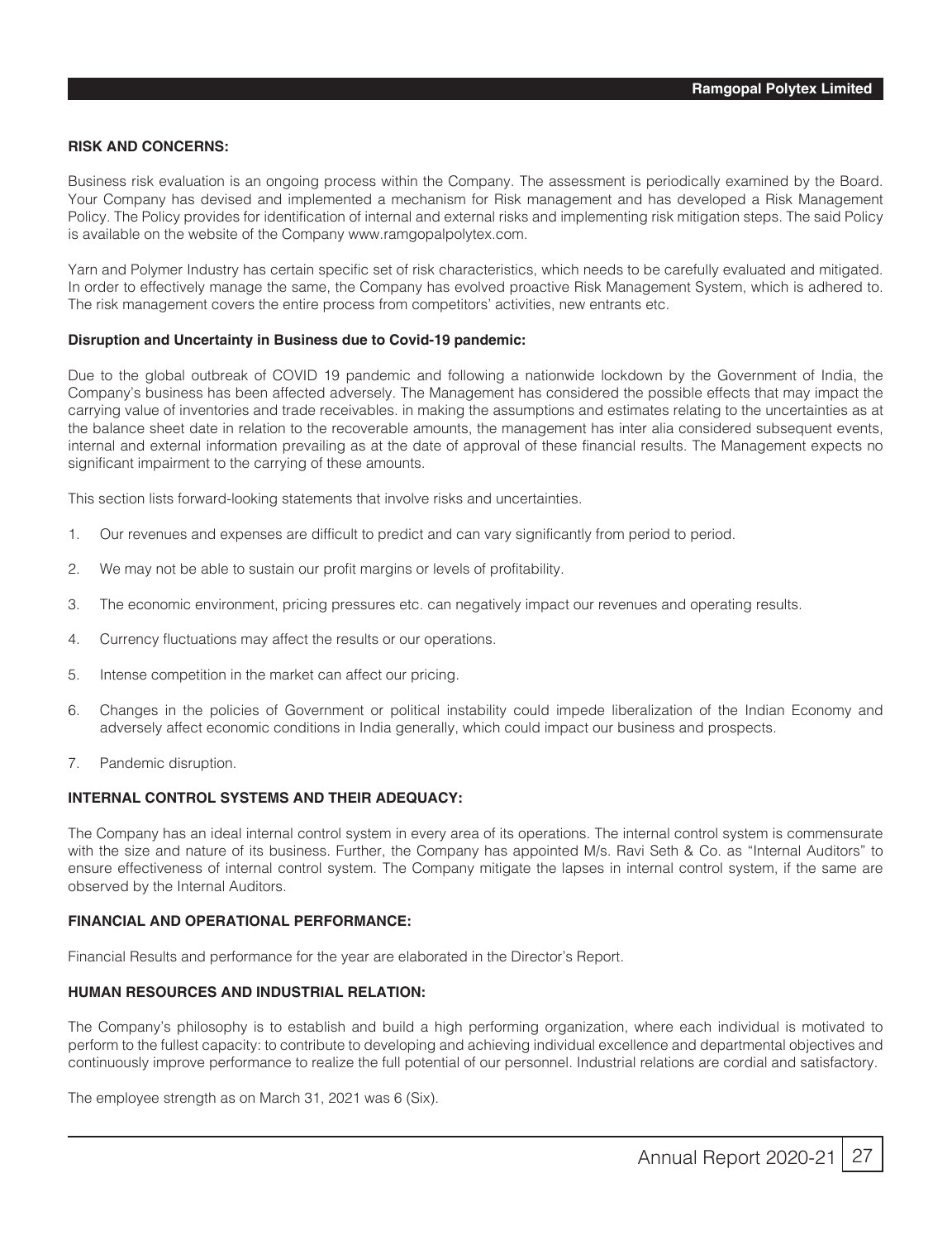#### **DETAILS OF SIGNIFICANT CHANGES:**

| No.  | Sr.   Particulars             | 2020-21 | 2019-20    |
|------|-------------------------------|---------|------------|
|      | Debtors Turnover ratio (Days) | 21      | 154        |
| ii.  | Inventory Turnover (Days)     |         | 109        |
| iii. | Interest coverage ratio       | 3.19    | (1.88)     |
| iv.  | Current ratio                 | 56.56   | 3.62       |
| V.   | Debt equity ratio             | 0.002   | 0.07       |
| vi.  | Operating margin ratio%       | 14.68%  | $(3.30)\%$ |
| vii. | Net Profit Margin             | 10.07%  | $(5.06)\%$ |

#### **Reason for significant change:**

- In the previous year, the turnover was majorly happened in the last quarter which has resulted in higher Debtors Turnover ratio.
- At the year end there was no inventory.
- The changes in interest coverage ratio is due to profit in the Current year.
- The changes in current ratio is increased due to decrease in trade payables in the Current year.
- The changes in debt equity ratio is decreased due to decrease in borrowings in the Current year.
- The changes in operation margin ratio is increased due to better selling price in the current year.
- The changes in net profit margin ratio is increased due to better selling price in the current year and reduction in exchange fluctuation loss.

#### **RETURN ON NET WORTH:**

| Dow<br>- -<br>.<br>                                                                          | 2020-21<br>∠∪∠∪∹ | 0010.20<br>-24<br>--                |
|----------------------------------------------------------------------------------------------|------------------|-------------------------------------|
| $\frac{1}{6}$<br>$\overline{\phantom{0}}$<br>$1110r + h$<br>ne:<br>VV G<br>$H - I$<br>$\cup$ | .58%             | $\overline{\phantom{a}}$<br>- 7 1 2 |

**Reason for significant change:** Return on net worth has increased due to better net profit margin in the Current Year.

#### **CAUTIONARY STATEMENT:**

Some of the statement contained within this Report may be "forward looking" in nature and may involve risks and uncertainties. The statements are based on certain assumptions and expectations of future events. The Company cannot guarantee that these assumptions and expectations are accurate or will be realized. The Company's actual results, performance or achievements could thus differ materially from those projected in any such forward-looking statements.

The Company assumes no responsibility to publicly amend, modify or revise any forward-looking statements, on the basis of any subsequent developments, information or events.

> By Order of the Board of Directors For **Ramgopal Polytex Limited**

#### **Regd. Office:**

Greentex Clearing House, B-1, 2 & 3,Gosrani Compound, Rehnal Village, Bhiwandi, Thane – 421302. **CIN:** L17110MH1981PLC024145 **Tel:** 22-22834838 **Fax:** 22-22851085 **E-mail Id:** rplcompliance@ramgopalpolytex.com **Website:** www.ramgopalpolytex.com

**Place :** Mumbai **Sanjay Jatia Date :** August 12, 2021 **Date :** August 12, 2021 **Chairman & Managing Director** (DIN: 00913405)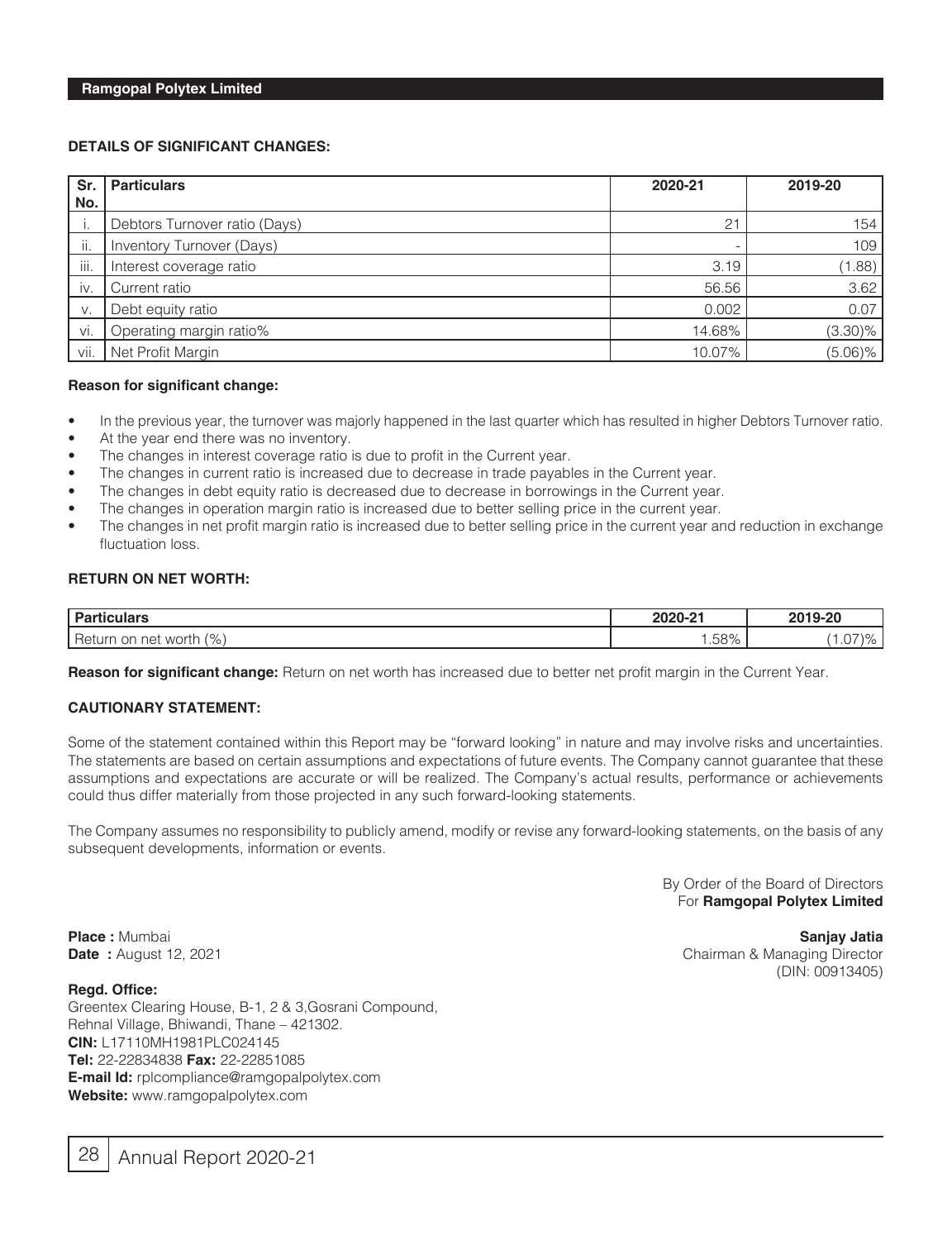#### **"ANNEXURE - III" TO THE DIRECTORS' REPORT**

#### **REPORT ON CORPORATE GOVERNANCE**

The Directors present the Company's Report on Corporate Governance for the year ended March 31, 2021.

#### **I. COMPANY'S PHILOSOPHY:**

Ramgopal Polytex Limited believes in adopting the best practices in the area of Corporate Governance and follows the principles of fair representation, full disclosure, accountability and responsibility in all its dealings and communications with the ultimate objective of realizing and enhancing shareholder's values and protecting the rights and interests of all its stakeholders.

#### **II. BOARD OF DIRECTORS:**

#### **a) Composition of Board & Category of Directors as on March 31, 2021:**

The composition of the Board is in conformity with Regulation 17 of SEBI (Listing Obligations and Disclosure Requirements) Regulations, 2015 ('Listing Regulations') and Section 149 of the Companies Act, 2013 (the Act).

The Company's Board consists of 4 (Four) Directors out of them 2 (Two) are Independent Directors; 1 (one) is Non-Executive and Non-Independent Director and 1 (One) is Chairman and Managing Director (Executive) of the Company.

|     | Sr. Name of Director  | Executive/Non-Executive/         |                       | <b>Shares held</b> |  |
|-----|-----------------------|----------------------------------|-----------------------|--------------------|--|
| No. |                       | Independent/Chairman/ Promoter   | No. of<br>shares held |                    |  |
|     | Mr. Sanjay Jatia      | Executive, Chairman and Promoter | 61,800                | 0.43%              |  |
|     | Mrs. Divya Modi       | Non-Executive                    | 0                     | $0.00\%$           |  |
| З.  | Mr. Panna Lal Jyotshi | Non-Executive and Independent    |                       | $0.00\%$           |  |
| 4.  | Mr. Arun Kumar Modi   | Non-Executive and Independent    | Ω                     | $0.00\%$           |  |

#### **Details of the Composition of Board of Directors are as follows:**

**Notes:** None of the Directors are Inter-se related to each others.

#### **b) Attendance of each Director at the Board Meeting and the Last Annual General Meeting ("AGM"):**

The meetings of the Board of Directors are held at least once in each quarter, scheduled well in advance. During the Financial Year 2020-21, 5 (Five) board meetings were held. The board meetings were held on June 29, 2020; July 31, 2020; September 02, 2020; November 11; 2020 and February 05, 2021. Further, the AGM of the Company was held on Wednesday, September 30, 2020 at 1:00 P.M. through video conferencing ('VC') / other audio visual means ('OAVM').

Details of the Attendance of each Director at the Board Meeting and the last AGM are as follow:

|                | Sr.   Name of Directors | Attendance details   |                 |     |  |
|----------------|-------------------------|----------------------|-----------------|-----|--|
| No.            |                         | <b>Board Meeting</b> | <b>Last AGM</b> |     |  |
|                |                         | <b>Held</b>          | <b>Attended</b> |     |  |
|                | Mr. Sanjay Jatia        | 5                    |                 | Yes |  |
| 2.             | Mrs. Divya Modi         | 5                    |                 | Yes |  |
| З.             | Mr. Panna Lal Jyotshi   | 5                    |                 | Yes |  |
| $\overline{4}$ | IMr. Arun Kumar Modi    | 5                    |                 | Yes |  |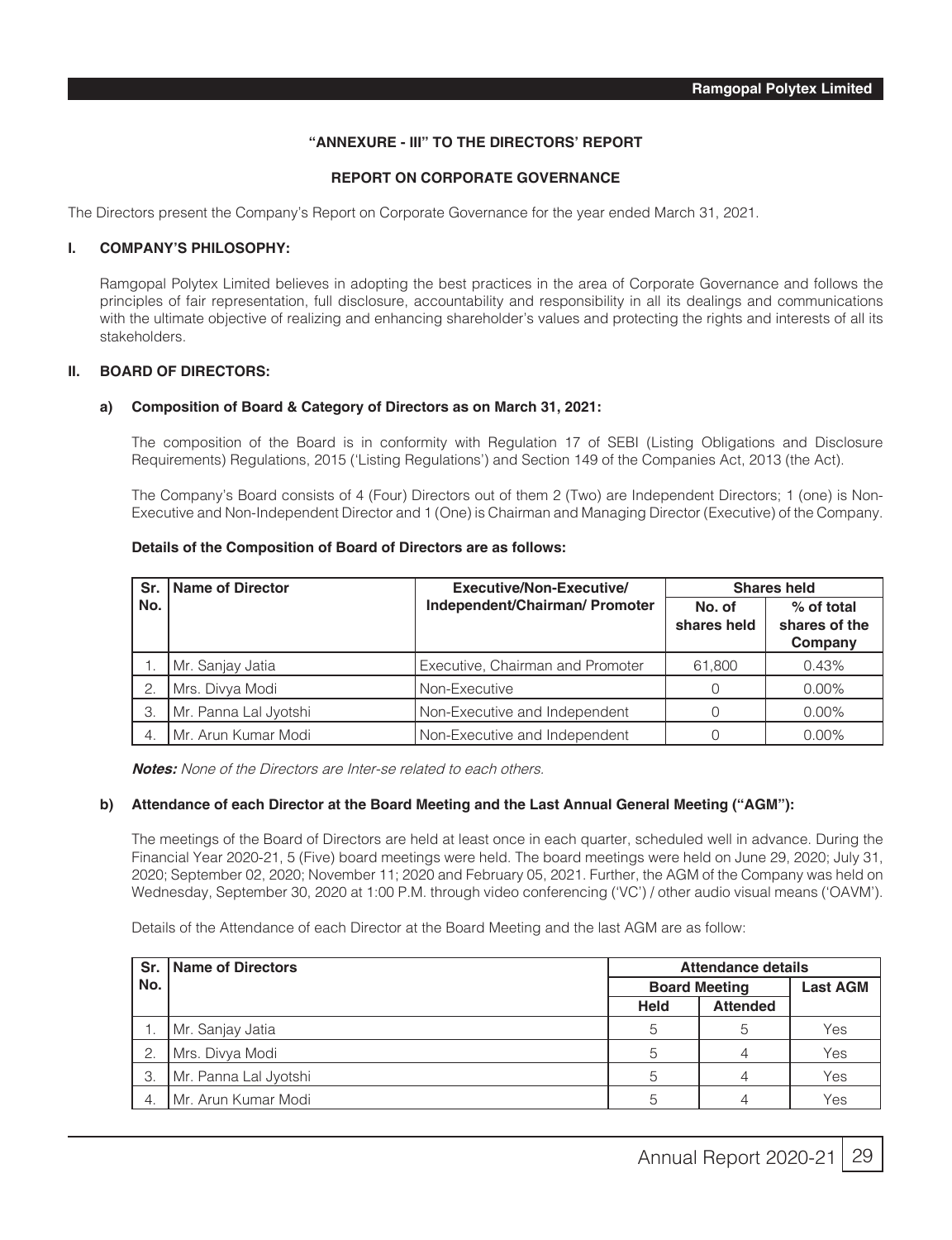#### **c) The Details of Directorship(s) and Chairmanship(s) / Membership(s) of Committees of each Director in various Companies:**

| Sr. | <b>Name of Director</b> | No. of Directorship Held              |                           | <b>Committee Positions Held(#)</b> |                                   |  |
|-----|-------------------------|---------------------------------------|---------------------------|------------------------------------|-----------------------------------|--|
| No. |                         | in Indian Public Ltd<br>Companies (*) | <b>Member</b><br>Chairman |                                    | in other Listed<br>Companies (\$) |  |
|     | Mr. Sanjay Jatia        |                                       |                           |                                    |                                   |  |
|     | Mrs. Divya Modi         |                                       |                           |                                    |                                   |  |
|     | Mr. Panna Lal Jyotshi   |                                       |                           |                                    |                                   |  |
|     | Mr. Arun Kumar Modi     |                                       |                           |                                    |                                   |  |

 **Notes:**(\*) Excludes directorship in private companies, foreign companies

 (#) Only two committees, namely, Audit Committee and Stakeholders Relationship Committee have been considered as per Regulation 26 of Listing Regulations.

(\$)None of the above mentioned Directors are the Director(s) in other listed Companies.

All the Directors have informed the Company periodically about their Directorship and Membership on the Board/ Committees of the Board of other companies.

As per the disclosures received, none of the Directors of the Company is Director in more than 10 Public Limited Companies or act as an Independent Director in more than 7 Listed Companies. Further, none of the Directors hold membership in more than 10 committees or act as the Chairman of more than five committees across all public and listed companies in which he/ she is a director.

#### **d) Details of Directorships held by Directors in other listed entities and category of such directorship:**

None of the Director holds directorship in any other listed entity other than the Company i.e. Ramgopal Polytex Limited.

#### **e) Disclosure of relationships between Directors:**

As on March 31, 2021, none of the Directors is related to each other. None of the Directors has any pecuniary relationship or transaction vis-à-vis the Company.

#### **f) Number of shares and convertible instruments held by Non- Executive Directors:**

As on March 31, 2021, none of the Non-Executive Directors hold any shares or convertible instruments.

#### **g) Familiarization of Independent Directors:**

Your Company has in place a structured induction and familiarization programme for all its Directors including the Independent Directors. Your Company through such programmes familiarizes not only the Independent Directors but any new appointee on the Board with a brief background of your Company, their roles, rights, responsibilities, nature of the industry in which it operates, business model operations, ongoing events, etc. They are updated on all business related issues and new initiatives. They are also informed of the important policies of your Company including the Code of Conduct for Directors and Senior Management Personnel and the Code of Conduct for Prevention of Insider Trading.

Further, terms and conditions for appointment of Independent Director is have been provided to them. Also the same can be accessed from website of the Company at www.ramgopalpolytex.com under investors/policies/terms of appt of independent directors.

Brief details of the familiarization programme are uploaded on the website of your Company www.ramgopalpolytex. com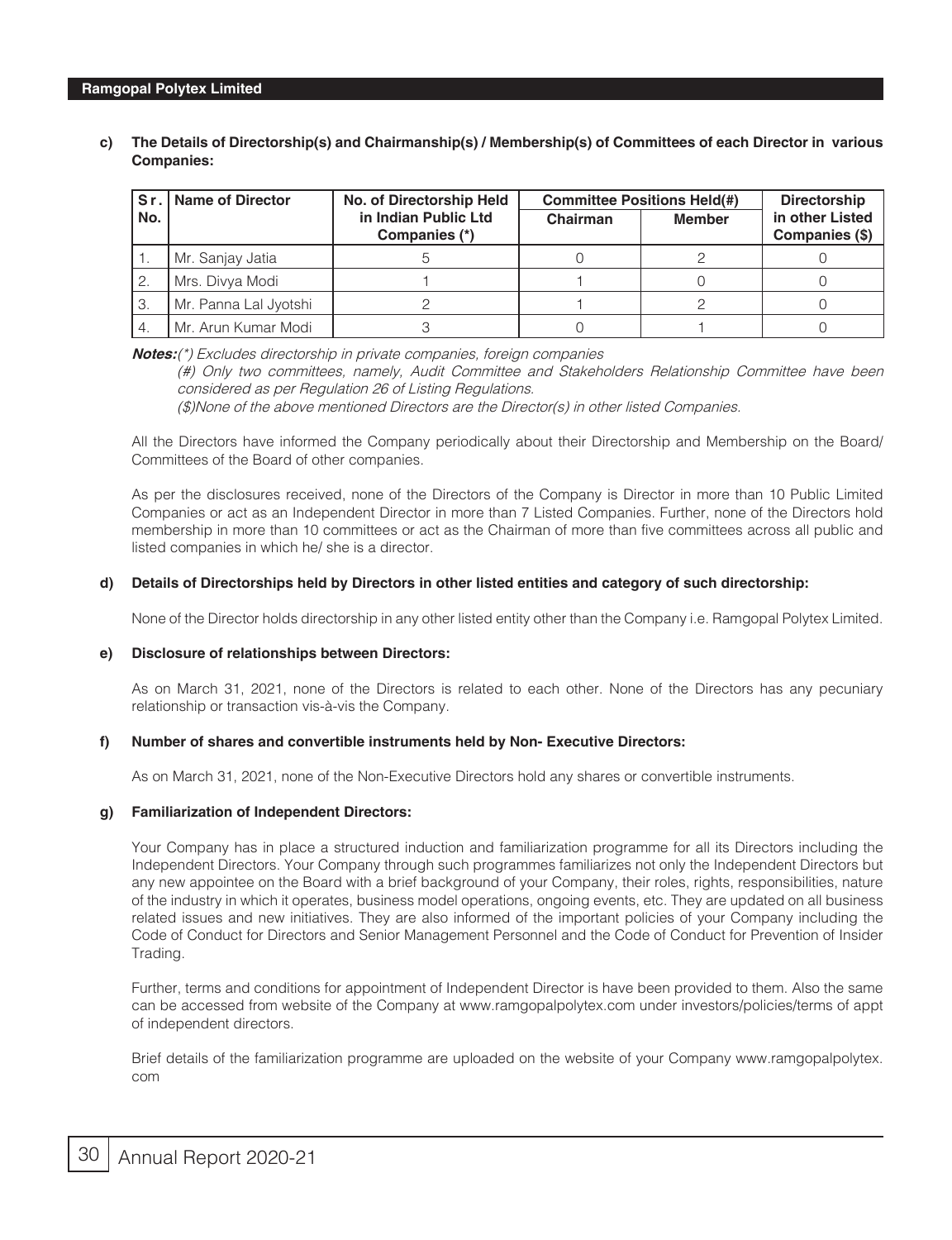#### **h) Training of independent directors:**

Every new Independent Director of the Board is provided with necessary documents/brochures, reports and internal policies to enable them to familiarize with your Company's procedures and practices. Periodic presentations are made at the Board Meetings and the Board Committee Meetings on business and performance updates of your Company, business strategy and risk involved. Your Company has set up Familiarization Policy for newly appointed Independent Directors and the same is available on the website of the Company www.ramgopalpolytex.com.

#### **i) Skills/expertise/competence of board of Directors:**

Further pursuant to Schedule V, Part C of SEBI LODR Regulations 2015 read with Amendments thereof, below are the list of core skills/expertise/competencies identified by the Board of Directors for the year under review as required in the context of its business(es) and sector(s) for it to function effectively and those actually available with the board:

| Category                            | Core Skills/Expertise/Competencies Identified/Available At Board                                                                                                                                                                                  |
|-------------------------------------|---------------------------------------------------------------------------------------------------------------------------------------------------------------------------------------------------------------------------------------------------|
| Leadership                          | Extended leadership experience in organizations with demonstrated strengths<br>in developing talents, fostering growth and bringing a positive change through<br>alternative thinking.                                                            |
| Management & Business<br>Excellence | Follow best management practices and working towards business & operational<br>excellence and research and development of the niche products.                                                                                                     |
| Financial                           | Proficiency in financial management, capital allocation and financial reporting<br>process.                                                                                                                                                       |
|                                     | Ethics & Corporate Governance   To lead by example best ethical and Corporate Governance practices.                                                                                                                                               |
| <b>Diversity</b>                    | Representation of gender, ethnic, geographic, cross-cultural, cultural, or other<br>perspectives that expand the Board's understanding of the needs and viewpoints<br>of our customers, partners, employees, governments, and other stakeholders. |

#### **j) Chart of Matrix core Skill of Directors:**

| Sr. | Skill Area                       |              | <b>Name of Director</b> |                             |                           |  |  |
|-----|----------------------------------|--------------|-------------------------|-----------------------------|---------------------------|--|--|
| No. |                                  | Sanjay Jatia | Divya Modi              | <b>Panna Lal</b><br>Jyotshi | <b>Arun Kumar</b><br>Modi |  |  |
|     | Leadership                       |              |                         |                             |                           |  |  |
| 2.  | Management & Business Excellence |              |                         |                             |                           |  |  |
| 3.  | Financial                        |              |                         |                             |                           |  |  |
| 4.  | Ethics & Corporate Governance    |              |                         |                             |                           |  |  |
| 5   | <b>Diversity</b>                 |              |                         |                             |                           |  |  |

#### **k) Fulfillment of the criteria to be Independent Director:**

In opinion of the Board, all the Independent Directors of the Company meet the requirements laid down under Section 149 of the Act and Regulation 16 of the Listing Regulations and have declared that they do not fall under any disqualifications specified thereunder.

#### **l) Independent director databank registration:**

Pursuant to a notification dated October 22, 2019 issued by the Ministry of Corporate Affairs, all directors have completed the registration with the Independent Directors Databank. Requisite disclosures have been received from the directors in this regard.

#### **m) Detailed Reason for the resignation of Director:**

No Independent Director resigned during the Year.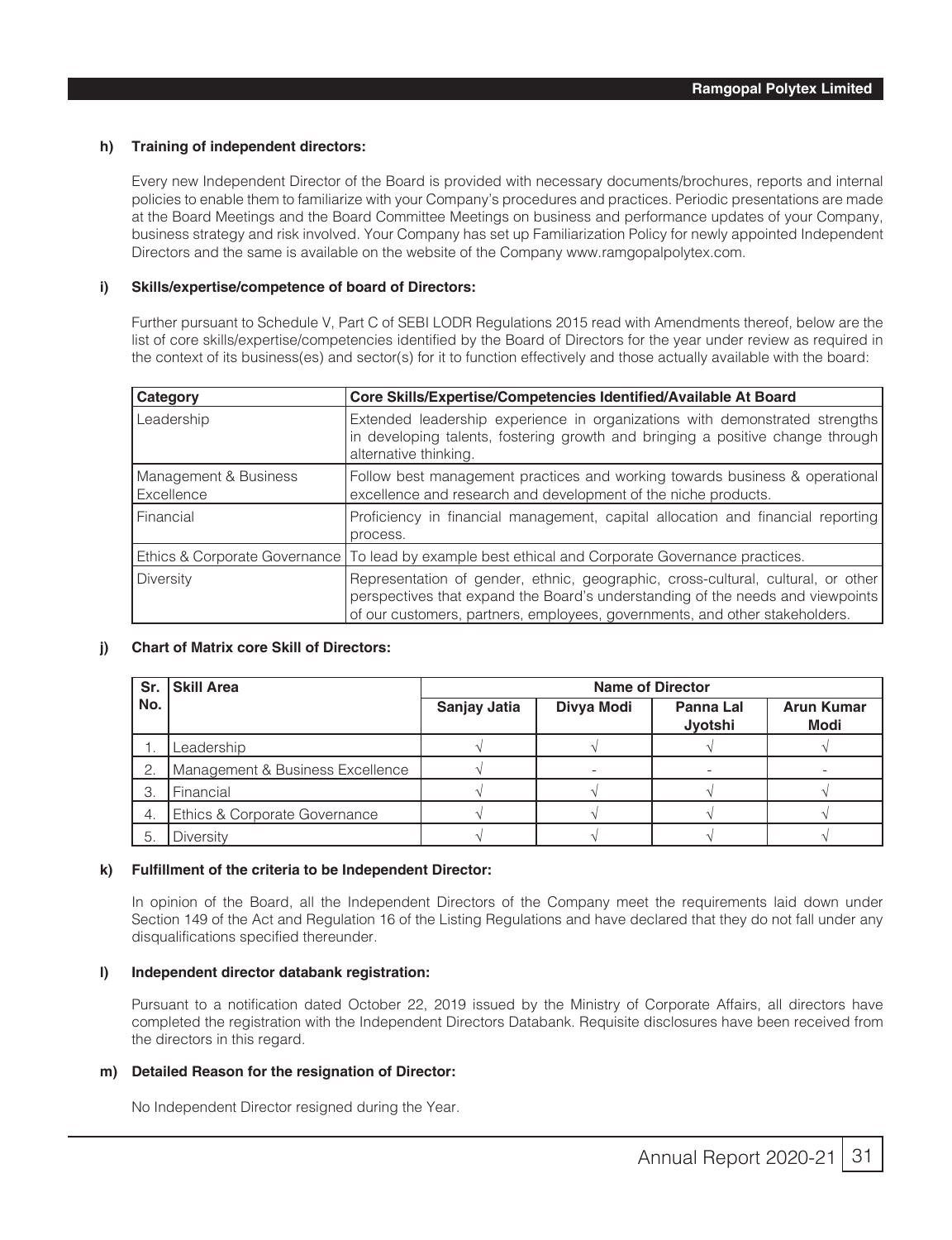#### **n) Separate Meeting of Independent Directors:**

In accordance with the provisions of Schedule IV (Code for Independent Directors) of the Act, a separate meeting of the Independent Directors of the Company was held on February 05, 2021 without the attendance of Non-Independent Directors and members of the management.

#### **o) Detail of Directors being appointed and re-appointed:**

As required under Regulations 26(4) and 36(3) of the Listing Regulations, particulars of the Director seeking appointment and re-appointment are given in the Explanatory Statement to the Notice of the AGM.

#### **p) Code of Conduct:**

The Company has laid down code of conduct applicable to all Board of Directors, Senior Management and Key Managerial Personnel of the Company and all have confirmed compliance of the code of conduct. A declaration to this effect duly signed by the Chairman and Managing Director is annexed hereto.

#### **COMMITTEES OF THE BOARD**

The Board has constituted various Committees with an optimum representation of its members and has assigned them specific terms of reference in accordance with the Act and the Listing Regulations. These Committees hold meetings at such frequency as is deemed necessary by them to effectively undertake and deliver upon the responsibilities and tasks assigned to them. Your Company currently has 3 (three) Committees of the Board viz., Audit Committee, Stakeholders Relationship Committee and Nomination and Remuneration Committee.

#### **III. AUDIT COMMITTEE**

The Audit Committee's composition and terms of reference are in compliance with the provision of Sections 177 of the Act and Regulation 18 of the Listing Regulations.

During the year under review, 4 (four) meetings of the Audit Committee were held, and the dates being June 29, 2020; September 02, 2020; November 11, 2020 and February 05, 2021. Attendance of the Members at the Meetings of the Audit Committee is given below:

| <b>Members</b><br>Category                                  |                                      | <b>Position</b> |             | <b>Meeting(s) Details</b> |
|-------------------------------------------------------------|--------------------------------------|-----------------|-------------|---------------------------|
|                                                             |                                      |                 | <b>Held</b> | <b>Attended</b>           |
| Mr. Panna Lal Jyotshi                                       | Non-Executive & Independent Director | Chairman        |             |                           |
| Mr. Sanjay Jatia                                            | Executive Director                   | Member          |             |                           |
| Mr. Arun Kumar Modi<br>Non-Executive & Independent Director |                                      | Member          |             | 4                         |

Ms. Manorama Yadav acts as a Secretary to the Committee.

In accordance with Listing Regulations and Section 177 of the Act, the terms of reference of the Audit Committee inter-alia include:

- Oversight of the Company's financial reporting process and the disclosure of its financial information to ensure that the financial statement is correct, sufficient and credible;
- Reviewing the Management Discussion and Analysis of the financial condition and results of operations;
- Approval of payment to Statutory Auditors for any other services rendered by the Statutory Auditors;
- Reviewing, with the Management, the Annual Financial Statements and Auditors' Report thereon before submission to the Board for approval, etc.

The Chairman of the Audit Committee was present at the last AGM of your Company.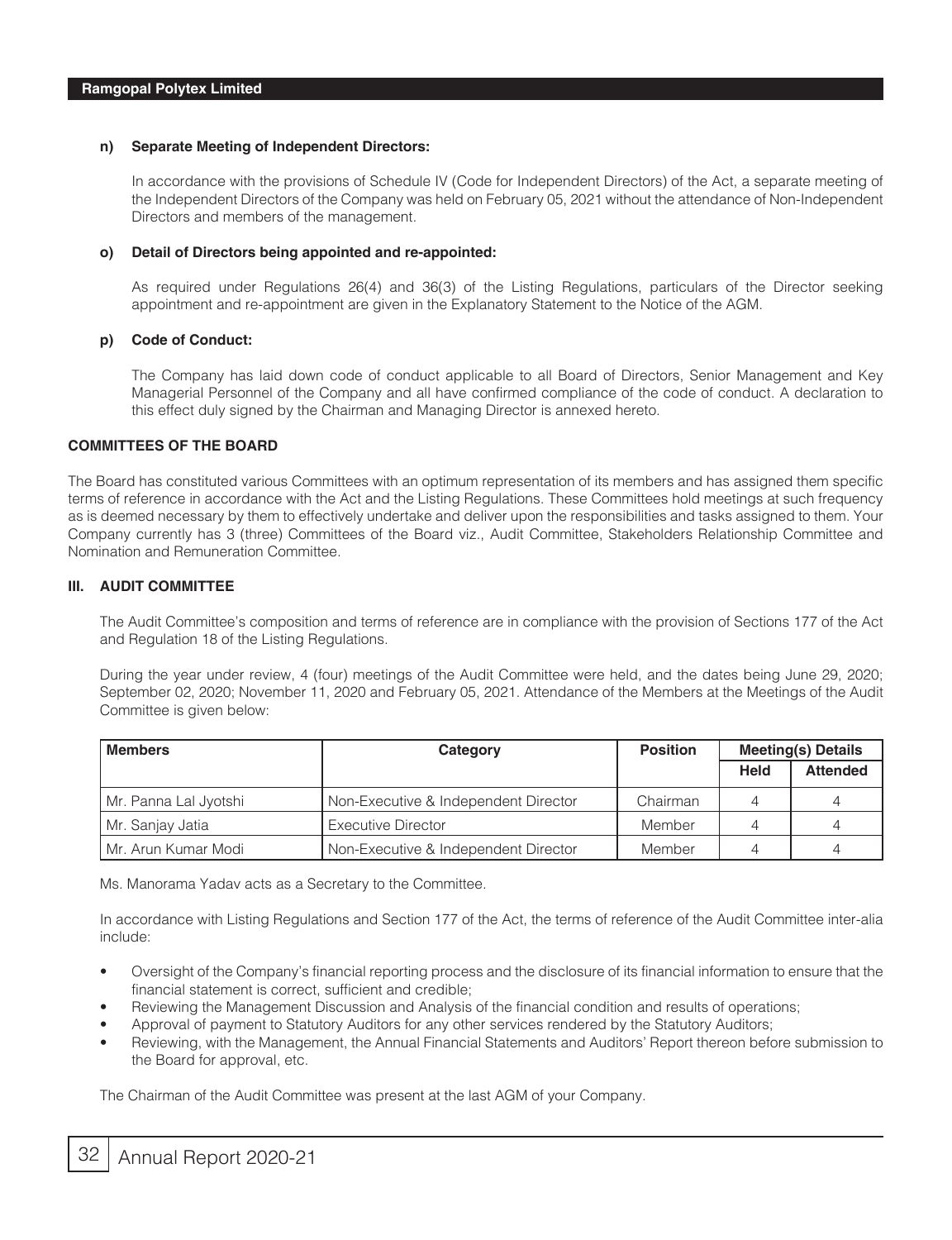#### **IV. NOMINATION AND REMUNERATION COMMITTEE**

The Nomination and Remuneration Committee's composition and terms of reference are in compliance with Section 178 of the Act and Regulation 19 of the Listing Regulations.

During the year under review, 2 (Two) meeting of the Committee was held on July 31, 2020 and February 05, 2021. Attendance of the Members at the Meetings of the Nomination and Remuneration Committee is given below:

| <b>Members</b>        | Category                                | <b>Position</b> |             | <b>Meeting(s) Details</b> |
|-----------------------|-----------------------------------------|-----------------|-------------|---------------------------|
|                       |                                         |                 | <b>Held</b> | <b>Attended</b>           |
| Mr. Panna Lal Jyotshi | Non-Executive, Independent Director     | Chairman        |             |                           |
| l Mrs. Divya Modi     | Non-Executive, Non-Independent Director | Member          |             | っ                         |
| l Mr. Arun Kumar Modi | Non-Executive, Independent Director     | Member          |             | っ                         |

Ms. Manorama Yadav acts as a Secretary to the Committee.

The Nomination and Remuneration Committee is empowered with the following terms of reference and responsibilities in accordance with the provisions of law and the Nomination and Remuneration Policy:

- 1. Formulate a criteria for determining qualifications, positive attributes and independence of a director;
- 2. Recommend to the Board a policy, relating to the remuneration of the directors, key managerial personnel and other employees;
- 3. Devise a policy on Board Diversity;
- 4. Identify persons who are qualified to become directors and who may be appointed in senior management in accordance with the criteria laid down, and recommend to the Board their appointment and removal;
- 5. Carry out the evaluation of every director's performance and formulate criteria for evaluation of Independent Directors, Board/Committees of Board and review the term of appointment of Independent Directors on the basis of the report of performance evaluation of Independent Directors;
- 6. Reviewing and recommending to the Board, the remuneration, payable to Directors of your Company; and
- 7. Undertake any other matters as the Board may decide from time to time.

The Chairman of the Nomination and Remuneration Committee was present at the last AGM of your Company.

#### **Performance evaluation criteria for Independent Directors of the Company:**

During the year under review, performance evaluation of the Independent Directors was carried out by the entire Board excluding the Independent Director being evaluated as per the criteria adopted by the Board. The performance evaluation was evaluated on the various parameters such as Participation at Board/Committee Meetings, Relationship, Knowledge and Skill, Independence, Overall rating of Director performance.

#### **Remuneration Policy**

The remuneration policy of the Company is directed towards rewarding performance, based on review of achievements. The Remuneration Policy of the Company is uploaded on the website of the Company www.ramgopalpolytex.com under investors/policies/Nomination and Remuneration Policy.

#### **a. Remuneration to Non Executive Directors:**

The Non Executive Directors are paid remuneration by way of sitting fees only. The Non Executive Independent Directors do not have any material pecuniary relationship or transactions with the Company.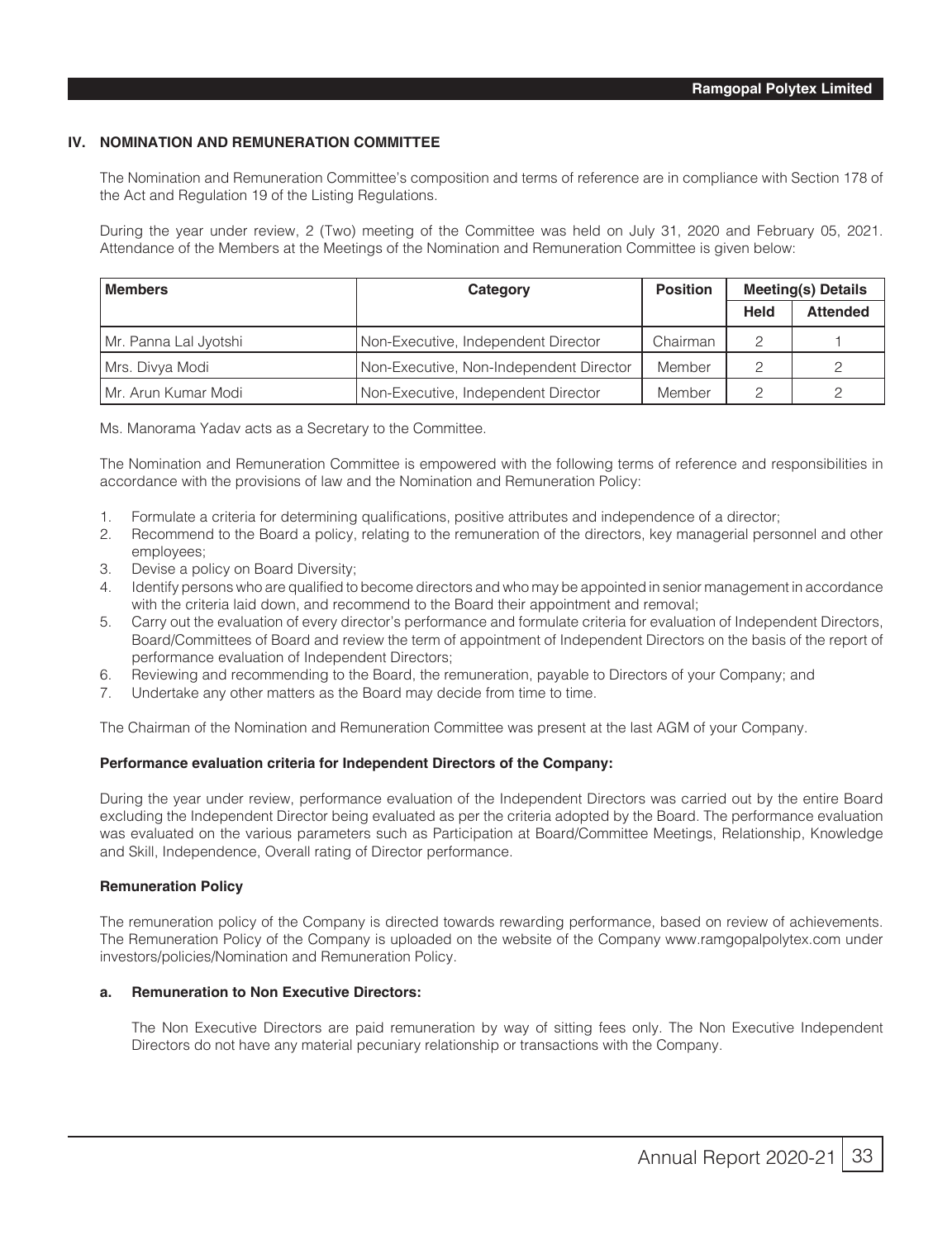### **b. Remuneration to Executive Directors:**

The appointment and remuneration of Managing Director (Executive) is governed by the recommendation of Nomination and Remuneration Committee, resolutions passed by the Board of Directors and Shareholders of the Company.

**(Rs. in Lakhs)**

**(Rs. in Lakhs)**

### **Details of Remuneration paid to the Directors for the Year:**

| Name of the Director  | <b>Salary &amp; Perquisites</b> | <b>Commission</b> | <b>Sitting Fees</b> | Total |
|-----------------------|---------------------------------|-------------------|---------------------|-------|
| Mr. Sanjay Jatia      | 12.00                           |                   |                     | 12.00 |
| Mrs. Divya Modi       |                                 |                   | 0.05                | 0.05  |
| Mr. Panna Lal Jyotshi |                                 |                   | 0.07                | 0.07  |
| IMr. Arun Kumar Modi  |                                 |                   | 0.06                | 0.061 |

Note: 1) Sitting Fees has only been paid to Non Executive and Independent Directors.

2) No salary was paid to any of the Directors other than Mr. Sanjay Jatia during the Year.

3) Your Company has not granted any stock options to any of its Directors.

### **c. Service contract / notice period / severance fees:**

As per the Employment Agreement entered into by the Company with Mr. Sanjay Jatia, Managing Director, either party can terminate the agreement by giving 3 (Three) month's notice in writing to the other party. The Employment Agreement does not contain any provisions for payment of any severance fees in case of cessation of employment of the Managing Director.

### **d. Remuneration to Key Managerial Personnel:**

Pursuant to Section 203 of the Act, the Company had appointed Key Managerial Personnel viz, Mr. Sanjay Jatia as the Managing Director, Mr. Navalkishor V. Gadia as the Chief Financial Officer and Ms. Manorama Yadav as the Company Secretary & Compliance Officer.

### **Details of Remuneration paid to the Key Managerial Personnel are as follows:**

|                          |                                                | 113.1121                            |
|--------------------------|------------------------------------------------|-------------------------------------|
| l Name                   | <b>Designation</b>                             | Salary paid during the year 2020-21 |
| Mr. Sanjay Jatia         | Managing Director                              | Details given in point b above      |
| Mr. Navalkishor V. Gadia | <b>Chief Financial Officer</b>                 | 7.84                                |
| l Ms. Manorama Yadav     | Company Secretary & Compliance 6.91<br>Officer |                                     |

### **V. STAKEHOLDERS RELATIONSHIP COMMITTEE**

The Stakeholders Relationship Committee functions in accordance with Section 178 of the Act and Regulation 20 read with Part D of Schedule II of the SEBI Listing Regulations. The Committee comprises of Mrs. Divya Modi as the Chairperson, Mr. Sanjay Jatia and Mr. Panna Lal Jyotshi as Members.

Ms. Manorama Yadav acts as a Secretary to the Committee.

The Committee met 4 (Four) times during the year under review. The Meetings were held on June 29, 2020; September 02, 2020; November 11, 2020 and February 05, 2021. Attendance of the members at the meeting of the Stakeholders Relationship Committee is given below: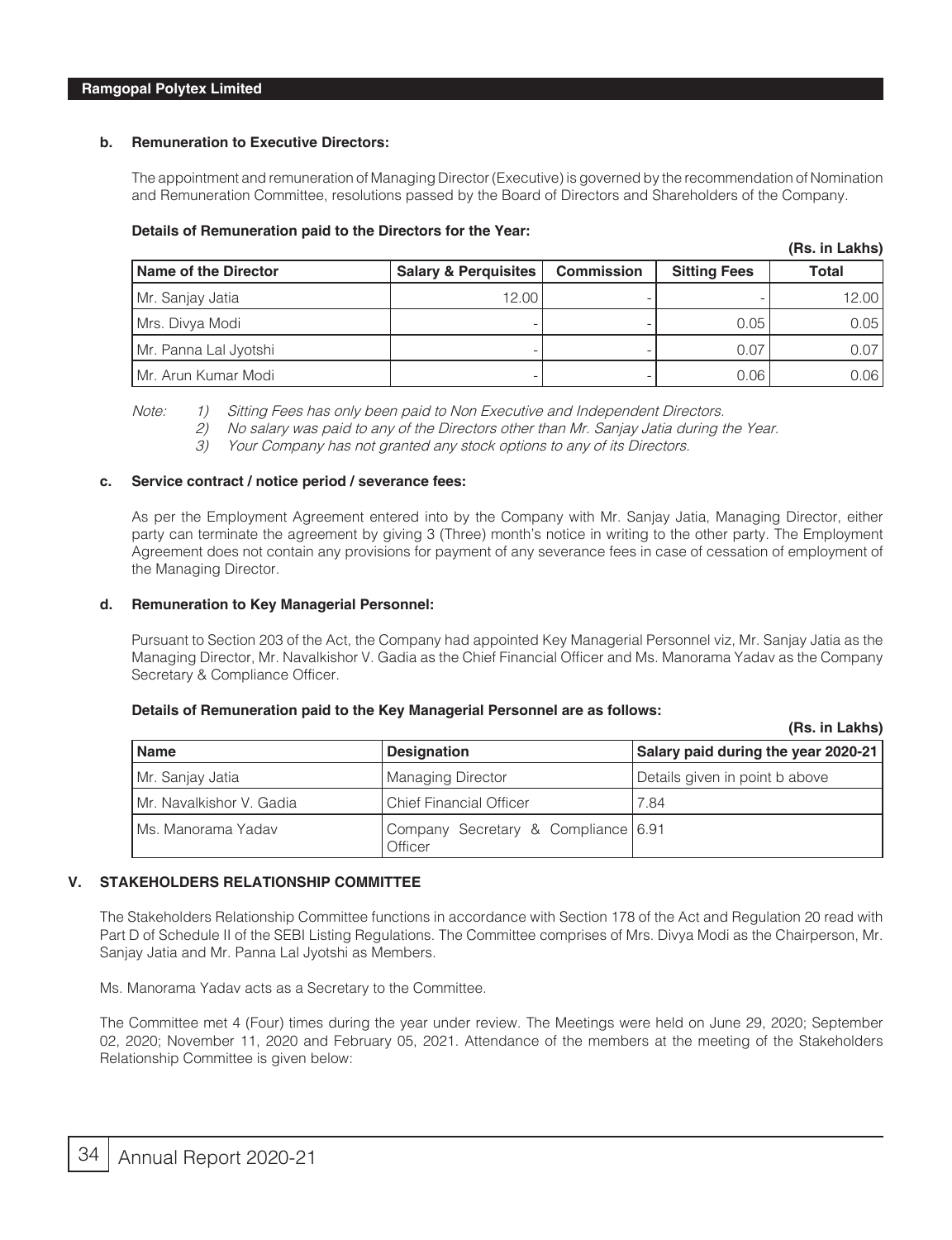| Members               | Category                                 | <b>Position</b> |             | <b>Meeting(s) Details</b> |
|-----------------------|------------------------------------------|-----------------|-------------|---------------------------|
|                       |                                          |                 | <b>Held</b> | <b>Attended</b>           |
| Mrs. Divya Modi       | Non-Executive, Non- Independent Director | Chairperson     |             |                           |
| Mr. Sanjay Jatia      | Executive Director                       | Member          |             |                           |
| Mr. Panna Lal Jyotshi | Non-Executive, Independent Director      | Member          |             |                           |

The purpose of the committee is to approve/take note of transfers, transmission of shares, issue duplicate/rematerialized shares and consolidation and splitting of share certificates, to review shareholders correspondence including such other complaints received from various stakeholders and its redressal from time to time.

### **Compliance Officer**

Ms. Manorama Yadav, Company Secretary, who is the Compliance Officer, can be contacted at: 701, Tulsiani Chambers, Free Press Journal Marg, Nariman Point, Mumbai – 400021. Tel Nos.: 022 61396800, 22834838. e-mail - rplcompliance@ ramgopalpolytex.com and investor@ramgopalpolytex.com

The Company and Registrar and Transfer Agent of the Company – Bigshare Services Private Limited attend to all grievances of the shareholders received directly or through SEBI, Stock Exchanges, Registrar of Companies etc.

Details pertaining to the number of complaints received and responded and the status thereof during the financial year 2020-21 are given below:

| No. of complaints received during the year       | Nil |
|--------------------------------------------------|-----|
| No. of complaints resolved during the year       | Nil |
| No. of complaints pending at the end of the year | Nil |

### **VI. GENERAL BODY MEETINGS**

| <b>Financial</b><br>Year | Day, Date & Time                                 | <b>Venue</b>                                                                                                                                             | <b>Details of Special Resolution passed</b>                                                                                                                                                                                                                                                                                                                                               |  |  |
|--------------------------|--------------------------------------------------|----------------------------------------------------------------------------------------------------------------------------------------------------------|-------------------------------------------------------------------------------------------------------------------------------------------------------------------------------------------------------------------------------------------------------------------------------------------------------------------------------------------------------------------------------------------|--|--|
| 2017-18                  |                                                  | Saturday, September   House No. 1249, Bhandari<br>29, 2018 at 11.00 a.m. Chowk, Bhandari Compound,<br>Narpoli Village, Bhiwandi, Dist:<br>Thane - 421302 | Approval for making Loan(s) and/or giving<br>1.<br>Guarantee(s) and/or providing Security(ies) under<br>Section 185 of Companies Act, 2013                                                                                                                                                                                                                                                |  |  |
| 2018-19                  | Monday,<br>30, 2019 at 11.00 a.m.                | Chowk, Bhandari Compound,<br>Narpoli Village, Bhiwandi, Dist: 2.<br>Thane - 421302                                                                       | September House No. 1249, Bhandari   1. Amendment to the Articles of Association of the<br>Company<br>Re-appointment of Mr. Sanjay Jatia (DIN:<br>00913405) as Chairman & Managing Director                                                                                                                                                                                               |  |  |
| 2019-20                  | Wednesday,<br>September 30, 2020<br>at 1:00 P.M. | video conferencing ('VC')<br>/ other audio visual means<br>('DAVM')                                                                                      | To Re-appointment of Mr. Panna Lal Jyotshi (DIN:<br>07248640) as an Independent Director of the<br>Company for second term.<br>2. To Consider Borrowing of funds in excess of<br>the limits given under section 180 $(1)(C)$ of the<br>Companies Act, 2013.<br>To give Loans, Investments, Guarantees or provide<br>З.<br>Security pursuant to Section 186 of the Companies<br>Act. 2013. |  |  |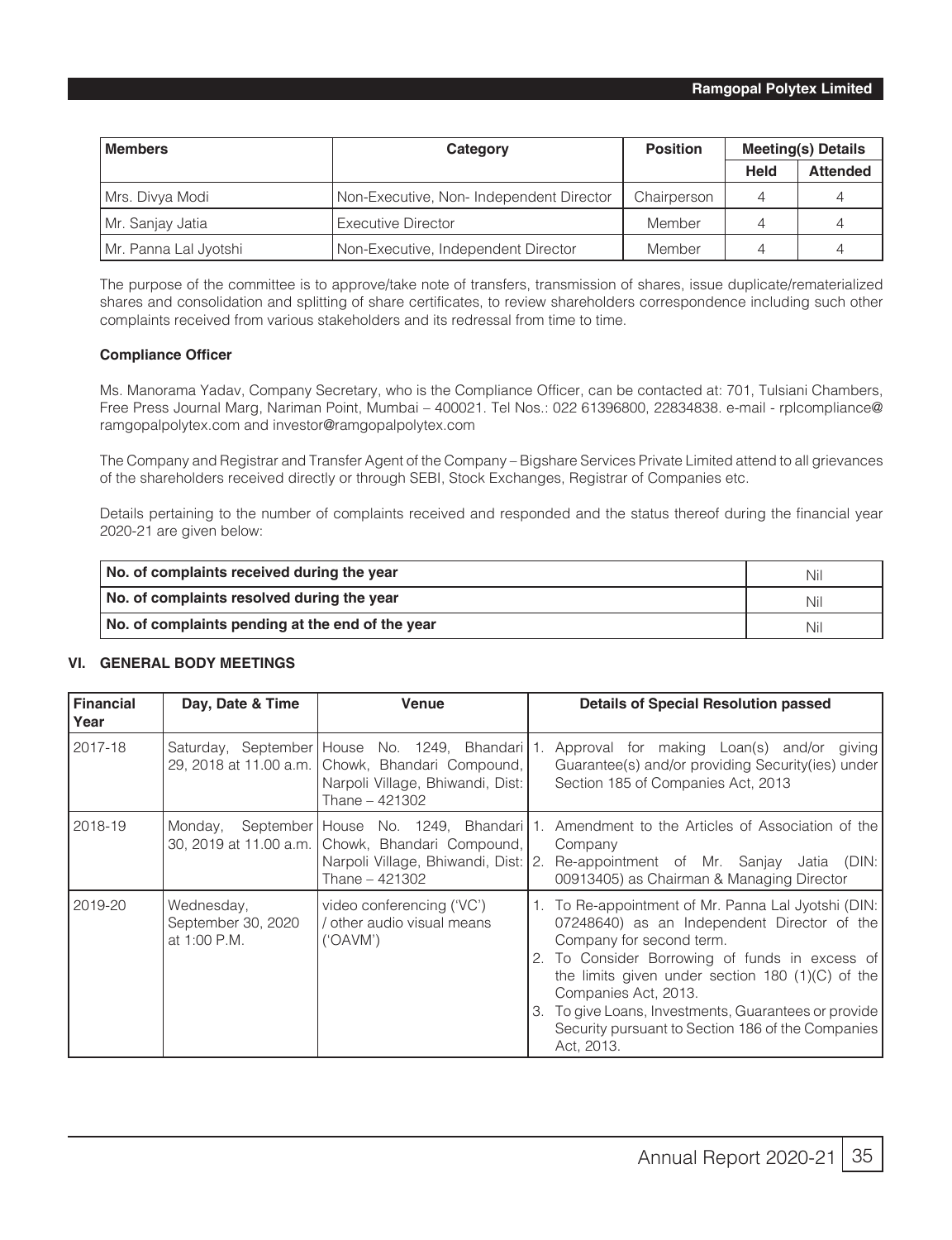### **(b) Extra Ordinary General Meeting**

No Extra Ordinary General Meeting was held during the year.

### **(c) Postal Ballot:**

No special resolution was passed during the financial year 2020-21 through postal ballot.

None of the business proposed to be transacted at the ensuing AGM require passing of resolution through postal ballot.

### **VII. MEANS OF COMMUNICATION**

- The Financial results (Quarterly/Yearly) were communicated to all the Stock Exchanges whereby the Company's shares are listed, as soon as the same are approved and taken on record by the Board of Directors of the Company. The same is also published in Financial Express (English) and the Mumbai Lakshadeep (Marathi) and are displayed on the website of the Company at www.ramgopalpolytex.com
- Annual audited financial results were published in Financial Express and Mumbai Lakshadeep. These are not sent individually to the shareholders. No presentations were made to institutional investors or to the analysts also available on the website of the Company at www.ramgopalpolytex.com
- The Company has designated e-mail id investor@ramgopalpolytex.com exclusively for investors' servicing.

### **VIII. DISCLOSURES:**

### **a) Materially significant related party transactions:**

The disclosures with regard to transactions with related parties are given in the Note No. 36 of the audited financial statements for the year ended March 31, 2021. The Audit Committee has reviewed these transactions in compliance with the Act and Listing Regulations.

### **b) Details of Non – Compliances by the Company, penalties, strictures imposed on the company by Stock Exchange or SEBI or any statutory authority, on any matter related to capital markets, during the last three years:**

The Company has complied with all the requirements of the Stock Exchange(s) or Securities and Exchange Board of India on matters related to capital markets, as applicable from time to time. During the last three years, there were no strictures or penalties imposed by either SEBI or the Stock Exchanges or any statutory authority for non-compliance of any matter related to the capital markets.

### **c) Establishment of Vigil Mechanism, Whistle Blowers Policy:**

Pursuant to Section 177(9) and (10) of the Act and 22 of the SEBI Listing Regulations, the Company has formulated Whistle Blower Policy for vigil mechanism for Directors and employees to report to the management about the unethical behavior, fraud or violation of Company's code of conduct. The Mechanism provides for adequate safeguards against victimization of employees and Directors who use such mechanism and makes provision for direct access to the Chairman of the Audit Committee. None of the personnel has been denied access to the audit committee.

### **d) Compliance with mandatory requirements and adoption of the non-mandatory requirements:**

The Company has complied with all the mandatory requirements of corporate governance including those specified in sub-paras (2) to (10) of Part C of Schedule V of the SEBI Listing Regulations.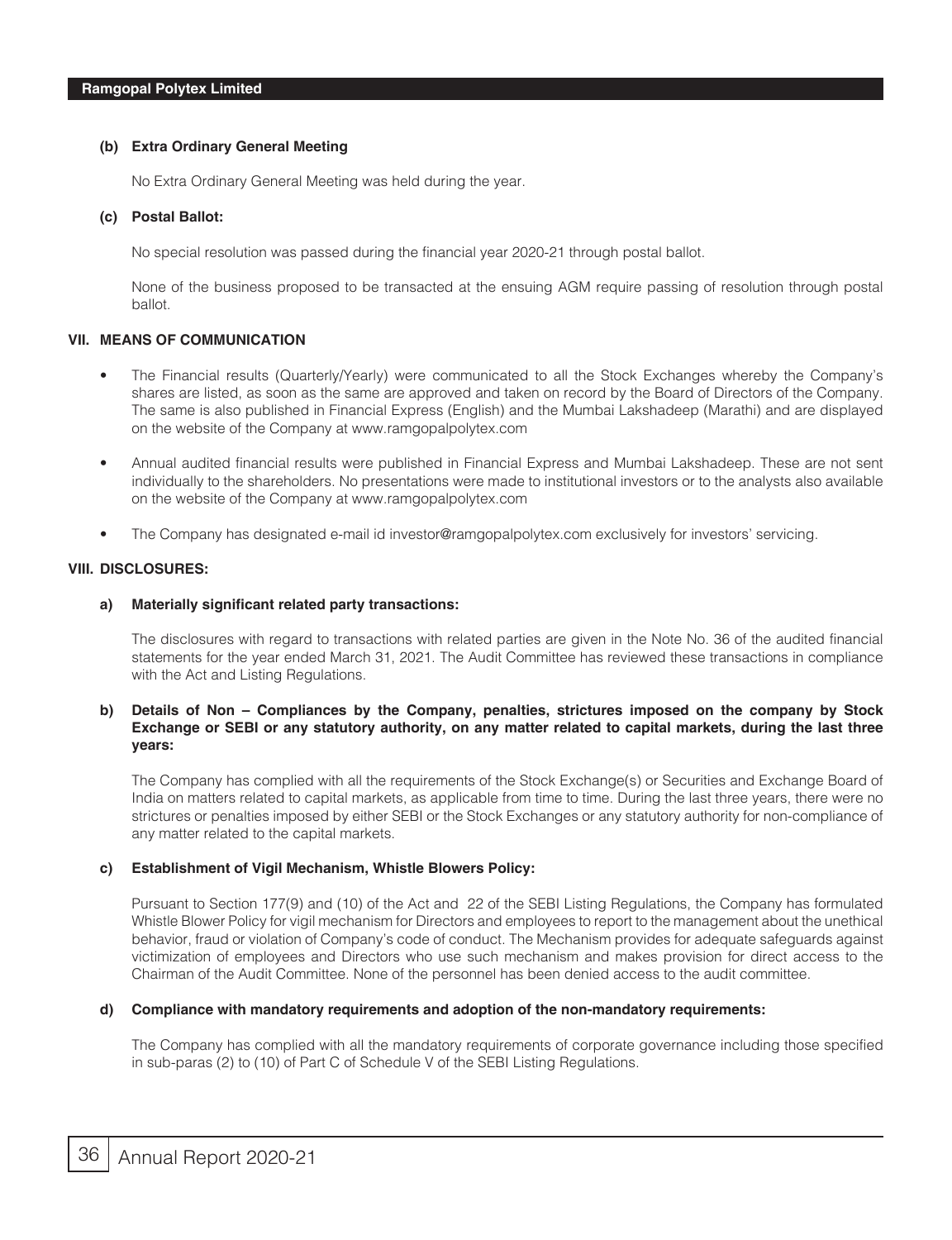### **e) Policy determining Material Subsidiaries:**

Not applicable

### **f) Policy on Related Party Transactions:**

The Policy on Related Party Transactions and dealing with related party transactions as approved by the Board is posted on the website of the Company www.ramgopalpolytex.com.

### **g) Utilization of funds:**

Not applicable

### **h) Recommendation of Committee to the Board for approval:**

In terms of the amendments made to the Listing Regulations, the Board of Directors confirms that during the year, it has accepted all recommendations received from all its Committees.

### **i) Details of fees paid to statutory auditors:**

Details of total fees paid to statutory auditors are provided in note no. 31 of Financial Statements forming part of Annual Report.

### **j) Disclosure of Accounting Treatment:**

The Financial Statements have been prepared in accordance with Indian Accounting Standards (Ind AS) as per the Companies (Indian Accounting Standards) Rules, 2015 notified under Section 133 and other relevant provisions of the Act.

### **k) Disclosure under Sexual Harassment of Women at Workplace (Prevention, Prohibition and Redressal) Act, 2013:**

No complain were received regarding sexual harassment. Further, refer Board's Report for the details pertaining to sexual harassment during the financial year.

### **l) Discretionary Requirements**

As regards discretionary requirement specified in part E of Schedule II of Listing Regulations the Company has complied with item E.

- **m) The Company is in compliance with the disclosures required to be made under this report in accordance with Regulation 34(3) read together with Schedule VI to the SEBI Listing Regulations.**
- **n) Disclosures on compliance with corporate governance requirements specified in Regulations 17 to 27 have been included in the relevant sections of this report. Appropriate information has been placed on the Company's website pursuant to clauses (b) to (i) of sub-regulation (2) of Regulation 46 of the Listing Regulations.**

### **o) Managing Director/ CFO Certification:**

The Company has obtained a certificate from the Managing Director and Chief Financial Officer of the Company in respect of matters stated in Regulation 17(8) of Listing Regulations is annexed to this Report.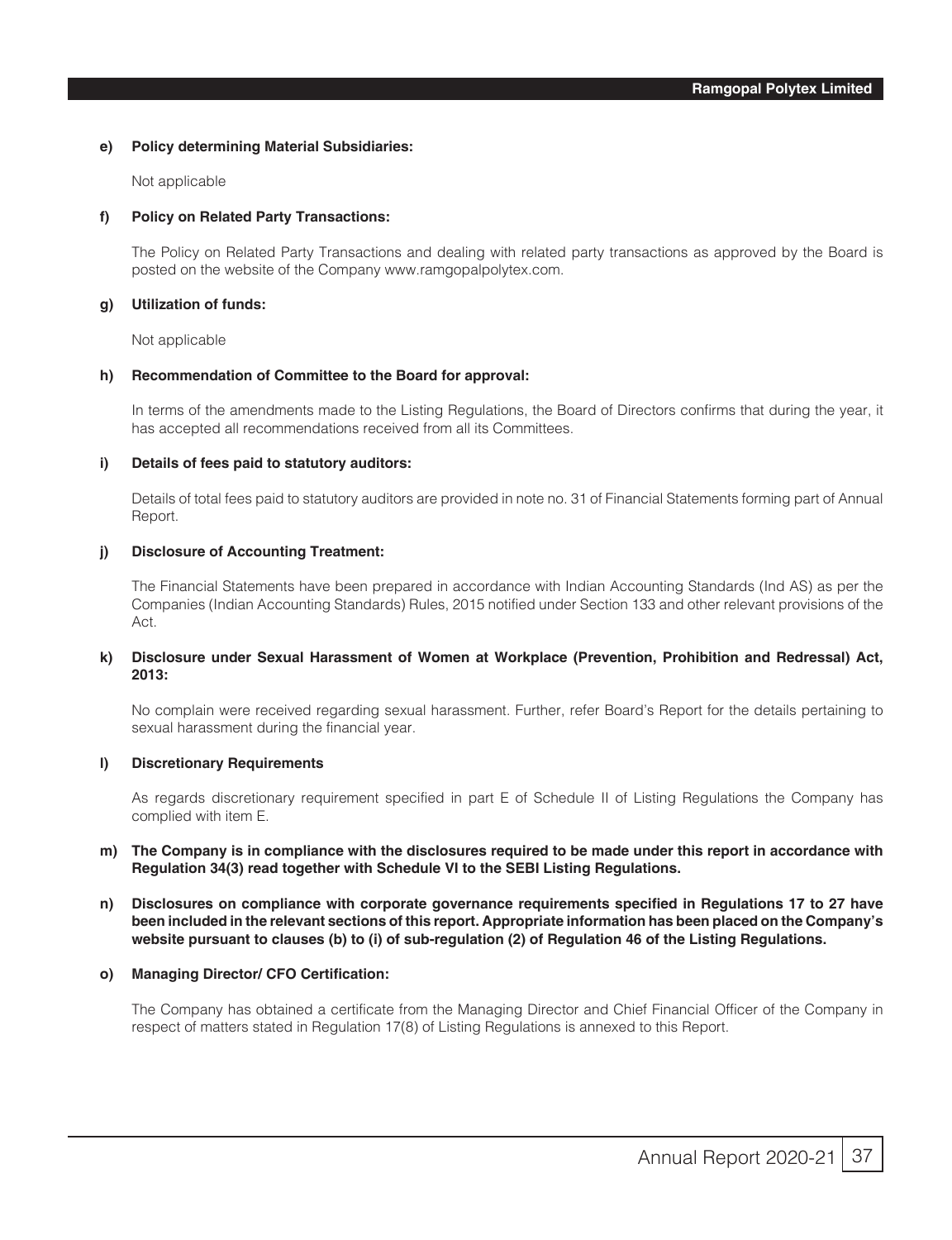### **p) Certificate regarding Non-Disqualification of Directors:**

Cs. Uma Lodha of M/s. Uma Lodha & Co., Practicing Company Secretary has issued a certificate Confirming that none of the Directors on the Board of the Company have been debarred or disqualified from being appointed or continuing as directors of companies by SEBI/Ministry of Corporate Affairs or any such statutory authority. The Certificate is annexed to this Report on Corporate Governance.

### **q) Auditors Certificate on Corporate governance:**

The Auditors Certificate on Compliance of Listing Regulations relating to Corporate Governance is given as an annexure to this report.

### **IX. GENERAL SHAREHOLDERS INFORMATION**

| (a) | Annual General Meeting for the Financial Year 2020-21:                                   |                                                                                                                                                                        |  |
|-----|------------------------------------------------------------------------------------------|------------------------------------------------------------------------------------------------------------------------------------------------------------------------|--|
|     | Date and Time                                                                            | Thursday, September 30, 2021 at 2.00 P.M.                                                                                                                              |  |
|     | Venue                                                                                    | Through video conferencing ('VC') / other audio visual means ('OAVM')                                                                                                  |  |
|     | <b>Financial Year</b>                                                                    | April 01, 2020 to March 31, 2021                                                                                                                                       |  |
| (b) | *Tentative Financial Calendar (April 01, 2021 to March 31, 2022):                        |                                                                                                                                                                        |  |
|     | Adoption of Quarterly results for                                                        |                                                                                                                                                                        |  |
|     | June 30, 2021                                                                            | Held on August 12, 2021                                                                                                                                                |  |
|     | September 30, 2021                                                                       | On or before November 14, 2021                                                                                                                                         |  |
|     | December 31, 2021                                                                        | On or before February 14, 2022                                                                                                                                         |  |
|     | March 31, 2022                                                                           | On or before May 30, 2022                                                                                                                                              |  |
|     | *Tentative dates can change if any extension received from SEBI                          |                                                                                                                                                                        |  |
| (c) | Date of Book Closure                                                                     | 24.09.2021 to 30.09.2021 (both days inclusive)                                                                                                                         |  |
| (d) | <b>Dividend Payment Date</b>                                                             | Not Applicable                                                                                                                                                         |  |
| (e) | <b>Listing on Stock Exchange(s)</b>                                                      | BSE Limited (BSE), Phiroze Jeejeebhoy, Dalal Street, Mumbai - 400001.<br>The Calcutta Stock Exchange Association Limited (CSE), 7, Lyons Range,<br>Calcutta - 700 001. |  |
| (f) | <b>Stock Code:</b><br><b>Bombay Stock Exchange</b><br><b>The Calcutta Stock Exchange</b> | 514223<br>10028131                                                                                                                                                     |  |
| (g) | Demat ISIN Numbers in NSDL &<br><b>CDSL for Equity Shares</b>                            | INE410D01017                                                                                                                                                           |  |
| (h) | <b>Payment of Annual Listing Fees</b>                                                    | Your Company has paid the listing fees to BSE for the financial year 2021-22.                                                                                          |  |
| (i) | Market price Data : High<br>Low during each month in the<br>financial year 2020-21       | See Table 1                                                                                                                                                            |  |
| (i) | Performance in comparison to<br>broad-based indices                                      | See Table 2                                                                                                                                                            |  |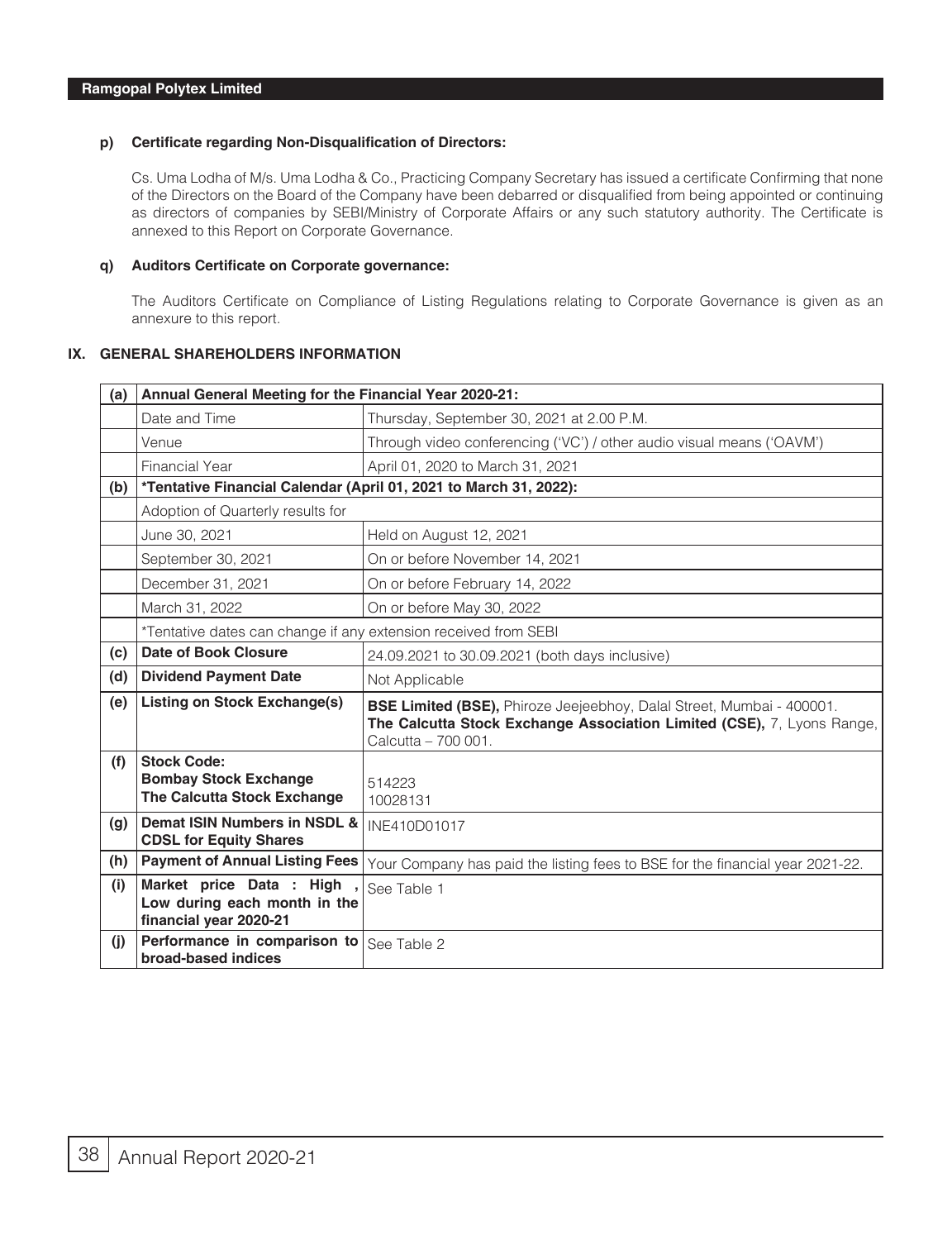| (k) | <b>Share Transfer System</b>                                                                                                     | Bigshare Services Private Limited (Bigshare), Share Transfer Agent of the<br>Company, handles share and shareholders related matters. Bigshare has<br>adequate infrastructure to process share transfer related matters. Pursuant to<br>the proviso of regulation 40 of Listing Regulations, except in case of transmission<br>or transposition of securities, transfer of securities shall not be processed unless<br>the securities are held in dematerialized form with a depository.                                                                                                                                                                                                                                                                                                 |
|-----|----------------------------------------------------------------------------------------------------------------------------------|------------------------------------------------------------------------------------------------------------------------------------------------------------------------------------------------------------------------------------------------------------------------------------------------------------------------------------------------------------------------------------------------------------------------------------------------------------------------------------------------------------------------------------------------------------------------------------------------------------------------------------------------------------------------------------------------------------------------------------------------------------------------------------------|
|     |                                                                                                                                  | The Company obtains, from a Company Secretary in practice, half yearly<br>certificate of Compliance with the share transfer formalities as required under<br>Regulation 40 (9) of Listing Regulations, and files a copy of the same with the<br>Stock Exchanges.                                                                                                                                                                                                                                                                                                                                                                                                                                                                                                                         |
| (I) | Distribution of shareholding &<br><b>Category-wise distribution</b>                                                              | See table no.3 & 4                                                                                                                                                                                                                                                                                                                                                                                                                                                                                                                                                                                                                                                                                                                                                                       |
| (m) | De-materialization of shares<br>and liquidity                                                                                    | The Company has arranged agreements with National Securities Depositories<br>Limited (NSDL) and Central Depository Services Limited (CDSL) for<br>Dematerialization of shares through Bigshare Services Pvt. Ltd. As on March 31,<br>2021, 66.00% of the Total Shares have been dematerialized. (see table no. 5)                                                                                                                                                                                                                                                                                                                                                                                                                                                                        |
| (n) | Outstanding GDRS /ADRS<br>$\prime$<br>Warrants or any convertible<br>instruments, conversion date<br>and likely impact on equity | <b>NIL</b>                                                                                                                                                                                                                                                                                                                                                                                                                                                                                                                                                                                                                                                                                                                                                                               |
| (o) | Commodity price risk or foreign<br>exchange risk and hedging<br>activities                                                       | No hedging activities have been carried out during the year for foreign exchange<br>risk.                                                                                                                                                                                                                                                                                                                                                                                                                                                                                                                                                                                                                                                                                                |
| (p) | <b>Plant locations</b>                                                                                                           | Not Applicable                                                                                                                                                                                                                                                                                                                                                                                                                                                                                                                                                                                                                                                                                                                                                                           |
| (q) | <b>Name</b><br>and<br><b>Designation</b><br>of<br><b>Compliance Officer</b>                                                      | Ms. Manorama Yadav<br>(Company Secretary & Compliance Officer)                                                                                                                                                                                                                                                                                                                                                                                                                                                                                                                                                                                                                                                                                                                           |
| (r) | <b>Registrar and Transfer Agent</b>                                                                                              | For any queries relating to the shares of your Company, correspondence may<br>please be addressed to Bigshare Services Private Limited<br>Regd. office: E-2/3, Ansa Industrial Estate, Sakivihar Road, Saki Naka, Andheri<br>(East), Mumbai - 400 072.<br>Tel No.: 022-40430200 Fax No.: 022-28475207<br>Corp. office: Bharat Tin Works Building, 1st Floor, Opp. Vasant Oasis, Next to<br>Keys Hotel, Makwana Road, Andheri - East, Mumbai - 400059<br>Tel No.: 022-62638200 Fax No.: 022-62638299<br>e-mail: investor@bigshareonline.com<br>Website: www.bigshareonline.com<br>Shareholders are requested to quote their folio no./DP ID & Client ID, e-mail<br>address, telephone number and full address while corresponding with the<br>Company and its Registrar & Transfer Agent. |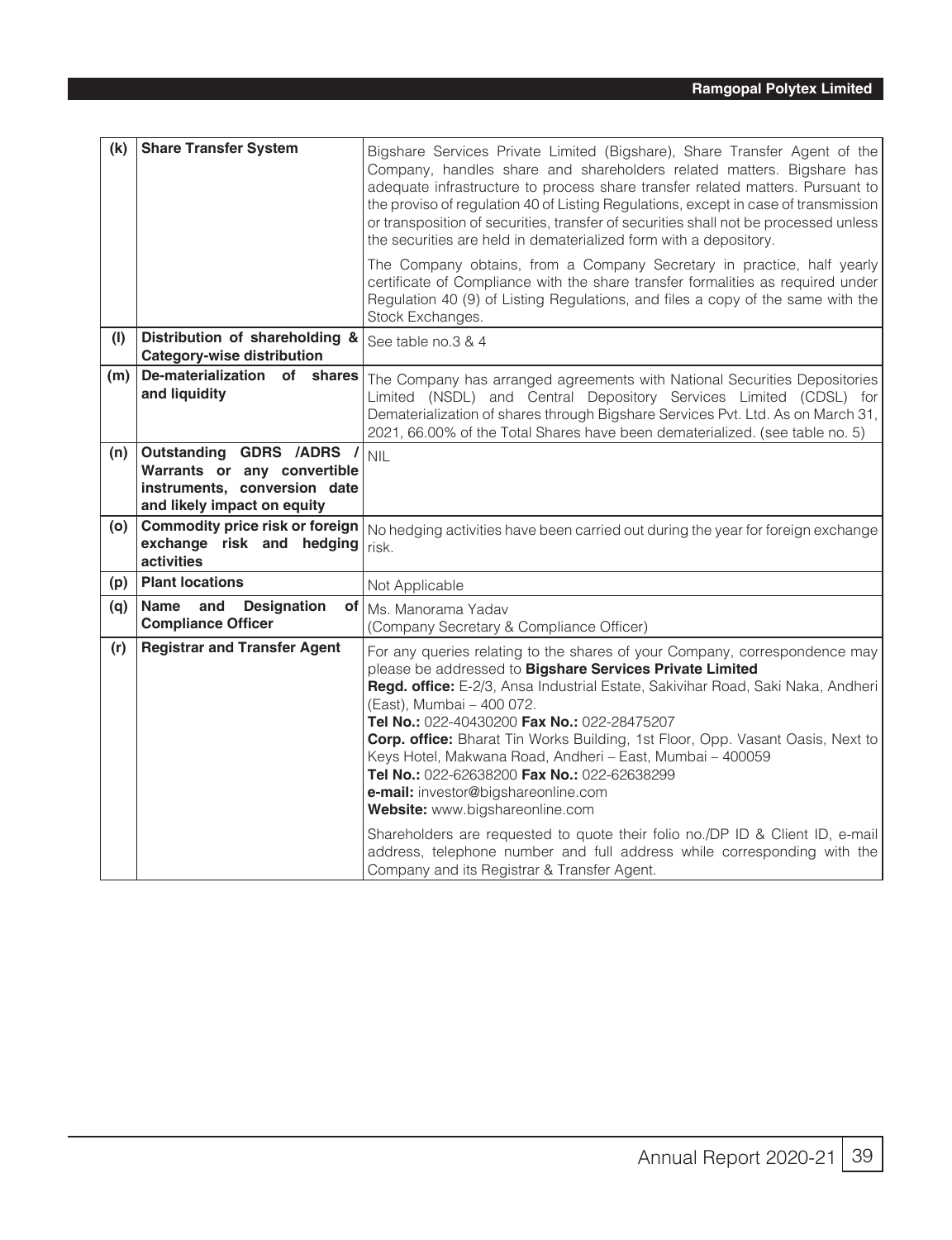| (s) | <b>Address for correspondence</b>                                               | For the benefit of shareholders, documents will continue to be accepted at the<br>following Registered Office / Corporate Office of the Company at:                                                                                                                                                                                                                                                                                           |
|-----|---------------------------------------------------------------------------------|-----------------------------------------------------------------------------------------------------------------------------------------------------------------------------------------------------------------------------------------------------------------------------------------------------------------------------------------------------------------------------------------------------------------------------------------------|
|     |                                                                                 | <b>Ramgopal Polytex Limited</b><br>CIN: L17110MH1981PLC024145<br><b>Regd. office:</b> Greentex Clearing House, Godown no B1, 2 & 3, Gosrani<br>Compound, Rehnal Village, Bhiwandi, Thane - 421302<br>Corp. office: 701, Tulsiani Chambers, Free Press Journal Marg, Nariman Point,<br>Mumbai - 400 021<br>Tel No.: 022-22834838 Fax No.: 022-22851085<br>e-mail: rplcompliance@ramgopalpolytex.com<br><b>Website:</b> www.ramgopalpolytex.com |
|     |                                                                                 | Shareholders are requested to quote their folio no./DP ID & Client ID, e-mail<br>address, telephone number and full address while corresponding with the<br>Company and its Registrar & Transfer Agent.                                                                                                                                                                                                                                       |
| (t) | <b>Designated</b><br>id<br>e-mail<br>registering complaints by the<br>investors | for   investor@ramgopalpolytex.com                                                                                                                                                                                                                                                                                                                                                                                                            |

### **Table 1 – Market Price data:**

High/Low price and volume of the Company's share at BSE during each month in financial year 2020-21 is as follows:

| <b>Month</b>     | <b>Bombay Stock Exchange (BSE)</b> |           |                        |  |
|------------------|------------------------------------|-----------|------------------------|--|
|                  | High (Rs.)                         | Low (Rs.) | <b>Volume (Shares)</b> |  |
| Apr-2020         | 0.66                               | 0.63      | 1,832                  |  |
| May-2020         | 0.63                               | 0.56      | 4,863                  |  |
| June-2020        | 0.54                               | 0.50      | 2,642                  |  |
| <b>July-2020</b> | 0.76                               | 0.55      | 2,767                  |  |
| Aug-2020         | 0.90                               | 0.73      | 3,962                  |  |
| Sept-2020        | 1.70                               | 0.86      | 11,522                 |  |
| Oct-2020         | 2.10                               | 1.70      | 56,832                 |  |
| Nov-2020         | 2.04                               | 1.66      | 1,816                  |  |
| Dec-2020         | 2.03                               | 1.24      | 47,765                 |  |
| Jan-2021         | 2.70                               | 1.75      | 51,765                 |  |
| Feb-2021         | 2.10                               | 1.71      | 28,358                 |  |
| Mar-2021         | 1.75                               | 1.19      | 19,675                 |  |

### **Table 2 – Performance in comparison to broad-based indices:**

| Month         | <b>RPL</b> | <b>BSE Sensex</b> |
|---------------|------------|-------------------|
| Apr-20        | 0.66       | 33717.62          |
| May-20        | 0.56       | 32424.1           |
| <b>Jun-20</b> | 0.53       | 34915.8           |
| <b>Jul-20</b> | 0.76       | 37606.89          |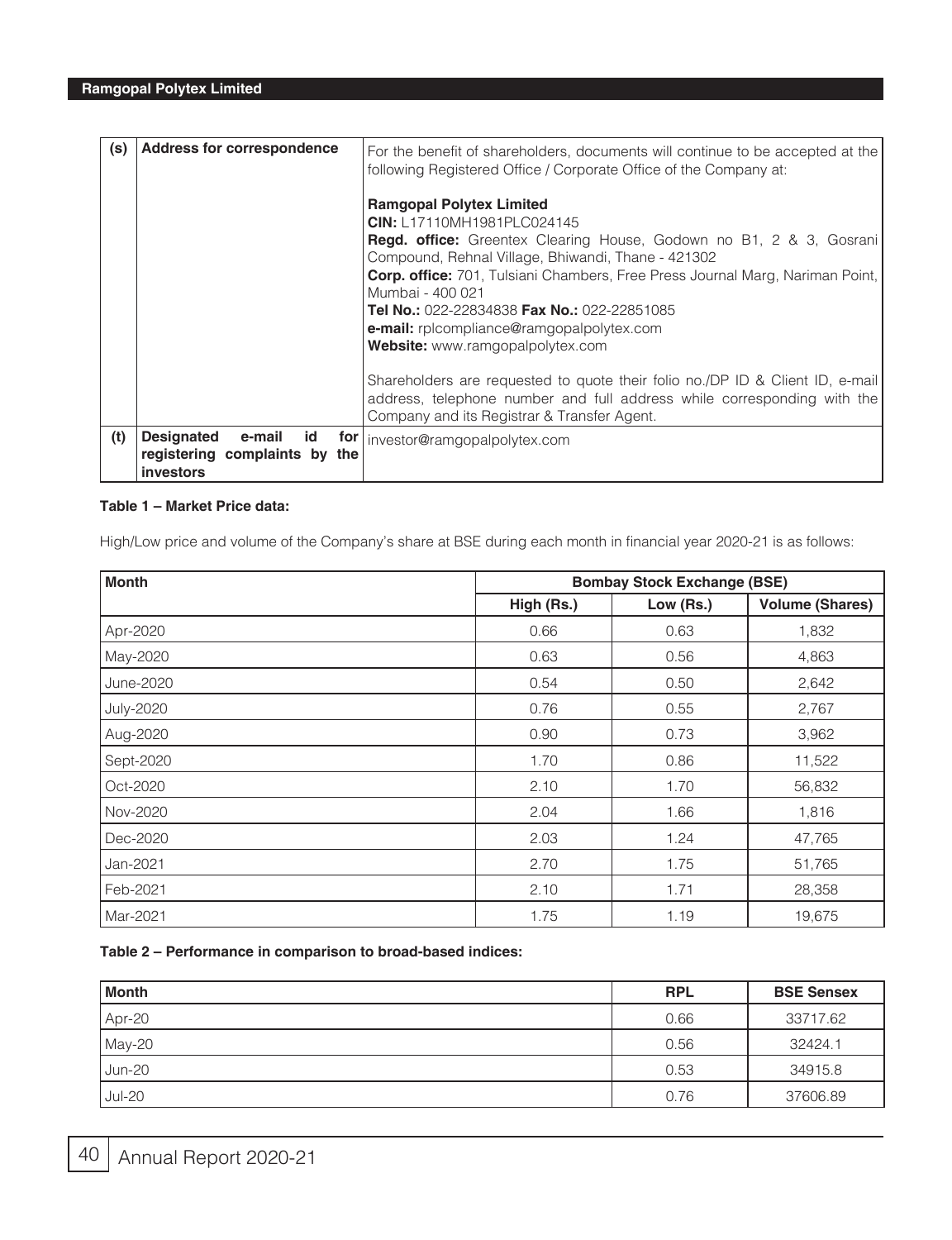| Month  | <b>RPL</b> | <b>BSE Sensex</b> |
|--------|------------|-------------------|
| Aug-20 | 0.90       | 38628.29          |
| Sep-20 | 1.70       | 38067.93          |
| Oct-20 | 2.00       | 39614.07          |
| Nov-20 | 1.66       | 44149.72          |
| Dec-20 | 1.84       | 47751.33          |
| Jan-21 | 2.00       | 46285.77          |
| Feb-21 | 1.71       | 49099.99          |
| Mar-21 | 1.20       | 49509.15          |



### **Table 3 – Distribution of Shareholding as on March 31, 2021**

| <b>No. of Equity Shares</b> | No. of Share<br>holders | $\%$     | No. of Shares | $\%$     |
|-----------------------------|-------------------------|----------|---------------|----------|
| 1 to 500                    | 21,375                  | 94.4376  | 39,96,689     | 27.5634  |
| 501 to 1,000                | 720                     | 3.1811   | 5,90,448      | 4.0721   |
| 1,001 to 2,000              | 230                     | 1.0162   | 3,48,028      | 2.4002   |
| 2,001 to 3,000              | 96                      | 0.4241   | 2,39,186      | 1.6496   |
| 3,001 to 4,000              | 24                      | 0.1060   | 85,827        | 0.5919   |
| 4,001 to 5,000              | 53                      | 0.2342   | 2,54,800      | 1.7572   |
| 5,001 to 10,000             | 65                      | 0.2872   | 5,00,323      | 3.4505   |
| 10,001 and Above            | 71                      | 0.3137   | 84,84,699     | 58.5152  |
| <b>TOTAL</b>                | 22,634                  | 100.0000 | 1,45,00,000   | 100.0000 |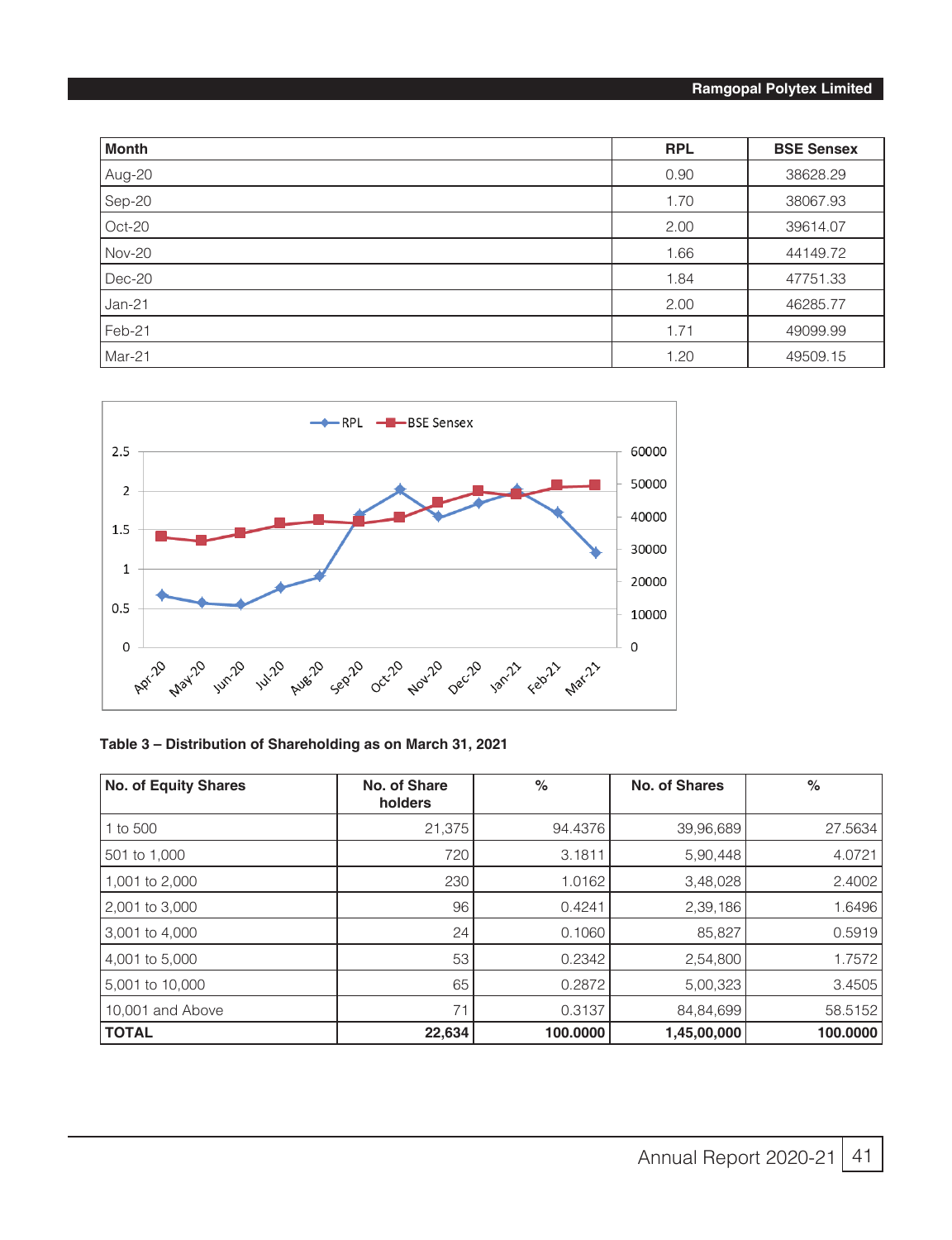### **Table 4 - Distribution of Shareholding Pattern as on March 31, 2021**

|     | <b>Category of Shareholder(s)</b>                                                      | No. of Shares held | % of total shares |
|-----|----------------------------------------------------------------------------------------|--------------------|-------------------|
| (A) | <b>Shareholding of Promoter and Promoter Group</b>                                     |                    |                   |
| (a) | Individuals/Hindu Undivided Family                                                     | 19,47,500          | 13.43             |
| (b) | <b>Bodies Corporate</b>                                                                |                    |                   |
| (c) | <b>Trust</b>                                                                           |                    |                   |
| (d) | Others (Group Companies)                                                               | 46,44,296          | 32.03             |
|     | Total Shareholding of Promoter and Promoter Group (A)                                  | 65,91,796          | 45.46             |
| (B) | <b>Public shareholding</b>                                                             |                    |                   |
| (1) | Institutions                                                                           |                    |                   |
| (a) | Mutual Funds/ UTI                                                                      |                    |                   |
| (b) | Financial Institutions/ Banks                                                          | 80,400             | 0.55              |
| (c) | Insurance Companies                                                                    |                    |                   |
| (d) | Foreign Institutional Investors                                                        |                    |                   |
|     | Sub-Total (B)(1)                                                                       | 80,400             | 0.55              |
| (2) | <b>Non-Institutions</b>                                                                |                    |                   |
| (a) | Individuals                                                                            |                    |                   |
|     | (i) Individual shareholders holding nominal share capital up to Rs.1 Lakhs             | 54,85,564          | 37.83             |
|     | (ii) Individual shareholders holding nominal share capital in excess of<br>Rs. 1 Lakhs | 4,69,411           | 3.24              |
| (b) | Qualified Foreign Investor                                                             |                    |                   |
| (c) | Corporate Body NBFC                                                                    | 500                | 0.00              |
| (d) | Any other                                                                              |                    |                   |
|     | <b>Bodies Corporate</b>                                                                | 3,75,937           | 2.59              |
|     | <b>Clearing Member</b>                                                                 | 6,019              | 0.04              |
|     | <b>HUF</b>                                                                             | 69,374             | 0.48              |
|     | Non Resident Indians (NRI)                                                             | 11,86,999          | 8.19              |
|     | Overseas Bodies Corporate                                                              | 2,34,000           | 1.61              |
|     | Sub Total (B)(2)                                                                       | 78,27,804          | 53.98             |
|     | Total Public Shareholding (B)=(B)(1)+(B)(2)                                            | 79,08,204          | 54.54             |
|     | Total $(A)+(B)$                                                                        | 1,45,00,000        | 100.00            |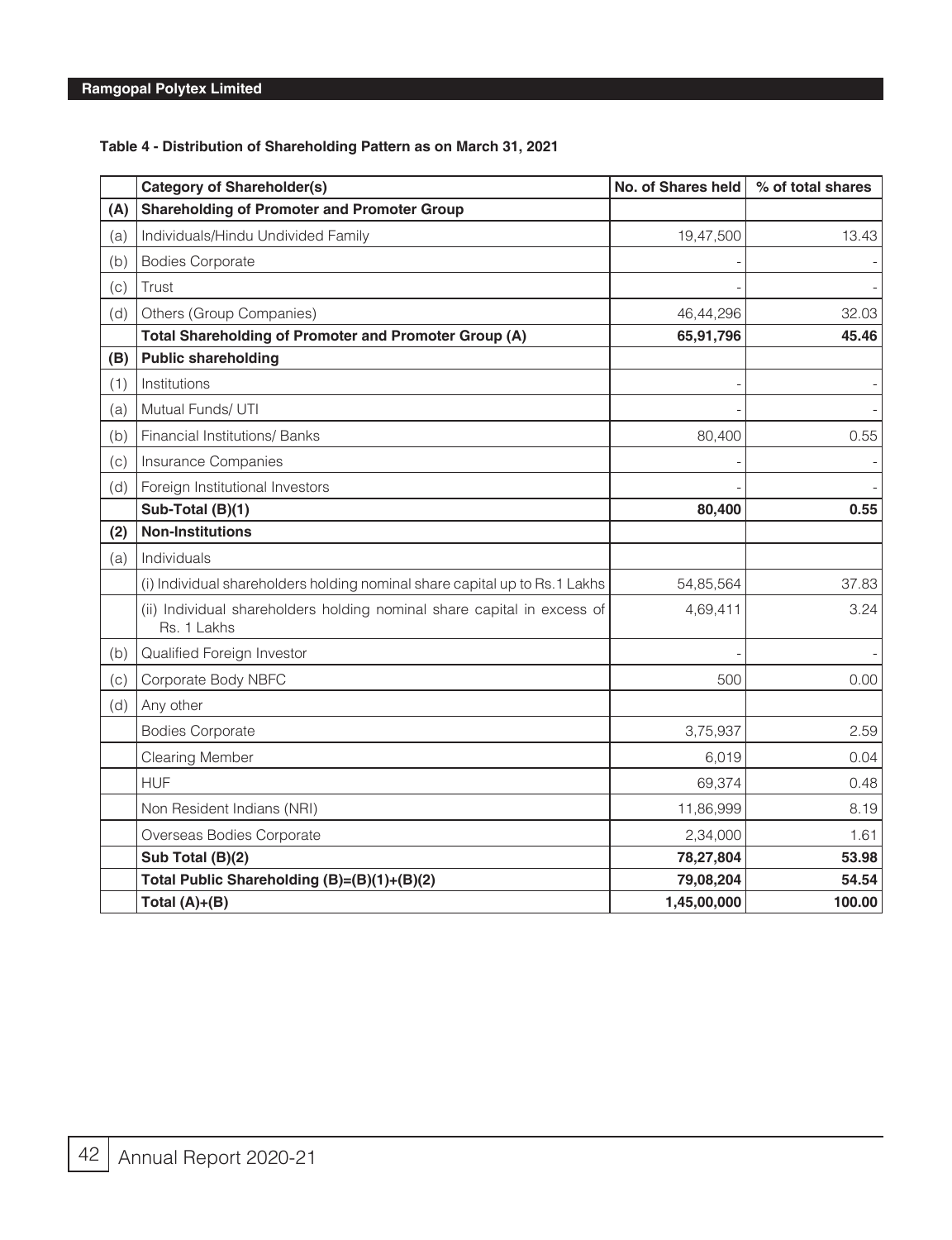### **Table 5 – Dematerialization of shares as on March 31, 2021**

| <b>Particulars</b>                      | No. of Shares | % to Issued<br>Capital |  |
|-----------------------------------------|---------------|------------------------|--|
| Dematted                                |               |                        |  |
| -National Securities Depository Limited | 87,87,795     | 60.61                  |  |
| -Central Depository Securities Limited  | 7,81,601      | 5.39                   |  |
| Physical                                | 49,30,604     | 34.00                  |  |
| <b>Total</b>                            | 1,45,00,000   | 100.00                 |  |

By Order of the Board of Directors For **Ramgopal Polytex Limited**

**Sanjay Jatia**

Chairman & Managing Director (DIN: 00913405)

**Place:** Mumbai **Date:** August 12, 2021

### **Regd. Office:**

Greentex Clearing House, B-1, 2 & 3,Gosrani Compound, Rehnal Village, Bhiwandi, Thane – 421302. **CIN:** L17110MH1981PLC024145 **Tel:** 22-22834838 **Fax:** 22-22851085/86 **E-mail Id:** rplcompliance@ramgopalpolytex.com **Website:** www.ramgopalpolytex.com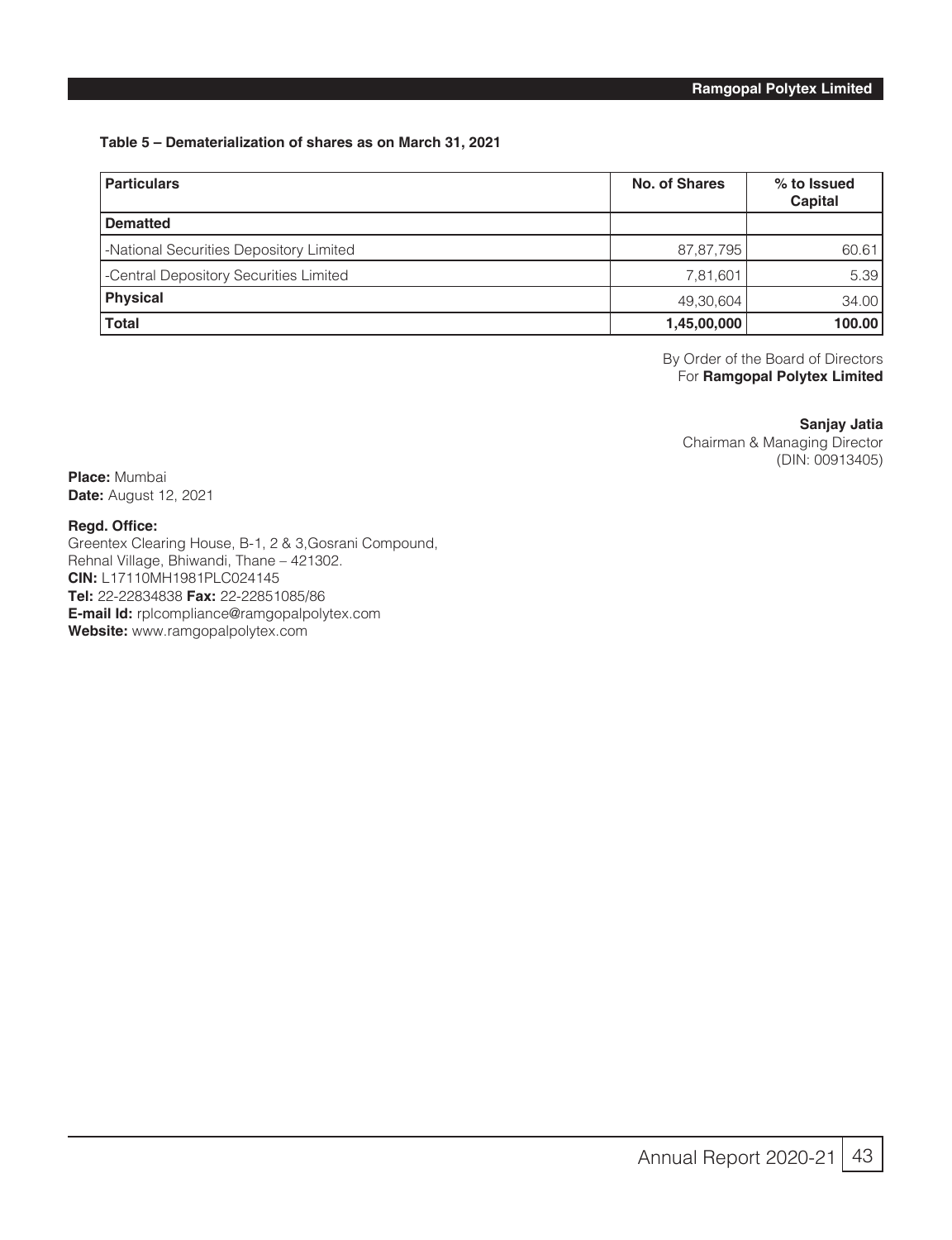### **Certificate by Managing Director and Chief Financial Officer**

### To, The Board of Directors, **Ramgopal Polytex Limited**

We, Sanjay Jatia, Managing Director and Navalkishor Gadia, Chief Financial Officer of Ramgopal Polytex Limited, to the best of our knowledge and belief, certify that:

- (a) We have reviewed financial statements and the cash flow statements for the year ended March 31, 2021 and to the best of our knowledge and belief:
- (i) These statements do not contain any materially untrue statement or omit any material fact or contain statements that might be misleading;
- (ii) These statements together present true and fair view of the Company's affairs and are in compliance with existing accounting standards, applicable laws and regulations.
- (b) There are, to the best of our knowledge and belief, no transaction entered into by the Company during the year, which are fraudulent or illegal or violative of the Company's code of conduct.
- (c) We accept responsibility for establishing and maintaining internal controls for financial reporting and that we have evaluated the effectiveness of the internal control systems of the Company pertaining to financial reporting and we have disclosed to the Auditors and the Audit Committee, deficiencies in the design or operation of such internal controls, if any, of which we are aware and the steps we have taken or propose to take to rectify these deficiencies.
- (d) We have indicated to the Auditors and the Audit Committee:
- (i) That there are no significant changes in internal control over financial reporting during the year;
- (ii) That there are no significant changes in accounting policies during the year and that the same have been disclosed in the notes to the financial statements; and
- (iii) That there are no instances of significant fraud of which we have become aware and the involvement therein, If any, of the management or an employee having a significant role in the Company's internal control system over financial reporting.

This certificate is being given to the Board pursuant to regulation 17(8) of SEBI (Listing Obligations and Disclosure Requirements) Regulations, 2015.

### For **Ramgopal Polytex Limited**

**Date:** June 30, 2021 **(DIN: 00913405)** 

Sanjay Jatia **Navalkishor Gadia**<br>Chairman & Managing Director Chief-Financial Officer **Place:** Mumbai **Chairman & Managing Director Chairman & Managing Director**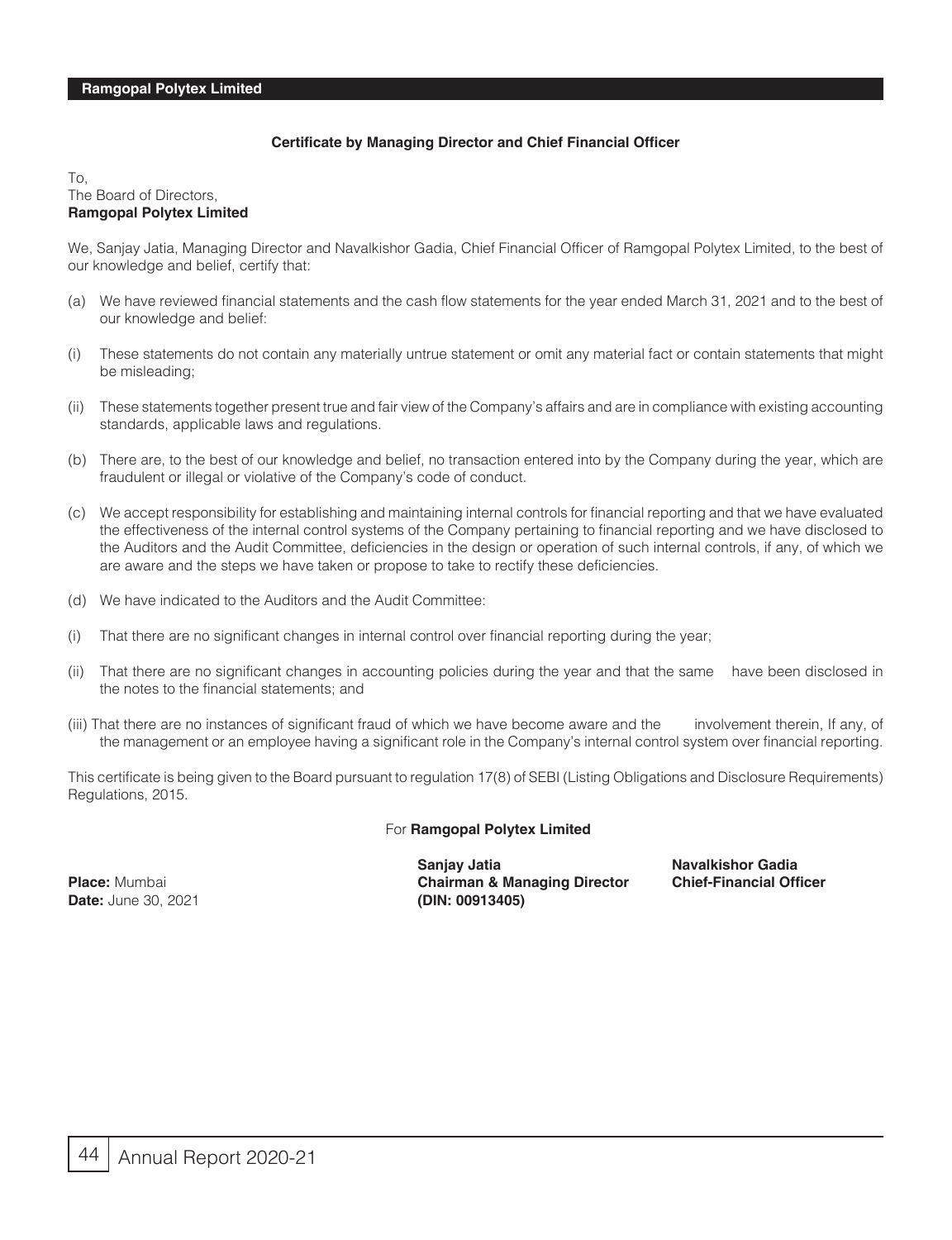### **CERTIFICATE OF NON-DISQUALIFICATION OF DIRECTORS**

(Pursuant to Regulation 34(3) and Schedule V Para C clause (10)(i) of the SEBI (Listing Obligations and Disclosure Requirements) Regulations, 2015)

### To, **The Members of RAMGOPAL POLYTEX LIMITED Greentex Clearing House, B-1,2 & 3 Gosrani Compound Rehnal village Bhiwandi, Thane-421302**

We have examined the relevant registers, records, forms, returns and disclosures received from Directors of Ramgopal Polytex Limited having CIN No. L17110MH1981PLC024145 and having registered office at Greentex Clearing House,B-1,2 & 3 Gosrani Compound, Rehnal Village, Bhiwandi Thane - 421302 (hereinafter referred to as 'the Company'), produced before us by the Company for the purpose of issuing this Certificate, in accordance with Regulation 34(3) read with Schedule V Para-C Sub clause 10(i) of the Securities Exchange Board of India (Listing Obligations and Disclosure Requirements) Regulations, 2015.

In our opinion and to the best of our information and according to the verifications (including Directors Identification Number (DIN) status at the portal (www.mca.gov.in) as considered necessary and explanations furnished to us by the Company & its officers, We hereby certify that none of the Directors on the Board of the Company as stated below for the Financial Year ending on 31st March, 2021 have been debarred or disqualified from being appointed or continuing as Directors of companies by the Securities and Exchange Board of India, Ministry of Corporate Affairs, or any such other Statutory Authority.

| Sr.<br>No. | Name of Director          | <b>DIN</b> | Date of Current Appointment in the<br>Company |
|------------|---------------------------|------------|-----------------------------------------------|
|            | Mr. Sanjay Mohanlal Jatia | 00913405   | 31/03/1986                                    |
|            | Mrs. Divya Modi           | 07158212   | 15/04/2015                                    |
|            | Mr. Panna Lal Jyotshi     | 07248640   | 04/08/2015                                    |
|            | Mr. Arun Kumar Modi       | 07513121   | 10/05/2016                                    |

Ensuring the eligibility of for the appointment / continuity of every Director on the Board is the responsibility of the management of the Company. Our responsibility is to express an opinion on these based on our verification. This certificate is neither an assurance as to the future viability of the Company nor of the efficiency or effectiveness with which the management has conducted the affairs of the Company.

### **ForUma Lodha& Co. Practicing Company Secretaries**

 **Uma Lodha Place:** Mumbai **Proprietor Date:** 12/08/2021 **C.P. No. 2593 Mem. No. 5363 UDIN: F005363C000771161**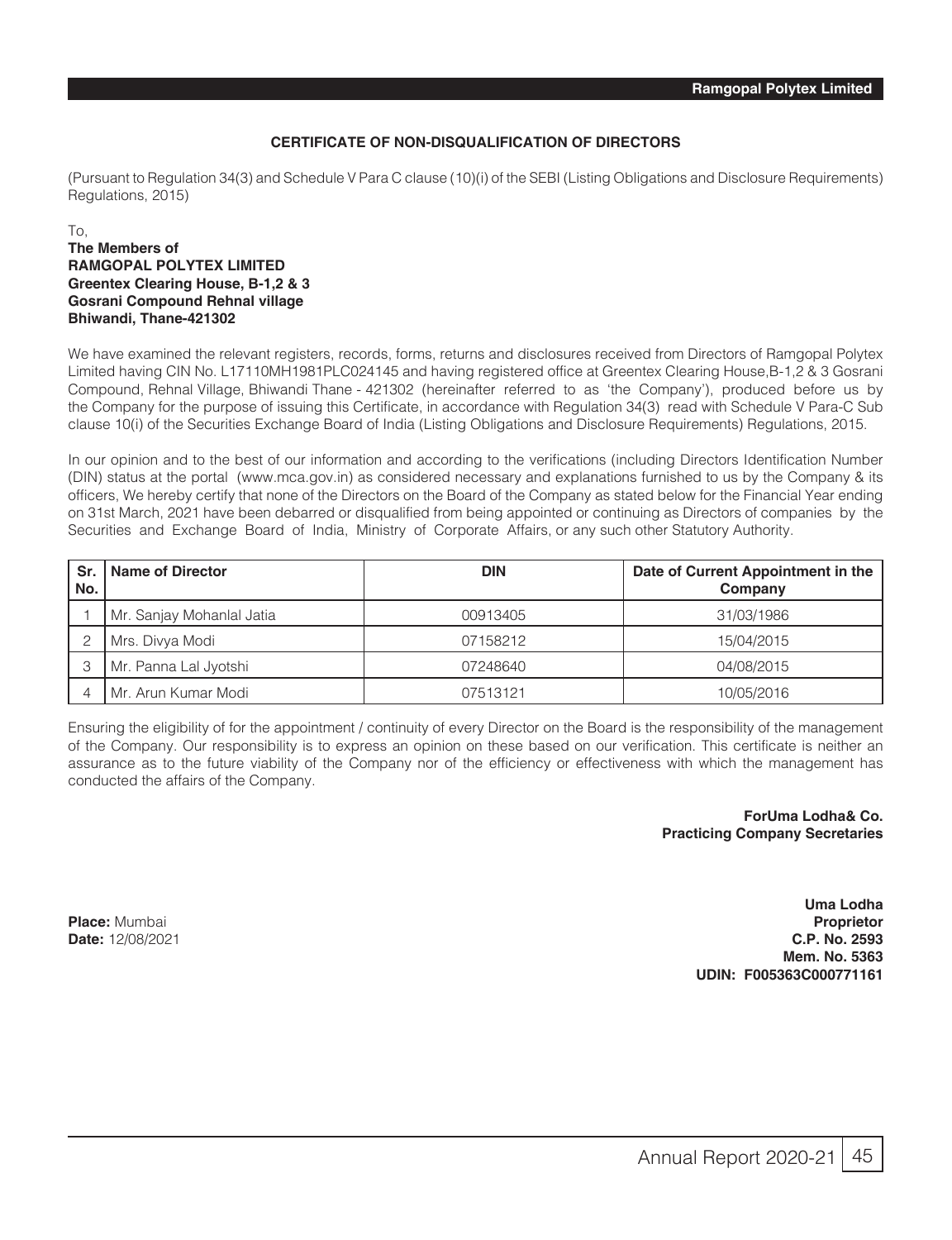### **Compliance Certificate on Corporate Governance**

(Pursuant to Part E of Schedule V of Securities and Exchange Board of India (Listing Obligations and Disclosure Requirements) Regulations, 2015)

To,

The Members of Ramgopal Polytex Limited

I have examined the compliance of the conditions of Corporate Governance by Ramgopal Polytex Limited ('the Company') for the year ended on March 31, 2021, as stipulated in Regulations 17 to 27, clauses (b) to (i) of sub-regulation (2) of Regulation 46 and Para C, D & E of Schedule V of the Securities and Exchange Board of India (Listing Obligations and Disclosure Requirements) Regulations, 2015 ("SEBI Listing Regulations").

The compliance of the conditions of Corporate Governance is the responsibility of the management. My examination was limited to procedures and implementation thereof, as adopted by the Company for ensuring the compliance of the conditions of Corporate Governance. It is neither an audit nor an expression of opinion on the financial statements of the Company.

In my opinion and to the best of my information and according to the explanations given to me, I certify that the Company has complied with the conditions of Corporate Governance as stipulated in the provisions as specified in the SEBI Listing Regulations for the year ended on March 31, 2021.

I further state that such compliance is neither an assurance as to the future viability of the Company nor the efficiency or effectiveness with which the management has conducted the affairs of the .

> **For N.K. JALAN & CO Chartered Accountants Firm Registration No: 104019W**

**N.K. JALAN Place:** Mumbai **Proprietor Date:** August 12, 2021 **Membership No: 011878 UDIN: 21011878AAAAHE2151**

### **Annexure to Report on Corporate Governance for the financial year ended March 31, 2021 Declaration of Compliance with the Code of Conduct**

Pursuant to Regulation 26(3) read with Para D of Schedule V of the SEBI (Listing Obligations and Disclosure Requirements) Regulations, 2015, the Board Members and the Senior Management personnel of the Company have affirmed compliance to their respective Codes of Conduct, as applicable to them for the Financial Year ended March 31, 2021.

### For **Ramgopal Polytex Limited**

**Place:** Mumbai **Sanjay Jatia Date :** June 30, 2021 **Chairman & Managing Director** Chairman & Managing Director (DIN: 00913405)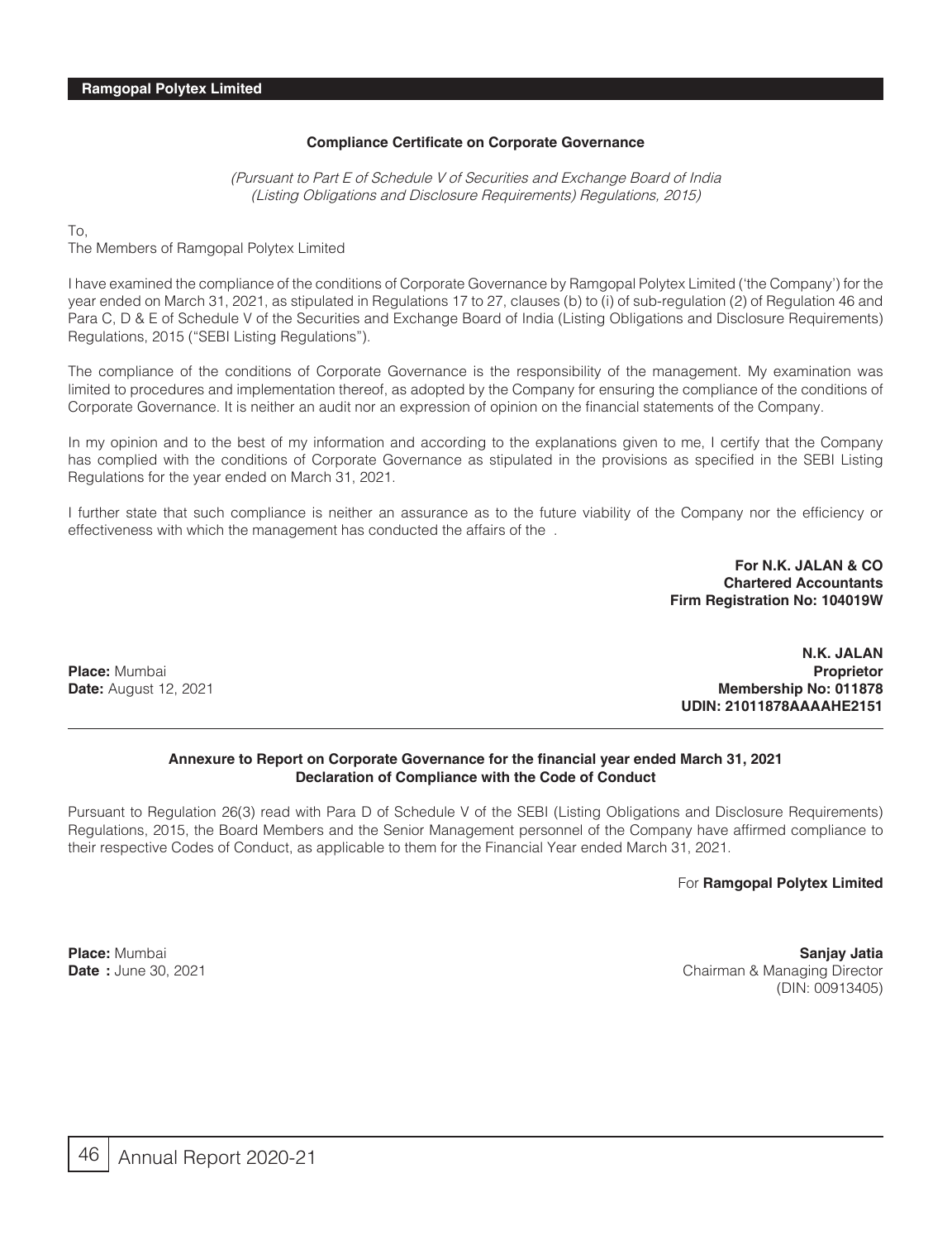### **INDEPENDENT AUDITOR'S REPORT**

### **TO THE MEMBERS OF RAMGOPAL POLYTEX LIMITED Report on the Ind AS Financial Statements**

### **Opinion**

We have audited the accompanying Ind AS financial statements of Ramgopal Polytex Limited ("the Company"), which comprise the Balance Sheet as at March 31, 2021 and the Statement of Profit and Loss (including Other Comprehensive Income), Statement of Changes in Equity and Statement of Cash Flows for the year then ended, and notes to the Financial Statements, including a summary of significant accounting policies and other explanatory information.

In our opinion and to the best of our information and according to the explanations given to us, the aforesaid Ind AS financial statements give the information required by the Companies Act, 2013 (herein after referred to as 'Act') in the manner so required and give a true and fair view in conformity with the accounting principles generally accepted in India, of the state of affairs of the Company as at March 31, 2021 and its profits and other comprehensive income, changes in equity and cash flows for the year ended on that date.

### **Basis for Opinion**

We conducted our audit in accordance with the Standards on Auditing (SAs) specified under Section 143(10) of the Act. Our responsibilities under those Standards are further described in the Auditor's Responsibilities for the Audit of the Financial Statements section of our report. We are independent of the Company in accordance with the Code of Ethics issued by the Institute of Chartered Accountants of India together with the ethical requirements that are relevant to our audit of the financial statements under the provisions of the Act and the Rules thereunder, and we have fulfilled our other ethical responsibilities in accordance with these requirements and the Code of Ethics. We believe that the audit evidence we have obtained is sufficient and appropriate to provide a basis for our opinion.

### **Key Audit Matters**

Key audit matters are those matters that, in our professional judgment, were of most significance in our audit of the financial statements of the current period. These matters were addressed in the context of our audit of the financial statements as a whole, and in forming our opinion thereon, and we do not provide a separate opinion on these matters.

We have determined that there are no key audit matters to communicate in our report.

### **Other Information**

The Company's management and Board of Directors is responsible for the other information. The other information comprises the information included in the Management Discussion and Analysis, Board's Report including Annexures to the Board Report, Corporate Governance Report and Shareholders Information, but does not include the financial statements and our auditor's report thereon. Our opinion on the financial statements does not cover the other information and we do not express any form of assurance conclusion thereon.

In connection with our audit of the financial statements, our responsibility is to read the other information and, in doing so, consider whether the other information is materially inconsistent with the financial statements or our knowledge obtained during the course of our audit or otherwise appears to be materially misstated. If, based on the work we have performed, we conclude that there is a material misstatement of this other information, we are required to report that fact. We have nothing to report in this regard.

### **Responsibilities of Management and those charged with governance for the Ind AS financial statements**

The Company's Board of Directors is responsible for the matters stated in Section 134(5) of the Act, with respect to the preparation of these Ind AS financial statements that give a true and fair view of the financial position, financial performance (including other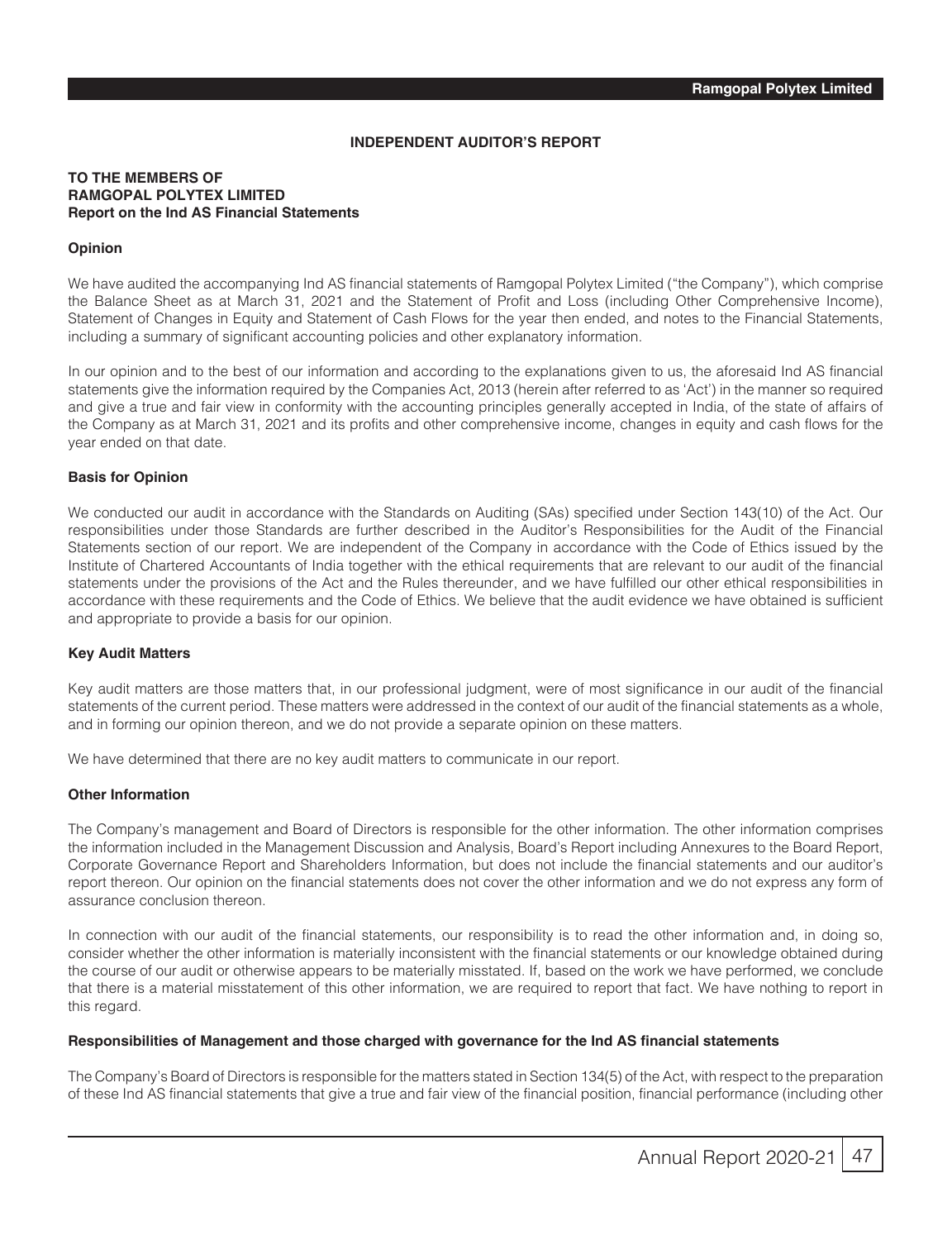### **Ramgopal Polytex Limited**

comprehensive income), changes in equity and cash flows of the Company in accordance with the Indian accounting standard (Ind AS) and accounting principles generally accepted in India, specified under Section 133 of the Act read with the Companies (Indian Accounting Standards) Rules, 2015, as amended. This responsibility also includes maintenance of adequate accounting records in accordance with the provisions of the Act for safeguarding of the assets of the Company and for preventing and detecting frauds and other irregularities; selection and application of appropriate accounting policies; making judgments and estimates that are reasonable and prudent; and design, implementation and maintenance of adequate internal financial controls, that were operating effectively for ensuring the accuracy and completeness of the accounting records, relevant to the preparation and presentation of the Ind AS financial statement that give a true and fair view and are free from material misstatement, whether due to fraud or error.

In preparing the Ind AS financial statements, Board of Directors is responsible for assessing the Company's ability to continue as a going concern, disclosing, as applicable, matters related to going concern and using the going concern basis of accounting unless management either intends to liquidate the Company or to cease operations, or has no realistic alternative but to do so.

The Board of Directors is also responsible for overseeing the Company's financial reporting process.

### **Auditors' Responsibility for the Audit of the Ind AS Financial Statements**

Our objectives are to obtain reasonable assurance about whether the Ind AS financial statements as a whole are free from material misstatement, whether due to fraud or error, and to issue an auditor's report that includes our opinion. Reasonable assurance is a high level of assurance, but is not a guarantee that an audit conducted in accordance with SAs will always detect a material misstatement when it exists. Misstatements can arise from fraud or error and are considered material if, individually or in the aggregate, they could reasonably be expected to influence the economic decisions of users taken on the basis of these Ind AS financial statements.

As part of an audit in accordance with SAs, we exercise professional judgment and maintain professional skepticism throughout the audit. We also:

- Identify and assess the risks of material misstatement of the Ind AS financial statements, whether due to fraud or error, design and perform audit procedures responsive to those risks, and obtain audit evidence that is sufficient and appropriate to provide a basis for our opinion. The risk of not detecting a material misstatement resulting from fraud is higher than for one resulting from error, as fraud may involve collusion, forgery, intentional omissions, misrepresentations, or the override of internal control.
- • Obtain an understanding of internal control relevant to the audit in order to design audit procedures that are appropriate in the circumstances. Under section 143(3)(i) of the Act, we are also responsible for expressing our opinion on whether the Company has adequate internal financial controls system in place and the operating effectiveness of such controls.
- Evaluate the appropriateness of accounting policies used and the reasonableness of accounting estimates and related disclosures made by the management.
- Conclude on the appropriateness of management's use of the going concern basis of accounting and, based on the audit evidence obtained, whether a material uncertainty exists related to events or conditions that may cast significant doubt on the Company's ability to continue as a going concern. If we conclude that a material uncertainty exists, we are required to draw attention in our auditor's report to the related disclosures in the Ind AS financial statements or, if such disclosures are inadequate, to modify our opinion. Our conclusions are based on the audit evidence obtained up to the date of our auditor's report. However, future events or conditions may cause the Company to cease to continue as a going concern.
- Evaluate the overall presentation, structure and content of the Ind AS financial statements, including the disclosures, and whether the Ind AS financial statements represent the underlying transactions and events in a manner that achieves fair presentation.

We communicate with those charged with governance regarding, among other matters, the planned scope and timing of the audit and significant audit findings, including any significant deficiencies in internal control that we identify during our audit.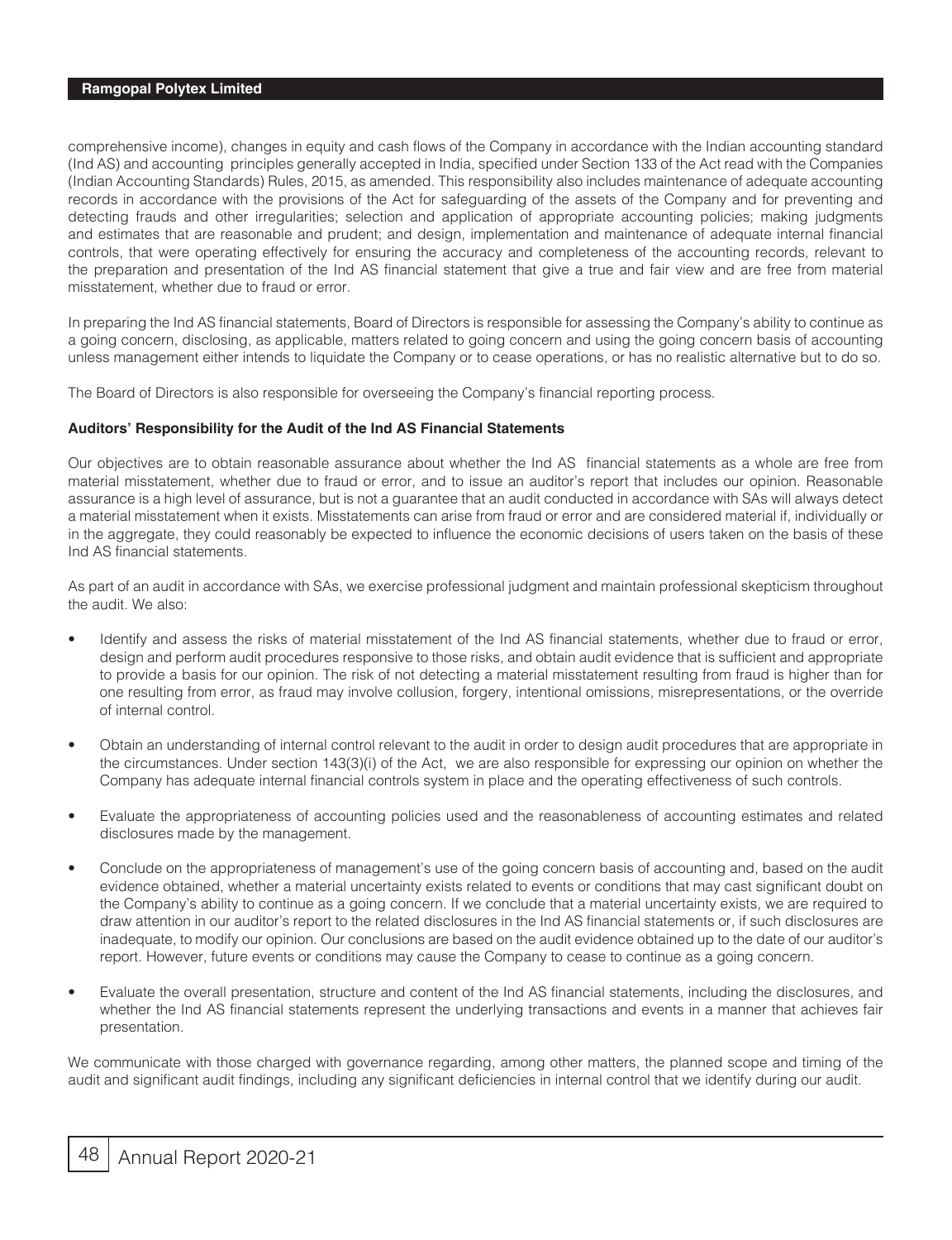We also provide those charged with governance with a statement that we have complied with relevant ethical requirements regarding independence, and to communicate with them all relationships and other matters that may reasonably be thought to bear on our independence, and where applicable, related safeguards.

From the matters communicated with those charged with governance, we determine those matters that were of most significance in the audit of the Ind AS financial statements of the current period and are therefore the key audit matters. We describe these matters in our auditor's report unless law or regulation precludes public disclosure about the matter or when, in extremely rare circumstances, we determine that a matter should not be communicated in our report because the adverse consequences of doing so would reasonably be expected to outweigh the public interest benefits of such communication.

### **Report on other Legal and Regulatory Requirements**

- 1. As required by the Companies (Auditor's Report) Order, 2016, ("the Order"), issued by the Central Government of India in terms of sub-section (11) of Section 143 of the Act, we give in "Annexure A", a statement on the matters specified in paragraphs 3 & 4 of the Order, to the extent applicable.
- 2. As required by Section 143(3) of the Act, we report that:
	- a) We have sought and obtained all the information and explanations which to the best of our knowledge and belief were necessary for the purposes of our audit.
	- b) In our opinion, proper books of account as required by law have been kept by the Company so far as it appears from our examination of those books.
	- c) The Balance Sheet, the Statement of Profit and Loss (including other comprehensive income), the Statement of Changes in Equity and the Cash Flow Statement dealt with by this Report are in agreement with the books of account.
	- d) In our opinion, the aforesaid Ind AS Financial Statements comply with the Indian Accounting Standards (Ind AS) prescribed under Section 133 of the Act, read with relevant rules issued thereunder.
	- e) On the basis of the written representations received from the directors as on March 31, 2021 taken on record by the Board of Directors, none of the directors is qualified as on March 31, 2021 from being appointed as a director in terms of Section 164(2) of the Act.
	- f) With respect to the adequacy of the internal financial controls over financial reporting of the Company and the operating effectiveness of such controls, we give our separate Report in "Annexure B".
	- g) With respect to the other matters to be included in the Auditor's Report in accordance with the requirements of section 197(16) of the Act, as amended: In our opinion and to the best of information and according to the explanations given to us, the remuneration paid by

the Company to its Director during the year is in accordance with the provisions of Section 197 of the Act.

- h) With respect to the other matters to be included in the Auditor's Report in accordance with Rule 11 of the Companies (Audit and Auditors) Rules, 2014, in our opinion and to the best of our information and according to the explanations given to us:
	- i. The Company disclosed the impact of pending litigations on its financial position in its Ind AS financial statements - Refer Note No 37 of the financial statements.
	- ii. The Company did not have any long-term contracts including derivative contracts for which there were any material foreseeable losses.
	- iii. There were no amounts which were required to be transferred to the Investor Education and Protection Fund by the Company.

### **FOR N.K. JALAN & CO. CHARTERED ACCOUNTANTS FIRM REG. NO. 104019W**

**PLACE** : MUMBAI **(N.K. JALAN) PROPRIETOR DATED** : JUNE 30, 2021 **Membership No. 011878 UDIN : 21011878AAAAFZ6600**

**\_\_\_\_\_\_\_\_\_\_\_\_\_\_\_\_\_\_\_\_\_\_\_\_\_**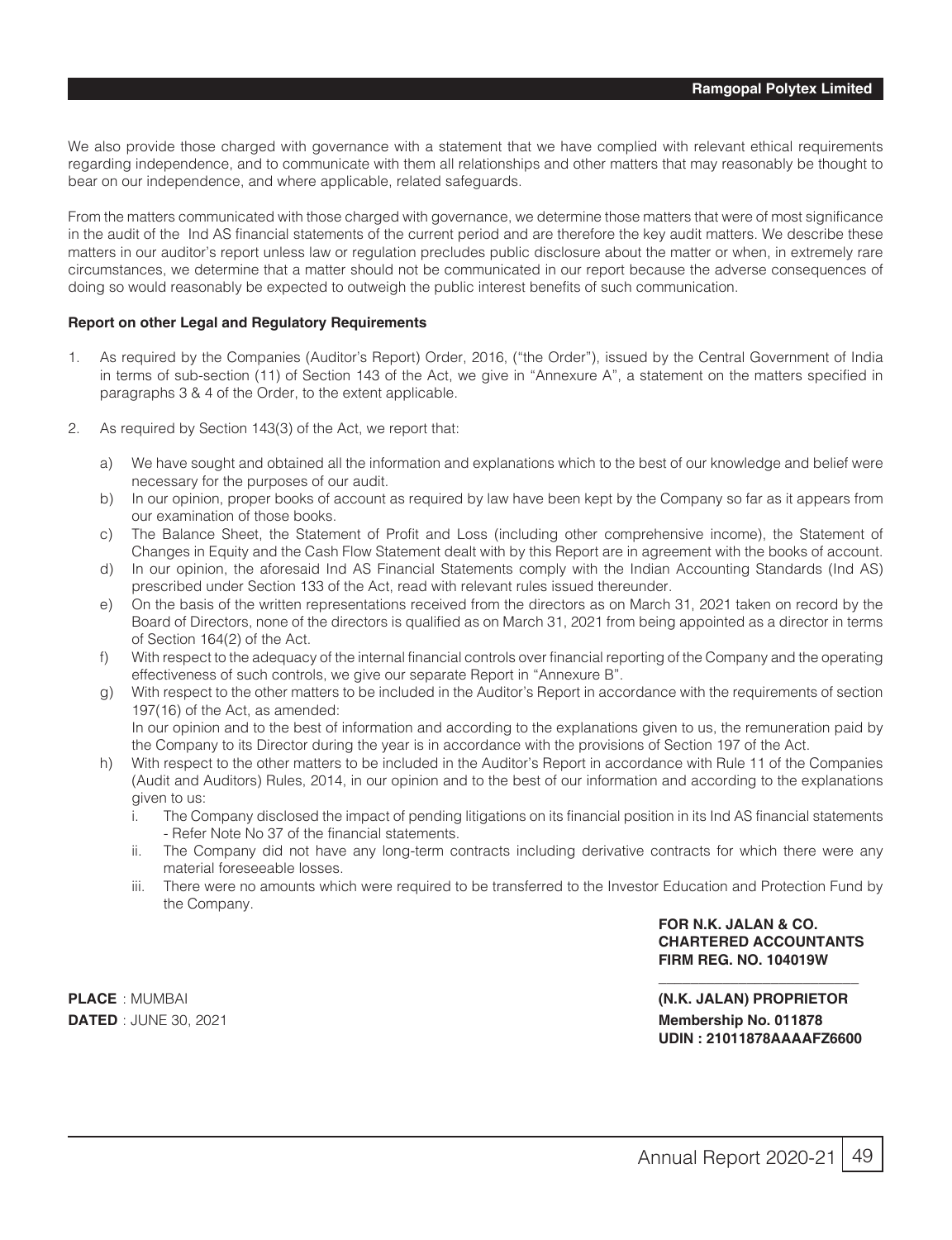### **Annexure "A" to the Independent Auditors' Report**

### **ANNEXURE "A" REFERRED TO IN "REPORT ON OTHER LEGAL AND REGULATORY REQUIREMENTS" SECTION OF OUR REPORT TO THE MEMBERS OF THE RAMGOPAL POLYTEX LIMITED OF EVEN DATE**

- (i) In respect of Fixed Assets:
	- (a) The Company has maintained proper records showing full particulars, including quantitative details and situation of the property, plant and equipment.
	- (b) As informed to us, all property, plant and equipment have been physically verified by the management at reasonable intervals. No material discrepancies were noticed on such verification.
	- (c) According to the information and explanations received by us, none of the immovable properties as on the reporting date are held as property, plant and equipment. Therefore, in our opinion, the provisions of Clause 3 (i) ( c) of the Order are not applicable to the Company.
- (ii) In respect of Inventories:
	- (a) The management has conducted physical verification of inventories at regular intervals during the year. In our opinion, frequency of verification is reasonable.
	- (b) As explained to us, the discrepancies were noticed on physical verification of inventory as compared to the books records were not material and have been properly delt with in the books of account.
- (iii) As per the information and explanations given to us, the Company has granted unsecured loans to two Parties covered in the register maintained under Section 189 of the Act.
	- (a) In our opinion and according to the information and explanations given to us, the term and conditions of the aforesaid loans granted by the Company are prima facie, not prejudicial to the interest of the Company.
	- (b) According to the information and explanations given to us, the loans granted are repayable on demand therefore schedule of repayment of principal and payment of interest in respect of such loans have not been stipulated however the parties have repaid the amount as and when demanded by the Company.
	- (c) According to the information and explanations given to us, there is no amount overdue for more than 90 days so para 3 (c) of the Order is not applicable to the Company.
- (iv) In our opinion and according to the information and explanations given to us, during the year, the Company has complied with the provisions of Section 185 and 186 of the Act, in respect of loans granted during the year. The Company has not given any guarantee or provided any securities or made any investments during the year.
- (v) In our opinion and according to the information and explanations given to us, the Company has not accepted any deposits from the public within the provisions of Sections 73 to 76 of the Act and the rules framed thereunder. Therefore, the provisions of Clause 3 (v) of the Order are not applicable to the Company.
- (vi) As per the information and explanations given to us, in respect of the class of industry in which the Company falls, the maintenance of cost records has not been prescribed by the Central Government under sub-section (1) of Section 148 of the Act, in respect of the activities carried on by the Company. Therefore, the provisions of Clause 3 (vi) of the Order are not applicable to the Company.
- (vii) In respect of statutory dues:
	- (a) The Company is generally regular in depositing with appropriate authorities, undisputed statutory dues including provident fund, employees' state insurance, income tax, goods and service tax, duty of customs, cess and any other statutory dues applicable to it with the appropriate authorities.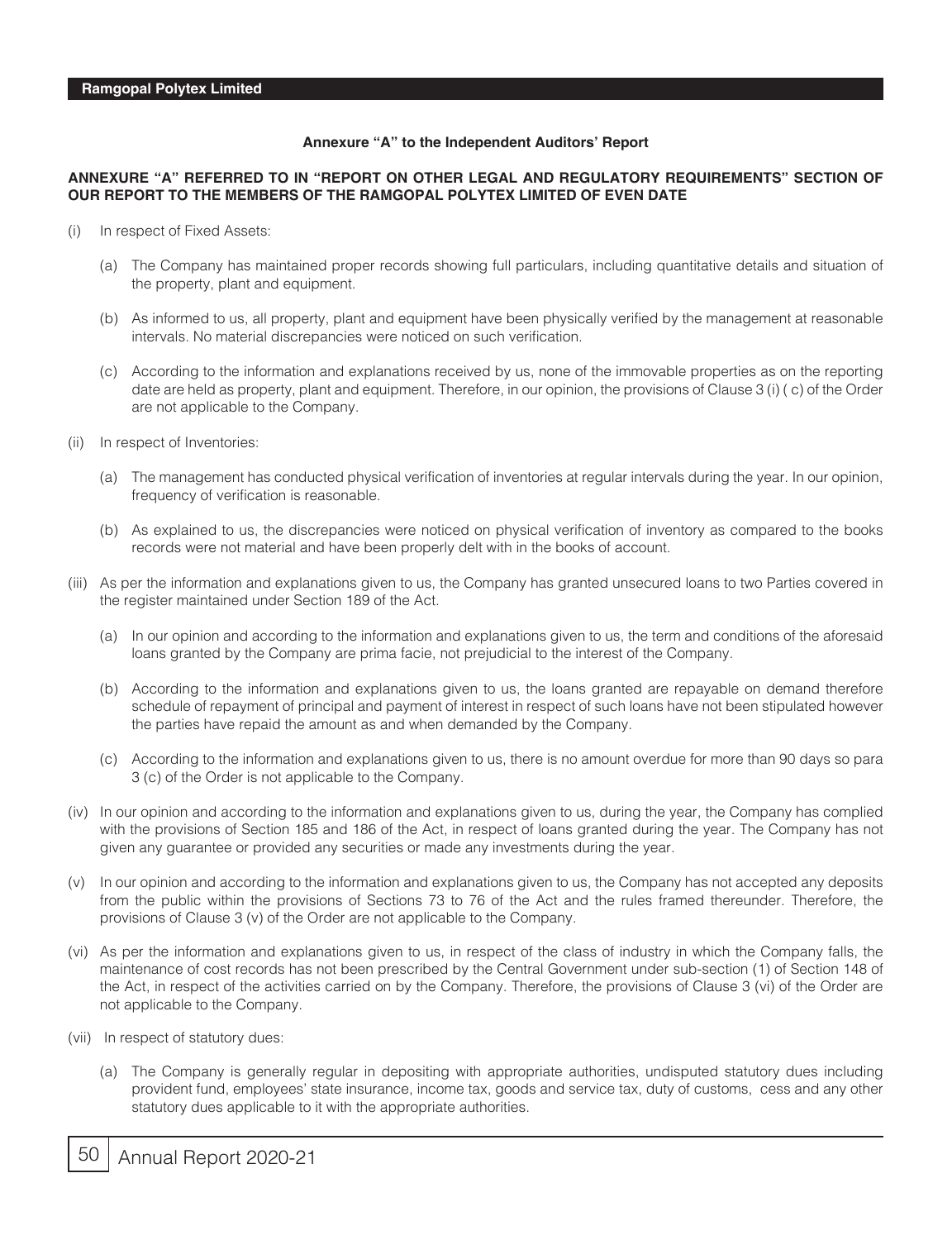According to the information and explanations given to us, no undisputed amounts in respect of above dues were in arrears, as at March 31, 2021 for a period of more than six months from the date they became payable.

- (b) According to the information and explanations given to us, there are no dues of income tax, value added tax, goods and service tax and duty of customs which have not been deposited on account of any disputes.
- (viii) According to the information and explanations given to us, the Company has not defaulted in repayment of dues to bank / financial institutions. The Company has not taken any loan from government or has no dues to debenture holders.
- (ix) The Company has not raised moneys by way of initial public offer or further public offer (including debt instrument) or term loans during the year and hence, the provisions of Clause 3 (ix) of the Order are not applicable to the Company.
- (x) During the course of our examination of the books and records of the Company, carried out in accordance with the generally accepted auditing practices in India, and according to the information and explanations given to us, we have neither come across any instance of fraud by the Company or any fraud on the Company by its officers or employees, noticed or reported during the year, nor have we been informed of any such instance by the management.
- (xi) As per the information and explanations given to us, managerial remuneration has been paid / provided in accordance with the requisite approvals mandated by the provisions of Section 197 read with Schedule V to the Act.
- (xii) In our opinion, the Company is not a Nidhi Company. Therefore, the provisions of Clause 3 (xii) of the Order are not applicable to the Company.
- (xiii) As per the information and explanations given to us, all transactions entered into by the Company with the related parties are in compliance with Sections 177 and 188 of Act, where applicable and the details have been disclosed in the Financial Statements etc., as required by the applicable accounting standards.
- (xiv) The Company has not made any preferential allotment or private placement of shares or fully or partly convertible debentures during the year under review. Therefore, the provisions of Clause 3 (xiv) of the Order are not applicable to the Company.
- (xv) The Company has not entered into any non-cash transactions covered under Section 192 of the Act with the directors or persons connected with him. Therefore, the provisions of Clause 3 (xv) of the Order are not applicable to the Company.
- (xvi) As the Company is not required to be registered under Section 45-IA of the Reserve Bank of India Act, 1934, the provisions of Clause 3 (xvi) of the Order are not applicable to the Company.

### **FOR N.K. JALAN & CO. CHARTERED ACCOUNTANTS FIRM REG. NO. 104019W**

**PLACE** : MUMBAI **(N.K. JALAN) PROPRIETOR DATED** : JUNE 30, 2021 **Membership No. 011878 UDIN : 21011878AAAAFZ6600**

**\_\_\_\_\_\_\_\_\_\_\_\_\_\_\_\_\_\_\_\_\_\_\_\_\_**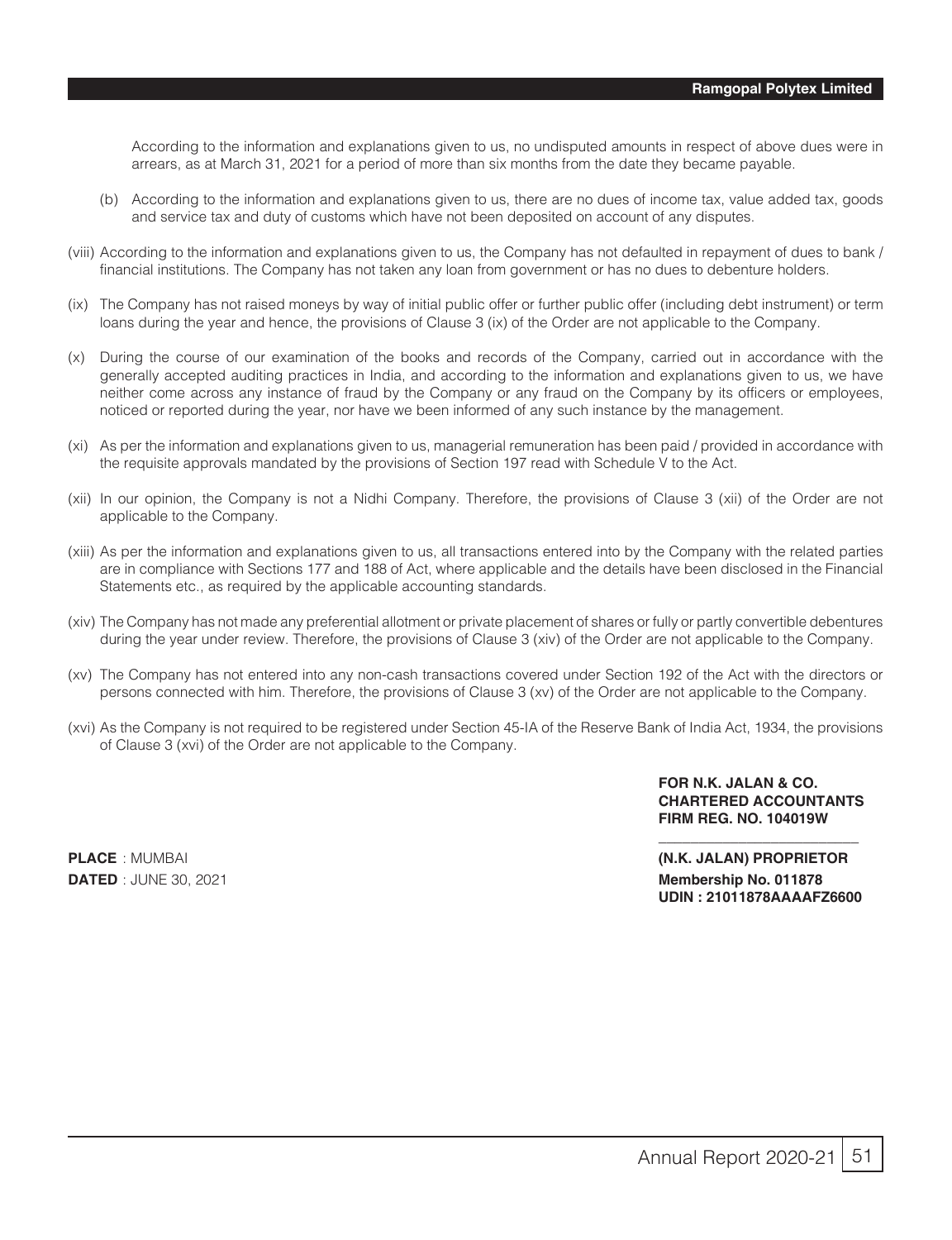### **Annexure "B" to the Independent Auditors' Report**

### **ANNEXURE "B" REFERRED TO IN "REPORT ON OTHER LEGAL AND REGULATORY REQUIREMENTS" SECTION OF OUR REPORT TO THE MEMBERS OF THE RAMGOPAL POLYTEX LIMITED OF EVEN DATE**

### **Report on the Internal Financial Controls over Financial Reporting under Clause (i) of Sub-section 3 of Section 143 of the Companies Act, 2013 ("the Act")**

We have audited the internal financial controls over financial reporting of RAMGOPAL POLYTEX LIMITED ("the Company") as at March 31, 2021 in conjunction with our audit of the Ind AS financial statements of the Company for the year ended on that date.

### **Management's Responsibility for Internal Financial Controls**

The Company's management is responsible for establishing and maintaining internal financial controls based on the internal control over financial reporting criteria established by the Company considering the essential components of internal control stated in the Guidance Note on Audit of Internal Financial Controls over Financial Reporting issued by the Institute of Chartered Accountants of India ("ICAI"). These responsibilities include the design, implementation and maintenance of adequate internal financial controls that were operating effectively for ensuring the orderly and efficient conduct of its business, including adherence to company's policies, the safeguarding of its assets, the prevention and detection of frauds and errors, the accuracy and completeness of the accounting records, and the timely preparation of reliable financial information, as required under the Act.

### **Auditors' Responsibility**

Our responsibility is to express an opinion on the Company's internal financial controls over financial reporting based on our audit. We conducted our audit in accordance with the Guidance Note on Audit of Internal Financial Controls Over Financial Reporting (the "Guidance Note") and the Standards on Auditing specified under section 143(10) of the Act to the extent applicable to an audit of internal financial controls, both issued by the ICAI. Those Standards and the Guidance Note require that we comply with ethical requirements and plan and perform the audit to obtain reasonable assurance about whether adequate internal financial controls over financial reporting was established and maintained and if such controls operated effectively in all material respects.

Our audit involves performing procedures to obtain audit evidence about the adequacy of the internal financial controls system over financial reporting and their operating effectiveness. Our audit of internal financial controls over financial reporting included obtaining an understanding of internal financial controls over financial reporting, assessing the risk that a material weakness exists, and testing and evaluating the design and operating effectiveness of internal control based on the assessed risk. The procedures selected depend on the auditor's judgement, including the assessment of the risks of material misstatement of the financial statements, whether due to fraud or error.

We believe that the audit evidence we have obtained is sufficient and appropriate to provide a basis for our audit opinion on the Company's internal financial controls system over financial reporting.

### **Meaning of Internal Financial Controls Over Financial Reporting**

A company's internal financial control over financial reporting is a process designed to provide reasonable assurance regarding the reliability of financial reporting and the preparation of financial statements for external purposes in accordance with generally accepted accounting principles. A company's internal financial control over financial reporting includes those policies and procedures that (1) pertain to the maintenance of records that, in reasonable detail, accurately and fairly reflect the transactions and dispositions of the assets of the company; (2) provide reasonable assurance that transactions are recorded as necessary to permit preparation of financial statements in accordance with generally accepted accounting principles, and that receipts and expenditures of the company are being made only in accordance with authorisations of management and directors of the company; and (3) provide reasonable assurance regarding prevention or timely detection of unauthorised acquisition, use, or disposition of the company's assets that could have a material effect on the financial statements.

### **Inherent Limitations of Internal Financial Controls Over Financial Reporting**

Because of the inherent limitations of internal financial controls over financial reporting, including the possibility of collusion or improper management override of controls, material misstatements due to error or fraud may occur and not be detected. Also,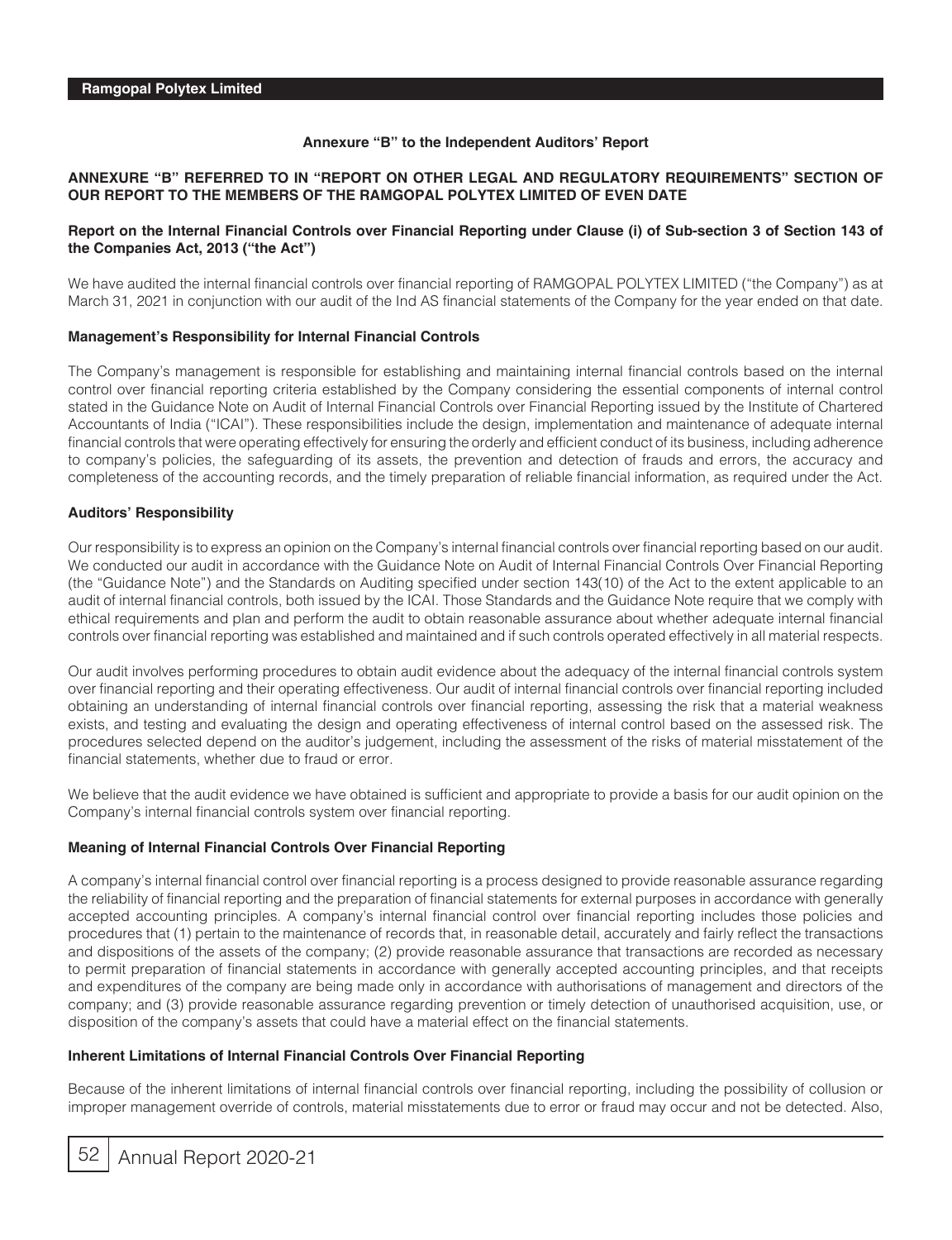projections of any evaluation of the internal financial controls over financial reporting to future periods are subject to the risk that the internal financial control over financial reporting may become inadequate because of changes in conditions, or that the degree of compliance with the policies or procedures may deteriorate.

### **Opinion**

In our opinion, the Company has, in all material respects, an adequate internal financial controls system over financial reporting and such internal financial controls over financial reporting were operating effectively as at March 31, 2021, based on the internal control over financial reporting criteria established by the Company considering the essential components of internal control stated in the Guidance Note on Audit of Internal Financial Controls Over Financial Reporting issued by the ICAI. Our opinion is not modified in respect of this matter.

### **FOR N.K. JALAN & CO. CHARTERED ACCOUNTANTS FIRM REG. NO. 104019W**

**PLACE** : MUMBAI **(N.K. JALAN) PROPRIETOR DATED** : JUNE 30, 2021 **Membership No. 011878 UDIN : 21011878AAAAFZ6600**

**\_\_\_\_\_\_\_\_\_\_\_\_\_\_\_\_\_\_\_\_\_\_\_\_\_**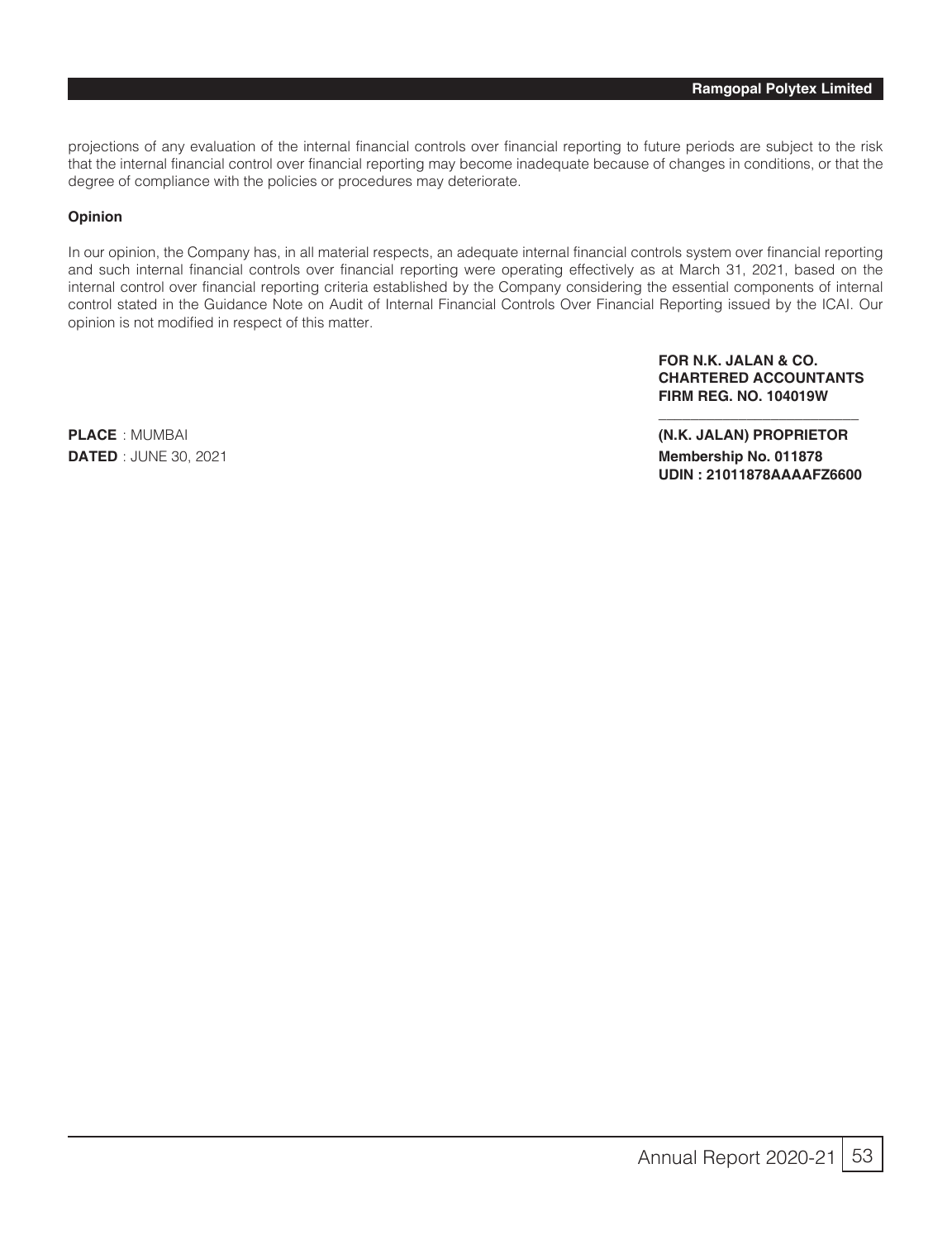### **BALANCE SHEET AS AT MARCH 31, 2021**

|                                                                           |                |                         | (Rupees in Lakhs)       |
|---------------------------------------------------------------------------|----------------|-------------------------|-------------------------|
|                                                                           | Note No.       | As at<br>March 31, 2021 | As at<br>March 31, 2020 |
| <b>I. ASSETS</b>                                                          |                |                         |                         |
| (1) Non-Current Assets                                                    |                |                         |                         |
| (a) Property, Plant and Equipment                                         | $\mathbf{2}$   | 20.27                   | 35.50                   |
| (b) Financial Assets                                                      |                |                         |                         |
| (i) Investments                                                           | 3              | 1,028.63                | 884.47                  |
| (ii) Loans                                                                | $\overline{4}$ |                         | 0.31                    |
| (iii) Other Financial Assets                                              | 5              | 0.76                    | 1.30                    |
| (c) Other Non-Current Assets                                              | 6              | 3.77                    | 3.77                    |
| (d) Income Tax Assets                                                     | $\overline{7}$ | 32.51                   | 48.69                   |
| <b>Total Non Current Assets</b>                                           |                | 1,085.94                | 974.04                  |
| (2) Current Assets                                                        |                |                         |                         |
| (a) Inventories                                                           | 8              |                         | 113.74                  |
| (b) Financial Assets                                                      |                |                         |                         |
| (i) Trade Receivables                                                     | 9              | 18.54                   | 161.56                  |
| (ii) Cash and Cash Equivalents                                            | 10             | 1.66                    | 2.46                    |
| (iii) Bank Balances Other Than (ii) Above                                 | 11             | 74.81                   | 74.81                   |
| (iv) Loans                                                                | 12             | 871.17                  | 881.16                  |
| (v) Other Financial Assets                                                | 13             | 77.48                   | 89.49                   |
| (c) Other Current Assets                                                  | 14             | 25.30                   | 38.75                   |
| <b>Total Current Assets</b>                                               |                | 1,068.96                | 1,361.97                |
| <b>TOTAL ASSETS</b>                                                       |                | 2,154.90                | 2,336.01                |
| <b>II. EQUITY AND LIABILITIES</b>                                         |                |                         |                         |
| (1) Equity                                                                |                |                         |                         |
| (a) Equity Share Capital                                                  | 15             | 1,439.63                | 1,439.63                |
| (b) Other Equity                                                          | 16             | 523.59                  | 376.16                  |
| <b>Total Equity</b>                                                       |                | 1,963.22                | 1.815.79                |
| (2) Non Current Liabilities                                               |                |                         |                         |
| (a) Financial Liabilities                                                 |                |                         |                         |
| (i) Borrowings                                                            | 17             |                         | 1.37                    |
| (b) Provisions                                                            | 18             | 22.29                   | 20.72                   |
| (c) Deferred Tax Liabilities                                              | 19             | 150.49                  | 121.66                  |
| <b>Total Non Current Liabilities</b>                                      |                | 172.78                  | 143.75                  |
| (3) Current Liabilities                                                   |                |                         |                         |
| (a) Financial Liabilities                                                 |                |                         |                         |
| (i) Borrowings                                                            | 20             | 1.76                    | 111.69                  |
| (ii) Trade Payables                                                       | 21             |                         |                         |
| Total outstanding due to Micro and Small Enterprises                      |                |                         |                         |
| Total outstanding due to Creditors other than Micro and Small Enterprises |                | 6.91                    | 249.87                  |
| (iii) Other Financial Liabilities                                         | 22             | 1.38                    | 7.38                    |
|                                                                           |                | 0.99                    | 1.05                    |
| (b) Other Current Liabilities                                             | 23             |                         |                         |
| (c) Short-Term Provisions                                                 | 24             | 7.86                    | 6.48                    |
| <b>Total Current Liabilities</b>                                          |                | 18.90                   | 376.47                  |
| <b>TOTAL EQUITY AND LIABILITIES</b>                                       |                | 2,154.90                | 2,336.01                |
| <b>Significant Accounting Policies</b>                                    | $\mathbf{1}$   |                         |                         |

For N.K. Jalan & Co. **Chartered Accountants** 

Proprietor Date : June 30, 2021 **For and on Behalf of Board of Directors** 

**Firm Reg No : 104019W Sanjay M Jatia Pannalal N Jyotshi Pannalal N Jyotshi <b>Sanjay M Jatia** Pannalal N Jyotshi **Pannalal N** Jyotshi **Chairman** and Managing Director **Pannalal N** Jirector

Chief Financial Officer (Mumbai)

Chairman and Managing Director **CAN K Jalan**<br>CAN K Jalan **CAN K Jalan** DIN: 00913405 (Mumbai) DIN: 07248640 (Jaipur) **DIN: 00913405 (Mumbai)** 

Membership No. 011878 **Navalkishor Gadia Membership No. 011878 Navalkishor Gadia** (Mumbai) **Manorama Yadav Manorama Yadav** Place : Mumbai Place : Mumbai Place : Mumbai Place : Mumbai Place : Mumbai Place : June 30, 2021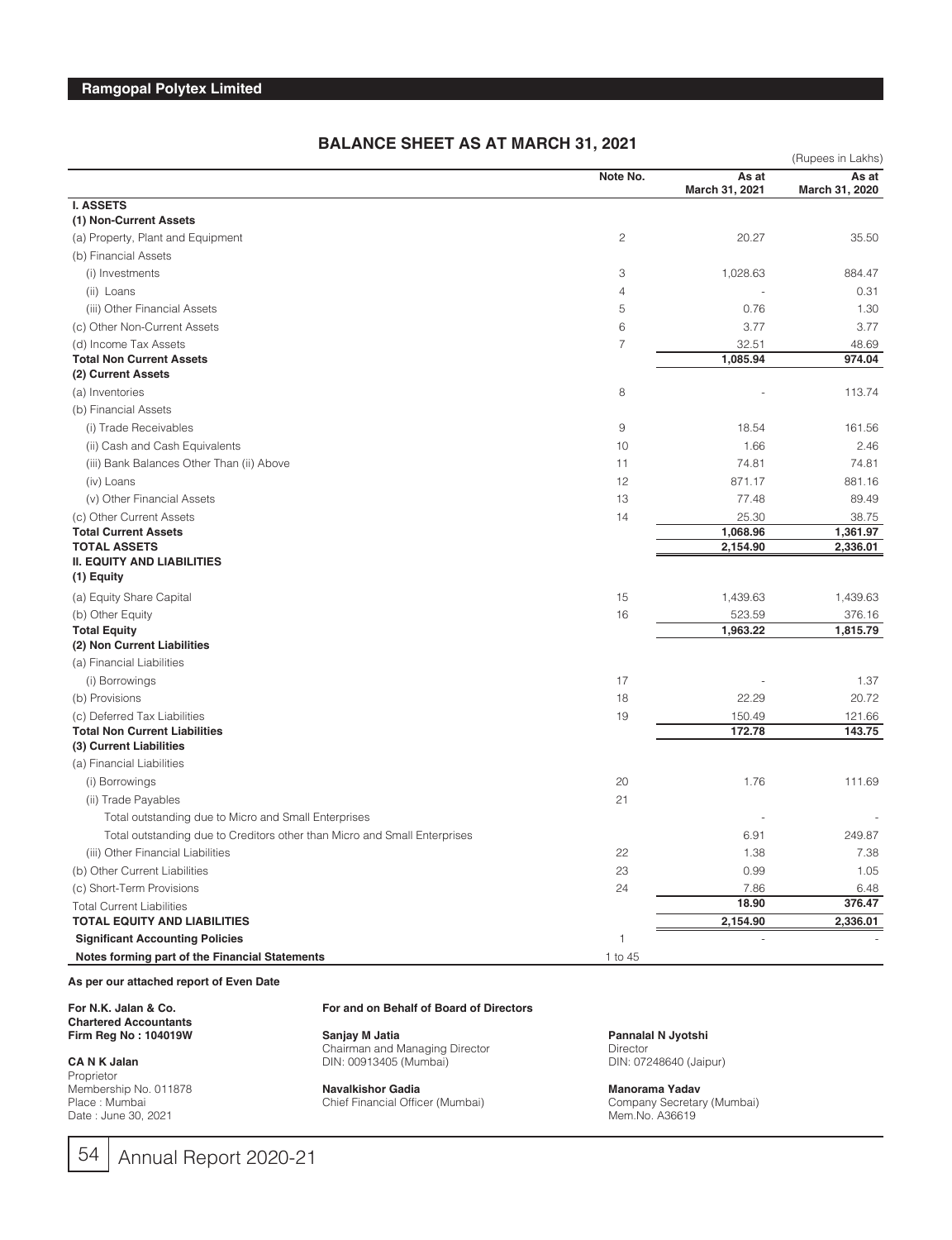|      |                                                       |                |                                      | (Rupees in Lakhs)                    |
|------|-------------------------------------------------------|----------------|--------------------------------------|--------------------------------------|
|      |                                                       | Note No.       | For the Year ended<br>March 31, 2021 | For the Year ended<br>March 31, 2020 |
|      | Revenue from Operations                               | 25             | 317.27                               | 382.59                               |
| Ш.   | Other income                                          | 26             | 96.45                                | 105.95                               |
| III. | Total Income (I+II)                                   |                | 413.72                               | 488.54                               |
| IV.  | <b>Expenses</b>                                       |                |                                      |                                      |
|      | Purchase of Stock-in-Trade (Traded goods)             | 27             | 137.36                               | 459.94                               |
|      | Changes in Inventories of Stock-in-Trade              | 28             | 113.74                               | (113.74)                             |
|      | <b>Employee Benefits Expense</b>                      | 29             | 52.31                                | 59.60                                |
|      | <b>Finance Costs</b>                                  | 30             | 14.60                                | 6.73                                 |
|      | Depreciation and Amortisation Expenses                | $\overline{c}$ | 7.92                                 | 7.90                                 |
|      | Other Expenses                                        | 31             | 55.83                                | 87.46                                |
|      | <b>Total Expenses (IV)</b>                            |                | 381.76                               | 507.89                               |
| v.   | Profit/(Loss) before Tax                              |                | 31.96                                | (19.35)                              |
|      | VI. Tax Expense:                                      |                |                                      |                                      |
|      | 1. Current Tax                                        |                | (1.33)                               |                                      |
|      | 2. Deferred Tax                                       |                |                                      |                                      |
|      | 3. Taxation Adjustment for Earlier Year               |                | 0.30                                 |                                      |
|      | VII. Profit/(Loss) for the Year                       |                | 30.93                                | (19.35)                              |
|      | VIII. Other Comprehensive Income                      |                |                                      |                                      |
|      | Items that will not be reclassified to profit or loss |                |                                      |                                      |
|      | Remeasurements of the Defined Benefit Plans           |                | 1.17                                 | (4.99)                               |
|      | Equity Instrument Through Other Comprehensive Income  |                | 144.16                               | 26.27                                |
|      | Income Tax on above                                   |                | (28.83)                              | (5.25)                               |
|      |                                                       |                | 116.50                               | 16.03                                |
| IX.  | Total Comprehensive Income for the Year               |                | 147.43                               | (3.32)                               |
| Х.   | <b>Earnings per Equity Share</b>                      |                |                                      |                                      |
|      | Basic and Diluted Earnings per Share                  | 32             | 0.21                                 | (0.13)                               |
|      | <b>Significant Accounting Policies</b>                | $\overline{1}$ |                                      |                                      |
|      | Notes forming part of the Financial Statements        | 1 to 45        |                                      |                                      |

### **Statement of Profit and Loss for the Year ended March 31, 2021**

### Ī **As per our attached report of Even Date**

For N.K. Jalan & Co. **For and on Behalf of Board of Directors Chartered Accountants Firm Reg No : 104019W Sanjay M Jatia Pannalal N Jyotshi Pannalal N Jyotshi Industry Chairman and Managing Director Pannalal N Jyotshi Chairman and Managing Director CA N K Jalan** DIN: 00913405 (Mumbai) DIN: 07248640 (Jaipur) Proprietor Membership No. 011878 **Navalkishor Gadia Membership No. 011878 Navalkishor Gadia Membership No. 011878 Navalkishor Gadia** (Mumbai) **Place : Mumbai Company Secretary (Mumbai)**<br>
Date : June 30, 2021 **Mem. No. 436619** Mem Chief Financial Officer (Mumbai) Date : June 30, 2021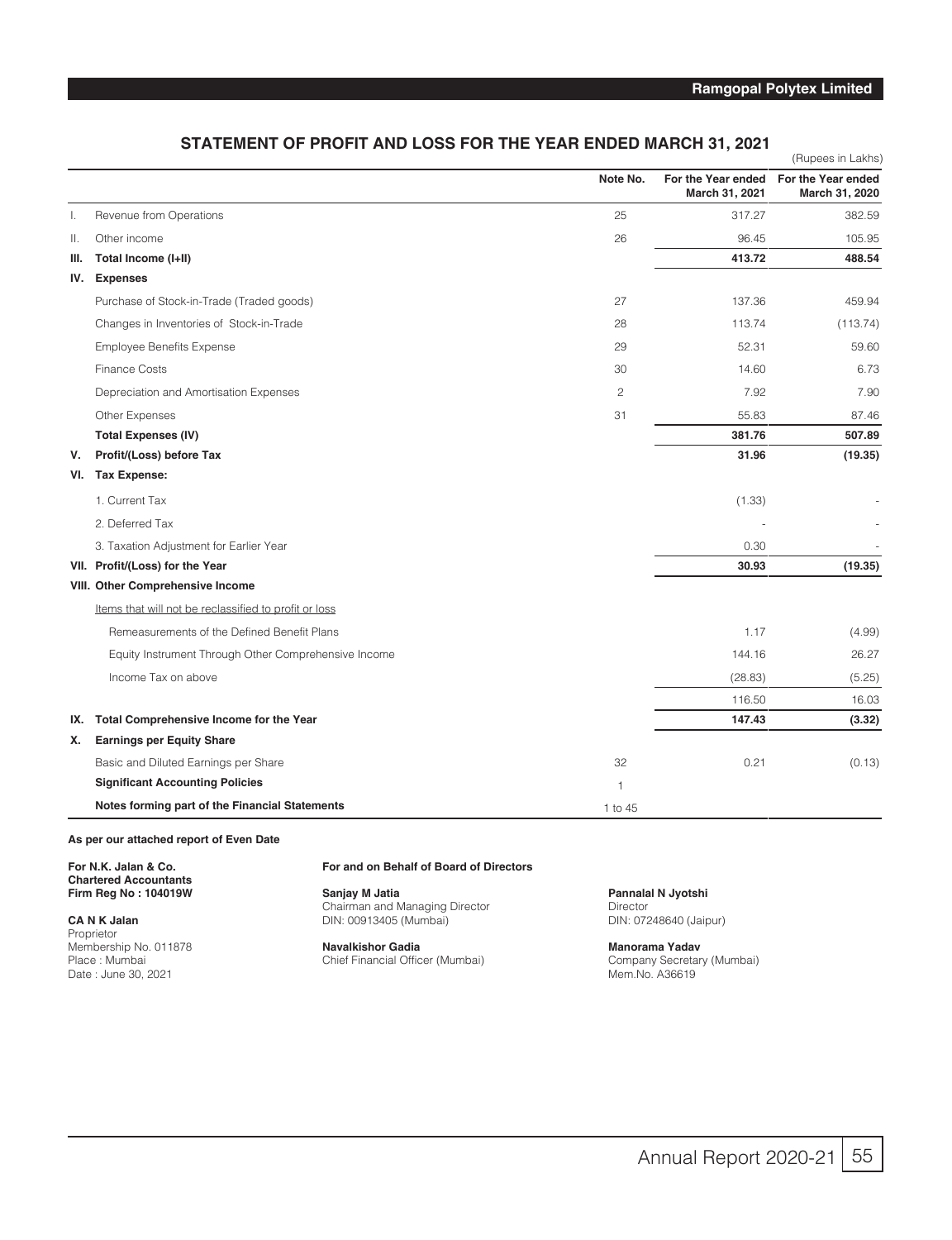### **Statement of Changes in Equity for the Year ended March 31, 2021**

| (a) Equity Share Capital *                     | (Rupees in Lakhs) |
|------------------------------------------------|-------------------|
| Balance as at April 1, 2019                    | 1,439.63          |
| Changes in Equity Share Capital during 2019-20 |                   |
| Balance as at March 31, 2020                   | 1,439.63          |
| Changes in Equity Share Capital during 2020-21 |                   |
| Balance as at March 31, 2021                   | 1,439.63          |

### **(b) Other Equity**

| <b>Particulars</b>                         |                    | <b>Reserves &amp; Surplus</b> |                                    | <b>Other Comprehensive Income</b>                           | <b>Total</b>                                              |         |
|--------------------------------------------|--------------------|-------------------------------|------------------------------------|-------------------------------------------------------------|-----------------------------------------------------------|---------|
|                                            | Capital<br>Reserve | <b>Securities</b><br>Premium* | <b>Retained</b><br><b>Earnings</b> | <b>Remeasurements</b><br>of Defined<br><b>Benefit Plans</b> | <b>Equity</b><br><b>Instruments</b><br><b>Through OCI</b> |         |
| Balance as at April 1, 2019                | 17.31              | 1.039.70                      | (1, 145.14)                        | 1.93                                                        | 465.68                                                    | 379.48  |
| Loss for the year                          |                    |                               | (19.35)                            |                                                             |                                                           | (19.35) |
| Other Comprehensive Income for the<br>year |                    |                               |                                    | (4.99)                                                      | 21.02                                                     | 16.03   |
| Balance as at March 31, 2020               | 17.31              | 1,039.70                      | (1, 164.49)                        | (3.06)                                                      | 486.70                                                    | 376.16  |
| Profit for the Year                        |                    |                               | 30.93                              |                                                             |                                                           | 30.93   |
| Other Comprehensive Income for the<br>Year |                    |                               |                                    | 1.17                                                        | 115.33                                                    | 116.50  |
| Balance as at March 31, 2021               | 17.31              | 1,039.70                      | (1, 133.56)                        | (1.89)                                                      | 602.03                                                    | 523.59  |

**\* Net of Calls in Arrears of Rs. 10.37 Lakhs.** 

### **As per our attached report of Even Date**

# **Chartered Accountants**

Proprietor Date : June 30, 2021 **Mem.No. A36619** 

### **For N.K. Jalan & Co. For and on Behalf of Board of Directors**

**Firm Reg No : 104019W Sanjay M Jatia Pannalal N Jyotshi Chairman and Managing Director <b>Pannalal N Jyotshi Pannalal N** Jyotshi Chairman and Managing Director **CAN K Jalan**<br>CAN K Jalan **CAN K Jalan** DIN: 00913405 (Mumbai) Director DIN: 07248640 (Jaipur) **DIN: 00913405 (Mumbai)** 

Membership No. 011878 **Navalkishor Gadia** Manorama Yadav Manorama Yadav

Place : Mumbai Chief Financial Officer (Mumbai) Company Secretary (Mumbai)

(Rupees in Lakhs)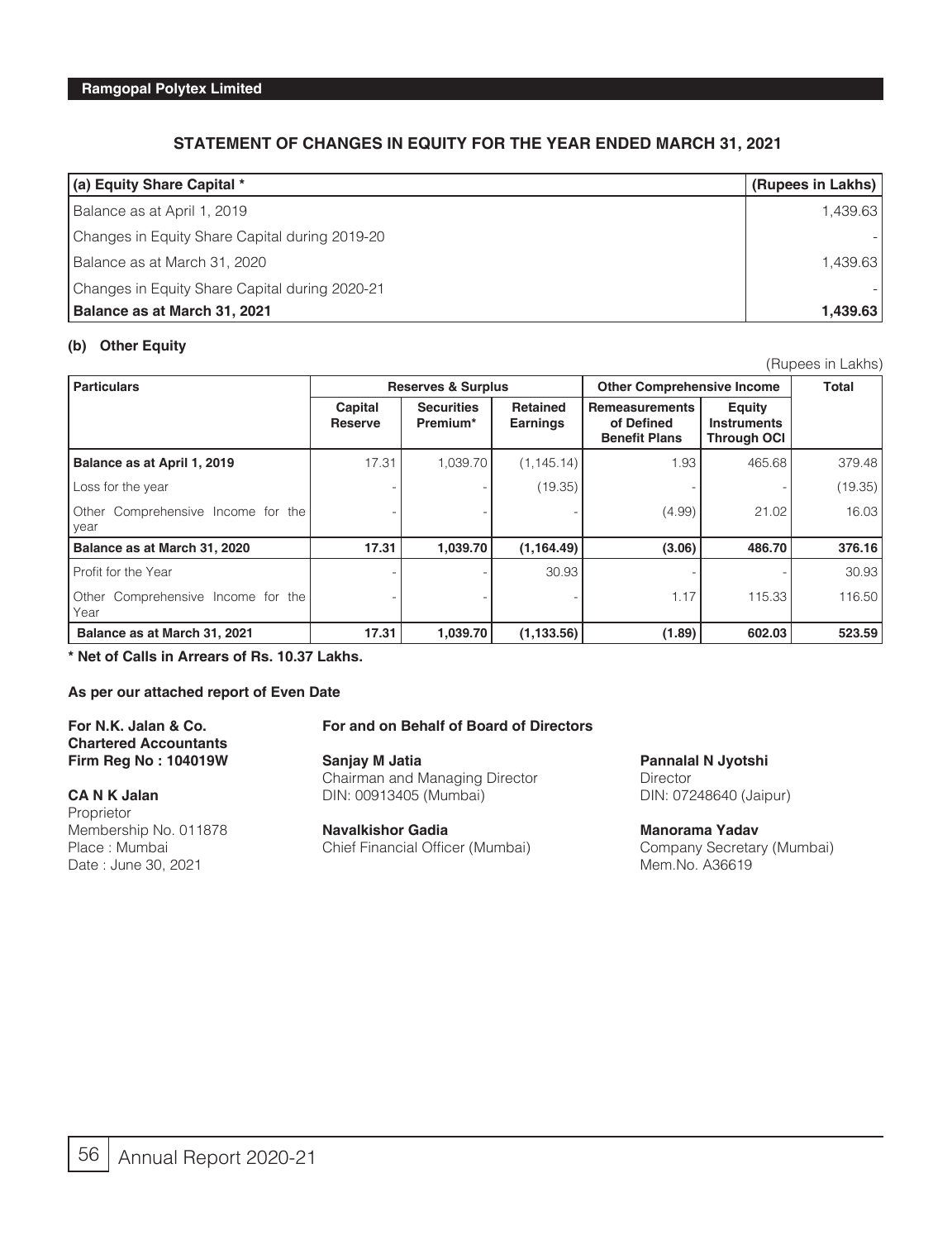|    |                                                                                                                                                                                           | For the Year Ended<br>March 31, 2021<br>(Rupees in Lakhs) | For the Year Ended<br>March 31, 2020<br>(Rupees in Lakhs) |
|----|-------------------------------------------------------------------------------------------------------------------------------------------------------------------------------------------|-----------------------------------------------------------|-----------------------------------------------------------|
| А. | <b>CASH FLOW FROM OPERATING ACTIVITIES</b>                                                                                                                                                |                                                           |                                                           |
|    | Profit/(Loss) Before Tax                                                                                                                                                                  | 31.96                                                     | (19.35)                                                   |
|    | Adjustments for:                                                                                                                                                                          |                                                           |                                                           |
|    | Depreciation and Amortisation Expense                                                                                                                                                     | 7.92                                                      | 7.90                                                      |
|    | Bad Debts and Sundry Balances Written off                                                                                                                                                 | 0.11                                                      |                                                           |
|    | Excess Provision and Sundry Balances Written Back                                                                                                                                         | (0.01)                                                    | (0.05)                                                    |
|    | Loss on Sale of Property, Plant and Equipment                                                                                                                                             | 2.32                                                      |                                                           |
|    | Unrealised Foreign Exchange Loss                                                                                                                                                          |                                                           | 11.96                                                     |
|    | Interest Income                                                                                                                                                                           | (96.44)                                                   | (105.90)                                                  |
|    | <b>Finance Costs</b>                                                                                                                                                                      | 14.60                                                     | 6.73                                                      |
|    | <b>Operating Loss before Working Capital Changes</b>                                                                                                                                      | (39.54)                                                   | (98.71)                                                   |
|    | Movements in Working Capital:                                                                                                                                                             |                                                           |                                                           |
|    | Inventories                                                                                                                                                                               | 113.74                                                    | (113.74)                                                  |
|    | Trade and Other Receivables                                                                                                                                                               | 154.35                                                    | (129.70)                                                  |
|    | Trade, Other Payables and Provisions                                                                                                                                                      | (238.89)                                                  | 233.63                                                    |
|    | <b>Cash Flow used in Operations</b>                                                                                                                                                       | (10.34)                                                   | (108.52)                                                  |
|    | Direct Taxes (Paid) / Refund                                                                                                                                                              | 15.15                                                     | (10.59)                                                   |
|    | Net Cash Flow from/(used in) Operating Activities (A)<br><b>B. CASH FLOW FROM INVESTING ACTIVITIES</b>                                                                                    | 4.81                                                      | (119.11)                                                  |
|    | Purchase of Property, Plant and Equipment                                                                                                                                                 | (0.71)                                                    | (3.16)                                                    |
|    | Sale of Property, Plant and Equipment                                                                                                                                                     | 5.70                                                      |                                                           |
|    | Loans to Companies and Others - Received back (Net)                                                                                                                                       | 12.85                                                     | 3.20                                                      |
|    | Interest Received                                                                                                                                                                         | 108.45                                                    | 81.57                                                     |
|    | Margin Money in Fixed Deposit                                                                                                                                                             |                                                           | (4.81)                                                    |
|    | Net Cash Flow from Investing Activities (B)<br>C. CASH FLOW FROM FINANCING ACTIVITIES                                                                                                     | 126.29                                                    | 76.80                                                     |
|    | Proceed from Borrowings                                                                                                                                                                   | 423.70                                                    | 68.00                                                     |
|    | Repayment of Borrowings                                                                                                                                                                   | (540.92)                                                  | (21.34)                                                   |
|    | <b>Finance Costs Paid</b>                                                                                                                                                                 | (14.68)                                                   | (6.82)                                                    |
|    | Net Cash Flow from/(used in) Financing Activities (C)                                                                                                                                     | (131.90)                                                  | 39.84                                                     |
|    | Net Decrease in Cash & Cash Equivalents $(A + B + C)$                                                                                                                                     | (0.80)                                                    | (2.47)                                                    |
|    | Cash & Cash Equivalents (Opening Balance)<br>Cash & Cash Equivalents (Closing Balance)                                                                                                    | 2.46<br>1.66                                              | 4.93<br>2.46                                              |
|    | Notes:                                                                                                                                                                                    |                                                           |                                                           |
|    | Figures in brackets represent outflows.<br>1)<br>Previous year's figures have been regrouped to conform with those of the current year.<br>(2)<br>Cash & Cash Equivalents include :<br>3) |                                                           |                                                           |
|    | Cash in Hand<br>a)                                                                                                                                                                        | 0.45                                                      | 0.95                                                      |
|    | Balance with Scheduled Banks in Current Accounts<br>b)                                                                                                                                    | 1.21                                                      | 1.51                                                      |

# **CASH FLOW STATEMENT FOR THE YEAR ENDED MARCH 31, 2021**

### **For and on Behalf of Board of Directors**

**Firm Reg No : 104019W Sanjay M Jatia Pannalal N Jyotshi Pannalal N Jyotshi Chairman and Managing Director <b>Pannalal N Jyotshi Pannalal N** Jyotshi **Chairman** and Managing Director Chairman and Managing Director **CAN K Jalan** Director **CAN K Jalan** Director **CAN K Jalan** Director DIN: 00913405 (Mumbai) Director DIN: 07248640 (Jaipur) **DIN: 00913405 (Mumbai)** 

For N.K. Jalan & Co.

Date : June 30, 2021

Proprietor

**Chartered Accountants** 

Chief Financial Officer (Mumbai)

Membership No. 011878 **Navalkishor Gadia Membership No. 011878 Navalkishor Gadia Membership No. 011878 Navalkishor Gadia** (Mumbai) **Navalkishor Gadia** (Mumbai) **Navalkishor Gadia** (Mumbai) **Navalkishor Gadia** (Mumbai)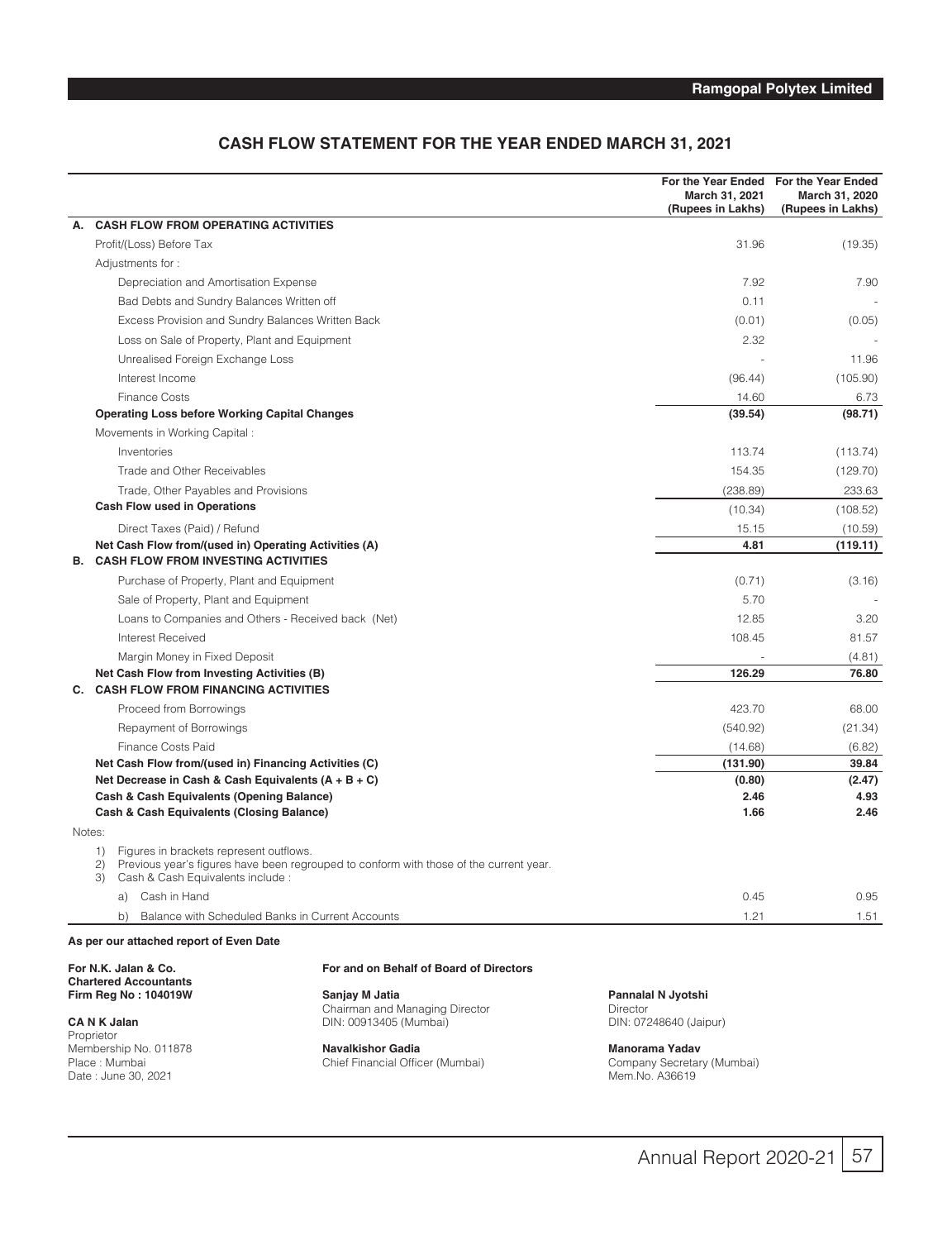### **NOTE 1**

### **A. CORPORATE INFORMATION**

Ramgopal Polytex Limited ("The Company") is a public limited Company domiciled in India. The Shares of the Company are listed on BSE Limited and The Calcutta Stock Exchange Association Limited. The Company is primarily engaged in the business of trading of polymer, yarn etc.

The Registered office of the Company is Located at Greentex Clearing House, B1, 2 and 3 Gosrani Compound, Rehnal Village Bhiwandi Thane, Maharastra.

### **B. SIGNIFICANT ACCOUNTING POLICIES**

### **(i) Basis of Preparation of Financial Statements**

These financial statements have been prepared in accordance with the generally accepted accounting principles in India under the historical cost convention (except for certain financial instruments that are measured at fair values and defined benefit employee plans) on accrual basis to comply in all material aspects with the Indian Accounting Standards (hereinafter referred to as the 'Ind AS') as notified by Ministry of Corporate Affairs pursuant to Section 133 of the Companies Act, 2013 read with Rule 3 of the Companies (Indian Accounting Standards) Rules, 2015 and Companies (Indian Accounting Standards) Amendment Rules, 2016.

The financial statements have been prepared on accrual and going concern basis. The accounting policies are applied consistently to all the periods presented in the financial statements. All assets and liabilities have been classified as current or non-current as per the Company's normal operating cycle and other criteria as set out in the Division II of Schedule III to the Companies Act, 2013. Based on the nature of products and the time between acquisition of assets for processing and their realisation in cash and cash equivalents, the Company has ascertained its operating cycle as 12 months for the purpose of current or non-current classification of assets and liabilities.

### **(ii) Key Estimates and Assumptions**

The preparation of financial statements requires management to make judgments, estimates and assumptions in the application of accounting policies that affect the reported amounts of assets, liabilities, disclosure of contingent liabilities as at the date of the financial statements and the reported amounts of revenue and expenses during the reporting period. Actual results may differ from these estimates. Continuous evaluation is done on the estimation and judgments based on historical experience and other factors, including expectations of future events that are believed to be reasonable. Actual results may differ from those estimates. Any revision to accounting estimates is recognised prospectively in current and future periods. Information about critical judgments in applying accounting policies, as well as estimates and assumptions that have the most significant effect to the carrying amounts of assets and liabilities within the next financial year, are as follows:

- Determination of the estimated useful lives of tangible assets and the assessment as to which component of the cost may be capitalized.

- Impairment of Property, Plant and Equipment
- Recognition and measurement of defined benefit obligations
- Recognition of deferred tax assets
- Fair value of financial instruments
- Provisions and Contingent Liabilities

### **(iii) Property, Plant and Equipment(PPE)**

PPE are initially recognised at cost. The initial cost of PPE comprises its purchase price, including non-refundable duties and taxes net of any trade discounts and rebates, any directly attributable cost of bringing the PPE to its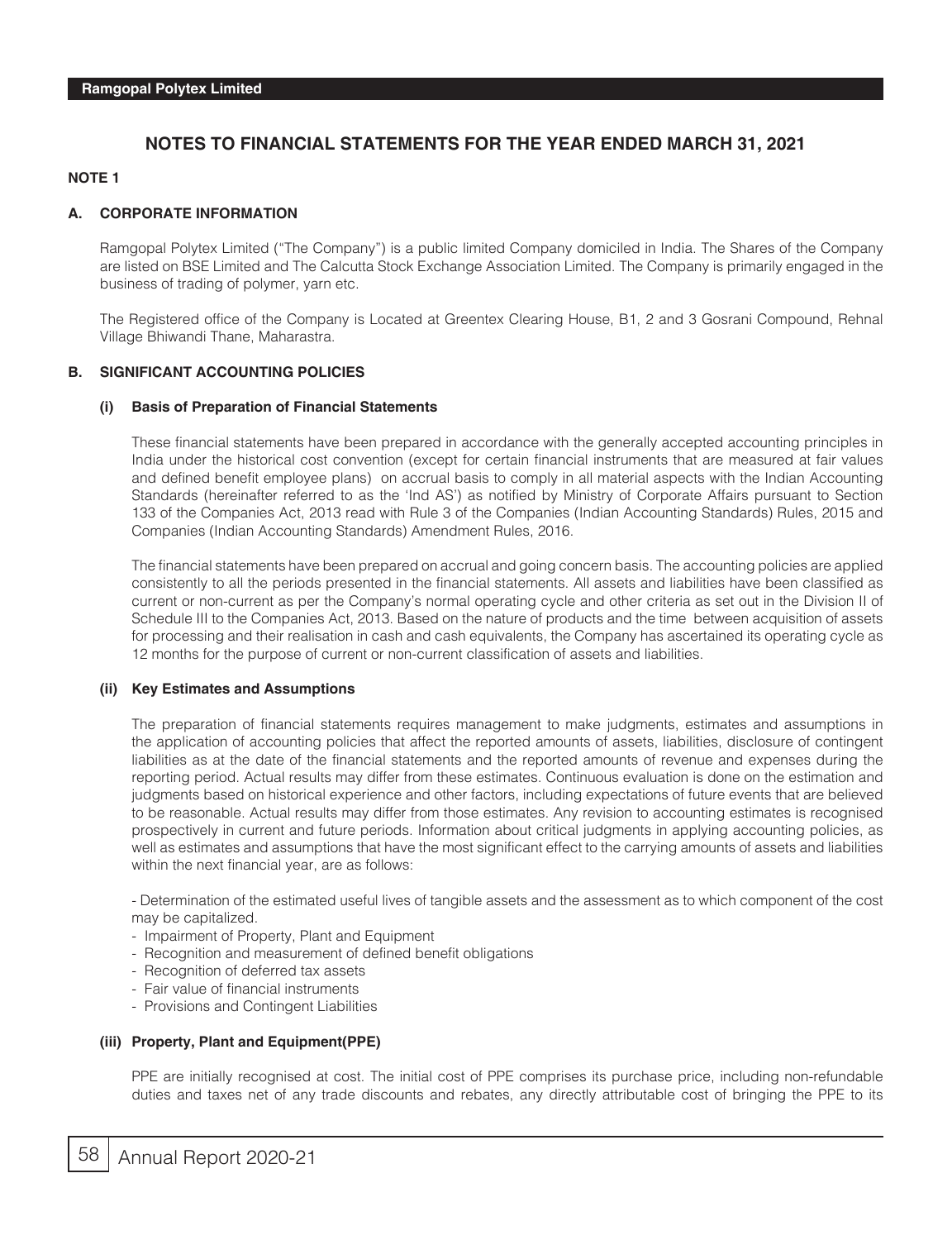working condition for its intended use and estimated costs of dismantling and removing the item and restoring the item and restoring the site on which it is located. The cost of PPE includes interest on borrowings (finance cost) directly attributable to acquisition. PPE are stated at cost less accumulated depreciation and impairment losses, if any.

Subsequent costs are included in the PPE's carrying amount or recognised as a separate PPE, as appropriate, only when it is probable that future economic benefits associated with the item will flow to the Company and the cost of the item can be measured reliably. The carrying amount of any component accounted for as a separate asset is derecognised when replaced. All other repairs and maintenance are charged to profit or loss during the reporting period in which they are incurred.

Depreciation on tangible PPE is charged after considering residual value of five percent, is provided on Straight Line Method in the manner specified in Schedule II to the Companies Act, 2013 except for carrying value of property, plant and equipment as on April 01, 2014 which is depreciated equally over the balance useful life of the PPE.

The carrying values of PPE are reviewed for impairment when events or changes in circumstances indicate that the carrying value may not be recoverable.

The residual values, useful life and depreciation method are reviewed at each financial year-end to ensure that the amount, method and period of depreciation are consistent with previous estimates and the expected pattern of consumption of the future economic benefits embodied in the items of PPE.

An item of PPE is derecognised upon disposal or when no future economic benefits are expected to arise from the continued use of the PPE. Any gain or loss arising on disposal or retirement of an item of property, plant and equipment is determined as the difference between sales proceeds and the carrying amount of the PPE and is recognised in statement of profit and loss. Fully depreciated PPE still in use are retained in financial statements.

### **(iv) Intangible Assets**

Intangible assets are measured on initial recognition at cost and subsequently are carried at cost less accumulated amortisation and accumulated impairment losses, if any. An intangible asset is derecognised on disposal, or when no future economic benefits are expected from use or disposal. Gains or losses on derecognition are determined by comparing proceeds with carrying amount.

### **(v) Financial Instruments**

### **Financial Assets – Initial Recognition**

Financial assets are recognised when the Company becomes a party to the contractual provisions of the instruments. On initial recognition, a financial assets is recognised at fair value, in case of financial assets which are recognized at fair value through profit and loss (FVTPL), its transaction cost are recognized in the statement of profit and loss. In other cases, the transaction cost are attributed to the acquisition value of the financial assets.

### **Subsequent Measurement**

Financial Assets are subsequently classified as measured at:

- Amortised Cost
- Fair Value through Profit and Loss (FVTPL)
- Fair Value through Other Comprehensive Income (FVTOCI)

The above classification is being determined considering the followings:

- (a) The entity's business model for managing the financial assets and
- (b) The contractual cash flow characteristics of the financial assets.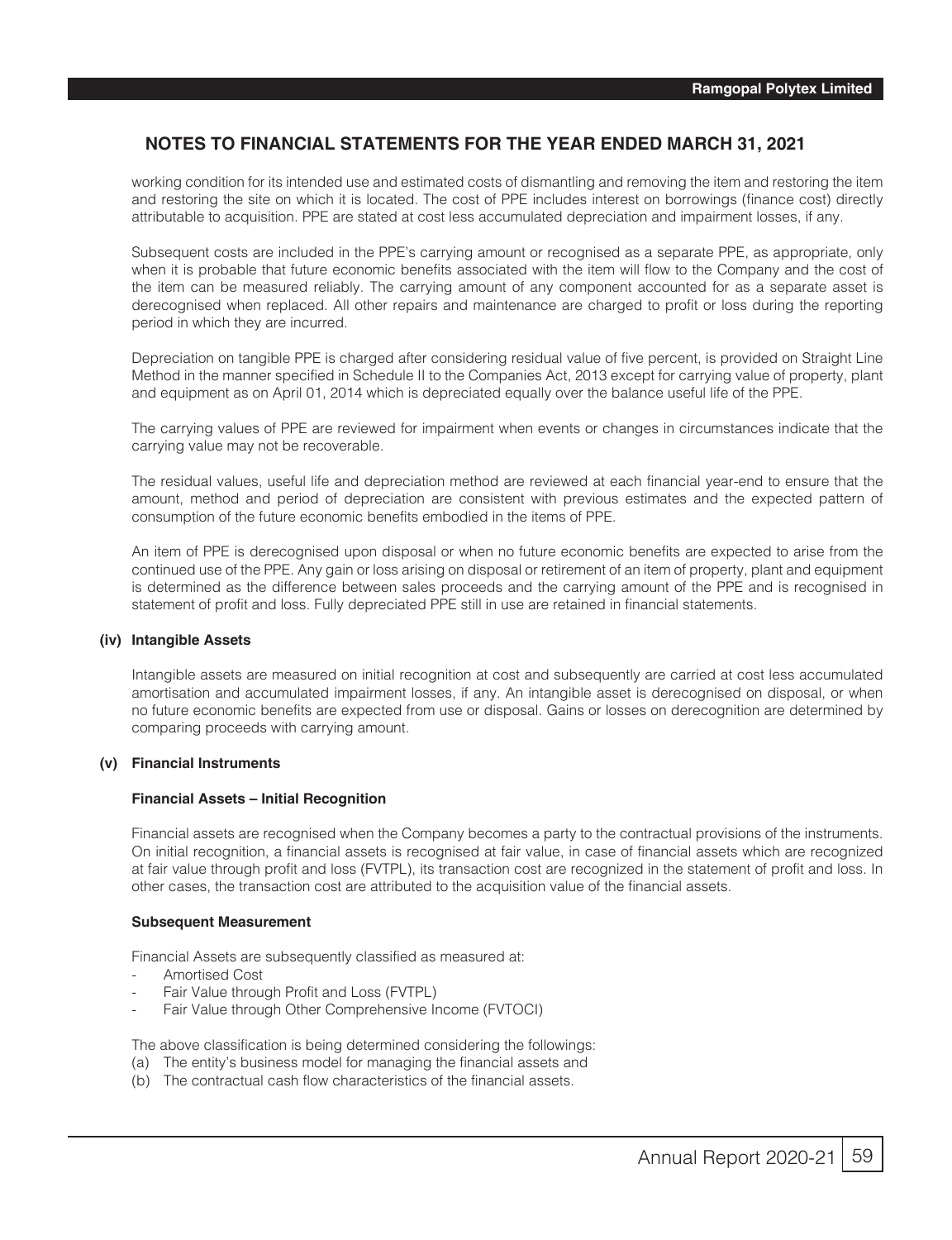Financial assets are not reclassified subsequent to their recognition, except if and in the period the Company change its business model for managing financial assets.

### **(i) Measured at Amortised Cost**

Financial assets are subsequently measured at amortised cost, if these financial assets are held within a business model whose objective is to hold these assets in order to collect contractual cash flows and contractual terms of the financial assets give rise on specified date to cash flows that are solely payments of principal and interest on the principal amount outstanding.

### **(ii) Measured at Fair Value through Other Comprehensive Income (FVTOCI)**

Financial assets are measured at fair value through other comprehensive income if these financial assets are held within a business whose objective is achieved by both collecting contractual cash flows that give rise on specified dates to solely payments of principal and interest on the principal amount outstanding and by selling financial assets. Fair value movements are recognised in the Other Comprehensive Income (OCI). Interest income measured using the EIR method and impairment losses, if any are recognised in the Statement of Profit and Loss. On derecognition, cumulative gain or loss previously recognised in OCI is reclassified from the equity to 'Other Income' in the Statement of Profit and Loss.

### **(iii) Measured at Fair Value through Profit or Loss (FVTPL)**

Financial assets other than equity instrument are measured at fair value through profit or loss unless it is measured at amortised cost or at fair value through other comprehensive income on initial recognition. Such financial assets are measured at fair value with all changes in fair value, including interest income and dividend income if any, recognised in the Statement of Profit and Loss.

### **Impairment**

The Company recognises a loss allowance for Expected Credit Losses (ECL) on financial assets that are measured at amortised cost and at FVTOCI. The credit loss is difference between all contractual cash flows that are due to an entity in accordance with the contract and all the cash flows that the entity expects to receive (i.e. all cash shortfalls), discounted at the original effective interest rate. This is assessed on an individual or collective basis after considering all reasonable and supportable including that which is forward looking.

The Company's trade receivables or contract revenue receivables do not contain significant financing component and loss allowance on trade receivables is measured at an amount equal to life time expected losses i.e. expected cash shortfall, being simplified approach for recognition of impairment loss allowance.

Under simplified approach, the Company does not track changes in credit risk. Rather it recognise impairment loss allowance based on the life time ECL at each reporting date right from its initial recognition. The Company uses a provision matrix to determine impairment loss allowance on the portfolio of trade receivables. The provision matrix is based on its historically observed default rates over the expected life of the trade receivables and is adjusted for forward looking estimates. At every reporting date, the historical observed default rates are updated and changes in the forward looking estimates are analysed.

For financial assets other than trade receivables, the Company recognises 12 Months expected credit losses for all originated or acquired financial assets if at the reporting date the credit risk of the financial assets has not increased significantly since its initial recognition. The expected credit losses are measured as lifetime expected credit losses if the credit risk on financial assets increases significantly since its initial recognition. If, in a subsequent period, credit quality of the instrument improves such that there is no longer significant increase in credit risks since initial recognition,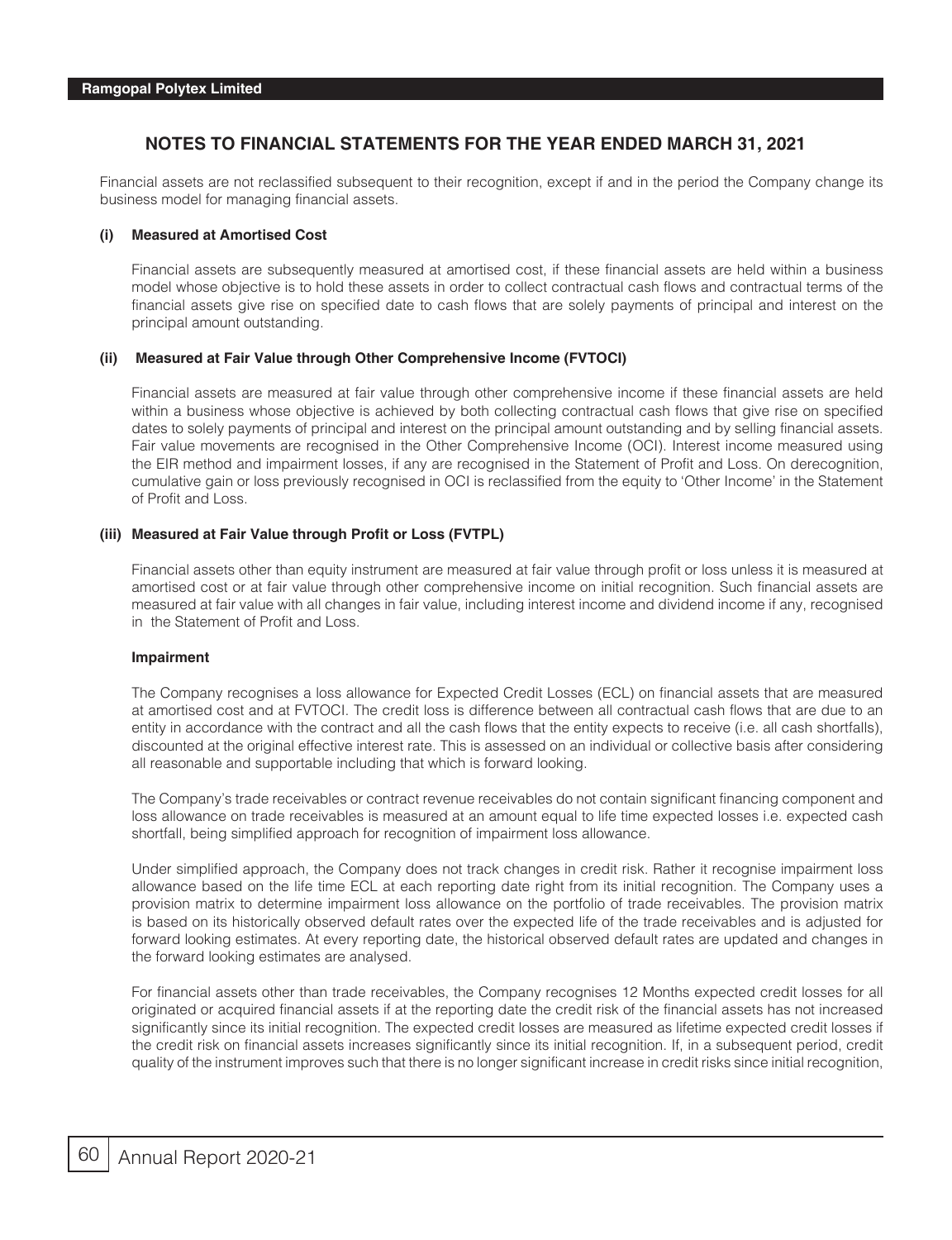then the Company reverts to recognising impairment loss allowance bases on 12 months ECL. The impairment losses and reversals are recognised in Statement of Profit and Loss. For financial assets measured at FVTPL, there is no requirement of impairment testing.

### **Derecognition**

The Company derecognises a financial asset when the contractual rights to the cash flows from the financial assets expire, or it transfers rights to receive cash flows from an asset, it evaluates if and to what extent it has retained the risks and rewards of ownership. When it has neither transferred nor retained substantially all of the risks and rewards of the asset, nor transferred control of the asset, the Company continues to recognise the transferred asset to the extent of the Company's continuing involvement. In that case, the Company also recognises an associated liability. The transferred asset and the associated liability are measured on a basis that reflects the rights and obligations that the Company has retained.

### **Financial liabilities**

### **Initial Recognition and Measurement**

Financial liabilities are recognised when the Company becomes a party to the contractual provisions of the instruments. Financial liabilities are initially recognized at fair value net of transaction costs for all financial liabilities not carried at fair value through Profit or Loss.

The Company's financial liabilities include trade and other payables, loans and borrowings including bank overdrafts.

### **Subsequent Measurement**

Financial liabilities measured at amortised cost are subsequently measured at using EIR method. Financial liabilities carried at fair value through profit or loss are measured at fair value with all changes in fair value recognised in the Statement of Profit and Loss.

### **Loans and Borrowings**

After initial recognition, interest bearing loans and borrowings are subsequently measured at amortised cost using EIR method. Gains and losses are recognised in the statement of profit and loss when the liabilities are derecognised as well as through EIR amortisation process.

### **Financial Guarantee Contracts**

Financial guarantee contracts issued by the Company are those contracts that requires a payment to be made or to reimburse the holder for a loss it incurs because the specified debtors fails to make payment when due in accordance with the term of a debt instrument. Financial guarantee contracts are recognised initially as a liability at fair value, adjusted for transaction costs that are directly attributable to the issuance of the guarantee.

### **Derecognition**

A financial liability is derocognised when the obligation under the liability is discharged or cancelled or expires. When an existing financial liability is replaced by another from the same lender on substantially different terms, or the terms of an existing liability are substantially modified, such an exchange or modification is treated as derecognition of the original liability and the recognition of a new liability. The difference in the respective carrying amounts is recognised in the Statement of Profit and Loss.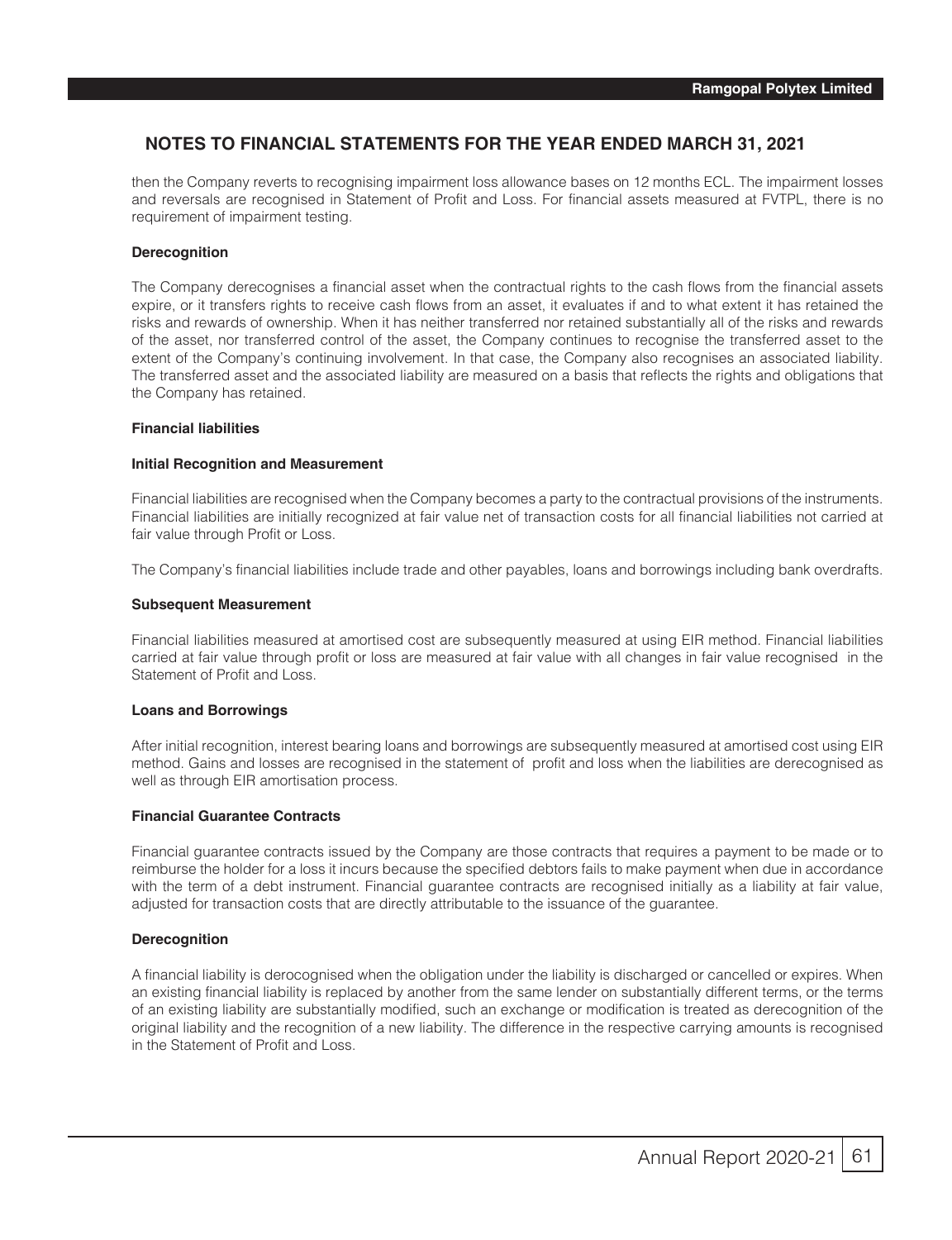### **Derivative Financial Instruments**

The Company uses derivative financial instruments, such as forward foreign exchange contracts, to hedge its foreign currency risks. Such derivative financial instruments are initially recognised at fair value on the date on which a derivative contract is entered into and are subsequently remeasured at fair value, with changes in fair value recognised in Statement of Profit and Loss.

### **Off Setting of Financial Instruments**

Financial assets and financial liabilities are off set and the net amount is reported in financial statements if there is a currently enforceable legal right to off set the recognised amounts and there is an intention to settle on a net basis, to realise the assets and settle the liabilities simultaneously.

### **(vi) Measurement of Fair Values**

Fair value is the price that would be received to sell an asset or paid to transfer a liability in an orderly transaction between market participants at the measurement date, regardless of whether that price is directly observable or estimated using another valuation technique.

The fair value of an asset or a liability is measured using the assumptions that market participants would use when pricing the asset or liability, assuming that market participants act in their economic best interest.

A fair value measurement of a non-financial asset takes into account a market participant's ability to generate economic benefits by using the asset in its highest and best use or by selling it to another market participant that would use the asset in its highest and best use.

The Company uses valuation techniques that are appropriate in the circumstances and for which sufficient data are available to measure fair value, maximizing the use of relevant observable inputs and minimizing the use of unobservable inputs.

All assets and liabilities for which fair value is measured or disclosed in the financial statements are categorized within the fair value hierarchy, described as follows, based on the lowest level input that is significant to the fair value measurement as a whole:

- Level 1 Quoted (unadjusted) market prices in active markets for identical assets or liabilities
- Level 2 Valuation techniques for which the lowest level input that is significant to the fair value measurement is directly or indirectly observable
- Level 3 Valuation techniques for which the lowest level input that is significant to the fair value measurement is Unobservable

### **(vii) Inventories**

Inventories are valued at lower of cost (on weighted average basis) and net realisable value after providing for obsolescence and other losses, where considered necessary. Cost includes all charges in bringing the goods to their present location and condition, including taxes, transit insurance and receiving charges. Net realisable value is the estimated selling price in the ordinary course of business, less the estimated costs of completion and the estimated costs necessary to make the sale.

### **(viii) Revenue Recognition**

Revenue from contracts with customers is recognised when control of the goods are transferred to the customer at an amount that reflects the consideration entitled in exchange for those goods. The Company is generally the principal as it typically controls the goods before transferring them to the customer.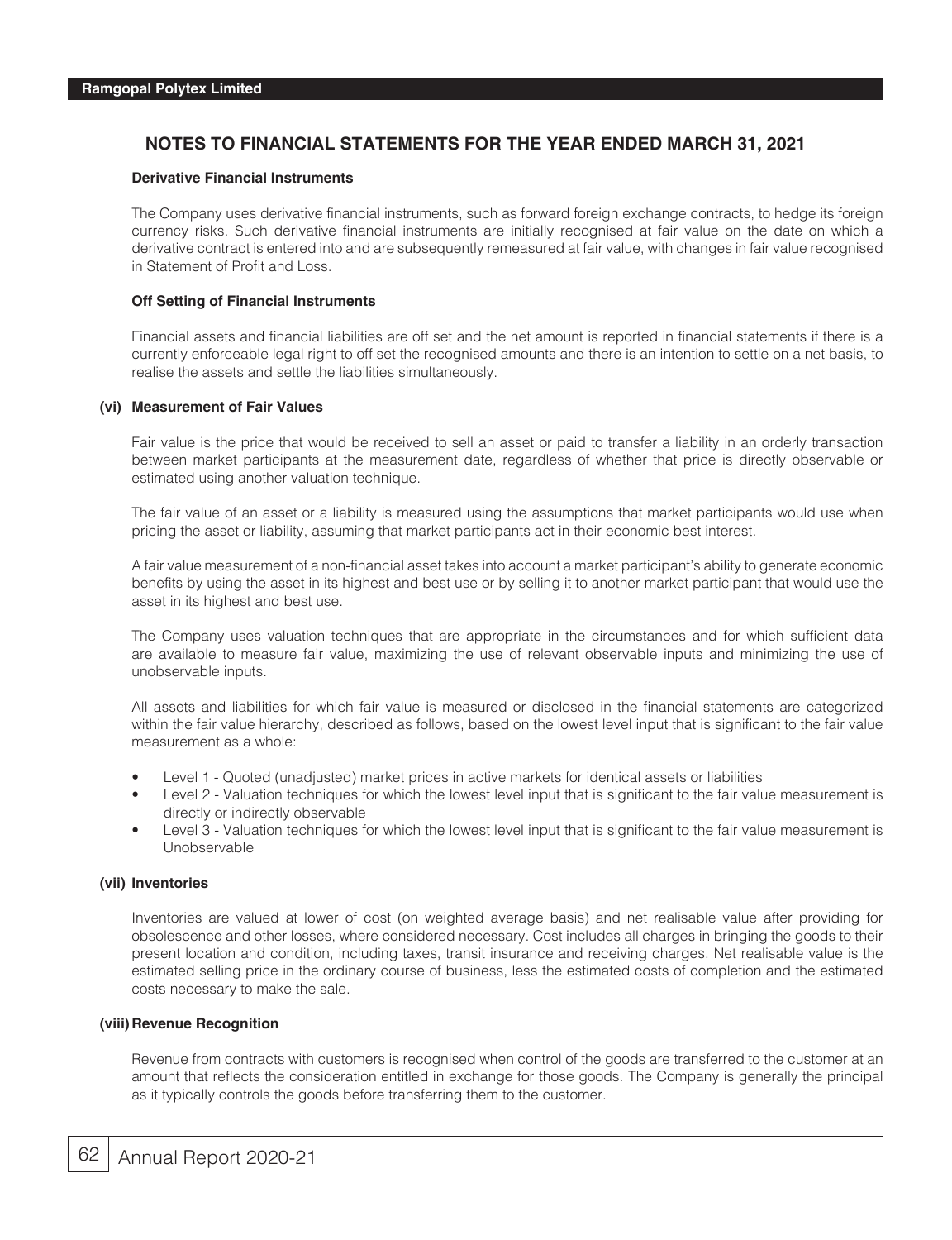Generally, control is transferred upon shipment of goods to the customer or when the goods is made available to the customer, provided transfer of title to the customer occurs and the Company has not retained any significant risks of ownership or future obligation with respect to the goods shipped.

Revenue is measured at the amount of consideration which the Company expects to be entitled to in exchange for transferring distinct goods to a customer as specified in the contract, excluding amounts collected on behalf of third parties (for example taxes and duties collected on behalf of the government).

### **Contract Balances**

# **Trade Receivables**

A receivable represents the Company's right to an amount of consideration that is unconditional.

### **Contract liabilities**

A contract liability is the obligation to transfer goods to a customer for which the Company has received consideration from the customer.

### **Interest Income**

Interest income from financial assets is recognised using effective interest rate method.

### **Dividend Income**

Dividend income is recognised when the Company's right to receive the amount has been established.

### **(ix) Employee Benefits**

### **Short-Term Employee Benefits**

All employee benefits payable wholly within twelve months of rendering the service are classified as short term employee benefits. Benefits such as salaries, performance incentives, etc., are recognized as an expense at the undiscounted amount in the Statement of Profit and Loss of the year in which the employee renders the related service.

### **Post Employment Benefits**

### **(a) Defined Contribution Plans**

Payments made to a defined contribution plan such as Provident Fund and Family Pension maintained with Regional Provident Fund Office are charged as an expense in the Statement of Profit and Loss as they fall due.

### **(b) Defined Benefit Plans**

The Company's net obligation in respect of defined benefit plans is calculated separately for each plan by estimating the amount of future benefit that employees have earned in the current and prior periods, after discounting the same. The calculation of defined benefit obligations is performed annually by qualified actuary using the projected unit credit method. Re-measurement of the net defined benefit liability, which comprise actuarial gains and losses are recognized immediately in "Other Comprehensive Income (OCI)". Net interest expense (income) on the net defined liability (assets) is computed by applying the discount rate, used to measure the net defined liability (asset). Net interest expense and other expenses related to defined benefit plans are recognized in Statement of Profit and Loss. When the benefits of a plan are changed or when a plan is curtailed, the resulting change in benefit that relates to past service or the gain or loss on curtailment is recognized immediately in Statement of Profit and Loss. The Company recognizes gains and losses on the settlement of a defined benefit plan when the settlement occurs.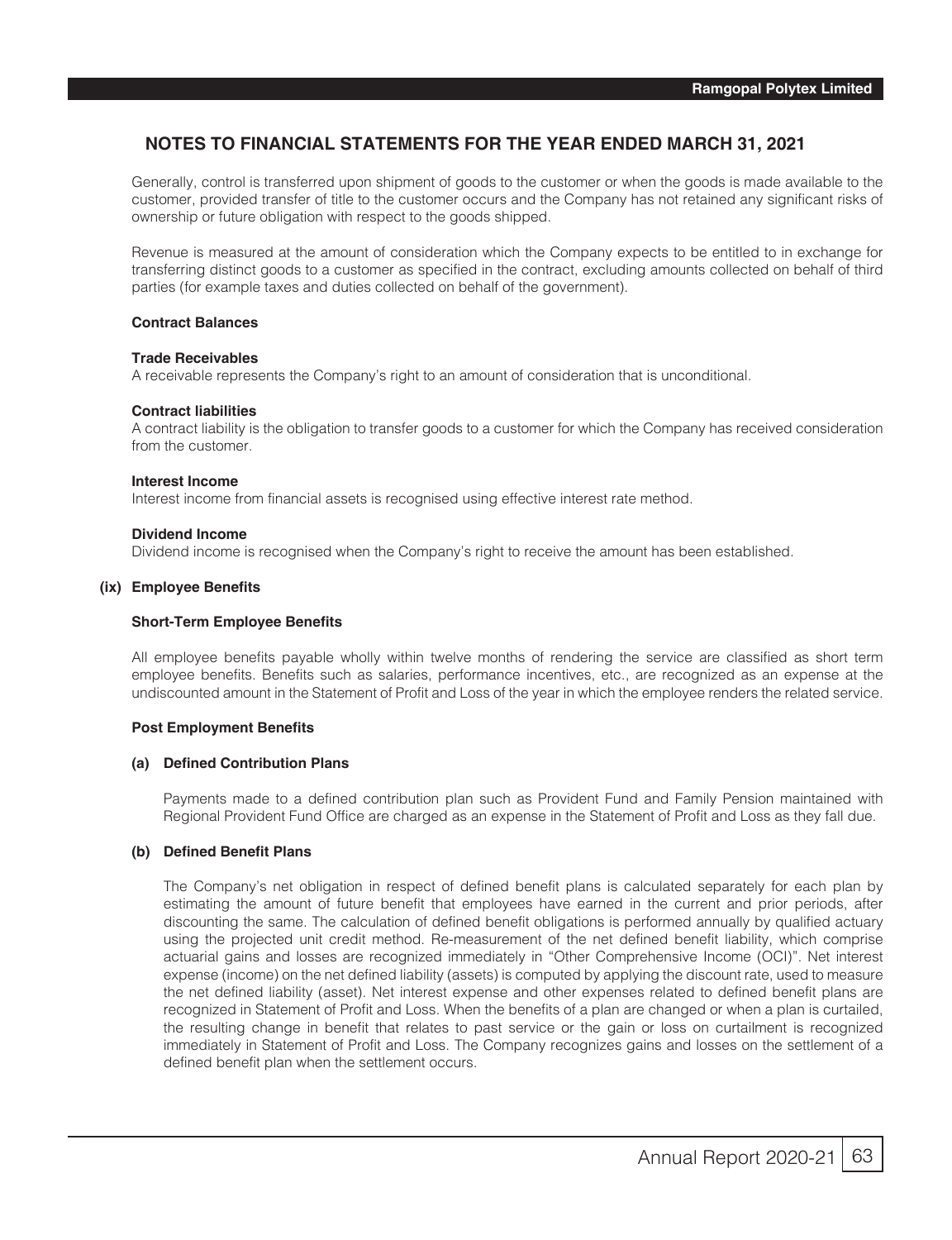### **Terminal Benefits**

All terminal benefits are recognized as an expense in the period in which they are incurred.

### **(x) Borrowing Costs**

Borrowing costs are interest and other costs that the Company incurs in connection with the borrowing of funds and is measured with reference to the effective interest rate applicable to the respective borrowing. Borrowing costs that are directly attributable to the acquisition of an asset that necessarily takes a substantial period of time to get ready for its intended use are capitalised as part of the cost of that asset till the date its ready for its intended use. Other borrowing costs are recognised as an expense in the period in which they are incurred.

### **(xi) Taxes on Income**

Income tax expense comprises current tax and deferred income tax. Tax is recognized in the Statement of Profit and Loss except to the extent that it relates to items recognized in the Other Comprehensive Income or in equity. In which case, the tax is also recognised in Other Comprehensive Income or Equity.

### **Current Tax**

Current tax assets and liabilities are measured at the amount expected to be recovered from or paid to the income tax authorities, based on tax rate and laws that are enacted at the Balance Sheet date.

### **Deferred Tax**

Deferred income tax is recognised on temporary differences between the carrying amounts of assets and liabilities in the Financial Statements and the corresponding tax bases used in the computation of taxable profit.

Deferred income tax liabilities and assets are measured at the tax rates that are expected to apply in the period in which the liability is settled or assets realised, based on tax rates (and tax laws) that have been enacted or substantively enacted by the end of the reporting period. The carrying amount of Deferred tax liabilities and assets are reviewed at the end of each reporting period.

### **(xii) Provisions, Contingent Liabilities and Contingent Assets**

Provisions are recognized, when there is a present legal or constructive obligation as a result of past events, where it is probable that there will be outflow of resources to settle the obligation and when a reliable estimate of the amount of the obligation can be made. Where a provision is measured using the cash flows estimated to settle the present obligation, its carrying amount is the present value of those cash flows. Where the effect is material, the provision is discounted to net present value using an appropriate current market-based pre-tax discount rate and the unwinding of the discount is included in finance costs.

Contingent liabilities are recognised only when there is a possible obligation arising from past events, due to occurrence or non-occurrence of one or more uncertain future events, not wholly within the control of the Company, or where any present obligation cannot be measured in terms of future outflow of resources, or where a reliable estimate of the obligation cannot be made. Obligations are assessed on an ongoing basis and only those having a largely probable outflow of resources are provided for.

Contingent assets are not disclosed in the financial statements unless an inflow of economic benefits is probable.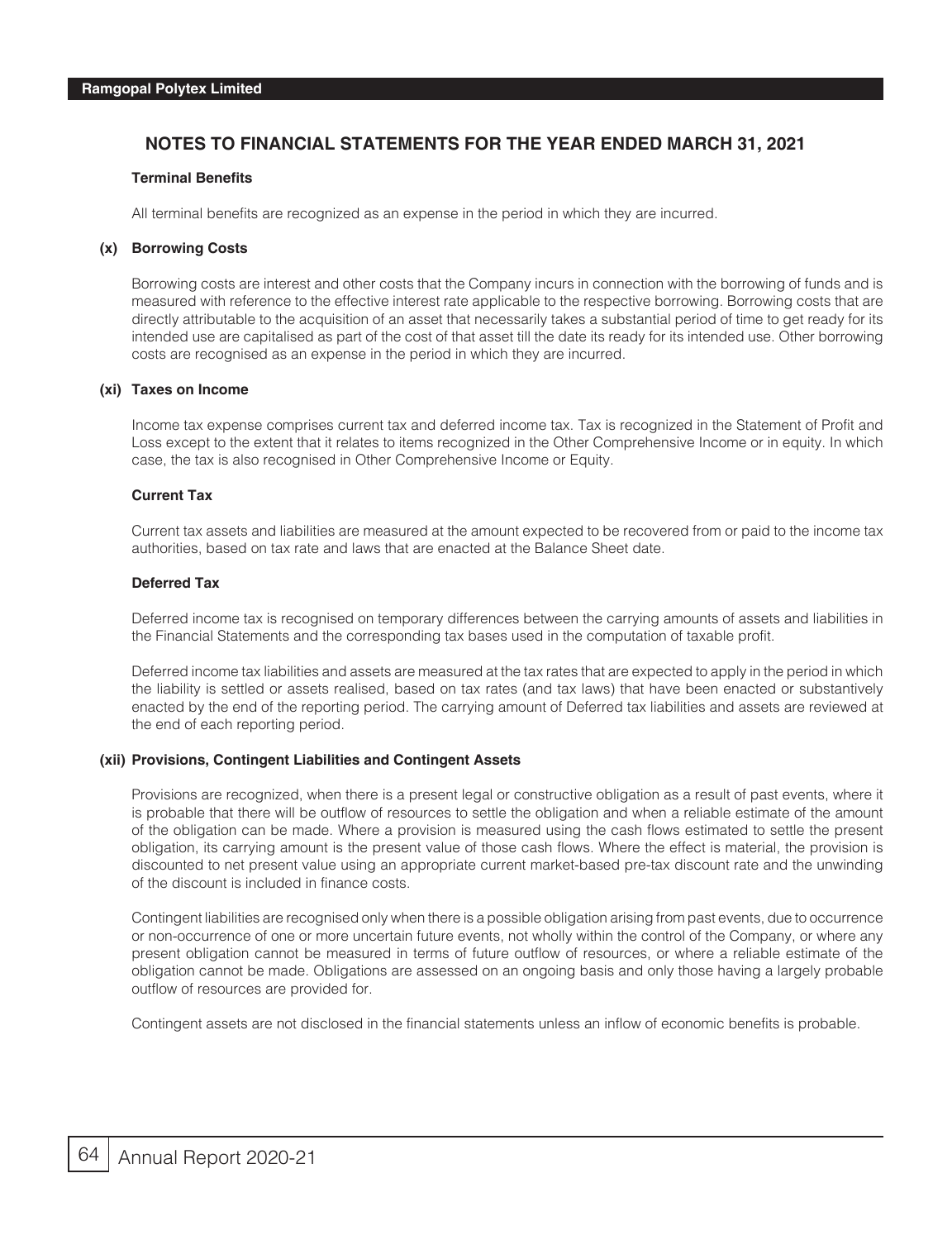### **(xiii)Leases**

The Company assesses whether a contract is or contains a lease, at inception of a contract. A contract is, or contains, a lease if the contract conveys the right to control the use of an identified asset for a period of time in exchange for consideration.

At the date of commencement of the lease, the Company recognises a right-of-use asset ("ROU") and a corresponding lease liability for all lease arrangements in which it is a lessee, except for leases with a term of twelve months or less (short-term leases) and leases of low value assets. For these short-term and leases of low value assets, the Company recognises the lease payments as an operating expense on a straight-line basis over the term of the lease.

The right-of-use assets are initially recognised at cost, which comprises the initial amount of the lease liability. They are subsequently measured at cost less accumulated depreciation and impairment losses, if any. Right-of-use assets are depreciated from the commencement date on a straight-line basis over the shorter of the lease term and useful life of the underlying asset.

The lease liability is initially measured at the present value of the future lease payments. The lease payments are discounted using the interest rate implicit in the lease or, if not readily determinable, using the incremental borrowing rates. The lease liability is subsequently remeasured by increasing the carrying amount to reflect interest on the lease liability, reducing the carrying amount to reflect the lease payments made.

A lease liability is remeasured upon the occurrence of certain events such as a change in the lease term or a change in an index or rate used to determine lease payments. The re-measurement normally also adjusts the leased assets.

Lease liability and ROU asset have been separately presented in the Balance Sheet and lease payments have been classified as financing cash flows.

### **(xiv)Foreign Currency Transactions**

Transactions in foreign currency are recorded at the rate of exchange in force at the date of the transaction. Assets and Liabilities in foreign currency outstanding at the year end, if any, are stated at the rate of exchange prevailing at the close of the year and the resultant gain / loss is recognised in the Statement of Profit and Loss.

### **(xv) Cash and Cash Equivalents**

The Company considers all highly liquid financial instruments, which are readily convertible into known amounts of cash that are subject to an insignificant risk of change in value and having original maturities of three months or less from the date of purchase, to be cash equivalents. Cash and cash equivalents consist of balances with banks which are unrestricted for withdrawal and usage.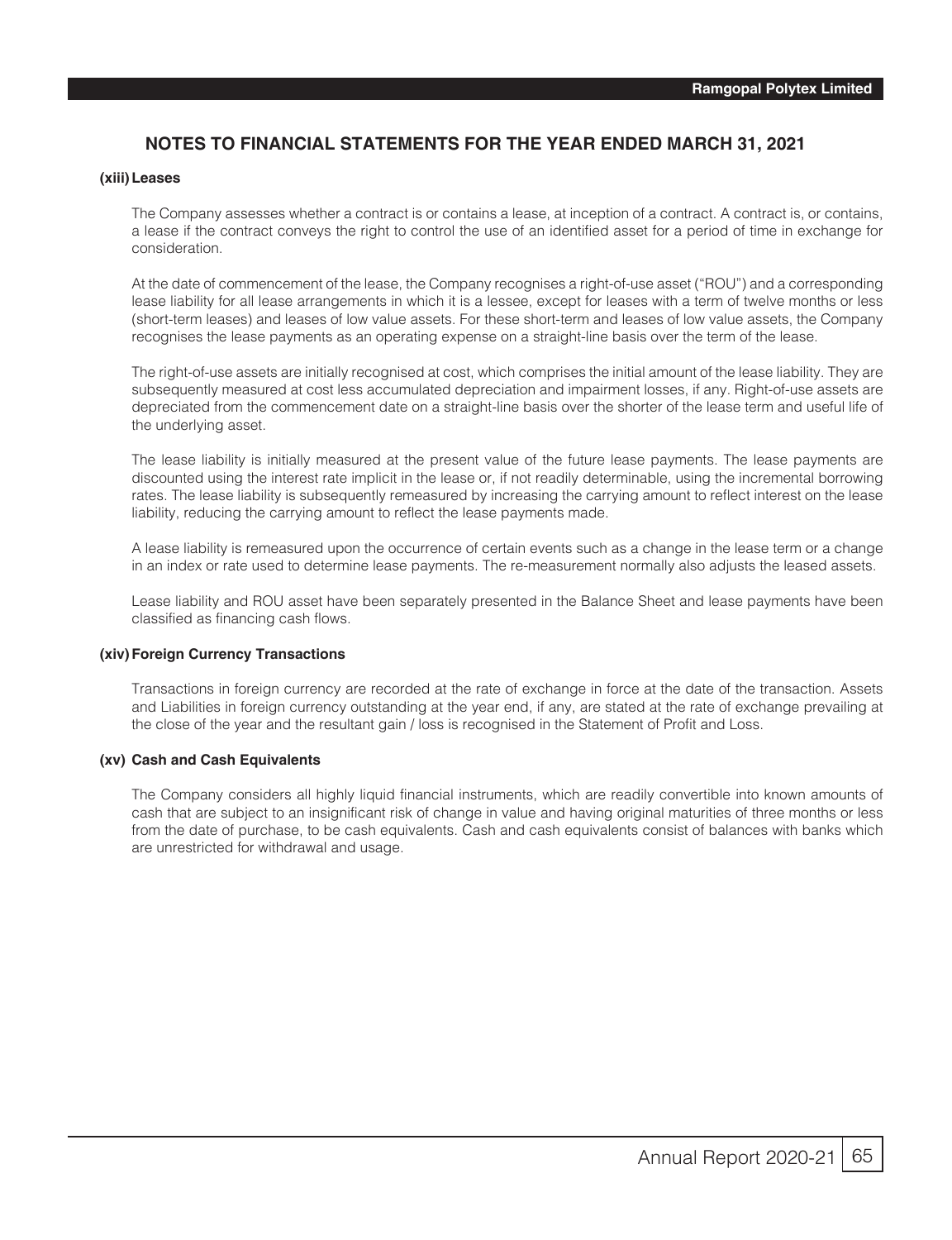### **Note 2**

### **Property, Plant and Equipment**

Following are the changes in the carrying value of property, plant and equipment for the year ended March 31, 2021:

|                                                    |                        |                  |                 |                  | (Rupees in Lakhs) |
|----------------------------------------------------|------------------------|------------------|-----------------|------------------|-------------------|
| <b>DESCRIPTION</b>                                 | <b>Furniture &amp;</b> | <b>Office</b>    | <b>Vehicles</b> | <b>Computers</b> | <b>Total</b>      |
|                                                    | <b>Fixtures</b>        | <b>Equipment</b> |                 |                  |                   |
| Cost as at April 1, 2020                           | 0.01                   | 2.69             | 54.08           | 6.94             | 63.72             |
| Additions                                          |                        |                  |                 | 0.71             | 0.71              |
| <b>Deletions</b>                                   |                        |                  | 14.28           |                  | 14.28             |
| Cost as at March 31, 2021 (A)                      | 0.01                   | 2.69             | 39.80           | 7.65             | 50.15             |
| Accumulated Depreciation up to March 31, 2020      |                        | 1.24             | 23.57           | 3.41             | 28.22             |
| Depreciation for the Year                          |                        | 0.39             | 5.94            | 1.59             | 7.92              |
| <b>Deletions</b>                                   | -                      |                  | 6.26            |                  | 6.26              |
| Accumulated Depreciation as at March 31, 2021 (B)  | -                      | 1.63             | 23.25           | 5.00             | 29.88             |
| Net Carrying Amount as at March 31, 2021 (A) - (B) | 0.01                   | 1.06             | 16.55           | 2.65             | 20.27             |

Following are the changes in the carrying value of property, plant and equipment for the year ended March 31, 2020:

|                                                     |                        |               |                 |                  | (Rupees in Lakhs) |
|-----------------------------------------------------|------------------------|---------------|-----------------|------------------|-------------------|
| <b>DESCRIPTION</b>                                  | <b>Furniture &amp;</b> | <b>Office</b> | <b>Vehicles</b> | <b>Computers</b> | <b>Total</b>      |
|                                                     | <b>Fixtures</b>        | Equipment     |                 |                  |                   |
| Cost as at April 1, 2019                            | 0.01                   | 2.28          | 54.08           | 4.19             | 60.56             |
| Additions                                           |                        | 0.41          |                 | 2.75             | 3.16              |
| <b>Deletions</b>                                    |                        |               |                 |                  |                   |
| Cost as at March 31, 2020 (A)                       | 0.01                   | 2.69          | 54.08           | 6.94             | 63.72             |
| <b>Accumulated Depreciation upto March 31, 2019</b> |                        | 0.81          | 17.15           | 2.36             | 20.32             |
| Depreciation for the year                           |                        | 0.43          | 6.42            | 1.05             | 7.90              |
| <b>Deletions</b>                                    |                        |               |                 |                  |                   |
| Accumulated Depreciation as at March 31, 2020 (B)   |                        | 1.24          | 23.57           | 3.41             | 28.22             |
| Net Carrying Amount as at March 31, 2020 (A)- (B)   | 0.01                   | 1.45          | 30.51           | 3.53             | 35.50             |

### **Note 3 Non-Current Investments**

(Rupees in Lakhs)

| <b>Particulars</b>                                                                                                                     | <b>Face Value</b> | As at March 31, 2021 |          | As at March 31, 2020 |        |
|----------------------------------------------------------------------------------------------------------------------------------------|-------------------|----------------------|----------|----------------------|--------|
|                                                                                                                                        |                   | <b>Number</b>        | Amount   | <b>Number</b>        | Amount |
| $(1)$ Investment in Equity Instruments<br>(Fully Paid up, Fair Valued through<br>Other<br>Comprehensive Income)<br>Unquoted Investment |                   |                      |          |                      |        |
| Equity Shares of Ramgopal Synthetics Limited                                                                                           | 10                | 1,90,000             | 101.51   | 1,90,000             | 95.49  |
| Equity Shares of Weisser Trading Company Private<br>l Limited                                                                          | 10                | 12,69,675            | 927.12   | 12.69.675            | 788.98 |
|                                                                                                                                        |                   | 14,59,675            | 1.028.63 | 14,59,675            | 884.47 |
| Aggregate Amount of Unquoted Investments                                                                                               |                   |                      | 1.028.63 |                      | 884.47 |
| Aggregate Provision for Impairment in Value of<br>l Investments                                                                        |                   |                      |          |                      |        |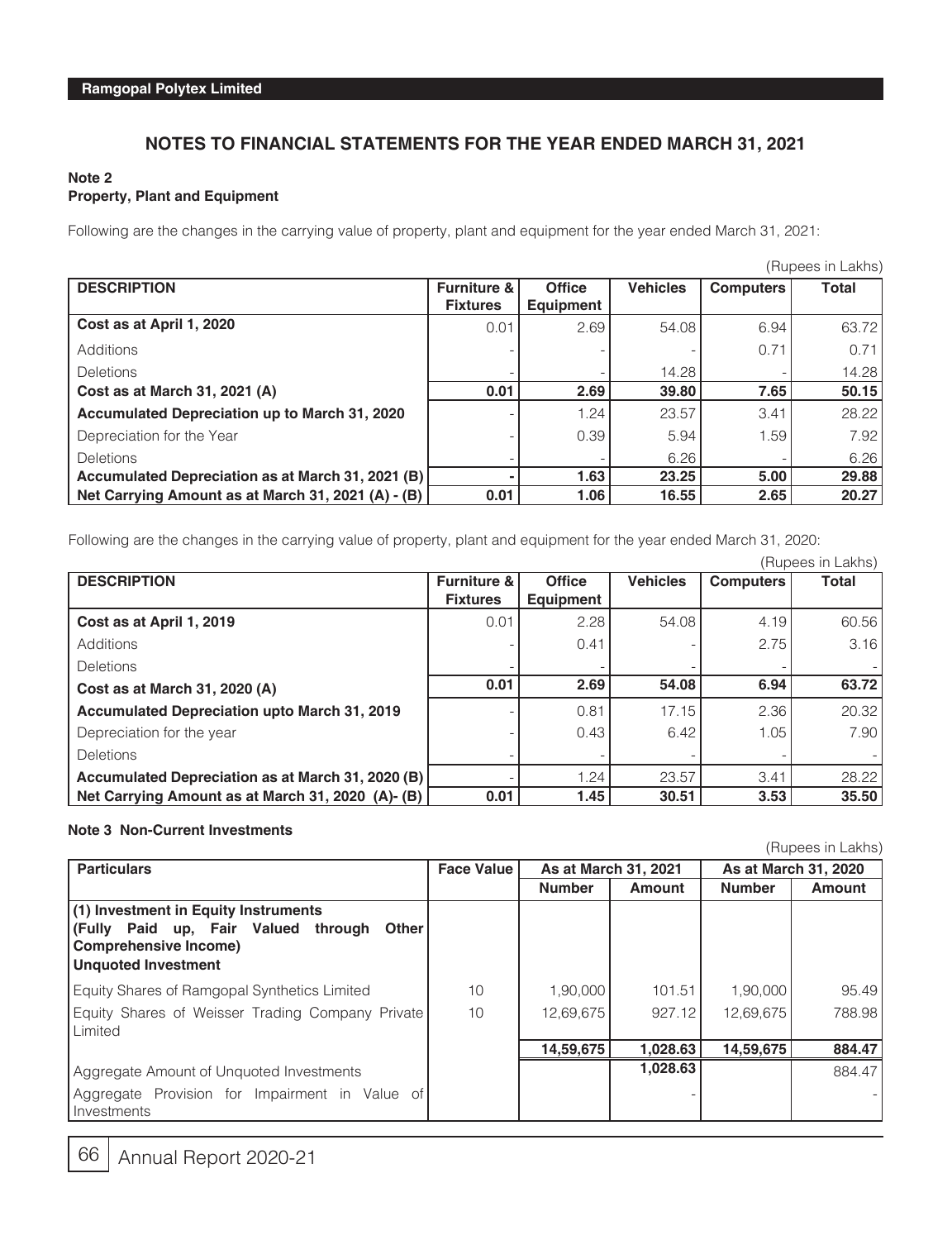|                                                    |                         | (Rupees in Lakhs)       |
|----------------------------------------------------|-------------------------|-------------------------|
| <b>Particulars</b>                                 | As at<br>March 31, 2021 | As at<br>March 31, 2020 |
| Note 4                                             |                         |                         |
| <b>Loans - Non Current</b>                         |                         |                         |
| (Unsecured, considered good)                       |                         |                         |
| Loans to Employees                                 |                         | 0.31                    |
| Note 5                                             |                         | 0.31                    |
| <b>Security Deposits- Non Current</b>              |                         |                         |
| (Unsecured, considered good)                       |                         |                         |
| Deposits with Related Party                        | 0.50                    | 0.50                    |
| Deposits with Others                               | 0.26                    | 0.80                    |
|                                                    | 0.76                    | 1.30                    |
| Note <sub>6</sub>                                  |                         |                         |
| <b>Other Non-Current Assets</b>                    |                         |                         |
| (Unsecured, considered good)                       |                         |                         |
| VAT Deposit Receivables                            | 3.77                    | 3.77                    |
|                                                    | 3.77                    | 3.77                    |
| Note 7<br><b>Income Tax Assets</b>                 |                         |                         |
|                                                    |                         |                         |
| Tax Deducted at Sources and Advance Income Tax     | 33.84                   | 52.29                   |
| Less: Provision for Income Tax                     | (1.33)<br>32.51         | (3.60)                  |
| Note 8                                             |                         | 48.69                   |
| <b>Trade Receivables</b>                           |                         |                         |
| (Unsecured, considered good)                       |                         |                         |
| <b>Trade Receivables</b>                           | 18.54                   | 161.56                  |
|                                                    | 18.54                   | 161.56                  |
| Note 9                                             |                         |                         |
| <b>Inventories</b>                                 |                         |                         |
| (Valued at Lower of Cost and Net Realisable Value) |                         |                         |
| Stock in Trade                                     |                         | 113.74                  |
|                                                    |                         | 113.74                  |
| Note 10                                            |                         |                         |
| <b>Cash and Cash Equivalents</b>                   |                         |                         |
| <b>Balances with Banks</b>                         |                         |                         |
| - Current Accounts                                 | 1.21                    | 1.51                    |
| Cash on Hand                                       | 0.45                    | 0.95                    |
|                                                    | 1.66                    | 2.46                    |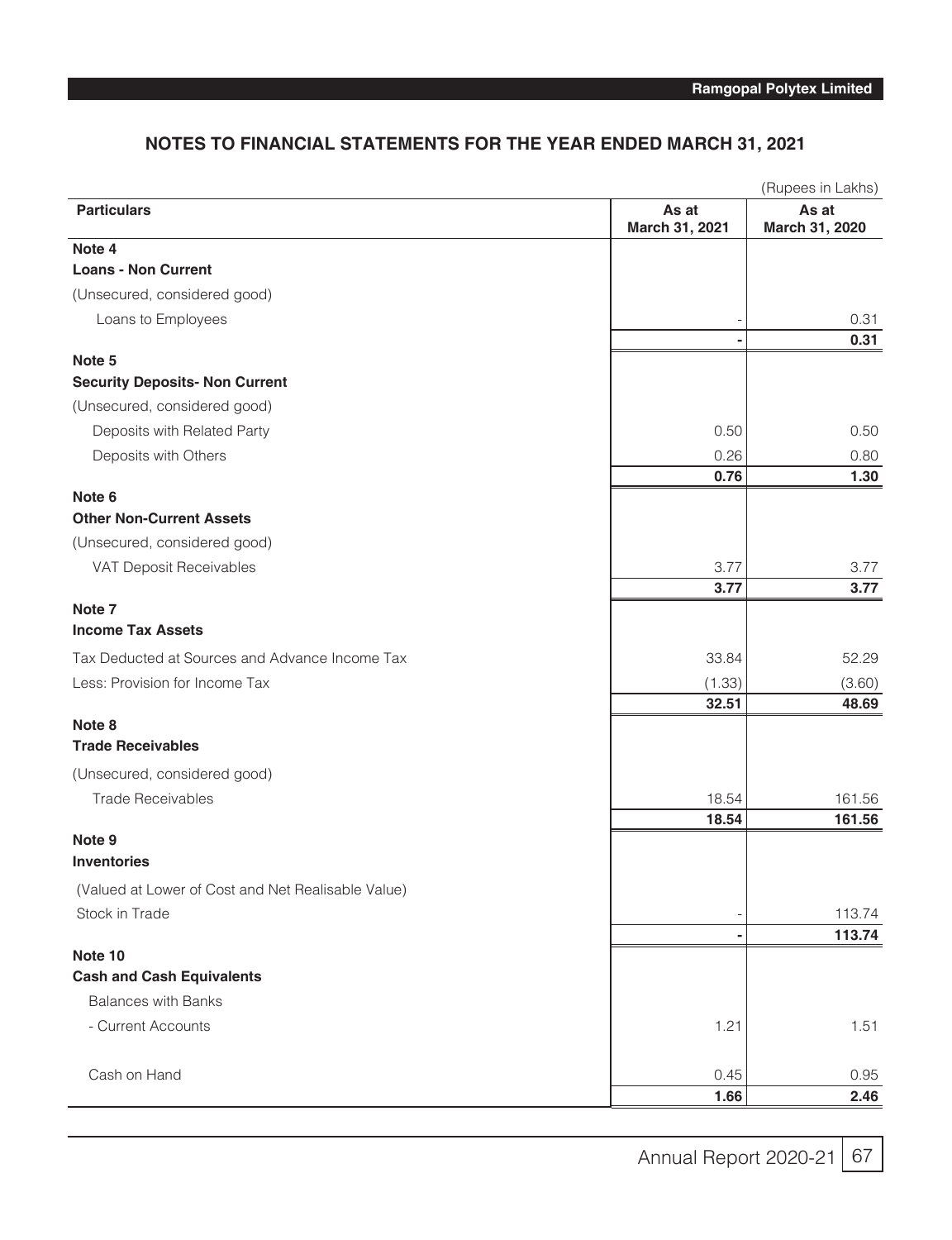|                                                             |                         | (Rupees in Lakhs)       |  |
|-------------------------------------------------------------|-------------------------|-------------------------|--|
| <b>Particulars</b>                                          | As at<br>March 31, 2021 | As at<br>March 31, 2020 |  |
| Note 11                                                     |                         |                         |  |
| <b>Bank Balances Other Than Note 10 Above</b>               |                         |                         |  |
| Bank Balances with Standard Charterd Bank                   |                         |                         |  |
| - In Margin Money (Fixed Deposit Accounts)*                 | 74.81                   | 74.81                   |  |
|                                                             | 74.81                   | 74.81                   |  |
| * Lien against Letter of Credit and Cash Credit Facilities. |                         |                         |  |
| Note 12                                                     |                         |                         |  |
| <b>Loans - Current</b>                                      |                         |                         |  |
| (Unsecured, considered good)                                |                         |                         |  |
| Loans:                                                      |                         |                         |  |
| <b>To Related Parties</b>                                   | 719.95                  | 727.80                  |  |
| To Companies and Other Parties                              | 148.00                  | 153.00                  |  |
| To Employees                                                | 3.22                    | 0.36                    |  |
|                                                             | 871.17                  | 881.16                  |  |
| Note 13                                                     |                         |                         |  |
| <b>Other Current Financial Assets</b>                       |                         |                         |  |
| Interest Receivables                                        | 77.48                   | 89.49                   |  |
|                                                             | 77.48                   | 89.49                   |  |
| Note 14                                                     |                         |                         |  |
| <b>Other Current Assets</b>                                 |                         |                         |  |
| (Unsecured, considered good unless otherwise stated)        |                         |                         |  |
| Advance to Suppliers                                        |                         |                         |  |
| <b>Considered Doubtful</b>                                  | 197.69                  | 197.69                  |  |
| Less: Provision for Doubtful Advances                       | (197.69)                | (197.69)                |  |
|                                                             |                         |                         |  |
| Prepaid Expenses                                            | 0.58                    | 0.64                    |  |
| <b>GST Input Receivables</b>                                | 24.72                   | 38.11                   |  |
|                                                             | 25.30                   | 38.75                   |  |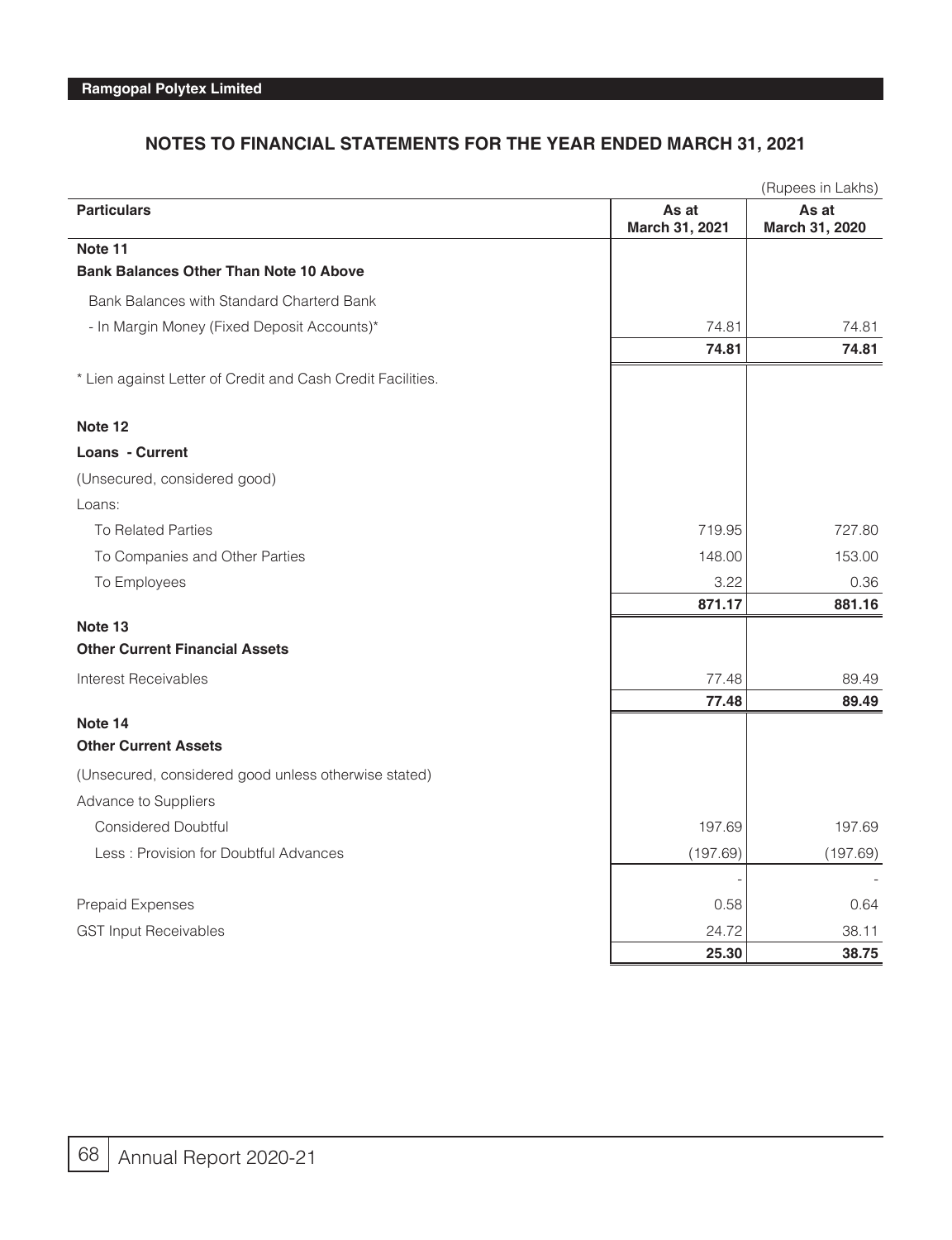### **Note : 15 Share capital**

|     |                                                            |                         | (Rupees in Lakhs)       |
|-----|------------------------------------------------------------|-------------------------|-------------------------|
|     |                                                            | As at<br>March 31, 2021 | As at<br>March 31, 2020 |
| ۱a. | Details of Authorised, Issued and Subscribed Share Capital |                         |                         |
|     | <b>Authorised Capital</b>                                  |                         |                         |
|     | 1,50,00,000 Equity Shares of Rs.10 each                    | 1,500.00                | 1,500.00                |
|     | Issued, Subscribed and Paid up                             |                         |                         |
|     | 1,45,00,000 Equity shares of Rs 10 each                    | 1,450.00                | 1,450.00                |
|     | Less: Calls in Arrears                                     | 10.37                   | 10.37                   |
|     |                                                            | 1,439.63                | 1,439.63                |

### **b. Reconciliation of Number of Shares at the beginning and at the end of the year**

| <b>Particulars</b>                              |               | As at March 31, 2021      |               | As at March 31, 2020      |  |
|-------------------------------------------------|---------------|---------------------------|---------------|---------------------------|--|
|                                                 | No. of shares | <b>Rupees in</b><br>Lakhs | No. of shares | <b>Rupees in</b><br>Lakhs |  |
| Shares outstanding at the beginning of the year | 1,45,00,000   | 1,450.00                  | 1,45,00,000   | 1,450.00                  |  |
| Add: Shares issued during the year              |               |                           |               |                           |  |
| Shares outstanding at the end of the year       | 1,45,00,000   | 1.450.00                  | 1,45,00,000   | 1,450.00                  |  |

### **c. Shareholders Holding Information**

| Shareholders Holding More than 5% of Shares              | As at March 31, 2021 |            | As at March 31, 2020 |            |
|----------------------------------------------------------|----------------------|------------|----------------------|------------|
| in the Company                                           | No. of shares        | Percentage | No. of shares        | Percentage |
| Ramgopal Textiles Limited                                | 18,22,500            | 12.57%     | 18,22,500            | 12.57 $%$  |
| Sanjay M. Jatia (Jointly With Others)                    | 10.64.800            | 7.34%      | 10,64,800            | 7.34%      |
| Ramgopal Synthetics Limited                              | 8,83,000             | 6.09%      | 8,83,000             | 6.09 $%$   |
| Ramgopal Investment & Trading Company Private<br>Limited | 8,22,196             | 5.67 %     | 8,22,196             | 5.67 $%$   |

### **d. Rights Attached to Equity Shares**

The Company has only one class of Equity Shares having par value of Rs 10. Each holder of equity shares is entitled to one vote per share. In the event of liquidation of the Company, the holder of equity shares will be entitled to receive any of the remaining assets of the Company, after distribution of all preferential amounts.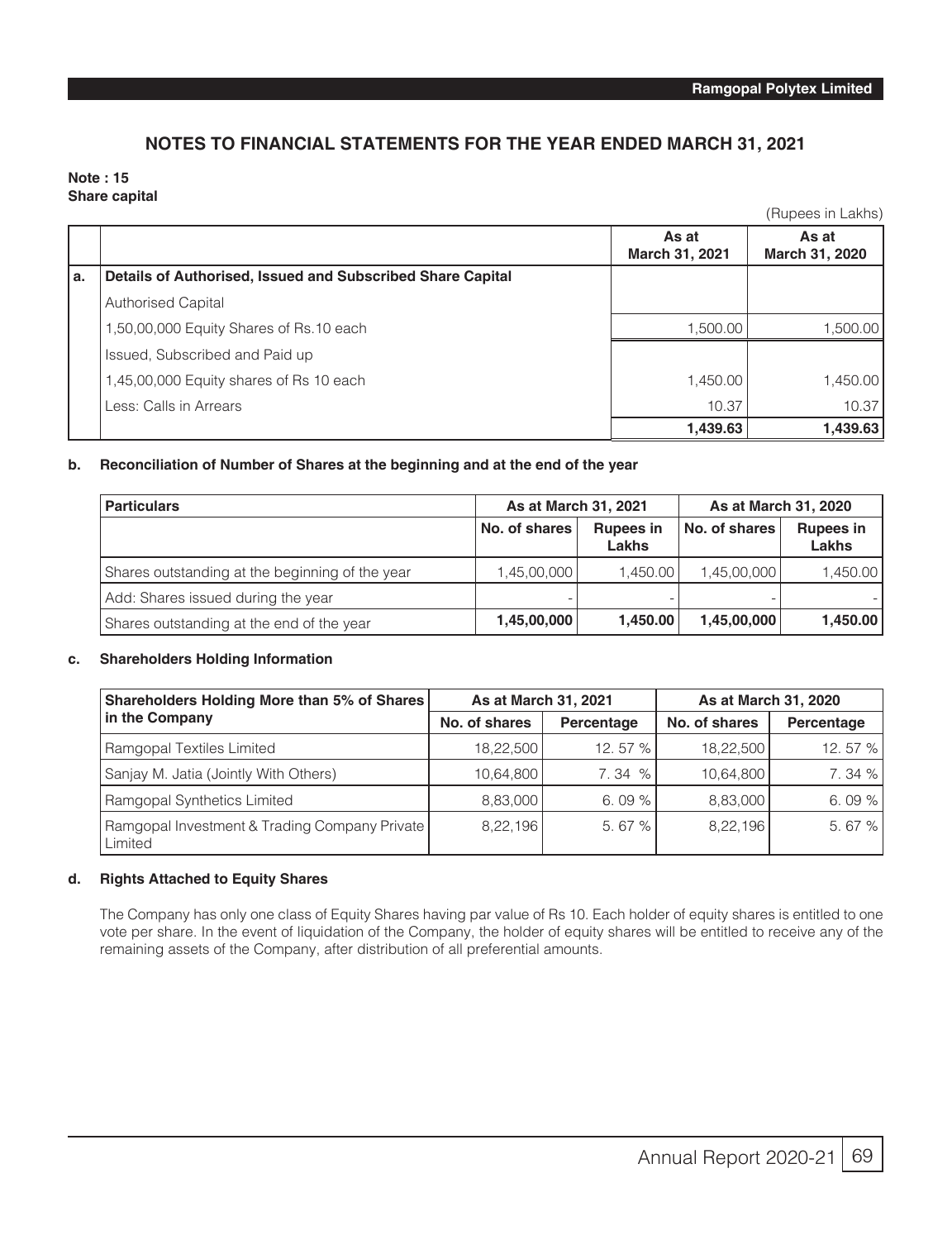|    |                                                    |                         | (Rupees in Lakhs)       |
|----|----------------------------------------------------|-------------------------|-------------------------|
|    | <b>Particulars</b>                                 | As at<br>March 31, 2021 | As at<br>March 31, 2020 |
|    | Note 16                                            |                         |                         |
|    | <b>Other Equity</b>                                |                         |                         |
| a) | <b>Capital Reserve</b>                             |                         |                         |
|    | As per Last Balance Sheet                          | 17.31                   | 17.31                   |
|    |                                                    | 17.31                   | 17.31                   |
| b) | <b>Securities Premium</b>                          |                         |                         |
|    | As per Last Balance Sheet                          | 1,039.70                | 1,039.70                |
|    |                                                    | 1,039.70                | 1,039.70                |
|    |                                                    |                         |                         |
| C) | <b>Balance in the Statement of Profit and Loss</b> |                         |                         |
|    | As per Last Balance Sheet                          | (1, 164.49)             | (1, 145.14)             |
|    | (Add)/Less: Profit /(Loss) for the year            | 30.93                   | (19.35)                 |
|    |                                                    | (1, 133.56)             | (1, 164.49)             |
| d) | <b>Other Comprehensive Income</b>                  |                         |                         |
|    | As per Last Balance Sheet                          | 483.64                  | 467.61                  |
|    |                                                    |                         |                         |
|    | Add: Acturial Gain/(Loss) on Defined Benefit       | 1.17                    | (4.99)                  |
|    | Add: Fair Value Gain on Investments (Net of Tax)   | 115.33                  | 21.02                   |
|    |                                                    | 600.14                  | 483.64                  |
|    |                                                    | 523.59                  | 376.16                  |

#### **a) Capital Reserve**

Capital Reserve is created on account of subsidy received from State Government. The Same will not be used for distribution of dividend.

### **b) Securities Premium**

Securities Premium is used to record the premium on issue of shares. The Reserve is utilised in accordance with the provision of Section 52 of The Companies Act, 2013. (Rupees in Lakhs)

|                                |                         | (NUPCOS III LANIS)      |
|--------------------------------|-------------------------|-------------------------|
| <b>Particulars</b>             | As at<br>March 31, 2021 | As at<br>March 31, 2020 |
| Note 17                        |                         |                         |
| <b>Borrowings, Non Current</b> |                         |                         |
| Secured *                      |                         |                         |
| Vehicle Loans                  |                         |                         |
| From NBFC                      |                         | 1.37                    |
|                                |                         | 1.37                    |

\* Secured Against Vehicle Purchased

(Interest @ 12.22 % Per Annum. Repayable in equal monthly installments till May, 2021.)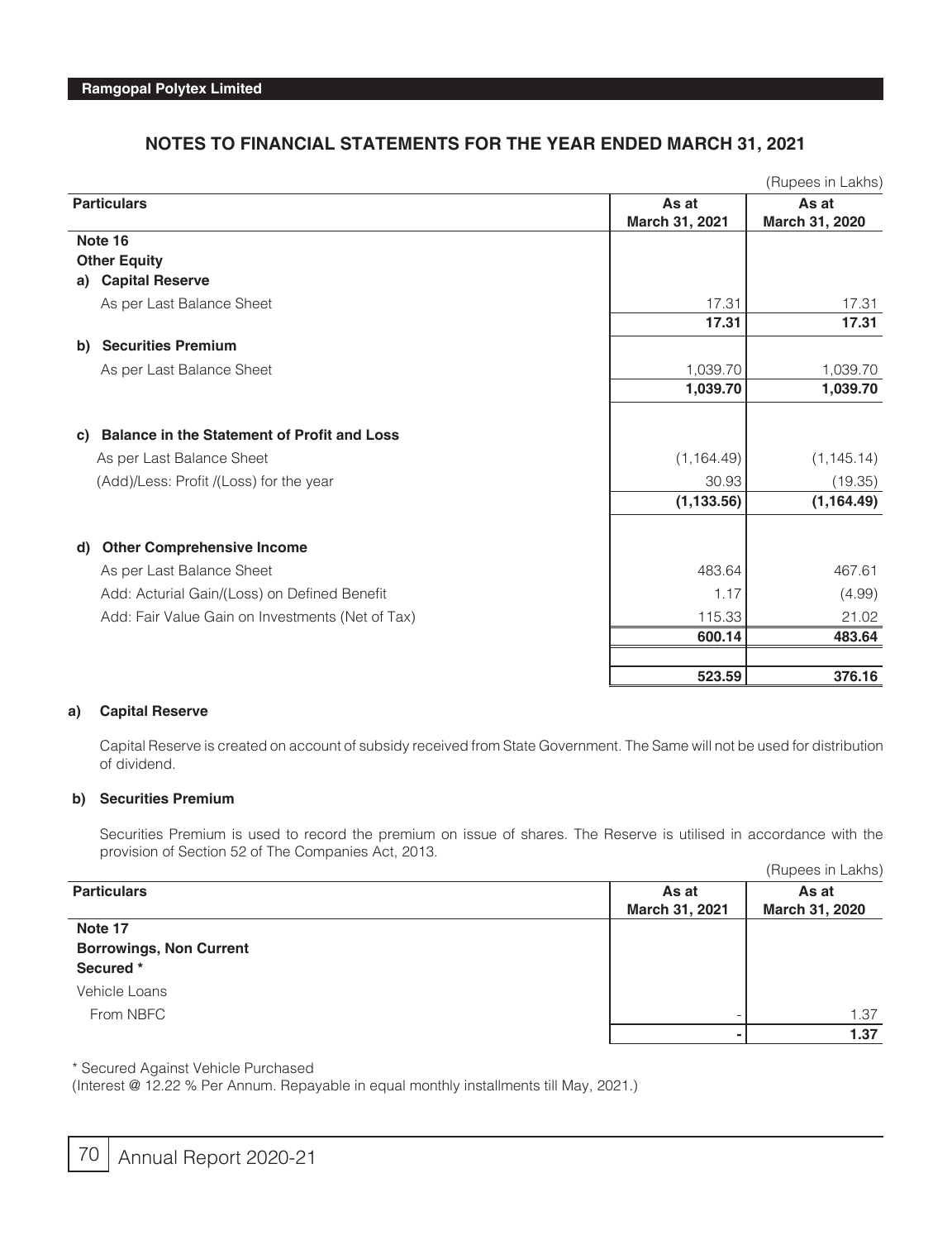| As at<br>As at<br>March 31, 2021<br>March 31, 2020<br>Note 18<br><b>Long-Term Provisions</b><br>Provision for Employee Benefits<br>Gratuity<br>22.29<br>20.72<br>22.29<br>20.72<br>Note 19<br><b>Deferred Tax Liabilities</b><br>On Fair Value Gains on Investments<br>150.49<br>121.66<br>121.66<br>150.49<br>Note 20<br><b>Current Borrowings</b><br>Secured*<br>Cash Credit Facility from Bank<br>1.76<br>43.69<br>Unsecured<br>Loan from a Related Party<br>68.00<br>1.76<br>111.69<br>*The facility is secured by way of hypothecation of entire current assets of the<br>6.91<br>249.87<br>249.87<br>6.91<br>Note 22<br><b>Current - Other Financial Liabilities</b><br>Current Maturities of Long Term Borrowings<br>From NBFC<br>1.37<br>7.29<br>Interest Accrued But Not Due on Borrowings<br>0.01<br>0.09 |                                                                                                                                                                                                                                                                                                                                                                                                  |      | (Rupees in Lakhs) |
|---------------------------------------------------------------------------------------------------------------------------------------------------------------------------------------------------------------------------------------------------------------------------------------------------------------------------------------------------------------------------------------------------------------------------------------------------------------------------------------------------------------------------------------------------------------------------------------------------------------------------------------------------------------------------------------------------------------------------------------------------------------------------------------------------------------------|--------------------------------------------------------------------------------------------------------------------------------------------------------------------------------------------------------------------------------------------------------------------------------------------------------------------------------------------------------------------------------------------------|------|-------------------|
|                                                                                                                                                                                                                                                                                                                                                                                                                                                                                                                                                                                                                                                                                                                                                                                                                     | <b>Particulars</b>                                                                                                                                                                                                                                                                                                                                                                               |      |                   |
|                                                                                                                                                                                                                                                                                                                                                                                                                                                                                                                                                                                                                                                                                                                                                                                                                     |                                                                                                                                                                                                                                                                                                                                                                                                  |      |                   |
|                                                                                                                                                                                                                                                                                                                                                                                                                                                                                                                                                                                                                                                                                                                                                                                                                     |                                                                                                                                                                                                                                                                                                                                                                                                  |      |                   |
|                                                                                                                                                                                                                                                                                                                                                                                                                                                                                                                                                                                                                                                                                                                                                                                                                     |                                                                                                                                                                                                                                                                                                                                                                                                  |      |                   |
|                                                                                                                                                                                                                                                                                                                                                                                                                                                                                                                                                                                                                                                                                                                                                                                                                     |                                                                                                                                                                                                                                                                                                                                                                                                  |      |                   |
|                                                                                                                                                                                                                                                                                                                                                                                                                                                                                                                                                                                                                                                                                                                                                                                                                     |                                                                                                                                                                                                                                                                                                                                                                                                  |      |                   |
|                                                                                                                                                                                                                                                                                                                                                                                                                                                                                                                                                                                                                                                                                                                                                                                                                     |                                                                                                                                                                                                                                                                                                                                                                                                  |      |                   |
|                                                                                                                                                                                                                                                                                                                                                                                                                                                                                                                                                                                                                                                                                                                                                                                                                     |                                                                                                                                                                                                                                                                                                                                                                                                  |      |                   |
|                                                                                                                                                                                                                                                                                                                                                                                                                                                                                                                                                                                                                                                                                                                                                                                                                     |                                                                                                                                                                                                                                                                                                                                                                                                  |      |                   |
|                                                                                                                                                                                                                                                                                                                                                                                                                                                                                                                                                                                                                                                                                                                                                                                                                     |                                                                                                                                                                                                                                                                                                                                                                                                  |      |                   |
|                                                                                                                                                                                                                                                                                                                                                                                                                                                                                                                                                                                                                                                                                                                                                                                                                     |                                                                                                                                                                                                                                                                                                                                                                                                  |      |                   |
|                                                                                                                                                                                                                                                                                                                                                                                                                                                                                                                                                                                                                                                                                                                                                                                                                     | The Company has not recognised the Deferred Tax Assets, as considered<br>appropriate by the Management, in the absence of virtual certainty of its realisation<br>in future.                                                                                                                                                                                                                     |      |                   |
|                                                                                                                                                                                                                                                                                                                                                                                                                                                                                                                                                                                                                                                                                                                                                                                                                     |                                                                                                                                                                                                                                                                                                                                                                                                  |      |                   |
|                                                                                                                                                                                                                                                                                                                                                                                                                                                                                                                                                                                                                                                                                                                                                                                                                     |                                                                                                                                                                                                                                                                                                                                                                                                  |      |                   |
|                                                                                                                                                                                                                                                                                                                                                                                                                                                                                                                                                                                                                                                                                                                                                                                                                     |                                                                                                                                                                                                                                                                                                                                                                                                  |      |                   |
|                                                                                                                                                                                                                                                                                                                                                                                                                                                                                                                                                                                                                                                                                                                                                                                                                     |                                                                                                                                                                                                                                                                                                                                                                                                  |      |                   |
|                                                                                                                                                                                                                                                                                                                                                                                                                                                                                                                                                                                                                                                                                                                                                                                                                     |                                                                                                                                                                                                                                                                                                                                                                                                  |      |                   |
|                                                                                                                                                                                                                                                                                                                                                                                                                                                                                                                                                                                                                                                                                                                                                                                                                     |                                                                                                                                                                                                                                                                                                                                                                                                  |      |                   |
|                                                                                                                                                                                                                                                                                                                                                                                                                                                                                                                                                                                                                                                                                                                                                                                                                     |                                                                                                                                                                                                                                                                                                                                                                                                  |      |                   |
|                                                                                                                                                                                                                                                                                                                                                                                                                                                                                                                                                                                                                                                                                                                                                                                                                     | Company, both present and future, and cash margin of Rs. 74.81 Lakhs (Previous<br>Year Rs. 74.81 Lakhs) in form of FDR and further secured by way of pledge of<br>certain Equity shares of VIP Industries Limited and corporate guarantee of an group<br>company (Enterprise were Director exercising significant influence) and personally<br>guaranteed by the Chairman and Managing Director. |      |                   |
|                                                                                                                                                                                                                                                                                                                                                                                                                                                                                                                                                                                                                                                                                                                                                                                                                     | Note 21                                                                                                                                                                                                                                                                                                                                                                                          |      |                   |
|                                                                                                                                                                                                                                                                                                                                                                                                                                                                                                                                                                                                                                                                                                                                                                                                                     | <b>Trade Payables</b>                                                                                                                                                                                                                                                                                                                                                                            |      |                   |
|                                                                                                                                                                                                                                                                                                                                                                                                                                                                                                                                                                                                                                                                                                                                                                                                                     | Total outstanding due to Micro and Small Enterprises                                                                                                                                                                                                                                                                                                                                             |      |                   |
|                                                                                                                                                                                                                                                                                                                                                                                                                                                                                                                                                                                                                                                                                                                                                                                                                     | Total outstanding due to Creditors other than Micro and Small Enterprises.                                                                                                                                                                                                                                                                                                                       |      |                   |
|                                                                                                                                                                                                                                                                                                                                                                                                                                                                                                                                                                                                                                                                                                                                                                                                                     |                                                                                                                                                                                                                                                                                                                                                                                                  |      |                   |
|                                                                                                                                                                                                                                                                                                                                                                                                                                                                                                                                                                                                                                                                                                                                                                                                                     |                                                                                                                                                                                                                                                                                                                                                                                                  |      |                   |
|                                                                                                                                                                                                                                                                                                                                                                                                                                                                                                                                                                                                                                                                                                                                                                                                                     |                                                                                                                                                                                                                                                                                                                                                                                                  |      |                   |
|                                                                                                                                                                                                                                                                                                                                                                                                                                                                                                                                                                                                                                                                                                                                                                                                                     |                                                                                                                                                                                                                                                                                                                                                                                                  |      |                   |
|                                                                                                                                                                                                                                                                                                                                                                                                                                                                                                                                                                                                                                                                                                                                                                                                                     |                                                                                                                                                                                                                                                                                                                                                                                                  |      |                   |
|                                                                                                                                                                                                                                                                                                                                                                                                                                                                                                                                                                                                                                                                                                                                                                                                                     |                                                                                                                                                                                                                                                                                                                                                                                                  |      |                   |
|                                                                                                                                                                                                                                                                                                                                                                                                                                                                                                                                                                                                                                                                                                                                                                                                                     |                                                                                                                                                                                                                                                                                                                                                                                                  | 1.38 | 7.38              |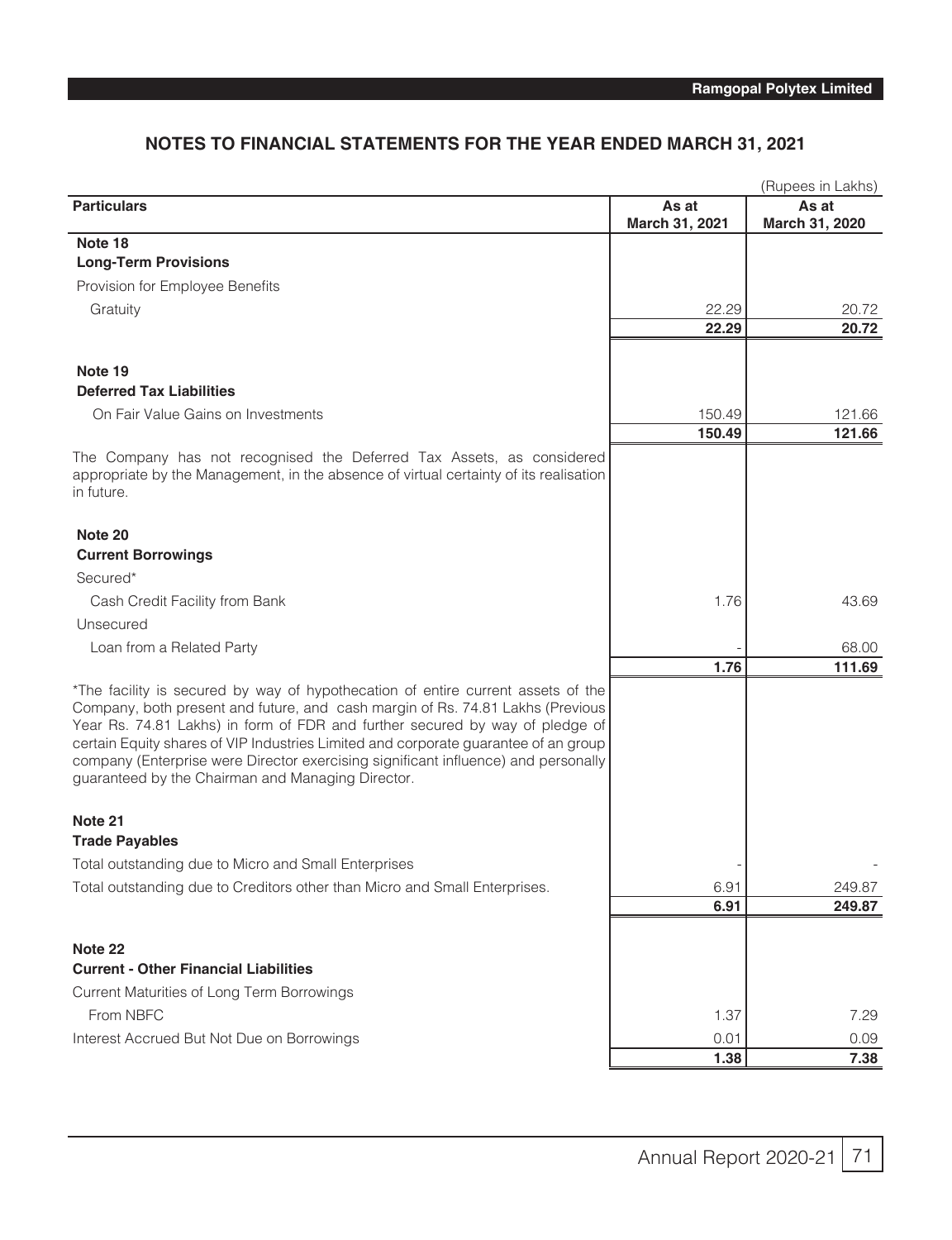|                                                   |                | (Rupees in Lakhs) |
|---------------------------------------------------|----------------|-------------------|
| <b>Particulars</b>                                | As at          | As at             |
|                                                   | March 31, 2021 | March 31, 2020    |
| Note 23                                           |                |                   |
| <b>Other Current Liabilities</b>                  |                |                   |
| <b>Statutory Dues Payable</b>                     | 0.99           | 1.05              |
|                                                   | 0.99           | 1.05              |
| Note 24                                           |                |                   |
| <b>Short Term Provisions</b>                      |                |                   |
| Provision for Employee Benefits                   |                |                   |
| Gratuity                                          | 7.86           | 6.48              |
|                                                   | 7.86           | 6.48              |
|                                                   |                |                   |
|                                                   |                | (Rupees in Lakhs) |
| <b>Particulars</b>                                | For the year   | For the year      |
|                                                   | ended          | ended             |
|                                                   | March 31, 2021 | March 31, 2020    |
| Note 25                                           |                |                   |
| <b>Revenue from Operations</b>                    |                |                   |
| Sales of Stock in Trade                           | 317.27         | 382.59            |
|                                                   | 317.27         | 382.59            |
| Note 26                                           |                |                   |
| <b>Other Income</b>                               |                |                   |
| Interest Income on :                              |                |                   |
| - Loans Given                                     | 89.03          | 100.69            |
| - Customer Overdue Bills                          | 0.01           |                   |
| - Income Tax Refund                               | 2.15           |                   |
| - Fixed Deposit (Margin Money)                    | 5.25           | 5.21              |
| Excess Provision and Sundry Balances Written Back | 0.01           | 0.05              |
|                                                   | 96.45          | 105.95            |
|                                                   |                |                   |
| Note 27                                           |                |                   |
| Purchase of Stock-in-Trade (Traded goods)         | 137.36         | 459.94            |
|                                                   | 137.36         | 459.94            |
|                                                   |                |                   |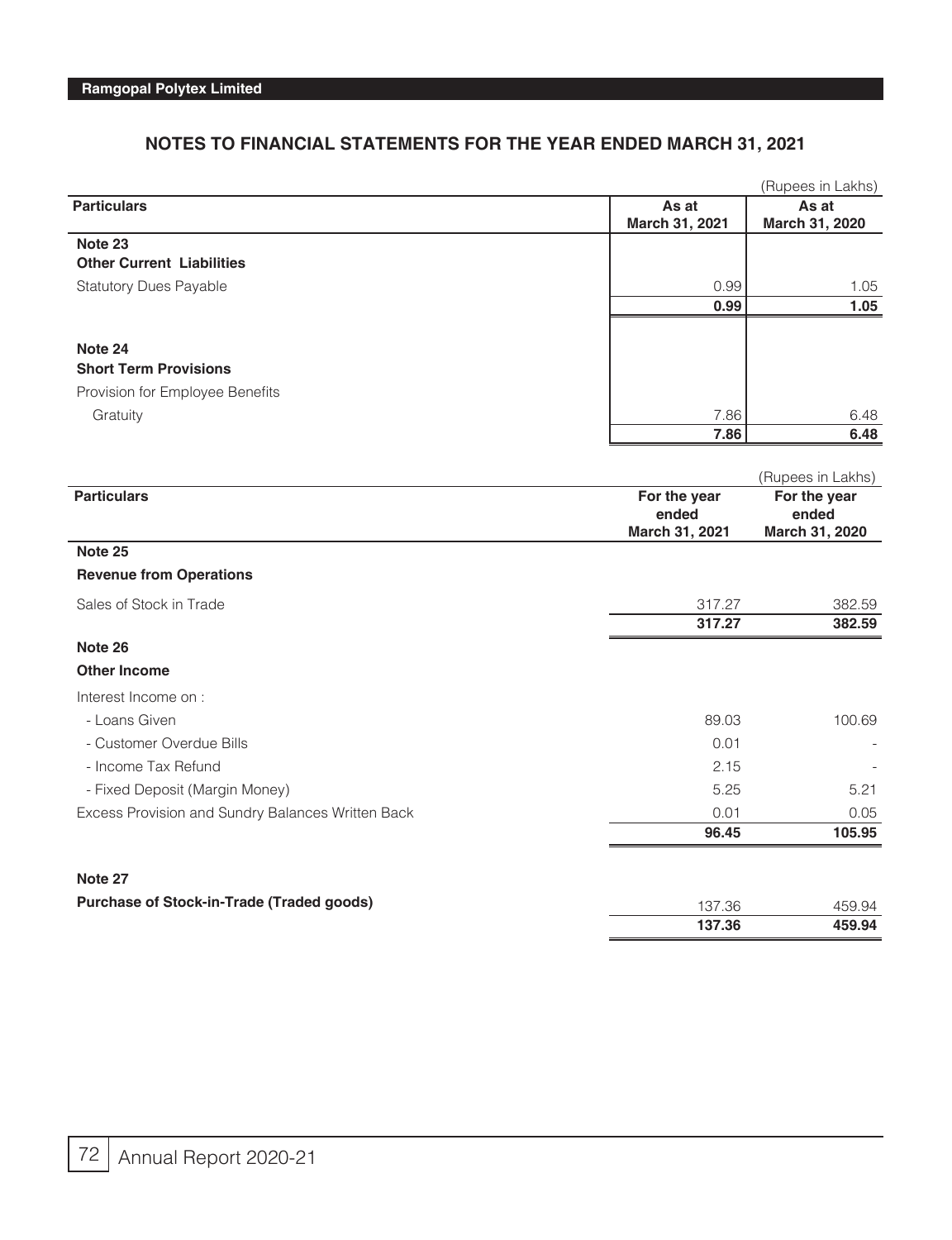|                                                  |      |                          | (Rupees in Lakhs)     |
|--------------------------------------------------|------|--------------------------|-----------------------|
| <b>Particulars</b>                               |      | For the year<br>ended    | For the year<br>ended |
|                                                  |      | March 31, 2021           | March 31, 2020        |
| Note 28                                          |      |                          |                       |
| <b>Changes in Inventories of Stock-in-Trade</b>  |      |                          |                       |
| Opening Inventory                                |      |                          |                       |
| Stock in Trade                                   |      | 113.74<br>113.74         |                       |
| Closing Inventory                                |      |                          |                       |
| Stock in Trade                                   |      | $\overline{\phantom{a}}$ | 113.74<br>113.74      |
|                                                  |      |                          |                       |
| Changes in Inventory                             |      | 113.74                   | (113.74)              |
| Note 29                                          |      |                          |                       |
| <b>Employee Benefits Expense</b>                 |      |                          |                       |
| Salaries, Wages and Bonus                        |      | 49.34                    | 55.47                 |
| Contributions to Provident Funds and Other Funds |      | 0.64                     | 0.87                  |
| <b>Staff Welfare Expenses</b>                    |      | 2.33                     | 3.26                  |
|                                                  |      | 52.31                    | 59.60                 |
| Note 30                                          |      |                          |                       |
| <b>Finance Costs</b>                             |      |                          |                       |
| Interest Expenses                                |      | 11.60                    | 4.73                  |
| <b>Other Borrowing Costs</b>                     |      | 3.00                     | 2.00                  |
|                                                  |      | 14.60                    | 6.73                  |
| Note 31                                          |      |                          |                       |
| <b>Other Expenses</b>                            |      |                          |                       |
| Rent and Compensation                            |      | 1.62                     | 1.99                  |
| Rates and Taxes                                  |      | 3.50                     | 7.61                  |
| Insurance                                        |      | 0.88                     | 1.77                  |
| Repairs and Maintenance:                         |      |                          |                       |
| Plant and Equipment                              | 1.08 |                          | 1.34                  |
| Others                                           | 0.35 | 1.43                     | 0.52                  |
| Auditors' Remuneration :                         |      |                          |                       |
| <b>Audit Fees</b>                                | 0.45 |                          | 0.45                  |
| <b>Tax Audit Fees</b>                            | 0.15 |                          | 0.15                  |
| Certification                                    | 0.50 | 1.10                     | 0.50                  |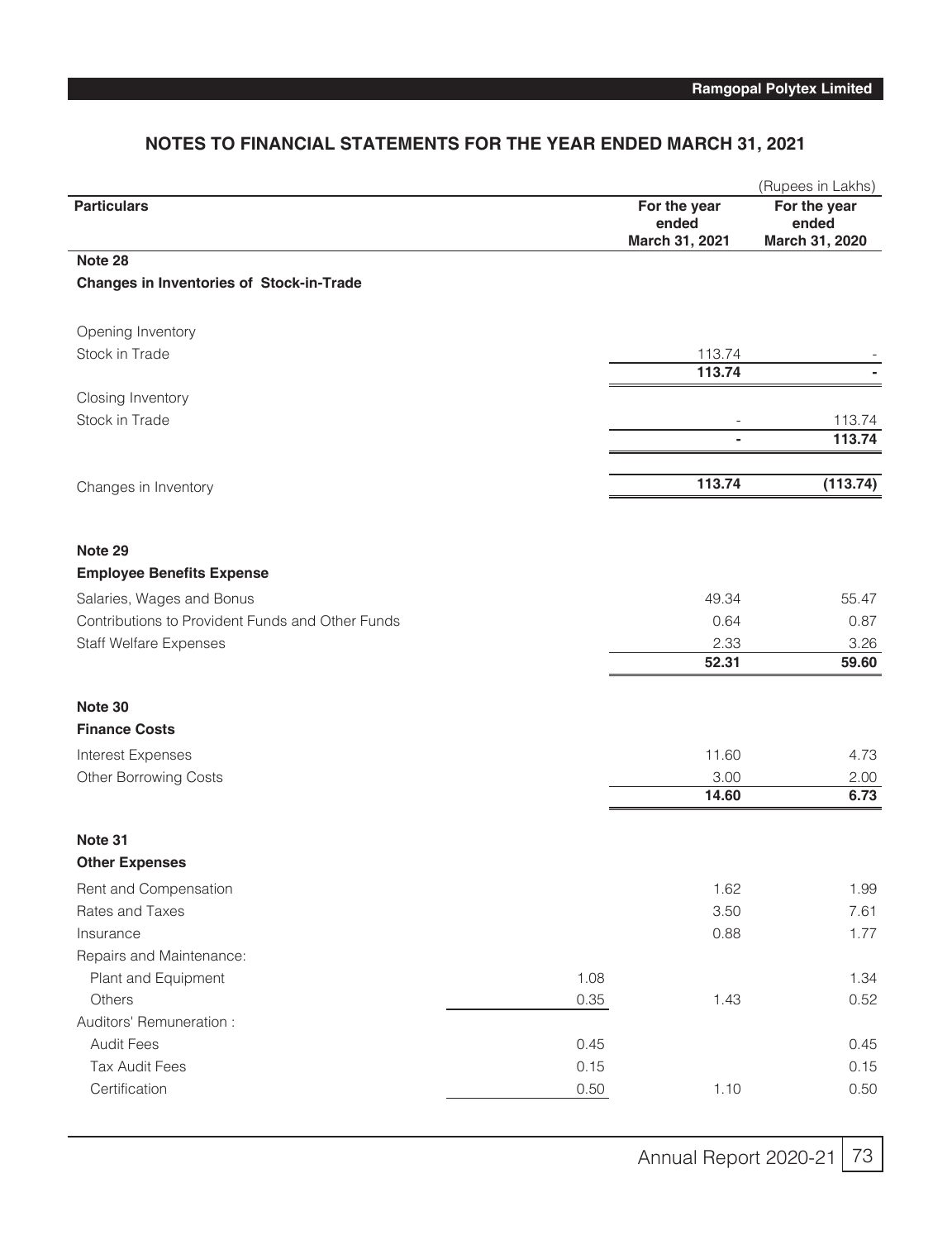|                                               |                | (Rupees in Lakhs) |
|-----------------------------------------------|----------------|-------------------|
| <b>Particulars</b>                            | For the year   | For the year      |
|                                               | ended          | ended             |
|                                               | March 31, 2021 | March 31, 2020    |
| Directors' Sitting Fees                       | 0.18           | 0.21              |
| Brokerage and Commission                      | 2.41           | 3.57              |
| Freight, Transport, Loading and Unloading     | 3.68           | 6.67              |
| Legal and Professional                        | 22.67          | 25.19             |
| Vehicle Expenses                              | 3.55           | 7.91              |
| <b>Travelling and Conveyance</b>              | 5.66           | 2.10              |
| <b>Communication Expenses</b>                 | 2.72           | 5.05              |
| <b>Printing and Stationery</b>                | 0.01           | 1.80              |
| <b>Bank Charges</b>                           | 1.36           | 1.54              |
| Exchange Fluctuation (Loss)                   | 0.20           | 16.28             |
| Bad Debts and Sundry Balances Written Off     | 0.11           |                   |
| Loss on Sale of Property, Plant and Equipment | 2.32           |                   |
| Miscellaneous Expenses                        | 2.43           | 2.81              |
|                                               | 55.83          | 87.46             |

### **Note 32 : Earnings per Share (EPS)**

Basic EPS amount is calculated by dividing the profit/(Loss) for the year attributable to equity holders of the Company by the weighted average number of Equity shares outstanding during the year.

Diluted EPS amount is calculated by dividing the profit/(Loss) attributable to equity holders of the Company (after adjusting profit impact of dilutive potential equity shares, if any) by the aggregate of weighted average number of Equity shares outstanding during the year and the weighted average number of Equity shares that would be issued on conversion of all the dilutive potential Equity shares into Equity shares of the Company.

| <b>Particulars</b>                                                      | March 31, 2021 | March 31, 2020 |
|-------------------------------------------------------------------------|----------------|----------------|
| i. Profit/(Loss) Attributable to Equity Holders                         |                |                |
| Loss for the year (Rupees in Lakhs)                                     | 30.93          | (19.35)        |
|                                                                         | 30.93          | (19.35)        |
| ii. Weighted Average Number of Ordinary Shares (In Numbers)             |                |                |
| Issued Ordinary Shares                                                  | 1,45,00,000    | 1,45,00,000    |
| Add/(Less): Effect of Shares Issued/ (Bought Back)                      |                |                |
| Weighted Average Number of Shares at March 31 for Basic and Diluted EPS | 1,45,00,000    | 1,45,00,000    |
| iii. Basic and Diluted Earnings per Share (In INR)                      | 0.21           | (0.13)         |

### **Note 33 : Defined Benefit Plan:**

### **Gratuity**

In accordance with the Payment of Gratuity Act, 1972, the Company is required to provide post employment benefit to its employees in the form of gratuity. The present value of the obligation under such defined benefit plan is determined at each balance sheet date based on an actuarial valuation using the projected unit credit method.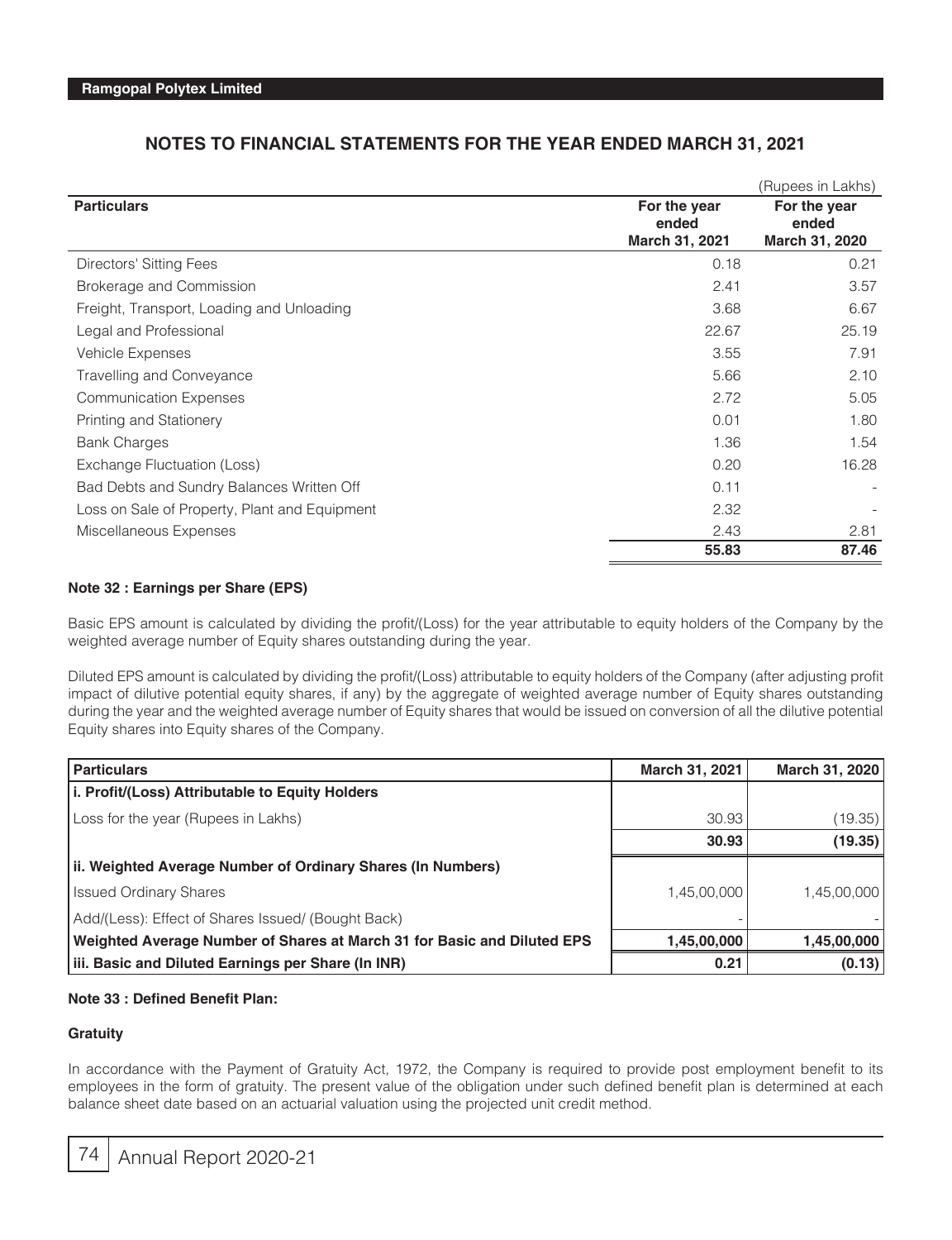In accordance with Ind AS 19, the disclosures relating to defined benefit plan are provided below :

| Reconciliation of net Defined Benefit Liability<br>i.                   |                | (Rupees in Lakhs) |
|-------------------------------------------------------------------------|----------------|-------------------|
|                                                                         | March 31, 2021 | March 31, 2020    |
| Reconciliation for present value of defined benefit obligations         |                |                   |
| Defined benefit obligation at the beginning of the year                 | 27.20          | 18.86             |
| Current service cost                                                    | 2.74           | 2.26              |
| Interest cost                                                           | 1.38           | 1.09              |
| Acquisition (credit)/ cost                                              |                |                   |
| Actuarial (gains) losses recognised in Other Comprehensive Income       |                |                   |
| arising from changes in financial assumptions                           | 0.60           | 1.11              |
| arising from changes in demographic assumptions                         |                | (0.01)            |
| arising on account of experience changes                                | (1.77)         | 3.89              |
| Past Service Cost                                                       |                |                   |
| Benefits paid directly by the company                                   |                |                   |
| Benefits paid from plan assets                                          |                |                   |
| Defined Benefit Obligation at the end of the year                       | 30.15          | 27.20             |
|                                                                         |                |                   |
| <b>Reconciliation of balances of Fair Value of Plan Assets</b>          |                |                   |
| Fair Value at the beginning of the year                                 |                |                   |
| <b>Acquisition Adjustment</b>                                           |                |                   |
| Interest income (i.e. expected return on plan assets) (a)               |                |                   |
| Return on Plan Assets, excluding interest income, recognised in OCI (b) |                |                   |
| Actual Return on Plan assets (a+b)                                      |                |                   |
| Contribution by employer                                                |                |                   |
| Contribution by employee                                                |                |                   |
| Benefits paid                                                           |                |                   |
| Fair Value of Plan Assets at the end of the year                        |                |                   |

| <b>Amount recognised in Balance Sheet</b><br>ii. |                | (Rupees in Lakhs) |
|--------------------------------------------------|----------------|-------------------|
|                                                  | March 31, 2021 | March 31, 2020    |
| Defined benefit obligation                       | 30.15          | 27.20             |
| Fair value of plan assets                        |                |                   |
| Effect of Asset ceiling                          |                |                   |
| Net Defined Benefit Liabilities/(Assets)         | 30.15          | 27.20             |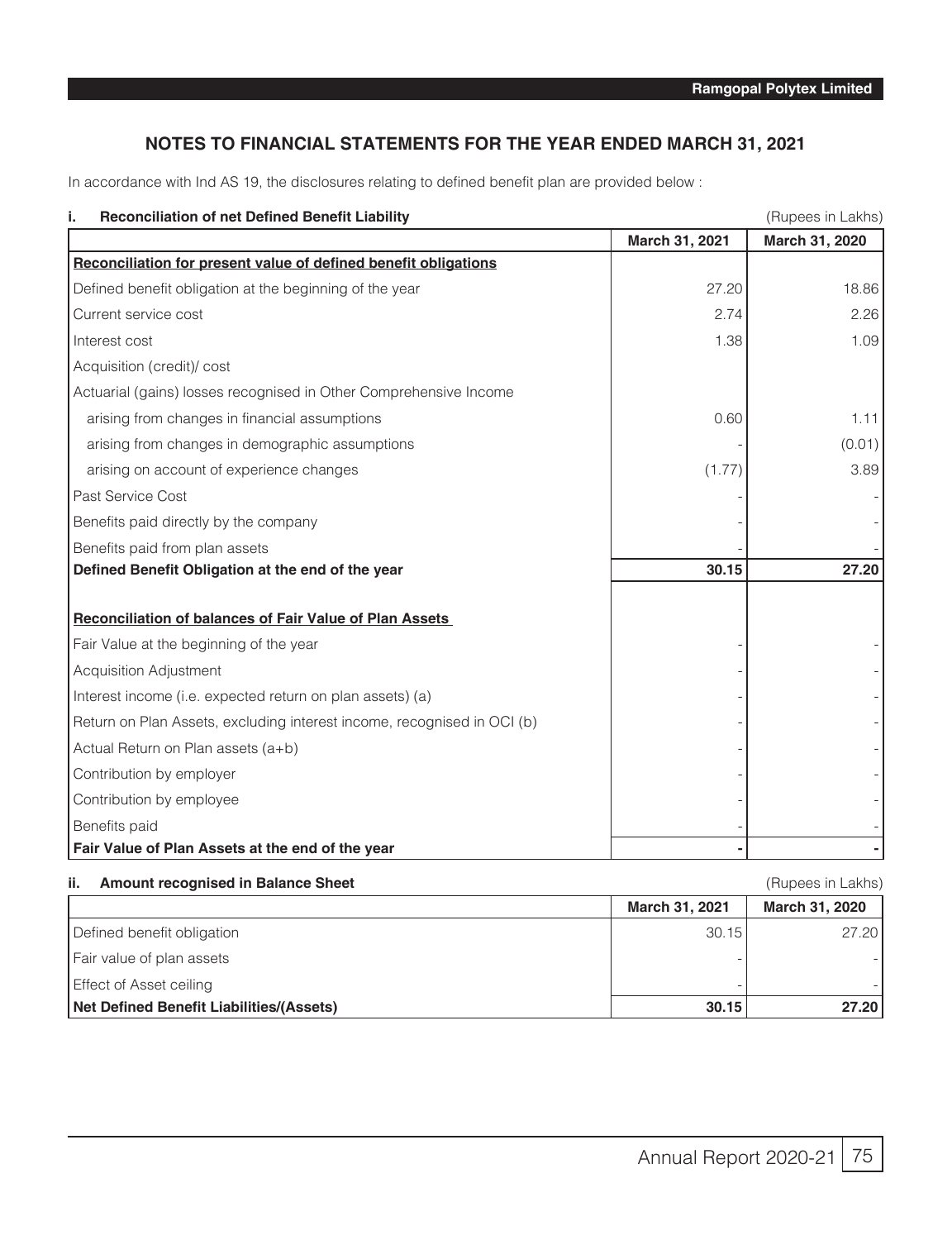| iii. | Expense recognised in the Statement of Profit and Loss and Other Comprehensive Income |                | (Rupees in Lakhs) |
|------|---------------------------------------------------------------------------------------|----------------|-------------------|
|      |                                                                                       | March 31, 2021 | March 31, 2020    |
| (i)  | Expense recognised in the Statement of Profit and Loss                                |                |                   |
|      | Current service cost                                                                  | 2.74           | 2.26              |
|      | Interest cost                                                                         | 1.38           | 1.09              |
|      | Expected return on plan assets                                                        |                |                   |
|      |                                                                                       | 4.12           | 3.35              |
|      |                                                                                       |                |                   |
| (ii) | <b>Expense recognised in the Other Comprehensive Income</b>                           |                |                   |
|      | Actuarial (gains) losses on defined benefit obligations                               |                |                   |
|      | arising from changes in financial assumptions                                         | 0.60           | 1.11              |
|      | arising from changes in demographic assumptions                                       |                | (0.01)            |
|      | arising on account of experience changes                                              | (1.77)         | 3.89              |
|      | Return on Plan Assets, excluding interest income                                      |                |                   |
|      |                                                                                       | (1.17)         | 4.99              |

### **iv. Plan Asset Information** (Rupees in Lakhs)

| TV. FIAIT ASSEL IIIIUI IIIAUUIT                    |                | (Tiupees III Lantis)  |
|----------------------------------------------------|----------------|-----------------------|
|                                                    | March 31, 2021 | <b>March 31, 2020</b> |
| Scheme of Insurance - conventional products (100%) |                |                       |
|                                                    |                |                       |

## **v. Actuarial Assumptions**

The following were the principal actuarial assumptions at the reporting date (expressed as weighted averages).

|                              | March 31, 2021 | March 31, 2020 |
|------------------------------|----------------|----------------|
| <b>Financial Assumptions</b> |                |                |
| Discount rate                | 5.20%          | 5.75%          |
| Salary escalation            | 6.00%          | $6.00\%$       |
| Demographic Assumptions      |                |                |
| Mortality rate               | IALM 2012-14   | IALM 2012-14   |
| Withdrawal Rate              | IALM 2012-14   | IALM 2012-14   |

## **vi. Sensitivity Analysis**

Reasonably possible changes at the reporting date to one of the relevant actuarial assumptions, holding other assumptions constant, would have affected the defined benefit obligation by the amounts shown below.

|                 | (Rupees in Lakhs) | (Rupees in Lakhs) |                 |  |  |
|-----------------|-------------------|-------------------|-----------------|--|--|
|                 |                   | March 31, 2020    |                 |  |  |
| <b>Increase</b> | <b>Decrease</b>   | <b>Increase</b>   | <b>Decrease</b> |  |  |
| 29.60           | 30.49             | 26.68             | 27.62           |  |  |
| 30.73           | 29.69             | 27.76             | 26.80           |  |  |
|                 |                   | March 31, 2021    |                 |  |  |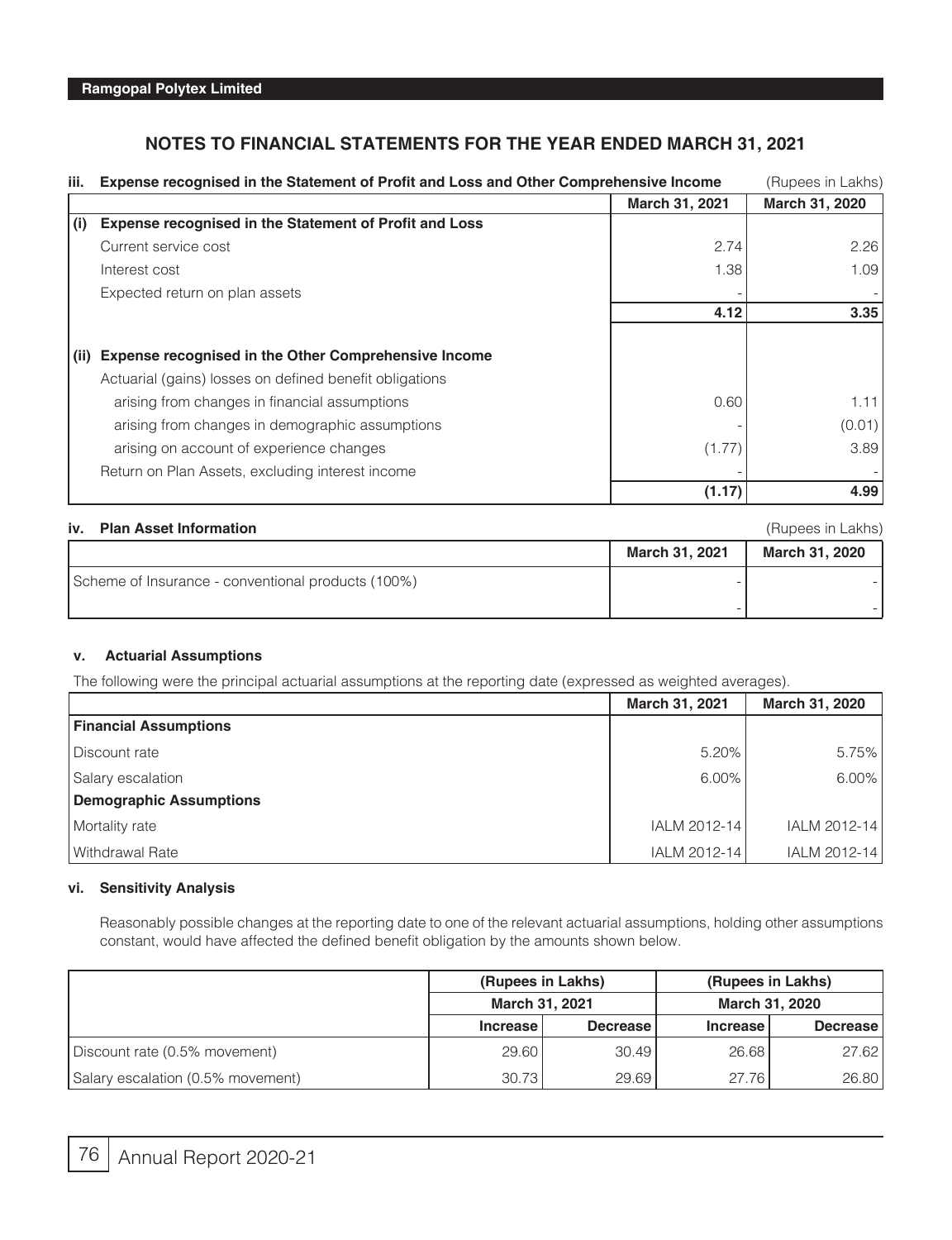The sensitivity analysis above have been determined based on a method that extrapolates the impact on defined benefit obligation as a result of reasonable changes in key assumptions occuring at the end of the reporting period.

#### **vii. Compensated Absences**

The Company permits encashment of compensated absence accumulated by their employees on retirement, separation and during the course of service. The disclosure in respect of the defined Compensated Absences are given below:

|                                                         |                       | (Rupees in Lakhs) |
|---------------------------------------------------------|-----------------------|-------------------|
| <b>Particulars</b>                                      | <b>March 31, 2021</b> | March 31, 2020    |
| Expenses Recognised in the Statement of Profit and Loss | 2.07                  | 2.031             |
| <b>Balance Sheet Liability</b>                          | 0.04                  | 0.061             |
|                                                         |                       |                   |

#### **Note 34 Financial Instruments – Fair Values and Risk Management**

#### **(a) Financial Risk Management**

The Company's principal financial liabilities comprise loans and borrowings, trade and other payables. The purpose of these financial liabilities is to finance the Company's operations and to provide to support its operations. The Company's principal financial assets trade and other receivables and cash and cash equivalents that derive directly from its operations.

The Company's activities exposes it to Liquidity Risk, Market Risk and Credit Risk. The Board of Directors reviews and agrees policies for managing each of these risks, which are summarised as below.

#### **i. Liquidity Risk**

The risk that an entity will encounter difficulty in meeting obligations associated with financial liabilities that are settled by delivering cash or another financial asset. Liquidity risk management implies maintenance sufficient cash including availability of funding through an adequate amount of committed credit facilities to meet the obligations as and when due.

The Company manages its liquidity risk by ensuring as far as possible that it will have sufficient liquidity to meet its short tem and long term liabilities as and when due. Anticipated future cash flows, undrawn committed credit facilities are expected to be sufficient to meet the liquidity requirements of the Company.

#### **The following is the contractual maturities of the financial liabilities:**

|                                    |                          |             | (Rupees in Lakhs)             |
|------------------------------------|--------------------------|-------------|-------------------------------|
| <b>Particulars</b>                 | Carring<br><b>Amount</b> | 1-12 Months | More Than 12<br><b>Months</b> |
| As At March 31, 2021               |                          |             |                               |
| Borrowings                         | 3.13                     | 3.13        |                               |
| Trade Payables                     | 6.91                     | 6.91        |                               |
| <b>Other Financial Liabilities</b> | 0.01                     | 0.01        |                               |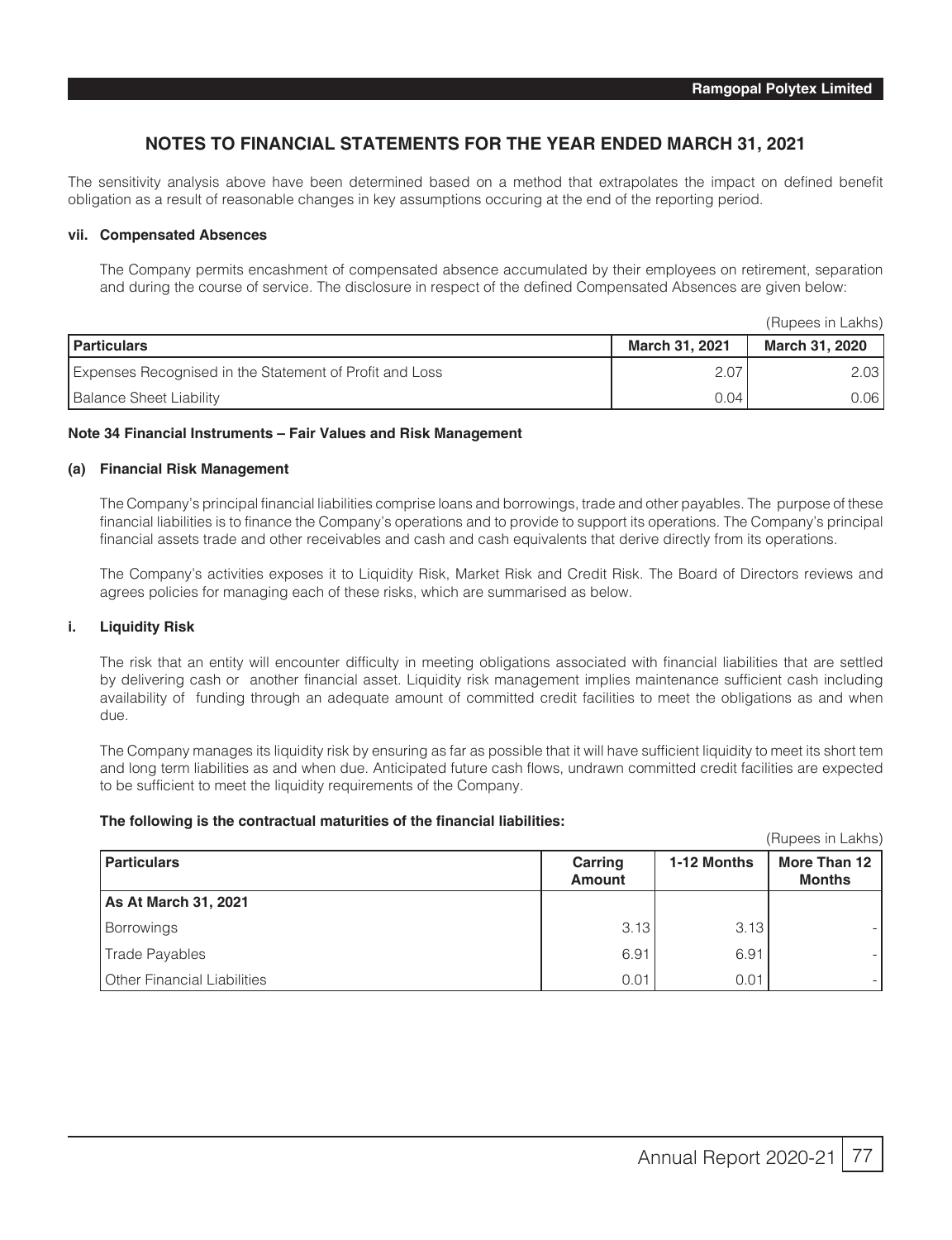|                                    | (Rupees in Lakhs)        |             |                               |  |  |  |
|------------------------------------|--------------------------|-------------|-------------------------------|--|--|--|
| <b>Particulars</b>                 | Carring<br><b>Amount</b> | 1-12 Months | More Than 12<br><b>Months</b> |  |  |  |
| As At March 31, 2020               |                          |             |                               |  |  |  |
| Borrowings                         | 120.35                   | 118.98      | 1.371                         |  |  |  |
| Trade Payables                     | 249.87                   | 249.87      |                               |  |  |  |
| <b>Other Financial Liabilities</b> | 0.09                     | 0.09        |                               |  |  |  |

#### **ii. Market Risk**

Market risk is the risk that the fair value of future cash flows of a financial instrument will fluctuate because of changes in market prices. Market risk comprises three types of risk: interest rate risk, currency risk and other price risk, such as equity price risk and commodity risk.

#### **a) Foreign Currency Risk**

Currency risk is the risk that the fair value or future cash flows of a financial instrument will fluctuate because of changes in foreign exchange rates. The Company has foreign currency trade payables and is therefore exposed to foreign exchange risk.

#### **Unhedged Foreign Currency Exposure :**

|                | As at March 31, 2021                  |                           | As at March 31, 2020       |                           |  |
|----------------|---------------------------------------|---------------------------|----------------------------|---------------------------|--|
|                | <b>Amount in</b><br>USD <sub>\$</sub> | <b>Rupees in</b><br>Lakhs | Amount in<br><b>USD \$</b> | <b>Rupees in</b><br>Lakhs |  |
| Trade Pavables | $\overline{\phantom{a}}$              |                           | 3.10.608.00                | 234.20                    |  |

#### **b) Interest Rate Risk**

Interest rate risk is the risk that the fair value or future cash flows of the financial instruments will fluctuate because of changes in market interest rates. The Company's long term borrowings have fixed rate of interest and are carried at amortised costs. The interest rate risk exposure is mainly from changes in floating interest rates. The interest rate are disclosed in the respective notes to the financial statement of the Company. The following table analyse the breakdown of the financial assets and liabilities by type of interest rate:

|                                              |                         | (Rupees in Lakhs)       |
|----------------------------------------------|-------------------------|-------------------------|
| <b>Particulars</b>                           | As at March 31,<br>2021 | As at March 31,<br>2020 |
| Borrowings bearing Fixed Rate of Interest    | 1.37                    | 76.66                   |
| Borrowings bearing Floating Rate of Interest | 1.76                    | 43.69                   |
|                                              | 3.13                    | 120.35                  |

| Interest Rate Sensitivity Analysis of<br>$1\%$ |                      | (Rupees in Lakhs) |                | (Rupees in Lakhs)    |
|------------------------------------------------|----------------------|-------------------|----------------|----------------------|
| <b>Change in Interest Rate</b>                 | As at March 31, 2021 |                   |                | As at March 31, 2020 |
|                                                | Up Move              | <b>Down Move</b>  | <b>Up Move</b> | <b>Down Move</b>     |
| Effect on Profit Before Tax                    | (0.02)               | 0.02              | (0.44)         | 0.44                 |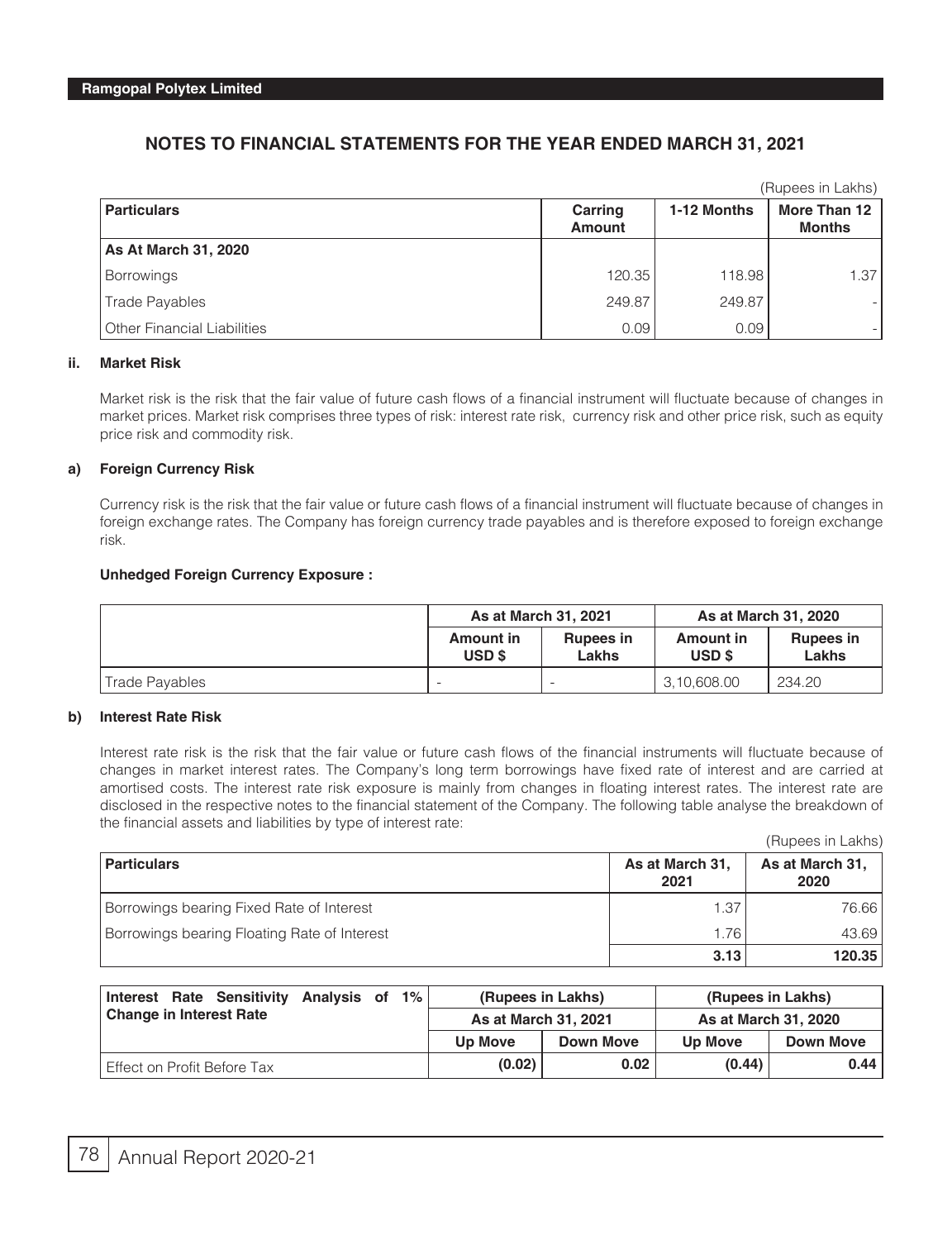#### **iii. Credit Risk**

Credit risk is the risk of financial loss to the Company if a customer or counter-party fails to meet its contractual obligations. The Company is exposed to credit risks from its operating activities, primarily trade receivables, cash and cash equivalents, deposits with banks and other financial instruments.

### **(b) Financial Assets and Liabilities - Fair Value Measurment Hierarchy**

The following table shows the carrying amounts and fair values of financial assets and financial liabilities, including their levels as on 31st March 2021 are presented below.

| March 31, 2021                           | Note           | <b>Carrying amount</b> |                |                   |              | <b>Fair value</b> |          |         |              |
|------------------------------------------|----------------|------------------------|----------------|-------------------|--------------|-------------------|----------|---------|--------------|
|                                          | No.            | <b>FVTPL</b>           | <b>FVTOCI</b>  | Amortised<br>Cost | <b>Total</b> | Level 1           | Level 2  | Level 3 | <b>Total</b> |
| <b>Non-Current Financial assets</b>      |                |                        |                |                   |              |                   |          |         |              |
| Investments                              | 3              |                        | 1,028.63       |                   | 1,028.63     |                   | 1,028.63 |         | 1,028.63     |
| Loans                                    | $\overline{4}$ |                        |                |                   |              |                   |          |         |              |
| Other non-current financial assets       | 5              |                        |                | 0.76              | 0.76         |                   |          |         |              |
| <b>Current Financial assets</b>          |                |                        |                |                   |              |                   |          |         |              |
| Trade receivables                        | 9              |                        |                | 18.54             | 18.54        |                   |          |         |              |
| Cash and cash equivalents                | 10             |                        |                | 1.66              | 1.66         |                   |          |         |              |
| Bank Balances Other than Above           | 11             |                        |                | 74.81             | 74.81        |                   |          |         |              |
| Loans                                    | 12             |                        |                | 871.17            | 871.17       |                   |          |         |              |
| Other current financial assets           | 13             |                        |                | 77.48             | 77.48        |                   |          |         |              |
|                                          |                |                        | 1,028.63       | 1,044.42          | 2,073.05     |                   | 1,028.63 |         | 1,028.63     |
|                                          |                |                        |                |                   |              |                   |          |         |              |
| <b>Non-Current Financial liabilities</b> |                |                        |                |                   |              |                   |          |         |              |
| <b>Borrowings</b>                        | 17             |                        |                |                   |              |                   |          |         |              |
| <b>Current Financial liabilities</b>     |                |                        |                |                   |              |                   |          |         |              |
| <b>Borrowings</b>                        | 20             |                        |                | 3.13              | 3.13         |                   |          |         |              |
| Trade payables                           | 21             |                        |                | 6.91              | 6.91         |                   |          |         |              |
| Other current financial liabilities      | 22             |                        |                | 0.01              | 0.01         |                   |          |         |              |
|                                          |                |                        | $\blacksquare$ | 10.05             | 10.05        |                   |          |         |              |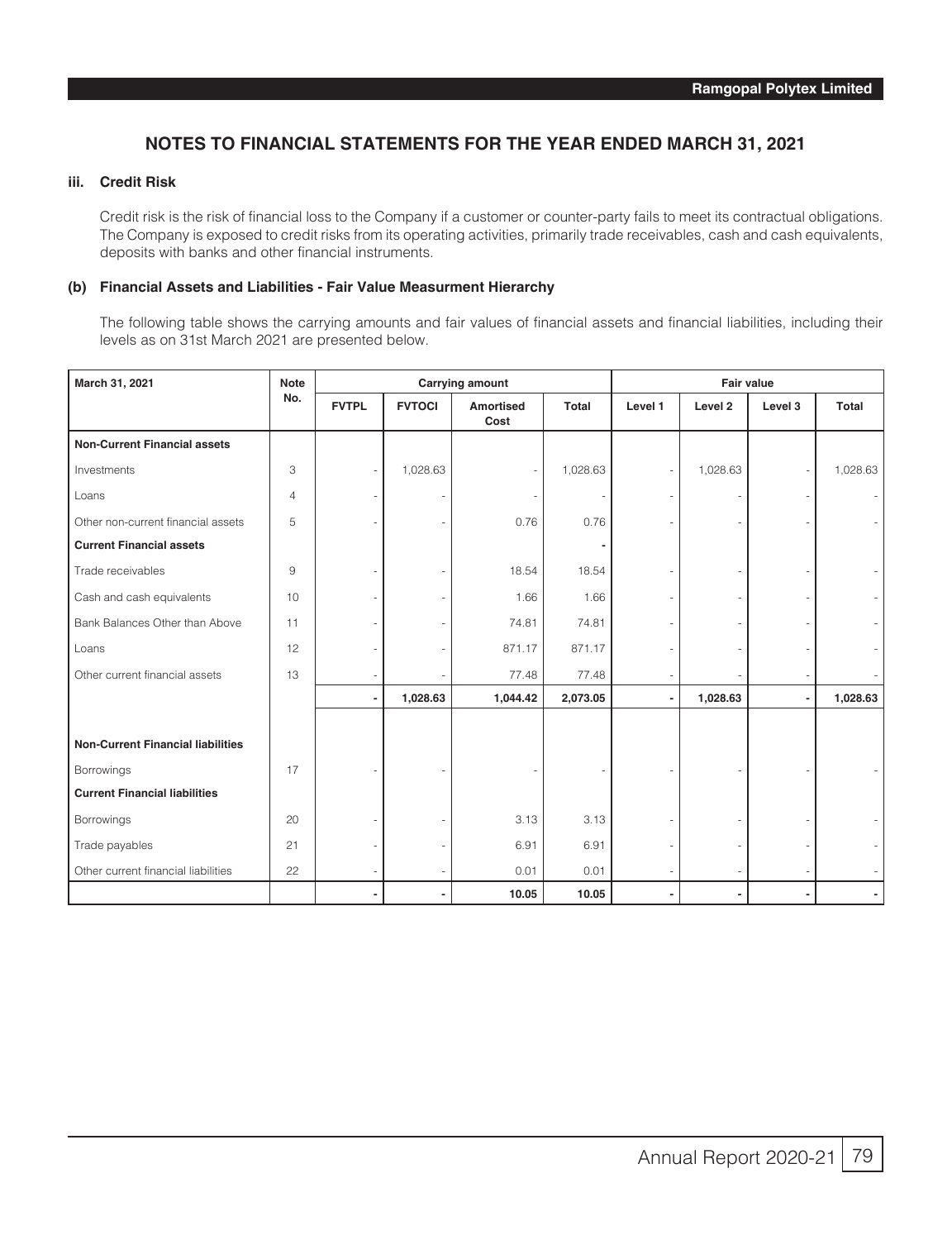The following table shows the carrying amounts and fair values of financial assets and financial liabilities, including their levels as on 31st March 2020 are presented below.

| March 31, 2020                           | <b>Note</b> |              |               | Carrying amount          |          | <b>Fair value</b> |                    |         |                |
|------------------------------------------|-------------|--------------|---------------|--------------------------|----------|-------------------|--------------------|---------|----------------|
|                                          | No.         | <b>FVTPL</b> | <b>FVTOCI</b> | <b>Amortised</b><br>Cost | Total    | Level 1           | Level <sub>2</sub> | Level 3 | Total          |
| <b>Non-Current Financial assets</b>      |             |              |               |                          |          |                   |                    |         |                |
| Investments                              | 3           |              | 884.47        |                          | 884.47   |                   | 884.47             |         | 884.47         |
| Loans                                    | 4           |              | ٠             | 0.31                     | 0.31     |                   |                    |         |                |
| Other non-current financial assets       | 5           |              |               | 1.30                     | 1.30     |                   |                    |         |                |
| <b>Current Financial assets</b>          |             |              |               |                          |          |                   |                    |         |                |
| Trade receivables                        | 9           |              | ٠             | 161.56                   | 161.56   |                   |                    |         |                |
| Cash and cash equivalents                | 10          |              | ۰             | 2.46                     | 2.46     |                   |                    |         |                |
| Bank Balances Other than Above           | 11          |              |               | 74.81                    | 74.81    |                   |                    |         |                |
| Loans                                    | 12          |              |               | 881.16                   | 881.16   |                   |                    |         |                |
| Other current financial assets           | 13          |              |               | 89.49                    | 89.49    |                   |                    |         |                |
|                                          |             | ۰            | 884.47        | 1,211.09                 | 2,095.56 | ٠                 | 884.47             |         | 884.47         |
| <b>Non-Current Financial liabilities</b> |             |              |               |                          |          |                   |                    |         |                |
| Borrowings                               | 17          |              |               | 1.37                     | 1.37     |                   |                    |         |                |
| <b>Current Financial liabilities</b>     |             |              |               |                          |          |                   |                    |         | $\blacksquare$ |
| Borrowings                               | 20          |              | ٠             | 111.69                   | 111.69   |                   |                    |         |                |
| Trade payables                           | 21          |              | ٠             | 249.87                   | 249.87   |                   |                    |         |                |
| Other current financial liabilities      | 22          |              | ٠             | 7.38                     | 7.38     |                   |                    |         |                |
|                                          |             | ۰            | ٠             | 370.31                   | 370.31   |                   | ۰                  |         | $\sim$         |

#### **Note 35 Capital Management**

For the purpose of the Company's capital management, capital includes issued capital and other equity reserves. The primary objective of the Company's Capital Management is to maximise shareholders value. The Company manages its capital structure and makes adjustments in the light of changes in economic environment and the requirements of the financial covenants.

The Company monitors capital using Adjusted net debt to equity ratio. For this purpose, adjusted net debt is defined as total debt less cash and bank balances

| <b>Particular</b>                                                                     | As at<br>March 31, 2021 | As at<br>March 31, 2020 |
|---------------------------------------------------------------------------------------|-------------------------|-------------------------|
| Non- Current borrowing                                                                |                         | 1.37                    |
| Current borrowings                                                                    | 1.76                    | 111.69                  |
| Current maturity of long term debt<br><b>Gross Debt</b>                               | 1.37<br>3.13            | 7.29<br>120.35          |
| Less: Cash and cash equivalents                                                       | 1.66                    | 2.46                    |
| Less : Bank Balances Other Than Cash and cash equivalents<br><b>Adjusted Net Debt</b> | 74.81<br>(73.34)        | 74.81<br>43.08          |
| <b>Total Equity</b><br><b>Adjusted Net Debt to Equity Ratio</b>                       | 1.963.22<br>N.A.        | 1,815.79<br>0.02        |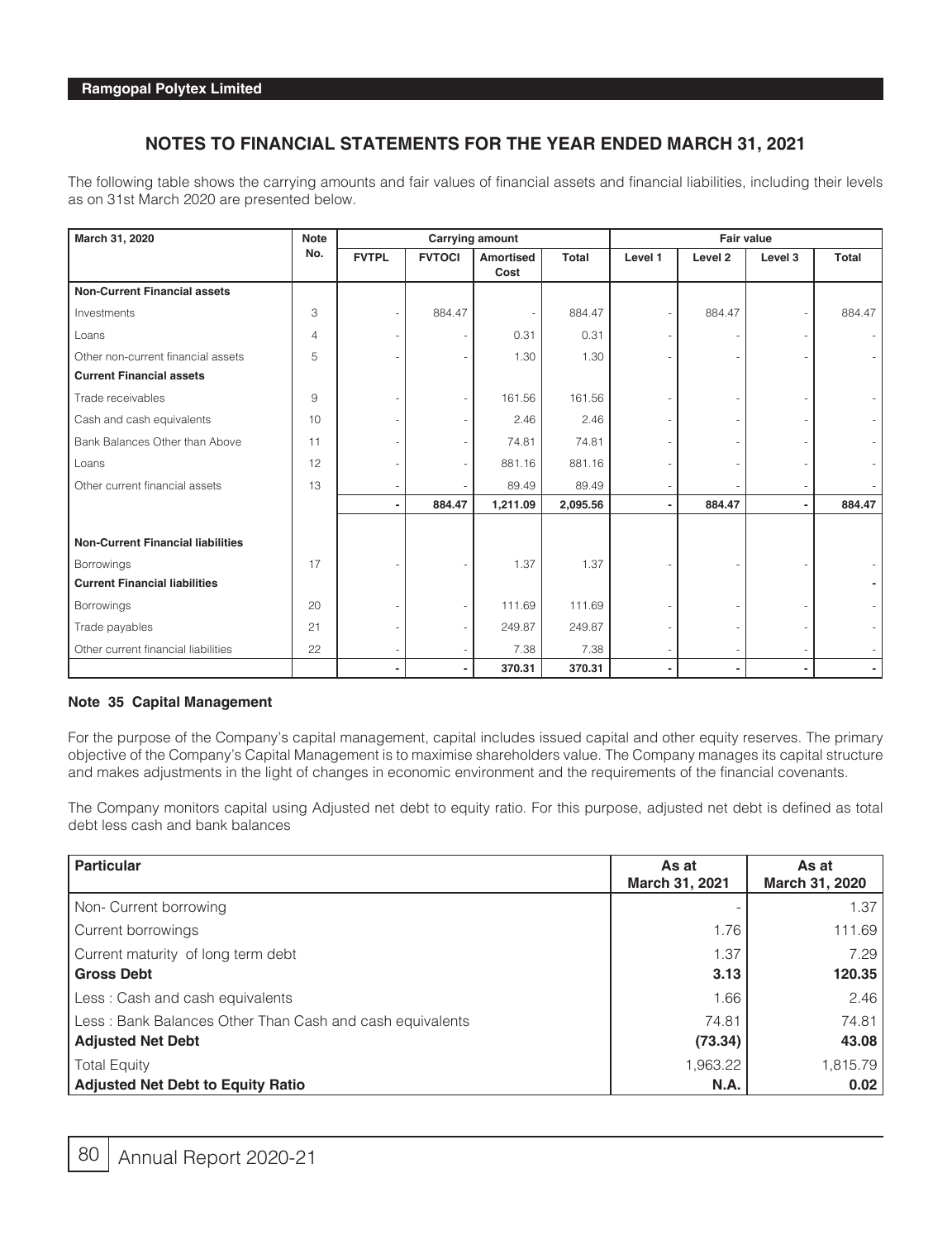#### **Note 36 Related Party Information**

### **A. Names of the Related Parties**

### **i) Key Management Personnel:**

| Chairman & Managing Director           |
|----------------------------------------|
| Non-Executive Director                 |
| Independent Director                   |
| Independent Director                   |
| <b>Chief Financial Officer</b>         |
| Company Secretary & Compliance Officer |
|                                        |

### **ii) Enterprises where exercising Significant Influence:**

Ramgopal Synthetics Limited Aristocrat Marketing Limited J M Commodities Limited Ramgopal Textiles Limited J. M. Trading Corporation

### **B. The following transactions were carried out with the related parties in the ordinary course of business.**

| (Rupees in Lakhs)                |                                                        |                            |  |                             |              |             |  |  |
|----------------------------------|--------------------------------------------------------|----------------------------|--|-----------------------------|--------------|-------------|--|--|
| <b>Nature of Transaction</b>     | <b>Enterprises exercising</b><br>significant influence |                            |  | Key management<br>personnel | <b>Total</b> |             |  |  |
|                                  | 2020 - 2021                                            | 2019 - 2020<br>2020 - 2021 |  | 2019 - 2020                 | 2020 - 2021  | 2019 - 2020 |  |  |
| Rent - J. M. Trading Corporation | 0.72                                                   | 0.72                       |  |                             | 0.72         | 0.72        |  |  |
| Loans Given:                     |                                                        |                            |  |                             |              |             |  |  |
| Aristocrat Marketing Limited     | 288.61                                                 | 634.78                     |  |                             | 288.61       | 634.78      |  |  |
| Ramgopal Textiles Limited        |                                                        | 138.50                     |  |                             |              | 138.50      |  |  |
| J M Commodities Limited          | 593.55                                                 | 305.00                     |  |                             | 593.55       | 305.00      |  |  |
| Refund of Loans Given:           |                                                        |                            |  |                             |              |             |  |  |
| Aristocrat Marketing Limited     | 823.52                                                 | 554.88                     |  |                             | 823.52       | 554.88      |  |  |
| Ramgopal Textiles Limited        |                                                        | 138.50                     |  |                             |              | 138.50      |  |  |
| J M Commodities Limited          | 68.79                                                  | 305.00                     |  |                             | 68.79        | 305.00      |  |  |
| Loans Taken:                     |                                                        |                            |  |                             |              |             |  |  |
| J M Commodities Limited          | 33.00                                                  | 68.00                      |  |                             | 33.00        | 68.00       |  |  |
| Repayment of Loans Taken:        |                                                        |                            |  |                             |              |             |  |  |
| J M Commodities Limited          | 101.00                                                 |                            |  |                             | 101.00       |             |  |  |
| Interest Income:                 |                                                        |                            |  |                             |              |             |  |  |
| Aristocrat Marketing Limited     | 63.61                                                  | 78.77                      |  |                             | 63.61        | 78.77       |  |  |
| Ramgopal Textiles Limited        |                                                        | 0.77                       |  |                             |              | 0.77        |  |  |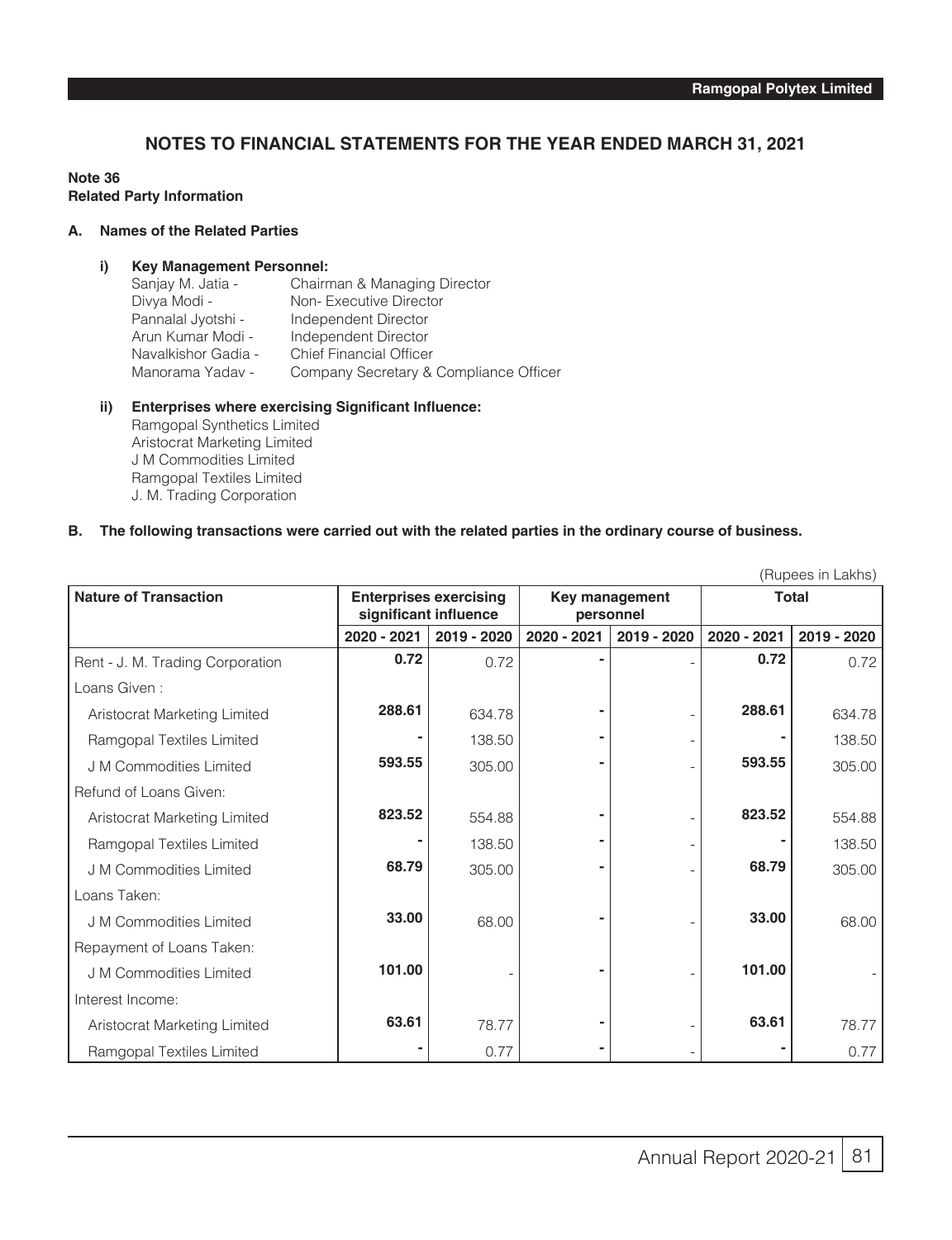| (Rupees in Lakhs)                            |                                                        |                          |                             |             |              |             |
|----------------------------------------------|--------------------------------------------------------|--------------------------|-----------------------------|-------------|--------------|-------------|
| <b>Nature of Transaction</b>                 | <b>Enterprises exercising</b><br>significant influence |                          | Key management<br>personnel |             | <b>Total</b> |             |
|                                              | 2020 - 2021                                            | 2019 - 2020              | 2020 - 2021                 | 2019 - 2020 | 2020 - 2021  | 2019 - 2020 |
| J M Commodities Limited                      | 10.55                                                  | 3.34                     |                             |             | 10.55        | 3.34        |
| Guarantee Taken From:                        |                                                        |                          |                             |             |              |             |
| Ramgopal Textiles Limited<br>Sanjay M. Jatia | -                                                      | 700.00                   |                             | 700.00      |              | 700.00      |
| <b>Director Sitting Fees:</b>                |                                                        |                          |                             |             |              |             |
| Divya Modi                                   | -                                                      |                          | 0.05                        | 0.06        | 0.05         | 0.06        |
| Pannalal Jyotshi                             |                                                        |                          | 0.07                        | 0.08        | 0.07         | 0.08        |
| Arun Kumar Modi                              |                                                        |                          | 0.06                        | 0.07        | 0.06         | 0.07        |
| Managerial Remuneration:                     |                                                        |                          |                             |             |              |             |
| Sanjay M. Jatia                              | ٠                                                      | $\overline{\phantom{a}}$ | 12.00                       | 12.00       | 12.00        | 12.00       |
| Navalkishor Gadia                            | ۰                                                      |                          | 7.84                        | 12.04       | 7.84         | 12.04       |
| Manorama Yadav                               | ٠.                                                     | $\overline{\phantom{a}}$ | 6.91                        | 8.59        | 6.91         | 8.59        |

### **C. Closing Balances of Related Parties. C. Closing Balances of Related Parties. (Rupees in Lakhs)**

|                                              | As At<br>March 31, 2021 | As At<br>March 31, 2020 |
|----------------------------------------------|-------------------------|-------------------------|
| 1. Payables:                                 |                         |                         |
| Sanjay M. Jatia                              | 1.00                    | 1.00                    |
| Navalkishor Gadia                            |                         | 0.04                    |
| Manorama Yadav                               |                         | 1.39                    |
| 2. Loans Taken:                              |                         |                         |
| J M Commodities Limited                      |                         | 68.00                   |
| 3. Loans Given:                              |                         |                         |
| Ramgopal Textiles Limited                    |                         | 0.69                    |
| J M Commodities Limited                      | 524.76                  |                         |
| Aristocrat Marketing Limited                 | 263.79                  | 798.70                  |
| 4. Deposits:                                 |                         |                         |
| J. M. Trading Corporation                    | 0.50                    | 0.50                    |
| 5. Investments (At Cost):                    |                         |                         |
| Ramgopal Synthetics Limited                  | 19.00                   | 19.00                   |
| 6. Guarantee Taken:                          |                         |                         |
| Ramgopal Textiles Limited<br>Sanjay M. Jatia | 700.00                  | 700.00                  |

Notes:

1. Related parties relationship is as identified by the Company and relied upon by the Auditors.

2. No amounts pertaining to related parties have been provided for as doubtful debts. Also, no amounts has been written off/ back.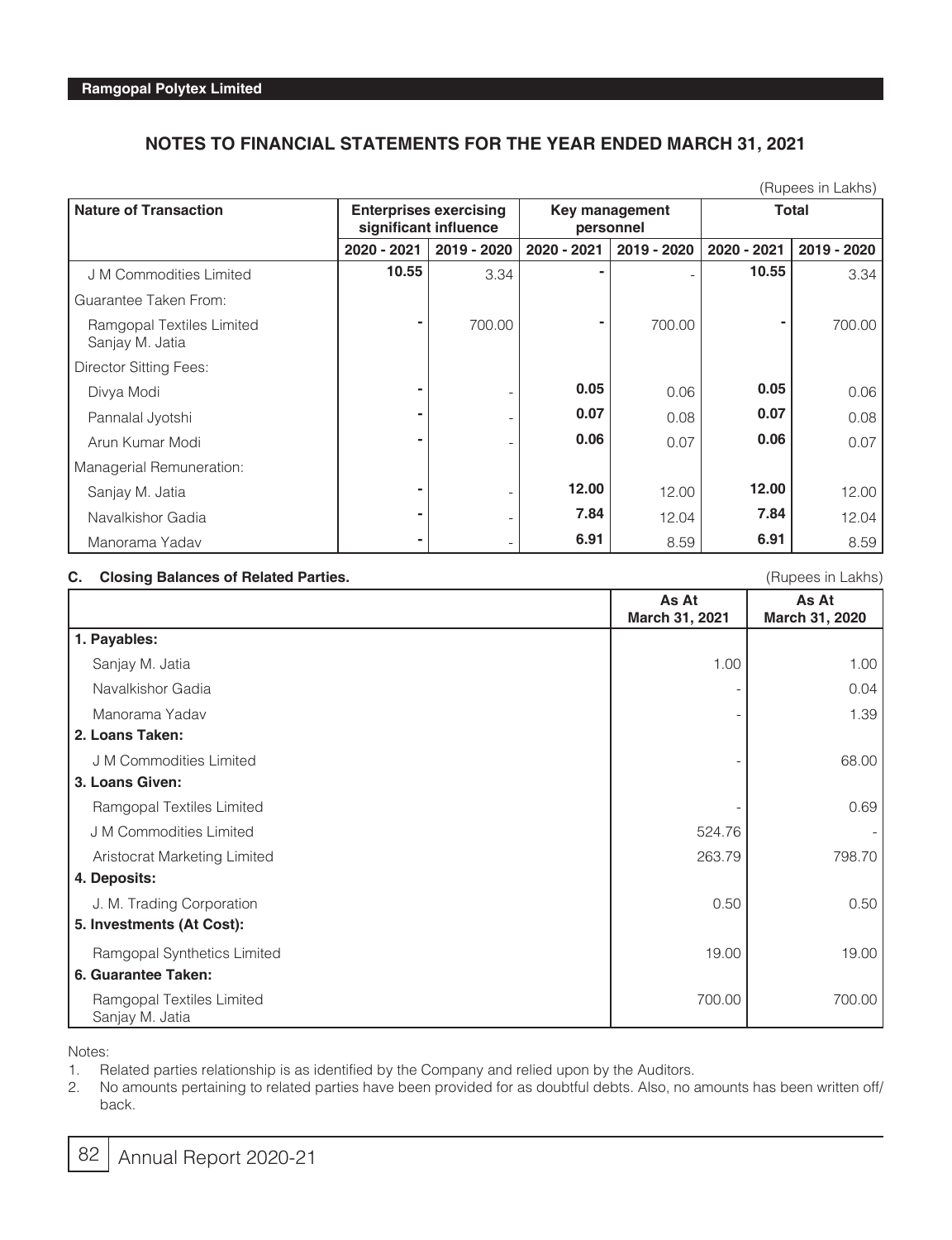- 3. All related parties transactions entered during the year were in ordinary course of the business and are on arm's length basis.
- 4. Related parties transactions have been disclosed on the basis of value of transactions in terms of the respective contracts.

### **Note 37**

#### **Contingent Liabilities not provided for in respect of**

|                                  |                | (Rupees in Lakhs) |
|----------------------------------|----------------|-------------------|
|                                  | March 31, 2021 | March 31, 2020    |
| <b>Disputed Sales Tax Demand</b> |                |                   |

#### **Note 38**

Balances of certain trade receivables, loans and advances given and trade payables are subject to confirmation/reconciliation. In the opinion of the Board, the difference as may be noticed on such reconciliation will not be material.

#### **Note 39 Operating Leases**

The Company has taken certain godowns under cancelable operating leases. The lease agreements are usually renewable by mutual consents on mutually agreeable terms. Rent payment of Rs. 1.62 Lakhs (Previous Year Rs. 1.99 Lakhs) has been disclosed as rent in the Note No. 31 'Other Expenses'.

#### **Note 40**

### **Disclosure as required under Section 186 (4) of the Companies Act, 2013**

| Loans Given :                                    |                                        | (Rupees in Lakhs)                       |
|--------------------------------------------------|----------------------------------------|-----------------------------------------|
| <b>Name of Parties</b>                           | <b>Balance as at</b><br>March 31, 2021 | <b>Balances as at</b><br>March 31, 2020 |
| Aristocrat Marketing Limited                     | 204.95                                 | 727.80                                  |
| J M Commodities Limited                          | 515.00                                 |                                         |
| <b>Filink Printers Private Limited</b>           | 10.00                                  | 10.00                                   |
| Foundation Engineering Co.,                      | 40.00                                  |                                         |
| <b>GMJ Builders &amp; Developers</b>             | 3.00                                   | 8.00                                    |
| G. T. Stock Vision Private Limited               | 20.00                                  | 20.00                                   |
| Ikia Developers & Infrastructure Private Limited | 10.00                                  | 10.00                                   |
| Indralok Infra Agro Private Limited              | 20.00                                  |                                         |
| Sohil Impex                                      | 45.00                                  | 80.00                                   |
| Total Shipping and Logistics Private Limited     |                                        | 25.00                                   |
| <b>Total</b>                                     | 867.95                                 | 880.80                                  |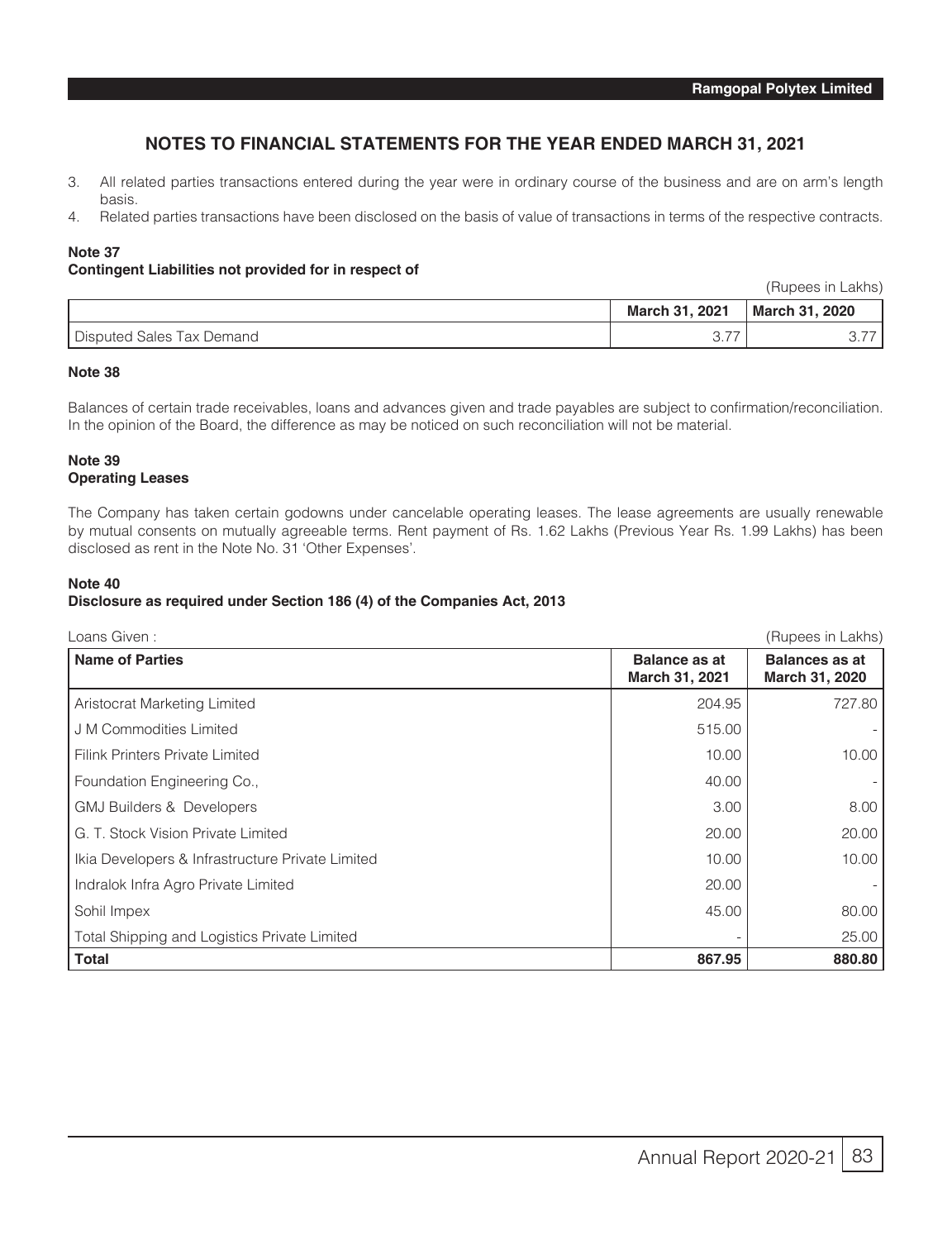| <b>Investments Made at Cost:</b>    |                                        |                                                |
|-------------------------------------|----------------------------------------|------------------------------------------------|
| <b>Name of Parties</b>              | <b>Balance as at</b><br>March 31, 2021 | <b>Balances as at</b><br><b>March 31, 2020</b> |
| Ramgopal Synthetics Limited         | 19.00                                  | 19.00                                          |
| Weisser Trading Co. Private Limited | 257.11                                 | 257.11                                         |
| <b>Total</b>                        | 276.11                                 | 276.11                                         |

Note : the purpose of loans given/Investments Made – Deployment of surplus fund of the Company.

#### **Note 41**

The Company's main business is trading of Polymer and Yarn etc. Accordingly, there are no separate reportable segment as per IND AS 108.

#### **Note 42**

Due to the global outbreak of COVID 19 pandemic and following a nationwide lockdown by the Government of India , the Company's business has been affected adversely. The Management has considered the possible effects that may impact the carrying value of inventories and trade receivables. in making the assumptions and estimates relating to the uncertainties as at the balance sheet date in relation to the recoverable amounts, the management has interalia considered subsequent events,internal and external information prevailing as at the date of approval of these financial results. The Management expects no significant impairment to the carrying of these amounts.

#### **Note 43**

Figures for the previous years have been regrouped / restated wherever necessary to confirm to current year's presentation.

#### **Note 44**

The Ministry of Corporate Affairs ("MCA") notifies new standards or amendments to the existing standards. There is no such notification which would have been applicable from April 1, 2021.

### **Note 45**

### **Approval of Fianancial Statements**

The financial statements were appr oved for issue by the Board of Directors on June 30, 2021.

#### **As per our attached report of Even Date**

| For N.K. Jalan & Co.<br><b>Chartered Accountants</b> | For and on Behalf of Board of Directors |                                              |  |
|------------------------------------------------------|-----------------------------------------|----------------------------------------------|--|
| <b>Firm Reg No: 104019W</b>                          | Sanjay M Jatia                          | <b>Pannalal N Jyotshi</b>                    |  |
|                                                      | Chairman and Managing Director          | Director                                     |  |
| <b>CANK Jalan</b>                                    | DIN: 00913405 (Mumbai)                  | DIN: 07248640 (Jaipur)                       |  |
| Proprietor                                           |                                         |                                              |  |
| Membership No. 011878                                | <b>Navalkishor Gadia</b>                | <b>Manorama Yadav</b>                        |  |
| Place: Mumbai<br>Date: June 30, 2021                 | Chief Financial Officer (Mumbai)        | Company Secretary (Mumbai)<br>Mem.No. A36619 |  |